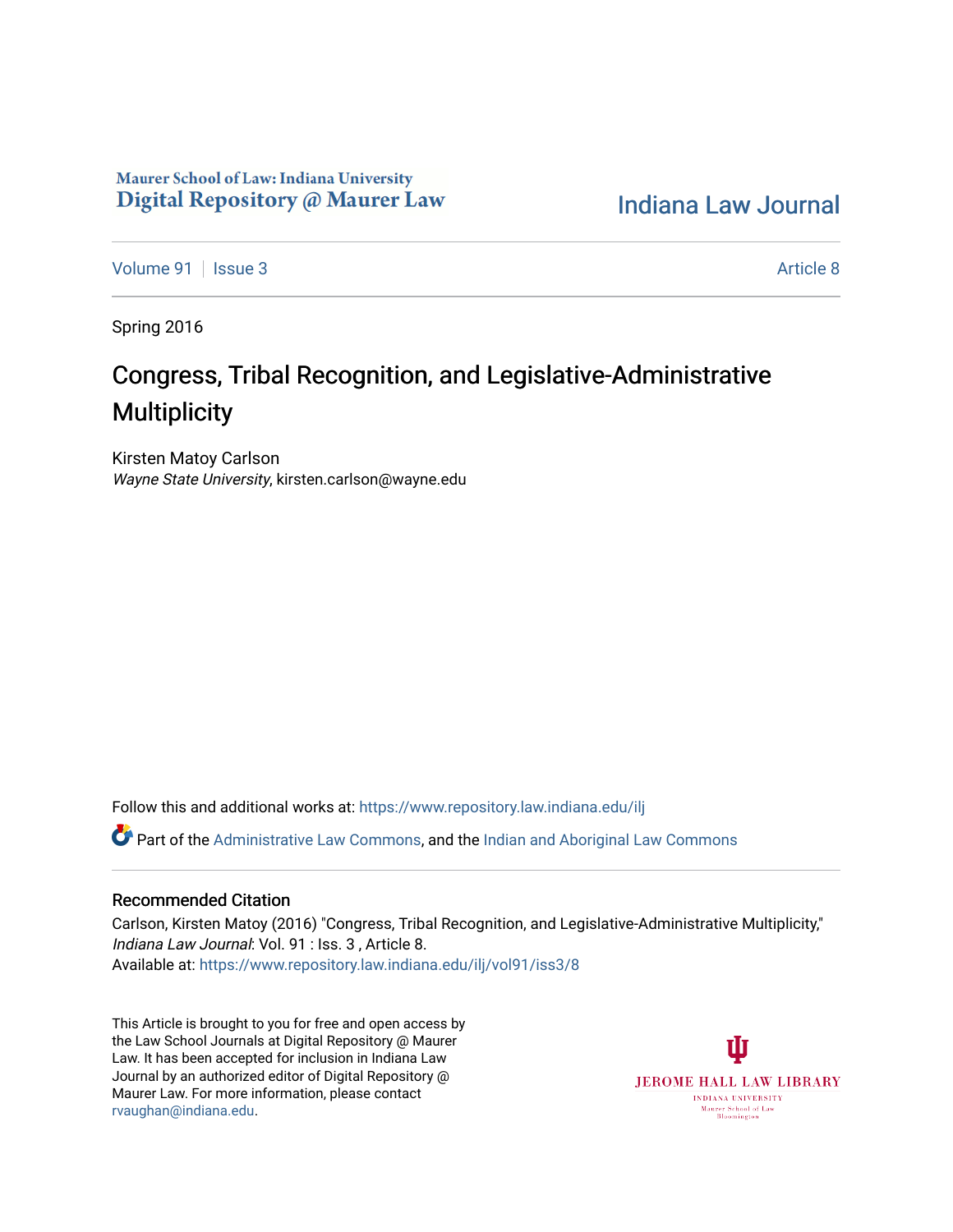## **Congress, Tribal Recognition, and Legislative-Administrative Multiplicity**

KIRSTEN MATOY CARLSON\*

| I. THE PREVAILING NARRATIVE: AN OVERVIEW OF FEDERAL RECOGNITION  959 |  |
|----------------------------------------------------------------------|--|
| II. EMPIRICALLY INVESTIGATING THE PREVAILING                         |  |
|                                                                      |  |
|                                                                      |  |
|                                                                      |  |
|                                                                      |  |
|                                                                      |  |
| III. REVEALING CONGRESS'S REAL ROLE IN FEDERAL RECOGNITION 971       |  |
|                                                                      |  |
|                                                                      |  |
|                                                                      |  |
| D. TRIBAL ENGAGEMENT IN THE LEGISLATIVE AND ADMINISTRATIVE           |  |
|                                                                      |  |
| E. REFRAMING RECOGNITION AS LEGISLATIVE-ADMINISTRATIVE               |  |
|                                                                      |  |
| IV. IMPLICATIONS OF LEGISLATIVE-ADMINISTRATIVE MULTIPLICITY FOR      |  |
|                                                                      |  |
|                                                                      |  |
|                                                                      |  |
|                                                                      |  |
|                                                                      |  |
|                                                                      |  |
|                                                                      |  |

#### **INTRODUCTION**

Kevin Spacey, as the ruthless Vice President Frank Underwood in the Netflix original series *House of Cards*, assures Chief Whitehall of the Ugaya Tribe that the U.S. government will recognize his nation so the tribe can build a casino.<sup>1</sup>

† Copyright © 2016 Kirsten Matoy Carlson.

Assistant Professor of Law and Adjunct Assistant Professor of Political Science, Wayne State University. Ph.D. 2007 (political science), The University of Michigan; J.D. 2003, The University of Michigan Law School; M.A. 1999 Victoria University of Wellington, New Zealand (Fulbright scholar); B.A. 1997, The Johns Hopkins University. I thank Sarah Abramowitz, Bethany Berger, Reid Chambers, Seth Davis, Matthew Fletcher, Peter Hammer, Keith Richotte, Rachel Settlage, Michalyn Steele, Jon Weinberg, Steve Winter, William Wood, Eric Zacks, and participants at the 2014 Law and Society Annual Meeting for and the 10th Annual Conference on Empirical Legal Studies their comments on earlier versions of the Article. The National Science Foundation Law and Social Science Program funded this research (#SES 1353255).

 <sup>1.</sup> The Ugaya Tribe is a fictional tribe. *House of Cards: Season 2, Chapter 21* (Netflix 2014). Underwood supports the Tribe's recognition because their casino will compete with his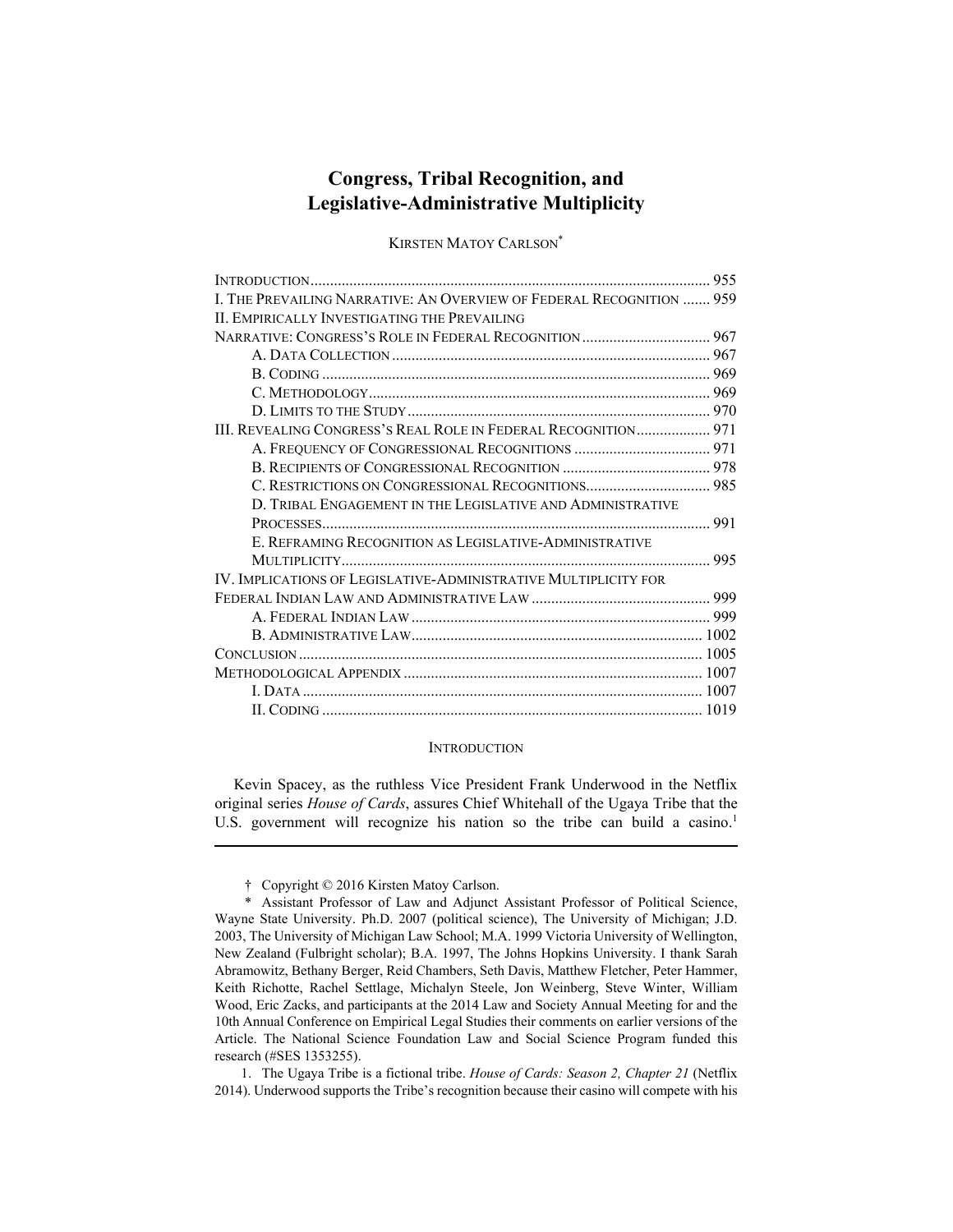Underwood's legislative assistant then promises the Assistant Secretary for Indian Affairs millions of dollars in appropriations in exchange for recognizing the Ugaya Tribe.2 This portrayal of how the government recognizes Indian tribes contradicts conventional narratives by highlighting the influence of Congress.

Most descriptions of federal recognition by political scientists, anthropologists, and legal scholars focus on an administrative process run by the Office of Federal Acknowledgment (OFA) within the Bureau of Indian Affairs (BIA).<sup>3</sup> To the extent that scholars discuss the role of Congress in recognizing Indian nations, they suggest that it plays a diminishing one.<sup>4</sup> In fact, this misconception pervades the field.<sup>5</sup> Most scholars assume that Congress has largely ceded control over the recognition of Indian nations to the BIA.

This discrepancy begs the question: Who has it right? Hollywood screenwriters or the academic experts? The answer to this question matters because the stakes of federal recognition are extremely high. The survival of Indian nations depends

political enemies.

2. *Id.*

1

 3. *See, e.g.*, RENÉE ANN CRAMER, CASH, COLOR, AND COLONIALISM: THE POLITICS OF TRIBAL ACKNOWLEDGMENT (2008); BRIAN KLOPOTEK, RECOGNITION ODYSSEYS: INDIGENEITY, RACE, AND FEDERAL TRIBAL RECOGNITION POLICY IN THREE LOUISIANA INDIAN COMMUNITIES (2011); MARK EDWIN MILLER, FORGOTTEN TRIBES: UNRECOGNIZED INDIANS AND THE FEDERAL ACKNOWLEDGEMENT PROCESS (2004); RECOGNITION, SOVEREIGNTY STRUGGLES, & INDIGENOUS RIGHTS IN THE UNITED STATES (Amy E. Den Ouden & Jean M. O'Brien eds., 2013); Joanne Barker, *Recognition*, 46 AM. STUD. 133 (2005); Mark D. Myers, *Federal Recognition of Indian Tribes in the United States*, 12 STAN. L. & POL'Y REV. 271 (2001); Lorinda Riley, *Shifting Foundation: The Problem with Inconsistent Implementation of Federal Recognition Regulations*, 37 N.Y.U. REV. L. & SOC. CHANGE 629 (2013).

The BIA created this process by promulgating the regulations in 25 C.F.R. § 83 (2015), and throughout this Article, I refer to it as the administrative process.

 4. *See, e.g.*, MILLER, *supra* note 3, at 109 (suggesting that the Pascua Yaqui benefited from seeking legislative recognition in the late 1970s when "the position of Congress toward legislatively recognizing tribes was still somewhat fluid"). Miller also identifies opposition by federally recognized tribes and the BIA as major obstacles to legislative recognition, indicates that only tribes with evidence of an earlier relationship with the federal government have succeeded in gaining recognition through the legislative process, and suggests that a strong legislative advocate is key to legislative success. *Id.* at 120–21.

A few sources report numbers or lists of tribes receiving direct congressional recognition but contain little, if any, analysis of the reported data. For a discussion of these, *see infra* Part I. Most of the existing studies are case studies focusing on one tribe and its experience in the political process. *See, e.g.*, MILLER, *supra* note 3, at 79 (Pascua Yaqui); Mark Moberg & Tawnya Sesi Moberg, *The United Houma Nation in the U.S. Congress: Corporations, Communities, and the Politics of Federal Acknowledgment*, 34 URB. ANTHROPOLOGY 85 (2005) (United Houma Nation). Others debate whether Congress or the bureaucracy should extend recognition to Indian nations. *See, e.g.*, David E. Wilkins, *Breaking into the Intergovernmental Matrix: The Lumbee Tribe's Efforts to Secure Federal Acknowledgment*, 23 PUBLIUS: J. FEDERALISM 123, 127 (1993).

 5. *See, e.g.*, Riley, *supra* note 3, at 630–31 ("Today, the administrative process codified at 25 C.F.R. § 83 ('Part 83') is the dominant approach to determining whether an entity is a federally recognized Indian tribe.").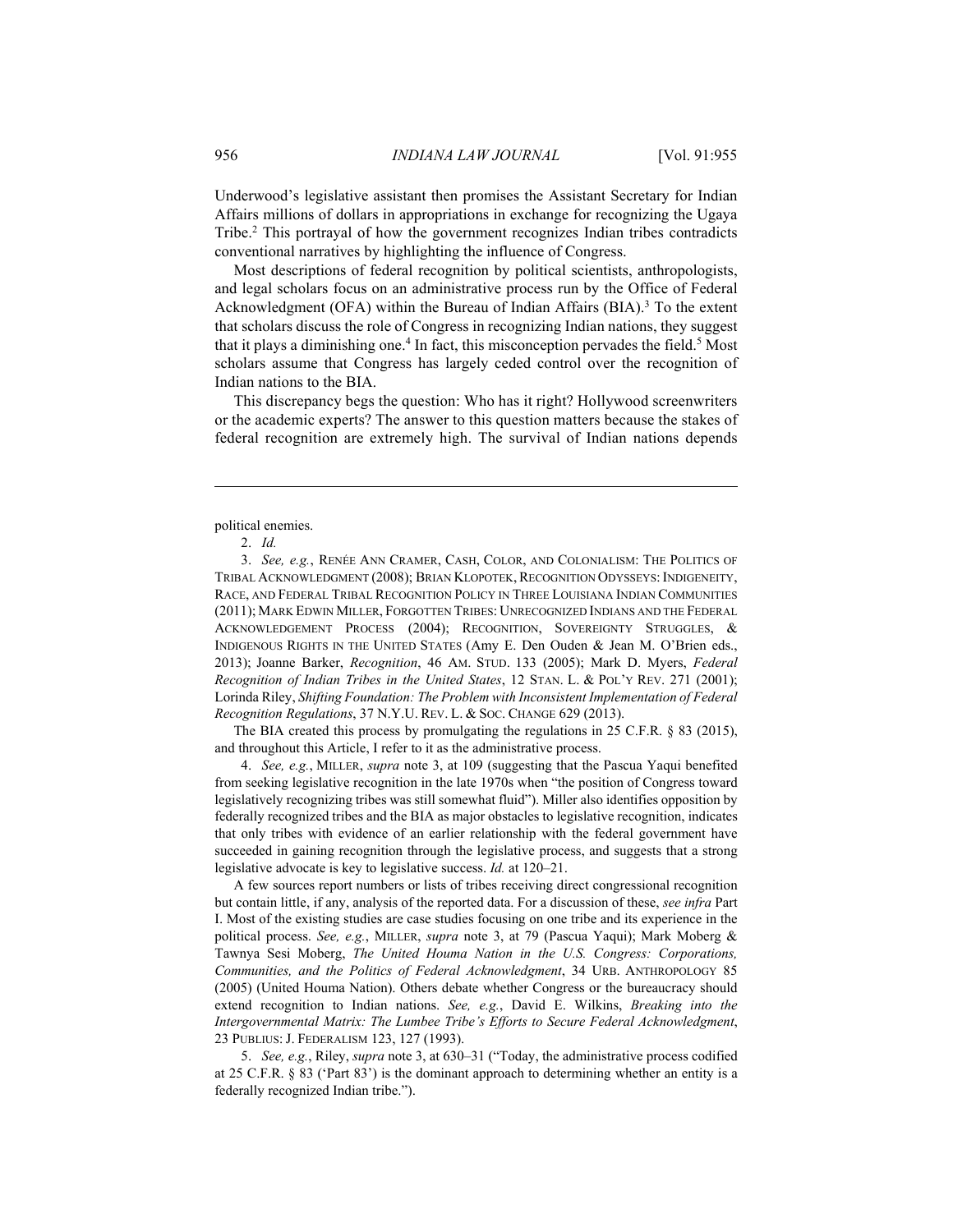upon their ability to exercise sovereignty over their territories and peoples.<sup>6</sup> In the United States, such survival is often linked to recognition of the Indian nation by the federal government. Recognition allocates power by confirming the legal status of the Indian nation as a separate sovereign government with legal rights to land, territories, and resources. It also provides the means to economic development through federal grants and loans and funding for cultural programs, educational programs, and social services.7

Scholars, policy makers, and American Indian communities deserve a more accurate answer to these questions. The widely-accepted proposition that Congress has relinquished control over recognition merits empirical examination. This Article empirically evaluates this common scholarly wisdom. It contributes to a growing body of empirical research in Indian law and demonstrates the importance of such analyses.<sup>8</sup>

I use descriptive, empirical methods to investigate the congressional role in recognition. I review federal recognition bills and hearings from 1975 to 2013. The results call into question the dominant narrative about the congressional role in federal recognition and show that it is just plain wrong. A systematic look at the data reveals that over the past forty years Congress has recognized more Indian tribes than the OFA.9

In addition to debunking prevailing misconceptions, the data expose an intriguing puzzle—a more complicated tale of jurisdictional multiplicity. Federal recognition is not a uniform administrative process. Instead, parallel legislative and administrative processes exist and often intersect in complex ways. This discovery is an important first step toward understanding these dual processes and their

 6. Robert Laurence, *A Memorandum to the Class, in Which the Teacher Is Finally Pinned Down and Forced to Divulge His Thoughts on What Indian Law Should Be*, 46 ARK. L. REV. 1, 4 (1993).

 7. COHEN'S HANDBOOK OF FEDERAL INDIAN LAW § 3.02[3] (Nell Jessup Newton ed., 2012).

 8. For examples of empirical studies in federal Indian law, see Bethany R. Berger, *Justice and the Outsider: Jurisdiction Over Nonmembers in Tribal Legal Systems*, 37 ARIZ. ST. L.J. 1047 (2005); Kirsten Matoy Carlson, *Congress and Indians*, 86 U. COLO. L. REV. 77 (2015) [hereinafter Carlson, *Congress and Indians*]; Kirsten Matoy Carlson, *Does Constitutional Change Matter? Canada's Recognition of Aboriginal Title*, 22 ARIZ. J. INT'L & COMP. L. 449 (2005) [hereinafter Carlson, *Canada's Recognition*]; Kirsten Matoy Carlson, *Political Failure, Judicial Opportunity: The Supreme Court of Canada and Aboriginal and Treaty Rights*, 44 AM. REV. CAN. STUD. 334 (2014) [hereinafter Carlson, *Supreme Court of Canada*]; Gavin Clarkson, *Racial Imagery and Native Americans: A First Look at the Empirical Evidence Behind the Indian Mascot Controversy*, 11 CARDOZO J. INT'L & COMP. L. 393 (2003); Matthew L.M. Fletcher, *Factbound and Splitless: The Certiorari Process as Barrier to Justice for Indian Tribes*, 51 ARIZ. L. REV. 933 (2009); Carole Goldberg & Duane Champagne, *Is Public Law 280 Fit for the Twenty-First Century? Some Data at Last*, 38 CONN. L. REV. 697 (2006); Nell Jessup Newton, *Tribal Court Praxis: One Year in the Life of Twenty Indian Tribal Courts*, 22 AM. INDIAN L. REV. 285 (1997); Mark D. Rosen, *Evaluating Tribal Courts' Interpretations of the Indian Civil Rights Act*, *in* THE INDIAN CIVIL RIGHTS ACT AT FORTY 275, 323 (Kristen A. Carpenter, Matthew L. M. Fletcher & Angela R. Riley eds., 2012).

9. *See infra* Part III.

<u>.</u>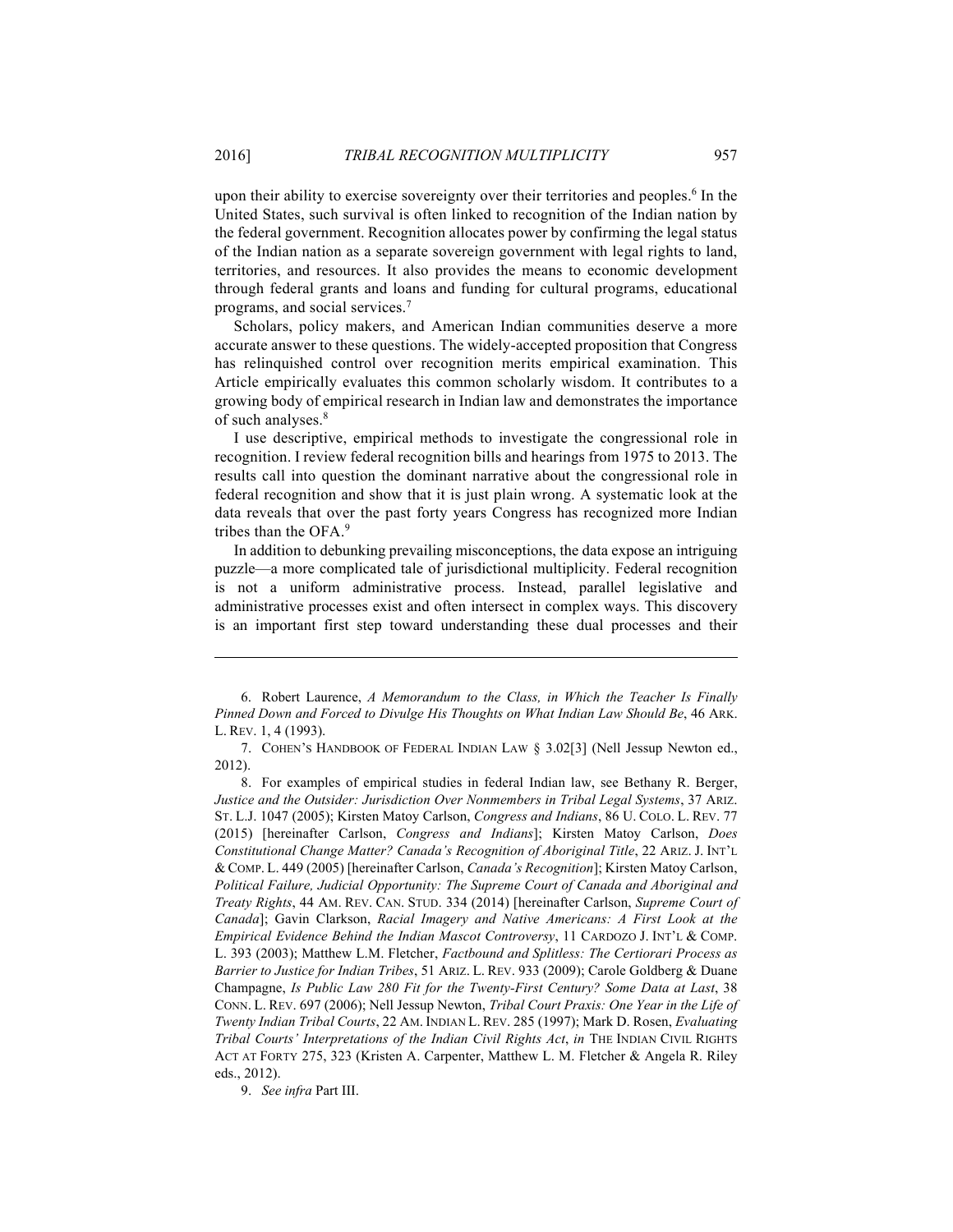implications for federal Indian law and understandings of legislative-administrative relationships more generally.

Reframing federal recognition as legislative-administrative multiplicity raises serious questions about how we think about, evaluate, and attempt to reform it. Most critiques of federal recognition emphasize the administrative process—and condemn it as broken.10 Debunking the myth of recognition as an administrative process, however, will change evaluations of it. The criticisms lodged against the administrative process may not apply or apply, but not in the same way to the legislative-administrative multiplicity that dominates federal recognition. As a clearer view of the complex path to recognition and its implications develops, scholars and tribal leaders may have to rethink their proposals for reforming the administrative process. Identifying these issues and fully considering them based on an accurate picture of federal recognition is critical since the BIA has recently revised the administrative process and faced serious questioning from members of Congress about these reforms.<sup>11</sup>

Moreover, the dual legislative and administrative processes in federal recognition intersect in ways that challenge conventional views of congressional agency interactions. Many administrative law scholars assume that when Congress delegates to an agency, it constrains agency action through statutory language and structural design and then recedes into the background apart from occasional oversight.<sup>12</sup> In

 11. *See, e.g.*, Letter from Kevin K. Washburn, Assistant Sec'y, Indian Affairs, U.S. Dep't of the Interior, to Tribal Leaders (June 21, 2013), *available at* http://www.bia.gov /cs/groups/public/documents/text/idc1-022125.pdf [https://perma.cc/RR77-9YVW]; *Office of Federal Acknowledgment (OFA)*, U.S. DEPARTMENT INTERIOR: INDIAN AFFAIRS, http://www.bia.gov/WhoWeAre/AS-IA/OFA/ [https://perma.cc/98C5-PRSC] (last updated Sept. 29, 2015). The BIA published a final rule on July 1, 2015. Federal Acknowledgment of American Indian Tribes, 80 Fed. Reg. 37862 (July 1, 2015) (to be codified at 25 C.F.R. pt. 83).

 12. *See* Jack M. Beermann, *Congressional Administration,* 43 SAN DIEGO L. REV. 61, 65 (2006) (explaining that "the dominant image as a legal matter is that once Congress legislates, it loses control over how its laws are administered"); *see also* WILLIAM N. ESKRIDGE JR., PHILLIP P. FRICKEY & ELIZABETH GARRETT, CASES AND MATERIALS ON LEGISLATION STATUTES AND THE CREATION OF PUBLIC POLICY 1136–48 (4th ed. 2007) (discussing congressional delegation to and oversight of administrative agencies). A robust literature on political control of the bureaucracy also exists within political science. *See, e.g.*, David Epstein & Sharyn O'Halloran, *Administrative Procedures, Information, and Agency Discretion*, 38 AMER. J. POL. SCI. 697 (1994); Murray J. Horn & Kenneth A. Shepsle, *Commentary on "Administrative Arrangements and the Political Control of Agencies": Administrative Process and Organizational Form as Legislative Responses to Agency Costs*, 75 VA. L. REV. 499 (1989); Arthur Lupia & Mathew D. McCubbins, *Learning from Oversight: Fire Alarms and Police Patrols Reconstructed*, 10 J. L. ECON. & ORG. 96 (1994); Mathew D. McCubbins, Roger G. Noll & Barry R. Weingast, *Administrative Procedures as Instruments of Political Control*, 3 J. L. ECON. & ORG. 243 (1987); Mathew D. McCubbins & Thomas Schwartz, *Congressional Oversight Overlooked: Police Patrols Versus Fire Alarms*, 28 AM.J. POL. SCI. 165 (1984). Some legal scholars have recently drawn on this literature to develop more nuanced understandings of the relationships between the legislative branch and agencies. *See, e.g.*, Brigham Daniels, *Agency as Principal*, 48 GA. L. REV. 335 (2014); J.R. DeShazo & Jody Freeman, *The Congressional Competition to Control Delegated Power*, 81 TEX. L. REV. 1443

 <sup>10.</sup> *See, e.g.*, CRAMER, *supra* note 3, at 47–56; KLOPOTEK, *supra* note 3, at 1; MILLER, *supra* note 3, at 8–17.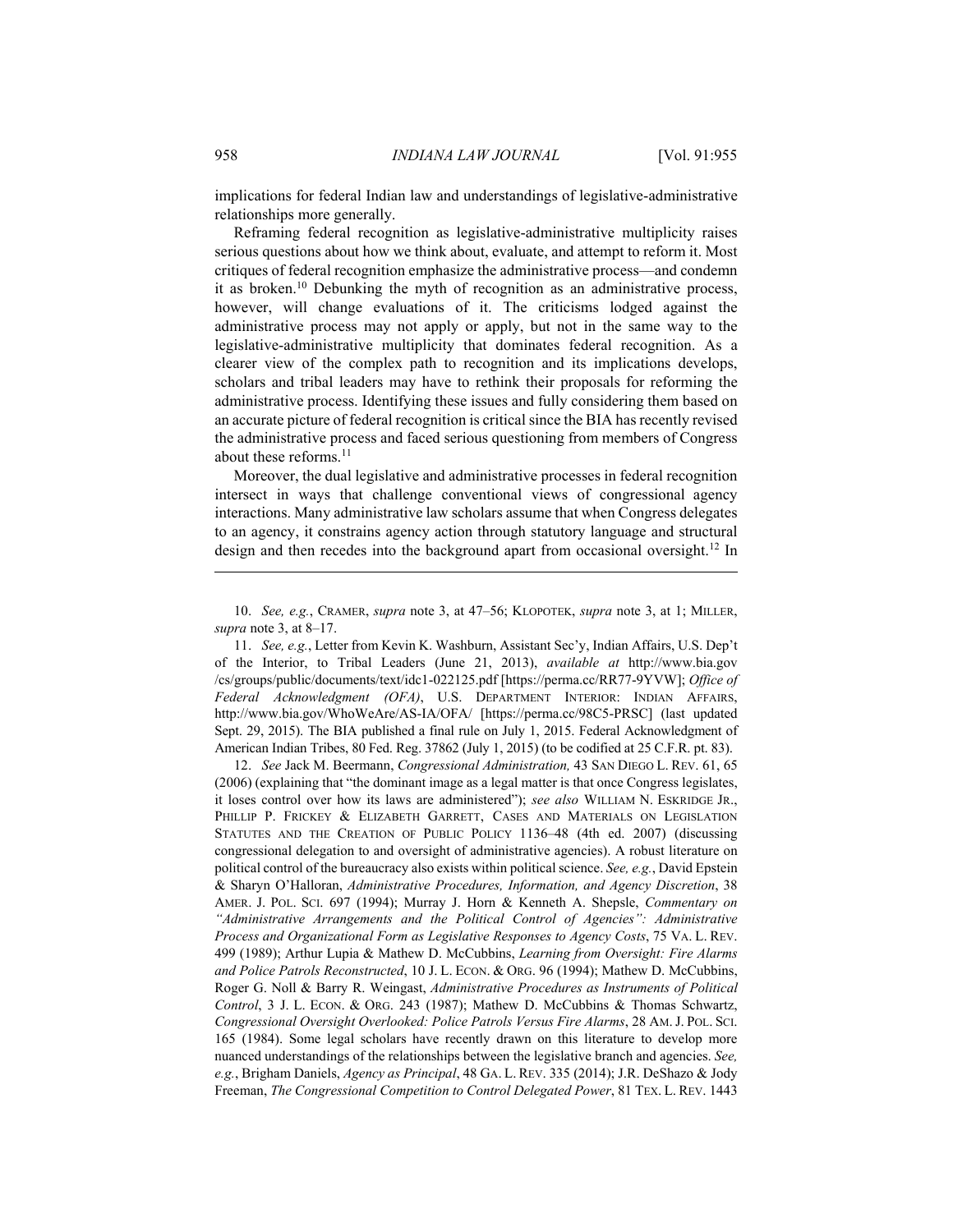this instance, however, Congress engages in an unpredictable pattern of acquiescence in, oversight of, and interference with agency action through direct legislation. While no rule prevents Congress from continually getting involved in matters delegated to an agency,<sup>13</sup> my account of federal recognition illuminates unusual legislative-administrative dynamics that have eluded attention so far. These dynamics reveal a new kind of jurisdictional overlap—called legislative-administrative multiplicity in this Article—which occurs when Congress acquiesces in agency action but continues to perform the same function. Legislative-administrative multiplicity arises in other contexts, such as private bills and legislative earmarks, and its implications on administrative law merit further investigation.

The Article proceeds as follows. Part I presents the prevailing narrative of recognition by administrative process, which assumes that Congress is not a player and thus omits Congress from analyses of federal recognition. Part II explains how I empirically evaluated the assumptions underlying the prevailing narrative by investigating the congressional role in federal recognition. Part III debunks the dominant narrative. It demonstrates that Congress plays a significant role in federal recognition and describes recognition as a legislative-administrative multiplicity rather than a single administrative process. Part IV explores the implications of and research questions raised by the legislative-administrative multiplicity revealed in the study for federal Indian law and administrative law.

#### I. THE PREVAILING NARRATIVE: AN OVERVIEW OF FEDERAL RECOGNITION

The United States government has recognized Indian nations since its formation. But only recently has it attempted to devise a coherent recognition policy by adopting an administrative process to recognize tribes.<sup>14</sup> For the first century of its existence, the United States government acknowledged Indian nations either through the treaty process or specifically by statute.<sup>15</sup> In 1871, Congress unilaterally ended treaty making with Indian nations. A century later, in 1978, the BIA finalized the regulations governing federal acknowledgment.16 During the intervening period, recognition policy oscillated as the federal government struggled to decide whether to assimilate Indians into mainstream America or to acknowledge their status as separate governments.17 In the 1930s, the BIA attempted to establish a formal policy by defining criteria for recognizing tribes under the Indian Reorganization Act. But this effort largely ended with the Termination Policy of the 1950s, which dissolved the political and legal relationship between the United States and over 110 tribal governments, liquidated tribal assets, and converted tribally held lands into fee simple properties.<sup>18</sup>

(2003).

<u>.</u>

 <sup>13.</sup> Congress's interference is not entirely unusual—even when Congress mostly leaves a matter to an agency, it can micromanage the agency through oversight hearings or appropriations riders. ESKRIDGE ET AL., *supra* note 12, at 1136–48.

 <sup>14.</sup> COHEN, *supra* note 7, § 3.02[4].

 <sup>15.</sup> *Id.*

 <sup>16.</sup> MILLER, *supra* note 3, at 25–26.

 <sup>17.</sup> For a full history of federal recognition processes, see MILLER, *supra* note 3, at 23–46.

 <sup>18.</sup> Termination Act of 1953, H.R. Con. Res. 108, 83rd Cong., 67 Stat. 132 (1953)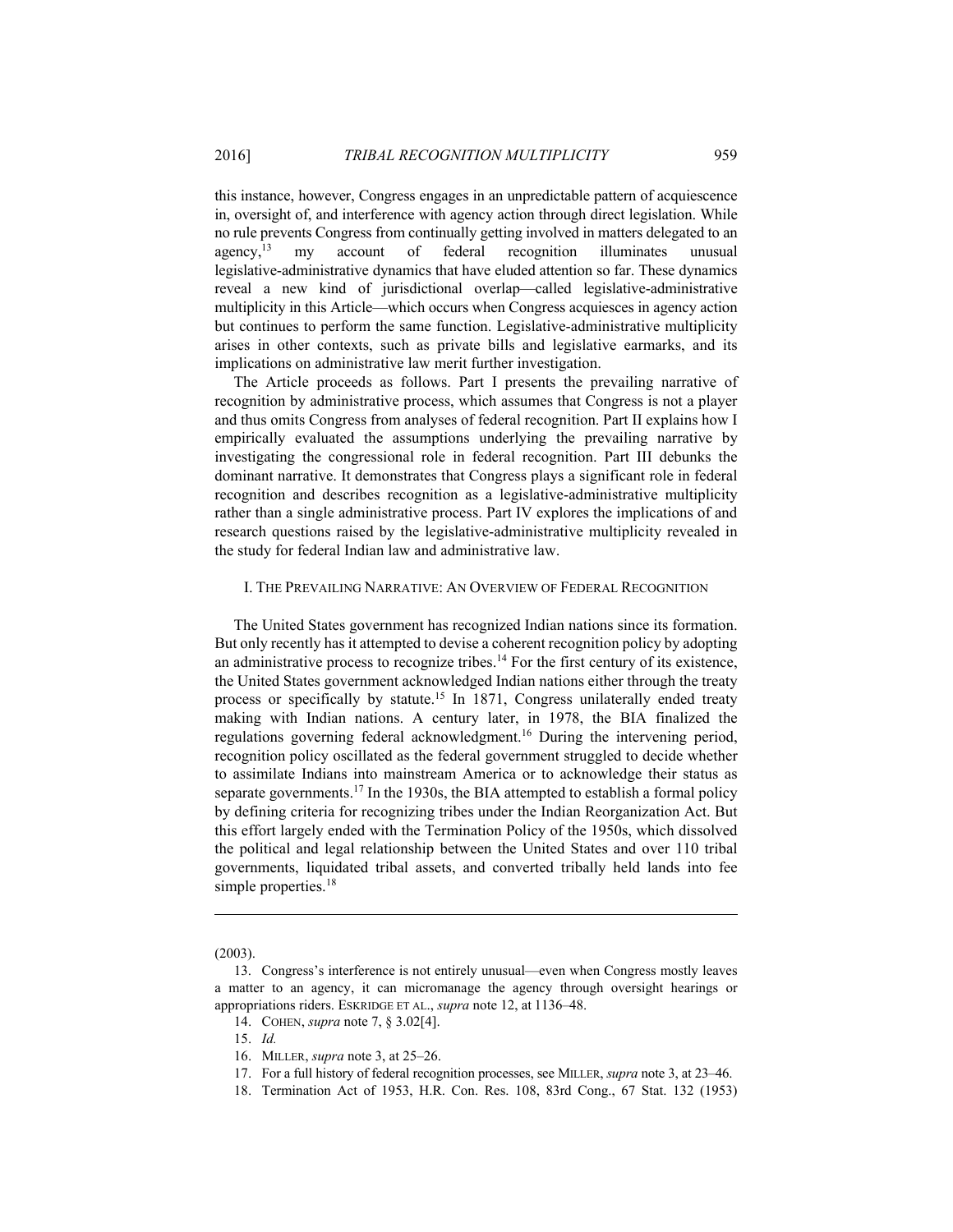By the end of the 1960s, tribal leaders, the Red Power movement, scholars, nonfederally recognized tribes, and other advocates mounted a highly visible campaign for the U.S. government to abandon its termination policy and develop a more formal, structured process for recognizing Indian nations. The existence and plight of nonfederally recognized tribes gained national attention as Indian nations litigated land claims along the East Coast and treaty fishing rights in Washington State.19 As a result, the federal government considered several options for developing a policy and process for recognizing Indian nations. Congress, however, never enacted legislation crafting such a policy.

In 1978, the BIA stepped into the vacuum left by Congress and adopted regulations for recognizing Indian nations. The BIA concluded that it must have general authority to determine tribal status in order to administer statutes providing benefits and services to Indians and Indian tribes. The agency identified such authority in two statutes, enacted in the 1830s, which convey the "management of all Indian affairs and of all matters arising out of Indian relations" to the Commissioner of Indian Affairs.20 Part 83 of the Code of Federal Regulations created a comprehensive administrative process for recognizing Indian nations.21 BIA officials expected the process to emerge as the dominant way for tribes to gain recognition and thus ensure consistency, fairness, efficiency, and transparency.22

To facilitate its new administrative process, the BIA sought to identify all federally and nonfederally recognized tribes.23 After two centuries of unclear policy, approximately 400 Indian nations remained unrecognized.24 Some tribes had never established a legal relationship with the United States—either because they never entered into a treaty with the United States or because Congress never ratified those

20. 25 U.S.C. §§ 2, 9 (2012).

 21. For a detailed description of the administrative process, see Riley, *supra* note 3, at 633–38.

 22. *Oversight Hearing on Federal Acknowledgment Process: Hearing Before the S. Select Comm. on Indian Affairs*, 100th Cong. 3 (1988) (statement of Hazel Elbert, Deputy to the Assistant Secretary for Indian Affairs) ("Piecemeal legislation for individual groups invites the problem of inconsistent standards that in the past led to the establishment of the present administrative process."); *Oversight of the Federal Acknowledgment Process and the Federal Acknowledgment Project of the Bureau of Indian Affairs: Hearing Before the S. Select Comm. on Indian Affairs*, 96th Cong. 33–34 (1980) (statement of Theodore C. Krenzke, Acting Deputy Comm'r, Bureau of Indian Affairs) ("[T]he project eliminates the need for lengthy congressional involvement with each of the 150 Indian groups expected to seek acknowledgment."); MILLER, *supra* note 3, at 49–45 (describing the influences on the BIA's decision to promulgate the federal recognition regulations in 1978).

 23. *Oversight of the Federal Acknowledgment Process and the Federal Acknowledgment Project of the Bureau of Indian Affairs: Hearing Before the S. Select Comm. on Indian Affairs*, 96th Cong. 35 (1980) (statement of Theodore C. Krenzke, Acting Deputy Comm'r, Bureau of Indian Affairs).

 24. U.S. GOV'T ACCOUNTABILITY OFFICE, GAO-12-348, INDIAN ISSUES: FEDERAL FUNDING FOR NON-FEDERALLY RECOGNIZED TRIBES, 1 (2012), *available at* http://www.gao.gov /products/GAO-12-348 [https://perma.cc/FRX5-43TG].

<u>.</u>

<sup>(</sup>enacted). *See* Wilkins, *supra* note 4, at 136–37*.*

 <sup>19.</sup> *See, e.g.*, Joint Tribal Council of Passamaquoddy Tribe v. Morton, 528 F.2d 370 (1st Cir. 1975).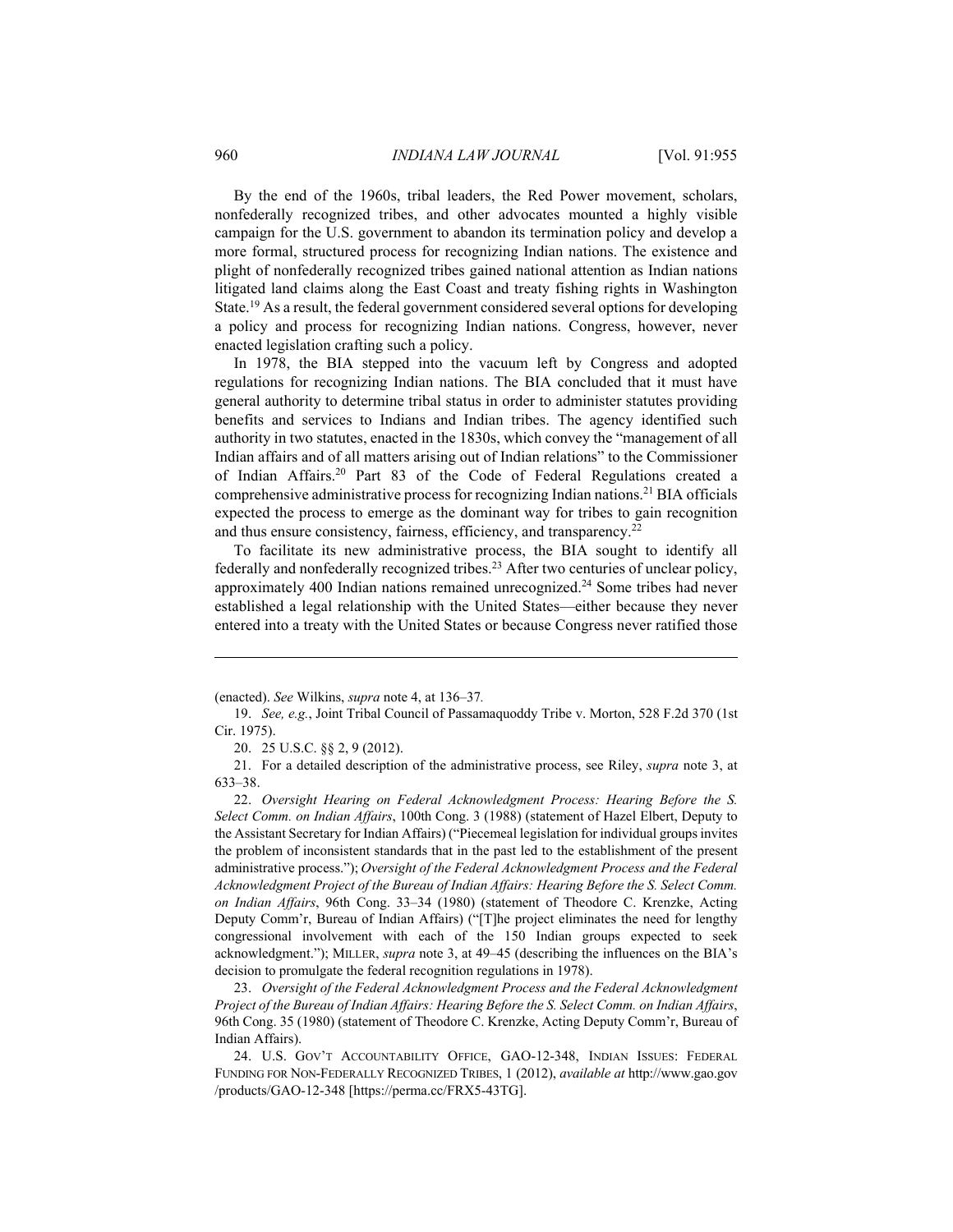1

treaties—and were known simply as "nonfederally recognized" tribes.<sup>25</sup> Some tribes had been recognized through treaty, legislation, or executive order, but, either for administrative reasons or through error, the federal government had stopped dealing with them.<sup>26</sup> Over 110 other Indian nations who had been recognized were terminated statutorily.<sup>27</sup>

As a result, the BIA started keeping a list of all federally recognized tribes in 1979.28 In 1994, Congress required the BIA to "publish in the Federal Register a list of all Indian tribes which the Secretary recognizes to be eligible for the special programs and services provided by the United States to Indians because of their status as Indians."29 Federal agencies use this list to determine the eligibility of Indian nations for federal services, grants, and other programs.

The BIA refers tribes not on the list to its administrative process. The regulations allow an Indian group to petition for a recognition determination by the Department of the Interior (DOI).<sup>30</sup> The regulations provide seven criteria that a petitioning tribe

25. Barker, *supra* note 3, at 135.

 27. *See, e.g.*, Termination Act of 1953, H.R. Con. Res. 108, 83rd Cong., 67 Stat. 132 (1953) (enacted); California Rancheria Act, Pub. L. 85-671, 72 Stat. 619 (1958) (originally proposed as H.R. 2824, 85th Cong.). Congress can reinstate these "terminated" tribes, but not all terminated tribes have been restored. Barker, *supra* note 3, at 135.

 28. In making the list, the BIA asserted itself as the gatekeeper of federal recognition. Thus, the list has generated its own controversy. Several Alaska Native nations contended that they were incorrectly left off the initial list. Subsequently, the BIA administratively added Alaska Native villages to the list of federally recognized tribes without making them go through the OFA process. U.S. GOV'T ACCOUNTABILITY OFFICE, GAO-02-49, INDIAN ISSUES: IMPROVEMENTS NEEDED IN TRIBAL RECOGNITION PROCESS 23 (2001), *available at*  http://www.gao.gov/products/GAO-02-49 [https://perma.cc/GR5C-D378] ("The names of 222 Alaskan tribes now appear on the BIA's current list of recognized tribes. These were determined to have governmental relations with the United States at the time the first list was published in 1979. However, these tribes were not included in the first list because they were not completely identified and their status remained uncertain until 1993. According to one Department of the Interior official involved in developing the first list, Alaskan tribes were not included in the list because of errors in the list and confusion over the political status of Alaskan tribes created by provisions of a 1936 amendment to IRA, which instructed most Alaskan tribes to be brought under the act. In 1993, the Department of the Interior's Office of the Solicitor issued a comprehensive opinion analyzing the status of Alaskan tribes and determined that they were tribes in the same sense as tribes in the contiguous 48 states. The BIA then identified 222 Alaskan tribes and included them on the list of recognized tribes published in October 1993."). More recently, the Assistant Secretary has added other tribes to the list without requiring them to go through the § 83 process. *See infra* note 67.

 29. Federally Recognized Indian Tribe List Act of 1994, Pub. L. No. 103-454, 108 Stat. 4791, 4792 (originally proposed as H.R. 4180, 103d Cong.).

 30. Barker, *supra* note 3, at 135 (noting that the agency amended the regulations in 1994, 1997, and 2000); Riley, *supra* note 3, at 632. The revised final rule, announced on July 1, 2015, introduces two main procedural changes to the regulations. It initiates a process of phased review and provides for a hearing if the BIA denies the petitioner's request for recognition. Federal Acknowledgment of American Indian Tribes, 80 Fed. Reg. 37862, 37863 (July 1, 2015) (to be codified at 25 C.F.R. pt. 83).

 <sup>26.</sup> Matthew L.M. Fletcher, *Politics, History, and Semantics: The Federal Recognition of Indian Tribes*, 82 N.D. L. REV. 487, 502–08 (2006).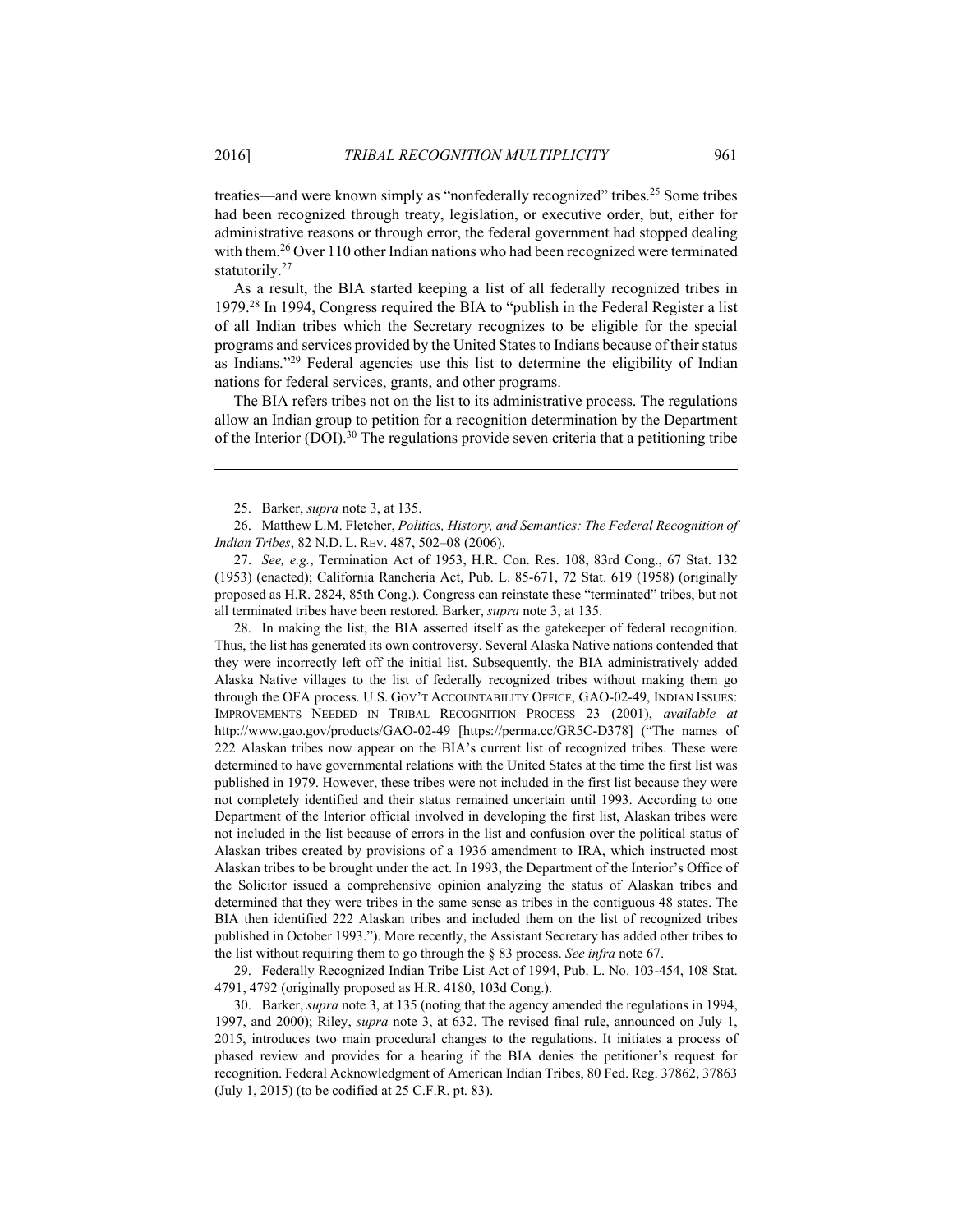must meet for recognition and place on the tribe the burden of establishing these criteria by a "reasonable likelihood."31 The seven mandatory criteria are:

(a) The petitioner has been identified as an American Indian entity on a substantially continuous basis since 1900;

(b) A predominant portion of the petitioning group comprises a distinct community and has existed as a community from historical times until the present;

(c) The petitioner has maintained political influence or authority over its members as an autonomous entity from historical times until the present; (d) The petitioner has provided a copy of the group's present governing documents;

(e) The petitioner's membership consists of individuals who descend from a historical Indian tribe or from historical Indian tribes that combined and functioned as a single autonomous political entity;

(f) The membership of the petitioning group is composed principally of persons who are not members of any other previously acknowledged Indian Tribe; and

(g) Neither the petitioner nor its members are the subjects of congressional legislation that has expressly terminated or forbidden the Federal relationship.<sup>32</sup>

The OFA has received 356 letters of intent from tribal groups and continues to receive petitions.<sup>33</sup>

The prevailing narrative of federal recognition has centered on the administrative process since its inception, largely because the process has proven much more time-consuming and less efficient than BIA officials predicted.<sup>34</sup> First, the OFA struggles to complete and review petitions, and tribes often spend decades waiting for the OFA to respond to their petition.<sup>35</sup> From 1978 to 2013, the OFA resolved

 31. Procedures for Establishing that an American Indian Group Exists as an Indian Tribe, 25 C.F.R. § 83.6 (2014).

 32. *Id.* § 83.7(a)–(g). For a critique of how the OFA applies these criteria, see Riley, *supra* note 3, at 639–62. The revisions to the rule do not change past departmental practices and make two changes to the application of the mandatory criteria. First, it changes the evidence admissible to prove criterion (a), requiring identification of the petitioner as an Indian entity. Second, it changes the review of the number of marriages in support of criterion (b) (community). Federal Acknowledgment of American Indian Tribes, 80 Fed. Reg. 37862, 37863 (July 1, 2015) (to be codified at 25 C.F.R. pt. 83). The final rule altered the regulations much less than the proposed rule would have. *Id.* at 37863–64. While the final rule rewrites the criteria in question and answer form, I have left them in their previous form because it is easier to read.

 33. THE OFFICE OF FED. ACKNOWLEDGEMENT, BRIEF OVERVIEW (AS OF 11/12/2013) (2013), *available at* http://www.bia.gov/cs/groups/xofa/documents/text/idc1-024417.pdf [https://perma.cc/2KQQ-5E4X].

 34. *Oversight of the Federal Acknowledgment Process and the Federal Acknowledgment Project of the Bureau of Indian Affairs: Hearing Before the S. Select Comm. on Indian Affairs*, 96th Cong. 35 (1980) (statement of Theodore C. Krenzke, Acting Deputy Comm'r, Bureau of Indian Affairs).

35. Cramer breaks down the length of time, explaining that "[o]n average, a petitioner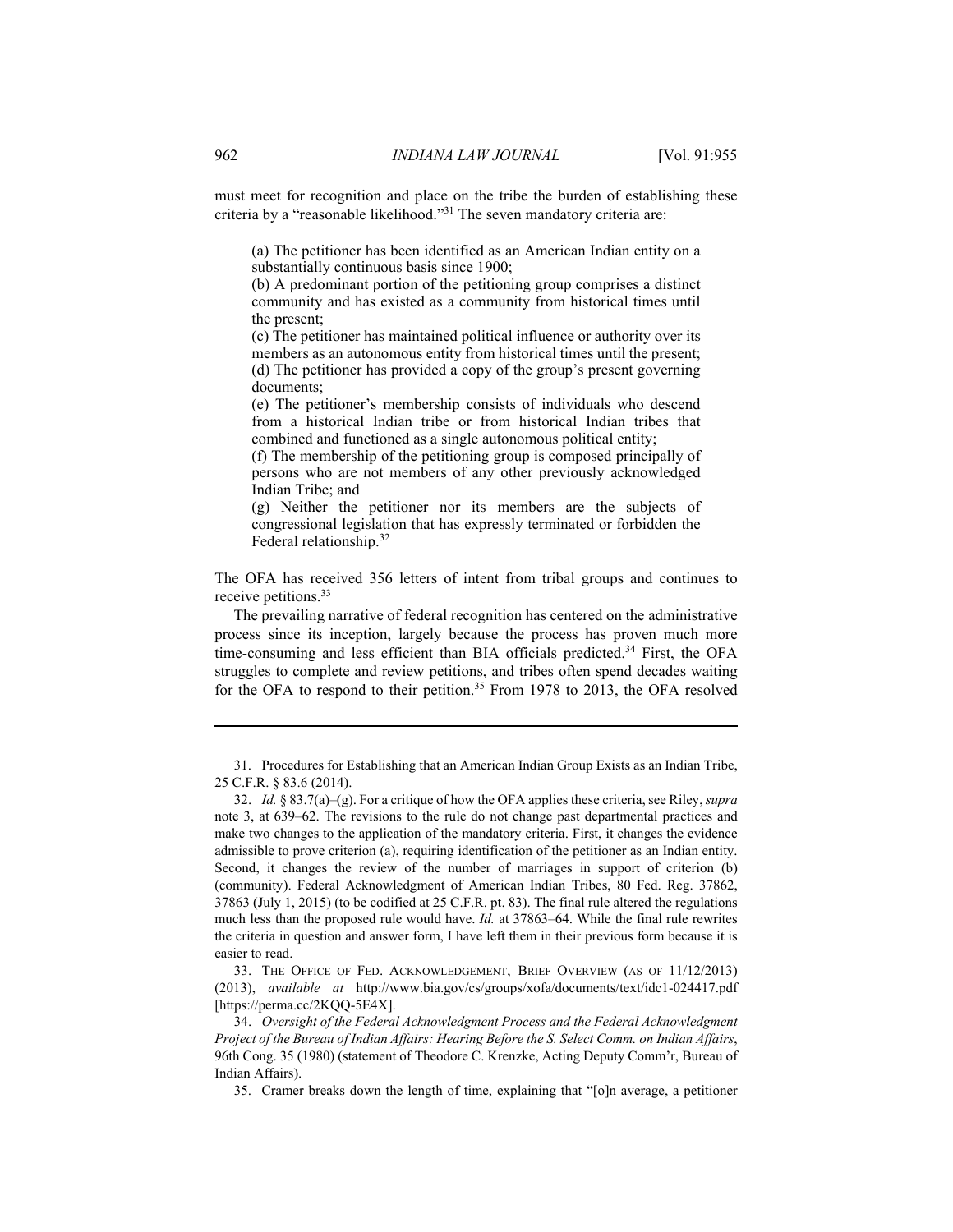fifty-seven out of eighty-seven completed petitions.36 In 2001, the U.S. Government Accountability Office (GAO) found that, of the ten tribes with petitions then ready to be evaluated, six had been waiting at least five years.<sup>37</sup> More extreme examples include the Little Shell Band of Chippewa Indians of Montana, who spent over thirty years in the process.<sup>38</sup>

Second, the administrative process has tremendous costs—both for the federal government and for tribes. The estimated funding for BIA staff evaluating petitions and for related costs was \$900,000 in fiscal year 2000 alone.39 While estimates of what it costs to petition for federal recognition vary, everyone agrees that nonfederally recognized tribes lack the resources necessary to document a petition.<sup>40</sup> In fact, the issue of financial resources arose as early as 1980 and has contributed to popular concerns about gaming interests dominating the process.41

Third, the BIA has not provided clear guidance as to the application of the criteria42 and tribes continue to point to inconsistency and unfairness in applying 25 C.F.R. § 83. Many allege that the OFA applies the criteria more strictly now than it did in the early 1980s.<sup>43</sup> Scholars have documented changes and biases in the application of the criteria, including favoritism towards land-based tribes.<sup>44</sup> Some

spends six to ten years collecting and transcribing oral histories, drawing maps, and researching county records as it documents its claim. The [Branch of Acknowledgment and Research] staff spends another six to ten years, on average, evaluating a petition and moving it through bureaucratic channels." CRAMER, *supra* note 3, at 51.

 36. THE OFFICE OF FED. ACKNOWLEDGEMENT, *supra* note 33. In 2015, the OFA decided two more petitions, recognizing the Pamunkey Indian Tribe, Bureau of Indian Affairs, Final Determination for Federal Acknowledgment of the Pamunkey Indian Tribe Rule, 80 Fed. Reg. 39144 (July 8, 2015), and declining to recognize the Duwamish Tribal Organization, Bureau of Indian Affairs, Final Decision on Remand Against Federal Acknowledgment of the Duwamish Tribal Organization, 80 Fed. Reg. 39142 (July 8, 2015).

37. U.S. GOV'T ACCOUNTABILITY OFFICE, *supra* note 28, at 15.

38*. Process of Federal Recognition of Indian Tribes: Hearing Before S. Comm. on Indian Affairs*, 110th Cong. 15 (2007) (statement of Hon. John Sinclair, President, the Little Shell Tribe of Chippewa Indians of Montana).

39. U.S. GOV'T ACCOUNTABILITY OFFICE, *supra* note 28, at 17.

 40. *See, e.g.*, CRAMER, *supra* note 3, at 54 (citing estimates that a petition costs at least \$50,000 and that the price tag for recognition is close to \$1 million per petition).

 41. *Oversight of the Federal Acknowledgment Process and the Federal Acknowledgment Project of the Bureau of Indian Affairs: Hearing Before the S. Select Comm. on Indian Affairs*, 96th Cong. 22 (1980) (statement of Eddie Tullis, Chairman, Poarch Board of Creeks); *see also Oversight of the Branch of Federal Acknowledgment, Bureau of Indian Affairs: Hearing Before the S. Select Committee on Indian Affairs*, 98th Cong. 43 (1983) (statement of Dr. Frank W. Porter III, Director, American Indian Research and Resource Institute). To date, the claims that gaming interests dominate the federal recognition process remain empirically unsubstantiated. *See, e.g.*, U.S. GOV'T ACCOUNTABILITY OFFICE, supra note 28, at Appendix III; Bureau of Indian Affairs Acknowledgment of American Indian Tribes, 80 Fed. Reg. 37862, 37864 (July 1, 2015) (to be codified at 25 C.F.R. pt. 83).

42. U.S. GOV'T ACCOUNTABILITY OFFICE, *supra* note 28, at 10–14.

 43. For a discussion of many of these criticisms, see KLOPOTEK, *supra* note 3, at 4–5. Legal scholars also deride the OFA for having no statutory authorization. Riley, *supra* note 3, at 632.

44. Riley, *supra* note 3, at 650–53.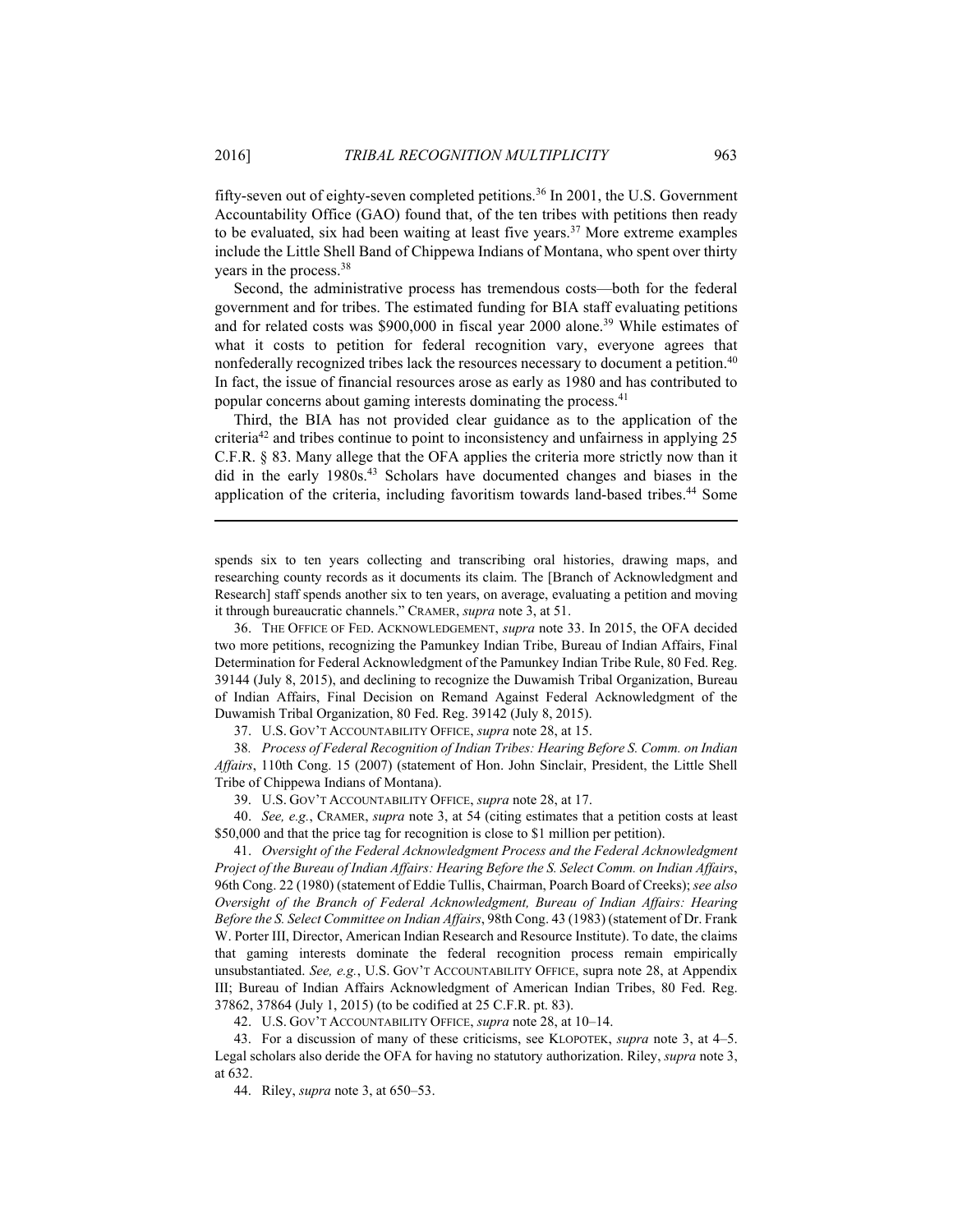contend that the OFA has a conflict of interest and should not be involved in the initial recognition process.<sup>45</sup> They claim that the OFA acts as "prosecutor, defense, and judge."46

The mainstream narrative not only focuses on the administrative process, it largely condemns it as broken. Scholars, tribal leaders, members of Congress, and former BIA officials have launched an almost continuous assault on the administrative process. Since 1975, Congress has entertained almost thirty bills to establish or reform the recognition process. $47$  As a result, the OFA modified its process in 1994, 1997, and 2000.<sup>48</sup> In July 2015, the BIA enacted additional revisions to the process, including phased review to expedite decisions, a reduced documentary burden on petitioners, and hearings on proposed denials.<sup>49</sup>

While the prevailing narrative has centered on the administrative process, all three branches of the U.S. government can recognize Indian nations.<sup>50</sup> The U.S. Constitution confers this authority on Congress in the Indian Commerce Clause and on the executive branch through its treaty making powers.<sup>51</sup> Federal courts have adjudicated questions of tribal status under federal statutes.<sup>52</sup> Since the 1970s,

 47. MILLER, *supra* note 3, at 74 ("Between 1989 and 1997 Senator McCain, Senator Inouye, and Congressional Delegate Faleomavaega introduced several bills that sought to establish an independent commission to examine acknowledgment cases."); *Recommendations for Improving the Federal Acknowledgement Process: Hearing Before the S. Comm. on Indian Affairs*, 110th Cong. 31–33, 38, 46–48 (2008) (attachment to prepared statement of Professor Patty Ferguson-Bohnee, Director of the Indian Legal Clinic, Sandra Day O'Connor College of Law, Arizona State University) (recounting the various legislative efforts to reform the federal recognition process). Despite these numerous bills, Congress has yet to enact legislation either establishing an administrative process or reforming the currently enacted administrative regulations in 25 C.F.R. part 83.

48. Barker, *supra* note 3, at 135.

 49. Federal Acknowledgment of American Indian Tribes, 80 Fed. Reg. 37862, 37862, 37863, 37869 (July 1, 2015) (to be codified at 25 C.F.R. pt. 83).

 50. COHEN, *supra* note 7, § 3.02[4] ("Congress has approved a variety of mechanisms by which Indian nations can secure federal recognition, including determinations by legislative, administrative, and judicial bodies."). KLOPOTEK, *supra* note 3, at 258 (noting that "tribes can be acknowledged by Congress, executive order, or judicial authority"). Miller also documents how all three branches have historically recognized Indian nations as separate governments. MILLER, *supra* note 3, at 23–46.

 51. COHEN, *supra* note 7, § 3.02[4]. The courts have never overturned a congressional or executive determination of tribal status and regularly defer to Congress and the executive branch to make decisions on these matters. *Id.*

 52. *See, e.g.*, United States v. Sandoval, 231 U.S. 28 (1913); COHEN, *supra* note 7,  $§$  3.02[6][g].

 <sup>45.</sup> Wilkins, *supra* note 4, at 127–28.

 <sup>46.</sup> KLOPOTEK, *supra* note 3, at 4. Others assert the process has an appearance of impropriety because it allows "the same agency responsible for providing services to the tribes to make decision regarding the recognition that would increase their service population, in some cases by many thousands." *Federal Recognition of Indian Tribes: Hearing on H.R. 2549, H.R. 4462, and H.R. 4709 Before the H. Subcomm. on Native Am. Affairs*, 103d Cong. 78 (1994) (statement of Hon. Craig Thomas).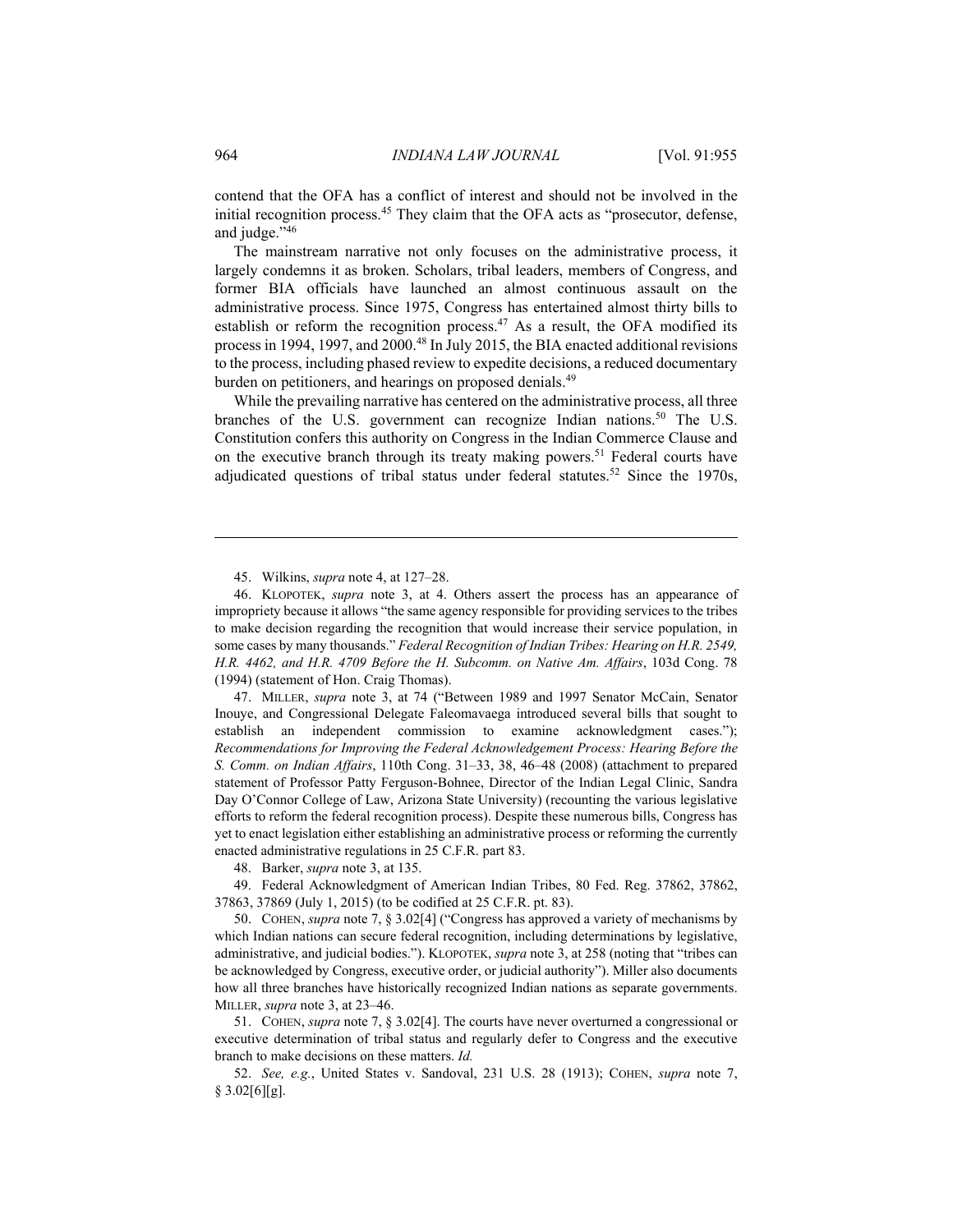however, the OFA and Congress have emerged as the two institutions most likely to extend recognition to Indian tribes.<sup>53</sup>

Despite this shared authority, the academic literature rarely analyzes congressional recognition, leaving our understanding of Congress's role underdeveloped. Scholars have devoted more time and attention to the administrative process, which has sought to dominate federal recognition.<sup>54</sup> Legal scholars have criticized the administrative criteria<sup>55</sup> and social scientists have studied their application as well as the various struggles faced by individual Indian nations in the administrative process.56

Some studies include a limited discussion of Congress's role in federal recognition. A few studies look at recognition from an institutional perspective and include case studies of Indian nations that achieved congressional recognition.<sup>57</sup> Others study recognition from the tribal perspective, detailing the costs and benefits to tribes pursuing recognition either legislatively or administratively.<sup>58</sup> At least one of these discussions identifies the difficulties that nonfederally recognized tribes face in seeking congressional recognition instead of submitting to the administrative process.59 These difficulties include reluctance on the part of Congress to recognize tribes and limitations incurred as conditions of legislative recognition, such as restrictions on their sovereignty.<sup>60</sup>

A few case studies focus exclusively on the experience of a specific tribe in seeking congressional recognition.<sup>61</sup> These studies provide rich description of the process and its pitfalls. They give some sense of why a specific tribe may have chosen a congressional strategy and of the tribe's experiences in the political process. But these studies provide only limited insights into Congress's role. They do not provide enough information to compare the congressional and administrative processes more generally.

Additionally, a few sources compile information on federal recognition and include data on congressional recognitions. First, the OFA collects information on recognition. As of November 12, 2013, the OFA reports that nine tribes have received congressional recognition and that the BIA referred one petition for federal acknowledgement to Congress for clarification.<sup>62</sup> The BIA report does not, however,

 <sup>53.</sup> Wilkins, *supra* note 4, at 126–27. The Federally Recognized Indian Tribe List Act of 1994 reaffirmed Congress's role in recognizing Indian tribes by providing that tribes may be recognized by an act of Congress, following the OFA. Federally Recognized Indian Tribe List Act of 1994, Pub. L. No. 103-454, 108 Stat. 4791, 4792 (originally proposed as H.R. 4180, 103d Cong.). Federal courts have not developed a consistent definition of what a tribe is, COHEN, *supra* note 7, § 3.02[6][g], and since the establishment of the OFA, have largely deferred to the administrative process. *Id.* § 3.02[7][b].

 <sup>54.</sup> *See supra* note 0.

 <sup>55.</sup> *See, e.g*., Riley, *supra* note 3, at 639–62.

 <sup>56.</sup> *See, e.g.*, KLOPOTEK, *supra* note 3; MILLER, *supra* note 3.

 <sup>57.</sup> *See, e.g.*, MILLER, *supra* note 3, at 79 (detailing how the Pascua Yaquis received congressional federal recognition prior to the creation of a federal administrative process).

 <sup>58.</sup> *See, e.g.*, KLOPOTEK, *supra* note 3, at 10–12.

 <sup>59.</sup> *Id.* at 258–59.

 <sup>60.</sup> *Id.* at 258.

 <sup>61.</sup> MILLER, *supra* note 3, at 79; Moberg & Moberg, *supra* note 4.

 <sup>62.</sup> According to the BIA, two tribes—the Confederated Tribes of the Coos, Lower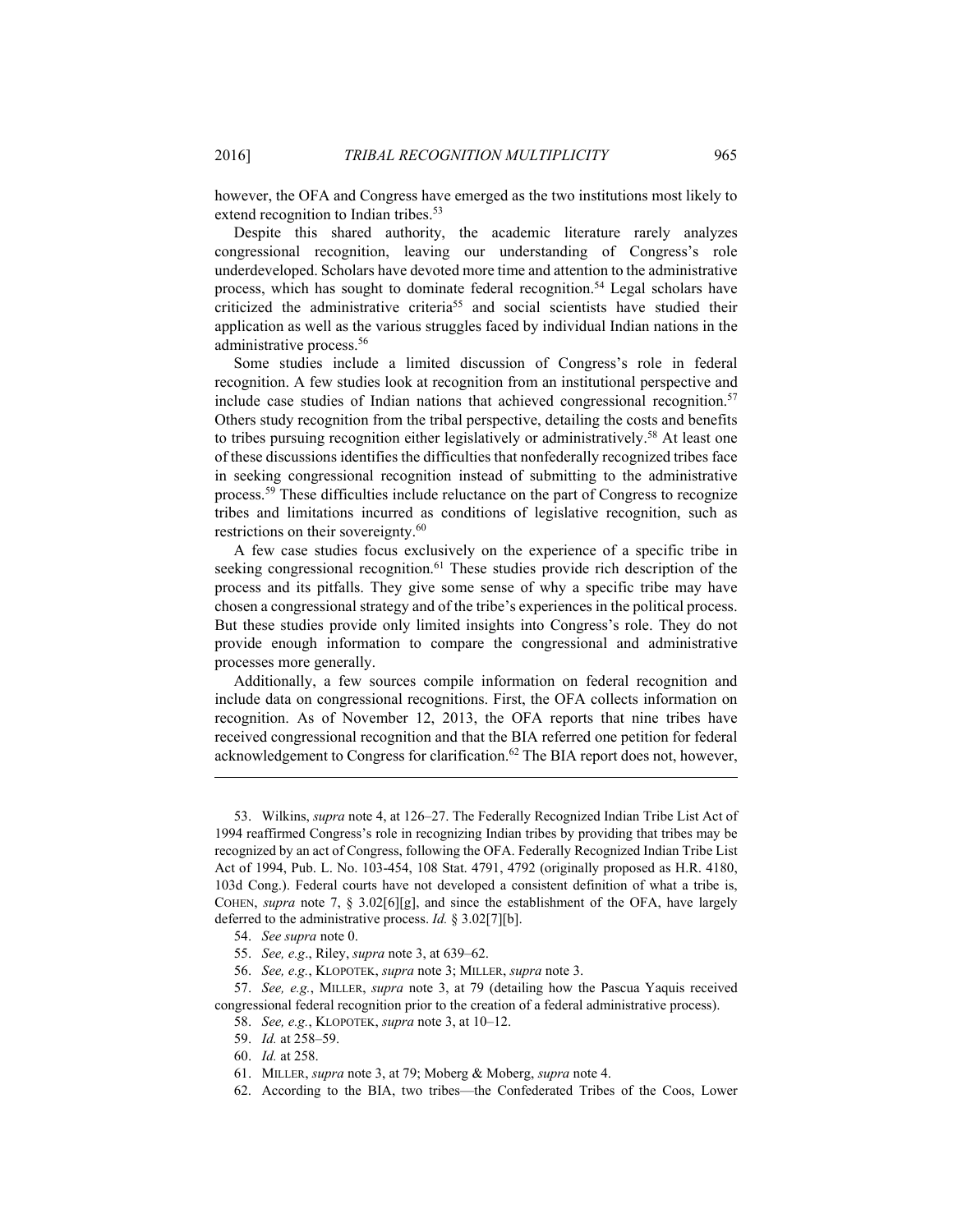include any information about tribes who were unsuccessful in their quests for congressional recognition, about congressional recognitions prior to 1982, or about tribes excluded from the OFA process. A second source, *Cohen's Handbook on Federal Indian Law*, provides a more complete accounting of the congressional role by supplementing it with a list of nineteen restored tribes.<sup>63</sup>

Finally, in its 2001 report, the GAO included an appendix on how tribes have obtained federal recognition.64 The GAO reported that the U.S. government recognized forty-seven tribes between 1960 and 2001, with Congress recognizing sixteen tribes and the BIA recognizing thirty-one tribes.<sup>65</sup> In these numbers, the GAO included tribes recognized by the BIA through processes other than the § 83 administrative process.66 For example, the BIA reaffirmed the recognition of the Koi Nation by memorandum in 2000.<sup>67</sup> In fact, according to the GAO Report, the BIA

63. *Cohen's* lists the following nineteen restored tribes:

25 U.S.C. § 566 (Klamath); 25 U.S.C. § 711-711f (Siletz Restoration Act of 1977); 25 U.S.C. § 712a (Cow Creek Band of Umpqua Tribe); 25 U.S.C. § 713b (Confederated Tribes of the Grand Ronde Community; 25 U.S.C. § 714a (Confederated Tribes of the Coos, Lower Umpqua, and Siuslaw Indians); 25 U.S.C. § 715a (Coquille Indian Tribe); 25 U.S.C. § 733 (Alabama and Coushatta Indian Tribes); 25 U.S.C. 762 (Paiute Indian Tribe of Utah); 25 U.S.C. § 861 (1978) (Wyandotte, Peoria, Ottawa, and Modoc Tribes of Oklahoma); 25 U.S.C. § 903a (Menominee); 25 U.S.C. § 941b (Catawba Tribe); 25 U.S.C. § 983a (the Ponca Tribe); 25 U.S.C. §1300g-2 (1987) (Ysleta Del Sur Pueblo); 25 U.S.C. §1300 *l*-1300 *l*-7 (Auburn Indian Tribe); 25 U.S.C. §1300m-1300m-7 (Paskenta Band of Nomlaki Indians); 25 U.S.C. §§ 1300n et seq. (Graton Rancheria).

COHEN, *supra* note 7, at § 3.02[8][c] 167 n.246. The 2005 *Cohen's* did not rely on a BIA report but included a list of nine tribes receiving congressional recognition along with the same list of nineteen restored tribes as in the 2012 *Cohen's*. COHEN'S HANDBOOK OF FEDERAL INDIAN LAW  $\S$ § 3.02[6][a], 3.02[8][c] (2005 ed. 2005) (listing recognized tribes and restored tribes, respectively). The lists in the 2005 *Cohen's*, however, were duplicative with at least one tribe listed as both restored and recognized. *Id.*

 64. U.S. GOV'T ACCOUNTABILITY OFFICE, *supra* note 28, at App. I. The GAO reported that "[a]bout 92 percent of the 561 currently recognized tribes either were part of the federal effort to reorganize and strengthen tribal governments in the 1930s or were part of a group of Alaskan tribes that were determined to have existing governmental relations with the United States when the BIA's first list of recognized tribes appeared in 1979." *Id.* at 21.

66. *Id.*

Umpqua and Siuslaw Indians, and the Federated Coast Miwok—were legislatively restored. Seven more were legislatively recognized (the Cow Creek Band of Umpqua Indians, Western (Mashantucket) Pequot Tribe, Aroostook Band of Micmacs, Pokagon Potawatomi Indians of Indiana and Michigan, Little Traverse Bay Bands of Odawa Indians, Little River Band of Ottawa Indians, and Loyal Shawnee Tribe). BUREAU OF INDIAN AFFAIRS, STATUS SUMMARY OF ACKNOWLEDGMENT CASES (2013), *available at* http://www.bia.gov/cs/groups/xofa /documents/text/idc1-024435.pdf [https://perma.cc/ZGZ3-PQEB].

 <sup>65.</sup> *Id.*

 <sup>67.</sup> *Federal Recognition: Politics and Legal Relationship Between Governments: Hearing Before S. Comm. on Indian Affairs*, 112th Cong. 37–38 (2012) (statement of Michael J. Anderson, Owner, Anderson Indian Law). More recently, the BIA has acknowledged the Tejon Indian Tribe in 2012, see Patric Helund, *Branch of Tejon Indian Tribe Regains Federal Recognition; Talk of Casino Resumes*, MOUNTAIN ENTERPRISE (Jan. 6, 2012),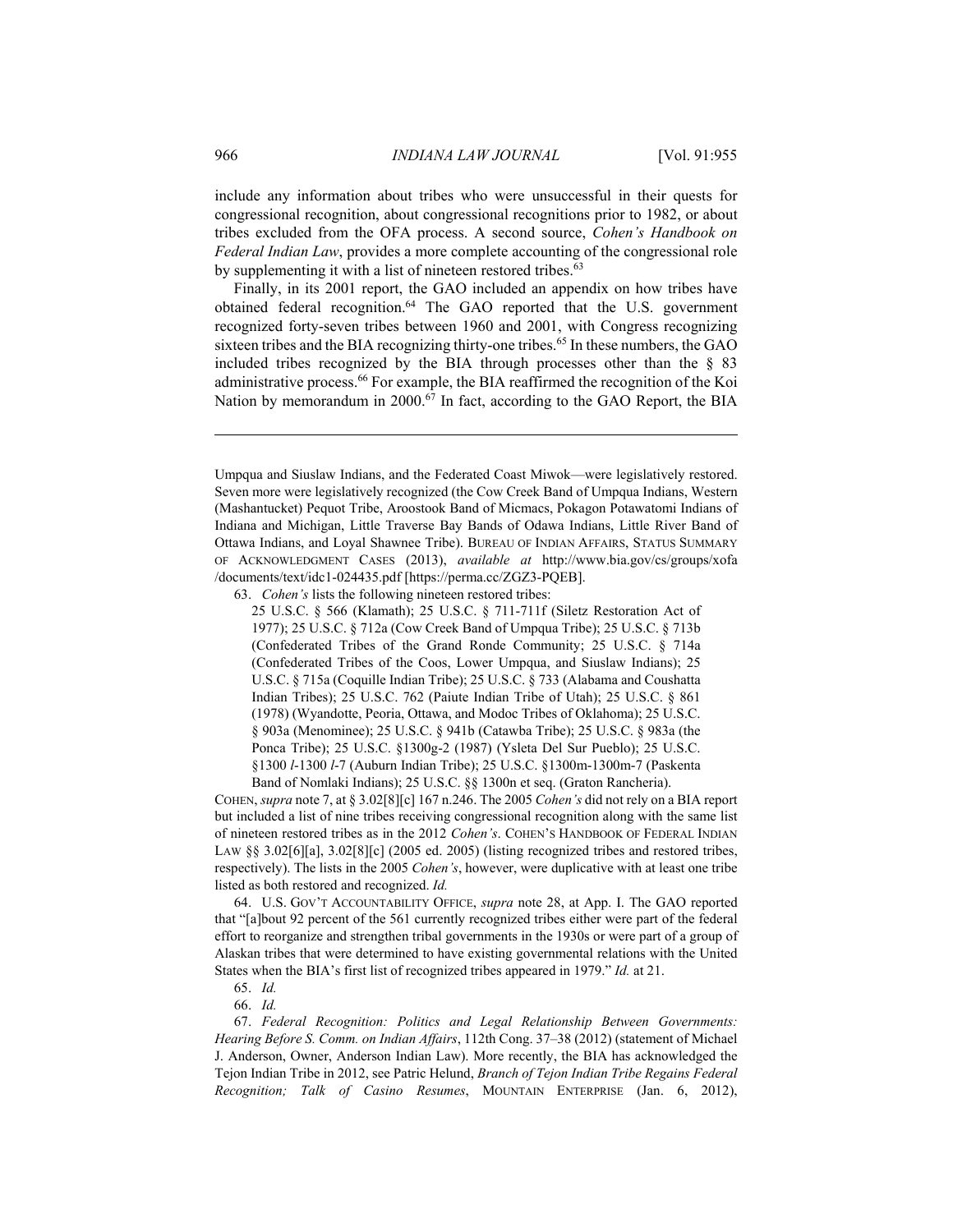<u>.</u>

recognized less than half of the tribes (fourteen of thirty-one) through the administrative process.68

None of these data compilations have attempted rigorous empirical data collection or analysis. They only cover petitioners who ultimately received congressional recognition. This greatly limits the information they provide. They do not track the number of bills introduced, how far the bills progressed within the legislative process, whether tribes simultaneously engaged in both legislative and administrative processes, or whether the tribes seeking legislation have been denied by the BIA. Nor do they consider changes in recognition rates, or any of these other factors, over time.

The lack of studies investigating the role of Congress in federal recognition motivated this study. The limited information on the congressional role undermines attempts to understand fully how, why, and with what frequency the federal government recognizes Indian nations. Further, the heavy focus on the administrative process provides a lopsided view, which overlooks and downplays the role of Congress in the process. This constrained perspective obscures the effect of any possible interactions between the two branches on the process by omitting one branch from study almost entirely. As a result, we do not have a complete picture of the process. This, in turn, makes it hard to understand the process and its problems fully and to reform it successfully.

#### II. EMPIRICALLY INVESTIGATING THE PREVAILING NARRATIVE: CONGRESS'S ROLE IN FEDERAL RECOGNITION

This Part describes how I investigated the prevailing narrative that the OFA dominates federal recognition by empirically assessing Congress's role in recognition. It explains the data collection, methodology, and some of the limits of the study.

#### *A. Data Collection*

I collected data on nonfederally recognized tribes pursuing recognition from 1975 to 2013 from several sources, including a database of all Indian-related bills, congressional hearings on federal recognition, GAO reports on federal recognition, and DOI reports on the administrative process (detailing the numbers and names of petitioners and petitioners' status in the process).

http://mountainenterprise.com/story/branch-of-tejon-indian-tribe-regains-federal-recognition -talk-of-casino-resumes-2719/ [https://perma.cc/6X72-ZNM6], and the King Salmon Tribe, Shoonaq' Tribe of Kodiak, and the Lower Lake Rancheria without requiring these tribes to go through the administrative process, see Press Release, U.S. Dep't of the Interior, Assistant Secretary Gover Reaffirms Federal Trust Relationship for the King Salmon Tribe and Shoonaq' Tribe of Kodiak in Alaska and the Lower Lake Rancheria in California (Jan. 3, 2001), *available at* http://www.bia.gov/cs/groups/public/documents/text/idc-018346.pdf [https://perma.cc/RN7F-FHQ4].

 <sup>68.</sup> U.S. GOV'T ACCOUNTABILITY OFFICE, *supra* note 28, at 21.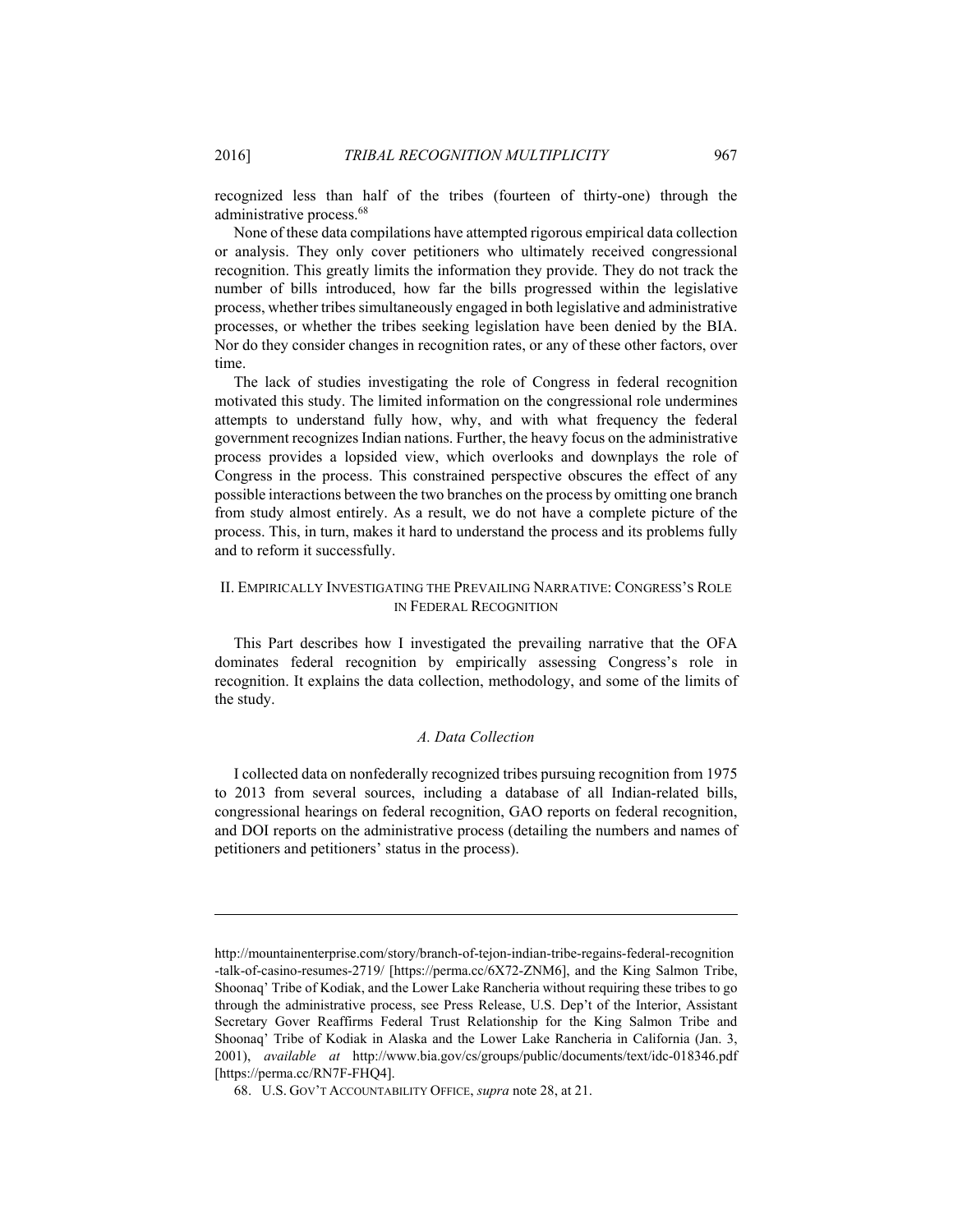I started with a dataset that I had created, which includes all identifiable legislation relating to Indians introduced in Congress from 1975 to 2013.69 I used this dataset to locate tribal federal recognition bills. Tribal federal recognition bills are bills seeking the federal recognition, acknowledgement, or the restoration of a government-to-government relationship between the United States and a specific group of Indians or Indian nation. I identified 178 bills, naming 72 tribes. A full list of these bills and the tribes named in them as well as more detailed information on how I compiled the lists of bills and tribes is included in the Methodological Appendix.

I also identified how many tribes were engaged in the legislative and administrative processes. I started with the 72 tribes named in the 178 tribal recognition bills. I then compared these 72 tribes with the 74 tribes on the OFA's most recent, publicly available list of active and decided petitions for acknowledgement. 70 I combined the two lists to identify a total of 124 tribes that had actively sought recognition during the time period studied. Some tribes appeared on both lists, but I only included them once. More detailed information on how I compiled this list of tribes is included in the Methodological Appendix.<sup>71</sup>

 <sup>69.</sup> Carlson, *Congress and Indians*, *supra* note 8, at 157–64.

 <sup>70.</sup> BUREAU OF INDIAN AFFAIRS, STATUS SUMMARY OF ACKNOWLEDGMENT CASES (2013), *available at* http://www.bia.gov/cs/groups/xofa/documents/text/idc1-024435.pdf [https://perma.cc/ZGZ3-PQEB]. I did not include all the tribes that have filed a letter of intent with the OFA since 1975 because many of these entities have not pursued recognition. For an account of the status of each entity filing a letter of support, see BUREAU OF INDIAN AFFAIRS, LIST OF PETITIONERS BY STATE (AS OF NOVEMBER 12, 2013) (2013), *available at* http://www.bia.gov/cs/groups/xofa/documents/text/idc1-024418.pdf [https://perma.cc/LGG4 -D6FR].

 <sup>71.</sup> The Methodological Appendix lists the 72 tribes named in tribal federal recognition bills but not the 52 additional tribes that only sought recognition administratively. Those tribes (as named on the OFA list) are: Tolowa Nation, Meherrin Tribe (NC), Southern Sierra Miwuk Nation (CA), Georgia Tribe of Eastern Cherokees, Amah Mutsun Band of Ohlone/Coastanoan Indians (CA), Grand River Bands of Ottawa Indians (MI), Fernandeno Tataviam Band of Mission Indians (CA), Biloxi, Chitimacha Confederation of Muskogees (LA),Pointe-au-Chien Indian Tribe(LA), Grand Traverse Band of Ottawa and Chippewa Indians, Jamestown Clallam Tribe, Tunica-Biloxi Tribe, Death Valley Timbisha Shoshone Band, Narrangansett Indian Tribe, Poarch Band of Creeks, Wampanoag Tribal Council of Gay Head, San Juan Southern Paiute Tribe, Mohegan Indian Tribe, Huron Potawatomi, Samish Indian Tribe, Match-E-Be-Nash-She-Wish Band of Pottawatomi, Snoqualmie Indian Tribe, Cowlitz Tribe of Indians, Mashpee Wampanoag, Shinnecock Tribe, Creeks East of the Mississippi, Munsee-Thames River Delaware, Principal Creek Nation, Kawewah Indian Nation, United Lumbee Nation of NC and America, Southeastern Cherokee Confederacy, Northwest Cherokee Wolf Band, Red Clay Inter-tribal Indian Band, Tchinouk Indians, MaChis Lower Alabama Creek Indian Tribe, Ramapough Mountain Indians, Yuchi Tribal Organization, Muwekma Ohlone Tribe of San Francisco Bay, Snohomish Tribe, Golden Hill Paugussett Tribe, Eastern Pequot Indians, Paucatuak Eastern Pequot Indians, Schaghicoke Tribal Nations, St. Francis/Sokoki Band of Abenakis, Nipmuc Nation, Webster/Dudley Band of Chaubunagungamaug Nipmuck Indians, Steilacoom Tribe, Juaneno Band of Mission Indians, The Central Band of Cherokee, The Brothertown Indian Nation, Juanenon Band of Mission Indians, Acjachemen Nation, and Choctaw Nation of Florida.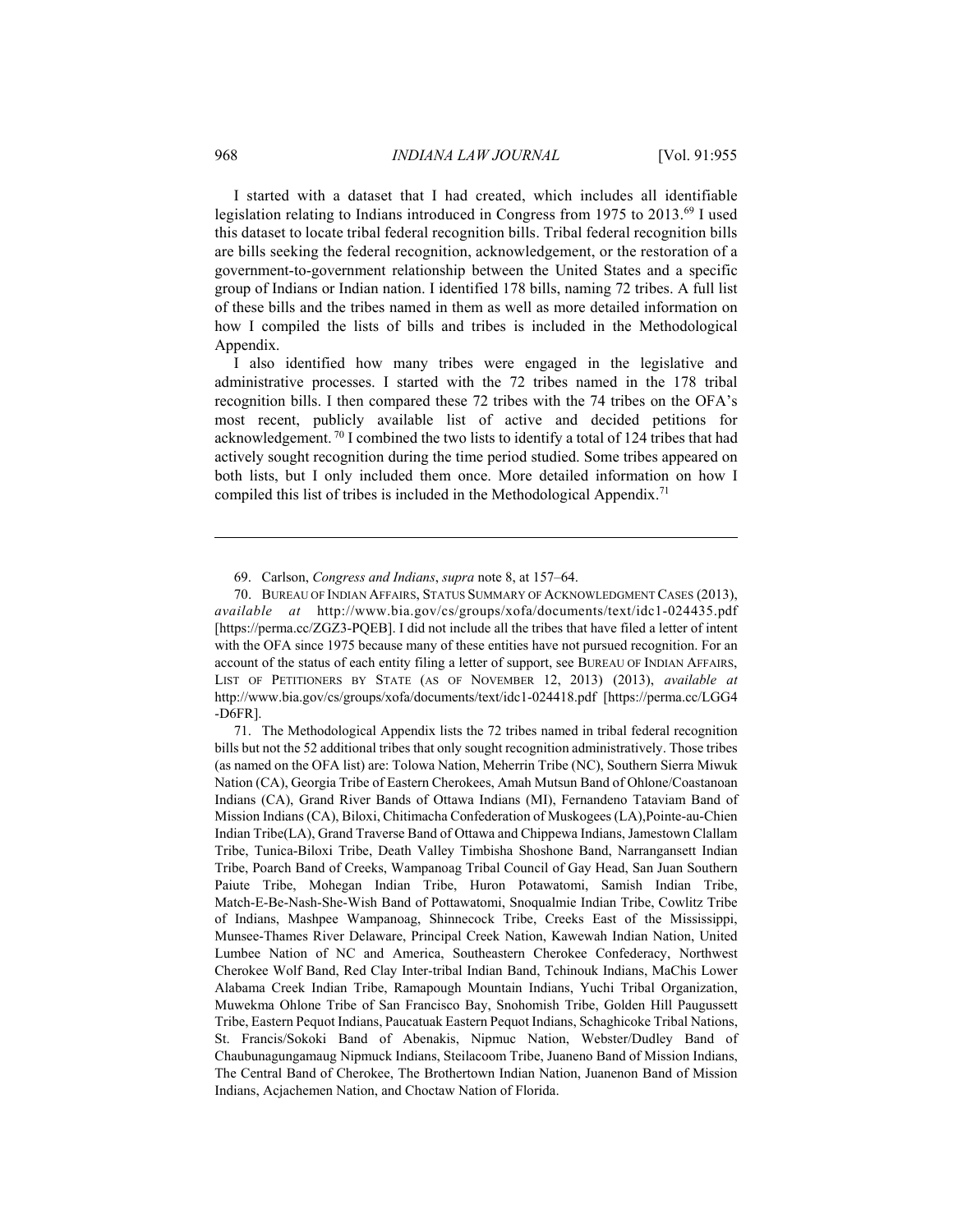1

#### *B. Coding*

I devised a coding scheme to apply to the bills so that I would have data comparable to the existing data on tribes using the administrative process. My coding scheme analyzed each bill to determine the following: (1) which tribes it would recognize; (2) the geographic location of the tribes; (3) the kind of federal recognition it would extend; (4) its legislative progress; and (5) the existence of restrictions on the tribes' authority as a condition of recognition. A complete description of the coding scheme appears in the Methodological Appendix. From the analysis of the bills, I generated a list of tribes named in tribal federal recognition bills. A full list of these tribes is in the Methodological Appendix. I coded each tribe by whether it received congressional recognition, the kind of congressional recognition sought, and its location by region of the country. I further coded tribes receiving congressional recognition by any restrictions placed on their tribal authority as a condition of their recognition. Research assistants assisted in the refinement of the coding scheme and provided background research on the bills.

I categorized the strategies used by nonfederally recognized tribes into administrative strategies, legislative strategies, and dual strategies.72 If a tribal federal recognition bill named a particular tribe, I identified that tribe as having a legislative strategy.<sup>73</sup> If the OFA included the tribe on its official list or if I found evidence of the tribe having filed an OFA petition, I identified that tribe as having an administrative strategy. Tribes named in a bill and having filed a letter of intent with the OFA were identified as having dual strategies.

To gain additional insight into Congress's role, I supplemented the bills by reviewing a nonsystematic sample of congressional hearings on federal recognition during this time period. My review of congressional hearings bolsters my analysis of the bills by providing additional context and details on the interactions between Congress and the administrative branch.

#### *C. Methodology*

This study investigates the role of Congress in recognizing Indian nations by looking at all tribal federal recognition bills introduced and enacted in Congress from 1975 to 2013. It is the first to use empirical methods to look systemically at how Congress has extended recognition to Indian nations in the modern era. I chose this time period because it coincides with the rise of recognition as an issue at the end of the 1960s. Starting the study just before the inception of the administrative process in 1978 allows for comparison of the two processes over a thirty-year period. Finally, this time period also allows for the identification of trends in congressional recognition over time.

 <sup>72.</sup> For a similar typology, see Amy Melissa McKay, *The Decision to Lobby Bureaucrats*, 147 PUB. CHOICE 123, 127 (2011).

 <sup>73.</sup> I could not link eight tribes listed in the California Tribal Status Act of 1990, H.R. 5436, 101st Cong. (1990), to tribes listed on the BIA List of Petitioners. The tribes were: Northern Pomos Tribe, Nomlaki Tribe, Pomo Tribe, Maidu Tribe, Northern Pomo Tribe, Wailaku and Maidu Tribes, Wappo Tribe, and Nsenan-Southern Maidus Tribe. As a result, I coded them as having a legislative only strategy.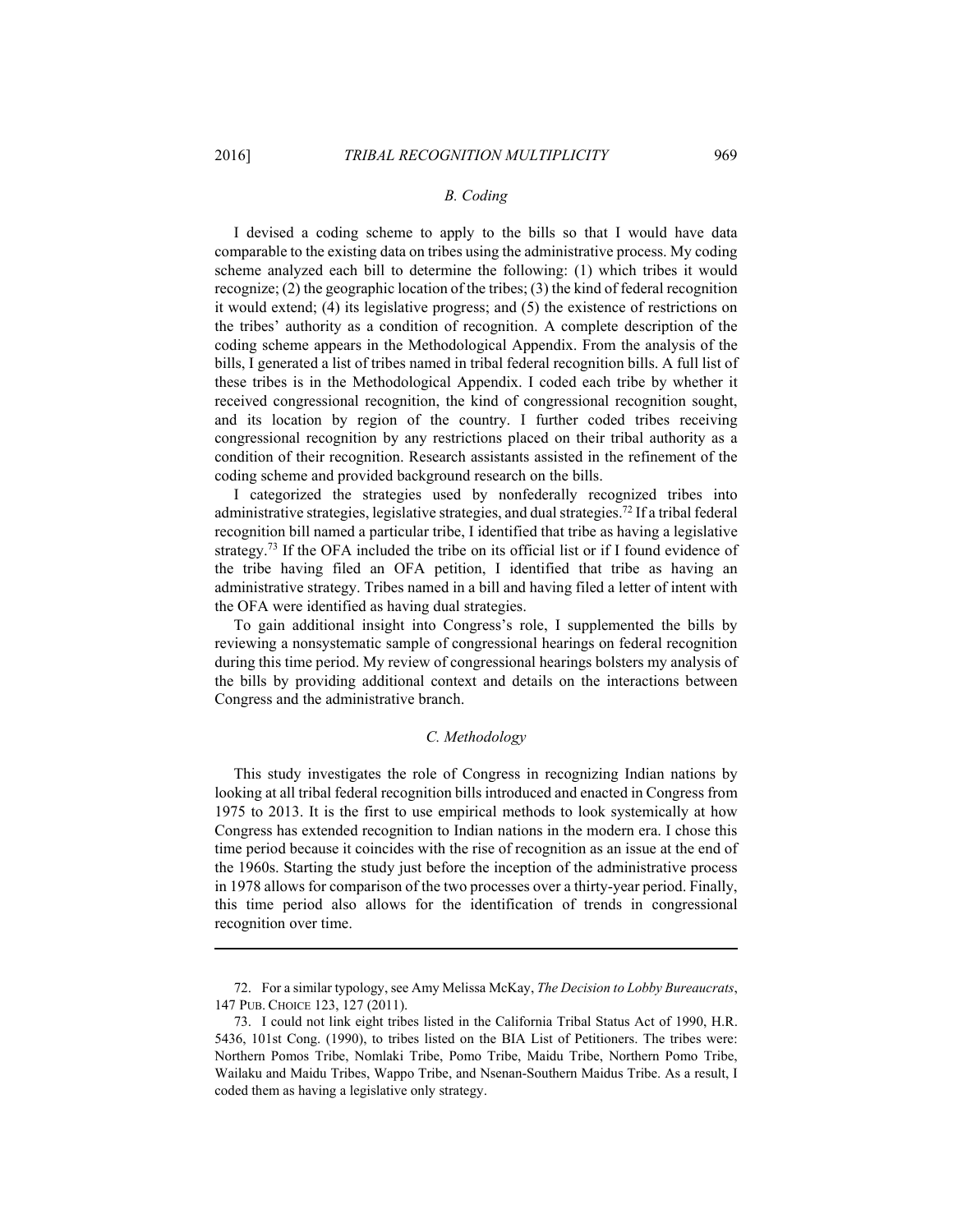#### 970 *INDIANA LAW JOURNAL* [Vol. 91:955

Unlike earlier studies, I used comparative analysis to evaluate the role of Congress in the recognition process over time. I evaluated the proposition that Congress has ceded control over federal recognition to the OFA. I expected the evidence to indicate that Congress has played a diminishing role and the OFA an increasing role in recognition. I anticipated a decrease in congressional recognitions accompanied by an increase in administrative recognitions over time. The existing data indicated that to the extent that Congress recognized tribes, it restored them.<sup>74</sup> Accordingly, I expected Congress to restore tribes rather than recognize them and that these restorations would occur earlier in the time period studied and diminish over time.75 As congressional recognitions decreased, I anticipated a corresponding decline in the number of tribal federal recognition bills. I investigated these expectations by looking at enactment rates of tribal federal recognition bills, the number of Indian nations pursuing congressional recognition, the number of Indian nations receiving congressional recognition, and the furthest advance of bills in the legislative process over time. I used comparative analysis to determine how frequently Indian nations pursued and received legislative and administrative recognition. I supplemented this analysis with a review of congressional testimony. I relied on a number of secondary sources, including case studies of individual tribes' experiences in the recognition process, to confirm and cast suspicions on certain findings.76

#### *D. Limits to the Study*

I chose a quantitative study of all tribal federal recognition bills to capture a broader and more systematic picture of recognition in the United States than that provided in the existing literature. The benefit of the study is that it allows more of a bird's-eye view that supplements many of the existing case studies done on particular cases of recognition. I capture and describe overall patterns and frequencies of behavior over time. I have not attempted to explain these patterns. Nor have I tried to explain why some tribes obtain recognition and others do not.<sup>77</sup>

The major downside is that the data do not necessarily provide any detailed information about any particular case. As a result, I cannot tell the stories behind

74. *See supra* Part I.

1

 76. Social scientists commonly refer to using multiple techniques and sources to check the deficiencies of each as triangulation. For more information on triangulation, see MICHAEL W. MCCANN, RIGHTS AT WORK: PAY EQUITY REFORM AND THE POLITICS OF LEGAL MOBILIZATION 16–17 (1994).

 77. While I did not investigate fully why some tribes receive congressional recognition and others do not, I did run Pearson's Chi Square tests to see if the variables correlated with congressional recognition. *See generally* LEE EPSTEIN & ANDREW D. MARTIN, AN INTRODUCTION TO EMPIRICAL LEGAL RESEARCH 165–171 (2014). Using congressional recognition as the dependent variable, I found correlations significant at the 0.05 level for the kind of recognition, region, and strategy. Party in control of Congress was significant at the 0.1 level. The full results of these tests are available upon request.

 <sup>75.</sup> I did not expect recognitions to decline generally over time due to recent estimates of the number of nonfederally recognized tribes, see U.S. GOV'T ACCOUNTABILITY OFFICE, *supra* note 24, at 1, and the number of outstanding petitions that the OFA has yet to evaluate. At some point, the number of federal recognitions should decrease as there is a finite number of tribes.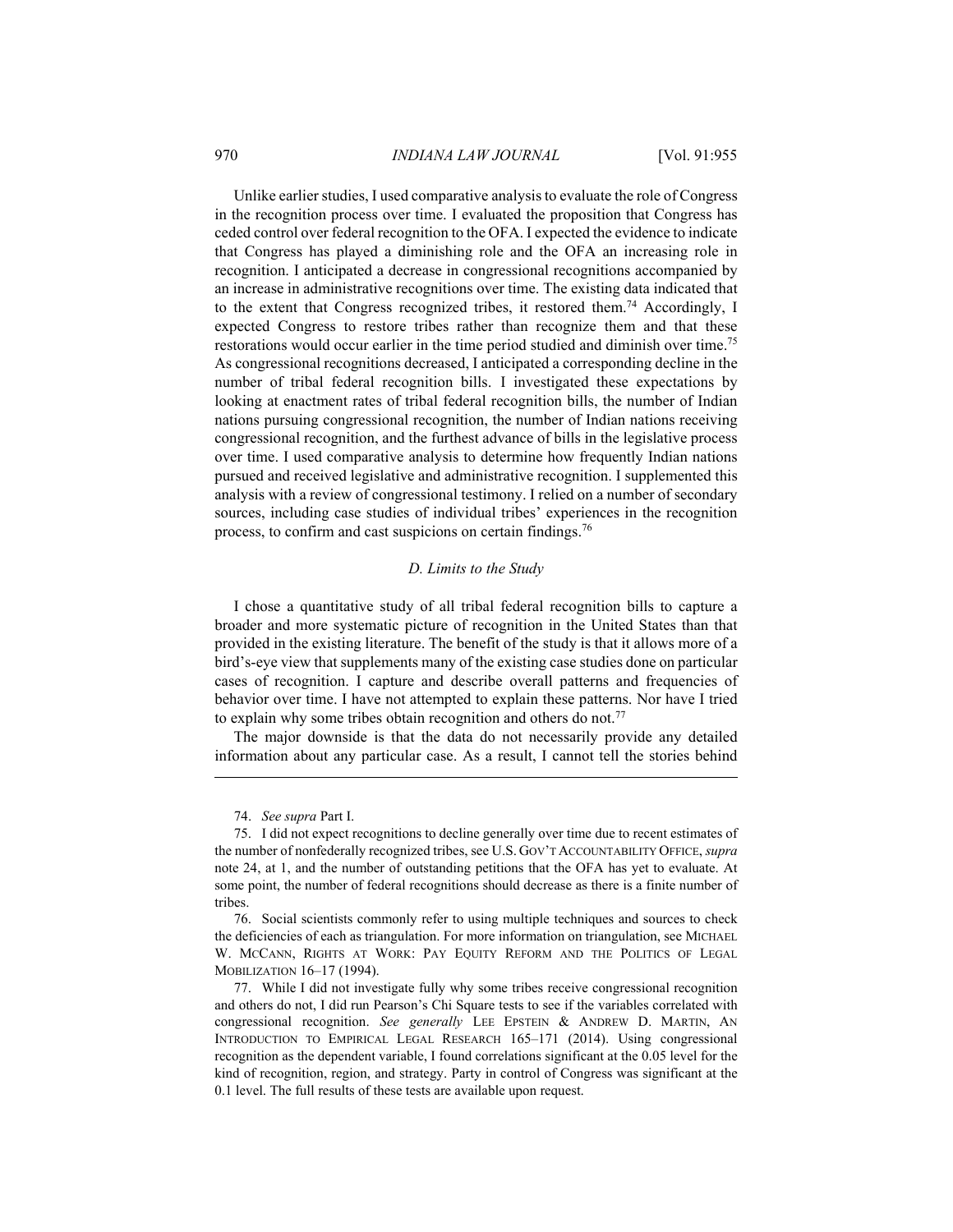most of the bills. Rich, detailed, and sometimes disturbing stories accompany each of the bills in the dataset and flesh out how politicized, controversial, and messy federal recognition is.78 I supplemented the bills with congressional testimony on federal recognition to add richness and some level of detail, but it does not compare to a detailed case study of each of the bills.

Another limit to the study is that it does not include any information prior to 1975. As a result, the study excludes data on the recognition of the vast majority of Indian nations in the United States because they were recognized in the nineteenth or early twentieth centuries.79 The study also does not include data on the restoration of some of the tribes terminated by the federal government in the 1950s. For example, due to the time period, the study does not include the restoration of the Menominee Tribe in 1973<sup>80</sup>

#### III. REVEALING CONGRESS'S REAL ROLE IN FEDERAL RECOGNITION

This Part debunks the common misconception that Congress does not play an active role in federal recognition, leaving the OFA to emerge as the primary institution recognizing Indian nations. It answers four questions about the congressional role in recognition: (1) How often does Congress extend recognition and how does this compare to the OFA? (2) Who receives congressional recognition? (3) How frequently does Congress restrict tribal authority in congressional recognitions? (4) How frequently do tribes engage in both the congressional and administrative processes? By illuminating the unusual role that Congress plays, it uncovers the legislative-administrative multiplicity that dominates federal recognition.

#### *A. Frequency of Congressional Recognitions*

The amount of federal recognition legislation introduced and enacted by Congress reveals that Congress remains an active player in the process. To understand the congressional role, Part III.A discusses the number of bills in Congress and their rate of enactment as well as the sheer number of tribes recognized by Congress from 1975 to 2013. It then compares this data to similar data on tribes recognized through the administrative process during the same time period.

Table 1 demonstrates that Congress has played a considerable role in recognition. It shows that members of Congress have introduced federal recognition bills in every congressional session during the time period studied. From 1975 to 2013, members of Congress introduced 178 bills, seeking to extend recognition to 72 different Indian

<u>.</u>

 <sup>78.</sup> Some of these stories receive fuller treatment in the literature. *See, e.g.*, CRAMER, *supra* note 3, at 137 (describing the backlash to the Mashantucket Pequot Tribe's federal recognition); KLOPOTEK, *supra* note 3 (telling the stories of the Mowa Band of Choctaws, the Jena Band of Choctaws, and the Tunica-Biloxi Tribe); Moberg & Moberg, *supra* note 4 (recounting the experiences of the United Houma Nation while seeking legislative recognition); Wilkins, *supra* note 4 (discussing the Lumbee Tribe).

 <sup>79.</sup> For information on federal recognition prior to 1975, see U.S. GOV'T ACCOUNTABILITY OFFICE, *supra* note 28, at 21–23.

 <sup>80.</sup> Menominee Restoration Act of 1973, 25 U.S.C. §§ 903–903g (2012).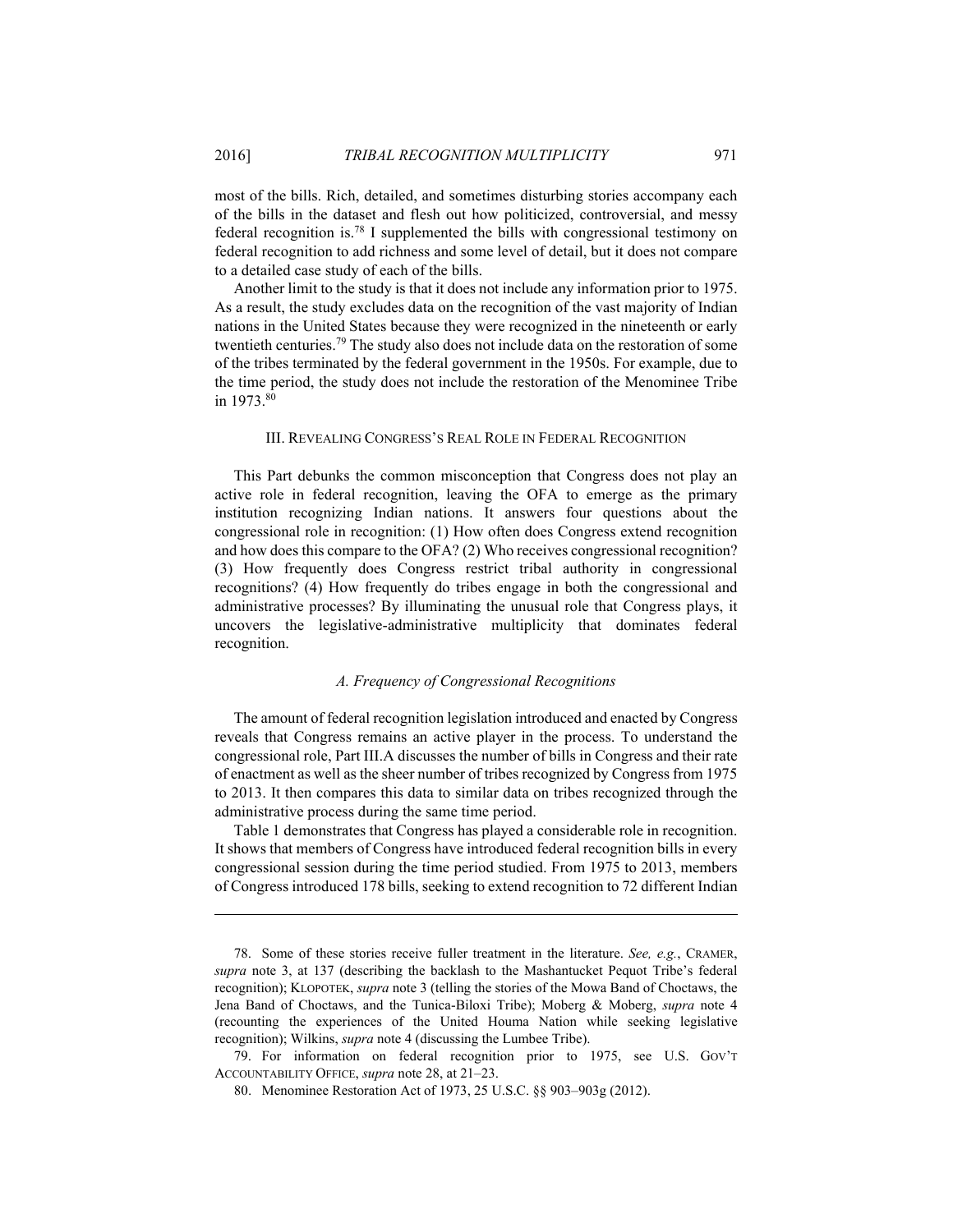nations. Each Congress varied in its willingness to recognize Indian nations through legislation; but recognition remained on the agenda in every congressional session. The data thus indicate that while the ability of a tribe to secure recognition may depend on the composition of Congress and the timing of the bill, among other factors, at least some members of Congress are engaged in the issue and willing to introduce bills <sup>81</sup>

|                             | Party in   |            |                | Percentage |
|-----------------------------|------------|------------|----------------|------------|
| Congress                    | Control    | Introduced | Enacted        | Enacted    |
| 94 <sup>th</sup> (1975–77)  | Dem.       | 5          | $\theta$       |            |
| 95th (1977-79)              | Dem.       | 5          | 3              | 60%        |
| $96th$ (1979–81)            | Dem.       | 4          | $\overline{c}$ | 50%        |
| $97th$ (1981–83)            | Split      | 6          | $\overline{c}$ | 33%        |
| 98 <sup>th</sup> (1983-85)  | Split      | 7          | 3              | 43%        |
| 99 <sup>th</sup> (1985–87)  | Split      | 3          | 1              | 33%        |
| $100^{th}$ (1987–89)        | Dem.       | 14         | 3              | 21%        |
| $101st$ (1989-91)           | Dem.       | 17         | $\overline{2}$ | 12%        |
| $102nd$ (1991–93)           | Dem.       | 16         | 1              | 6%         |
| $103rd$ (1993–95)           | Dem.       | 20         | 6              | 29%        |
| $104th$ (1995–97)           | Rep.       | 5          | $\theta$       |            |
| $105th$ (1997–99)           | Rep.       | 5          | 0              |            |
| $106th$ (1999-2001)         | Rep.       | 13         |                | $8\%$      |
| $107th$ (2001-03)           | Rep./Split | 6          | 0              |            |
| $108th$ (2003-05)           | Rep.       | 7          | 0              |            |
| 109 <sup>th</sup> (2005–07) | Rep.       | 9          | $\Omega$       |            |
| $110^{th}$ (2007-09)        | Dem.       | 13         | $\Omega$       |            |
| $111^{th}$ (2009-11)        | Dem.       | 13         | $\theta$       |            |
| $112^{th}$ (2011-13)        | Split      | 10         | $\theta$       |            |
| Totals                      |            | 178        | 24             | 13%        |

**Table 1.** Federal recognition bills by Congress

Comparison of the number of tribes recognized in the legislative and administrative processes reveals the extent of congressional engagement on recognition issues. The data show that Congress has recognized more Indian nations than the OFA and that both legislative and administrative recognitions have decreased since 2001. Figure 1 compares the number of tribes receiving congressional recognition with the number of tribes acknowledged through the administrative process. It indicates that more tribes, in sheer numbers, have received recognition in the legislative than the administrative process. Congress recognized 32 tribes while the OFA only acknowledged 17 tribes through the administrative process from 1979 to  $2013$ .<sup>82</sup>

<u>.</u>

 <sup>81.</sup> In particular, the data suggests that a tribe had a better chance of getting a federal recognition bill enacted in the 94th through 103rd Congresses than in the 107th through 112th Congresses.

 <sup>82.</sup> Congress recognized six tribes during the time period studied but before the implementation of the administrative process in 1978. These six tribes are the Pascua Yaqui Tribe, the Siletz Tribe, the Modoc Tribe of Oklahoma, the Ottawa Tribe of Oklahoma, the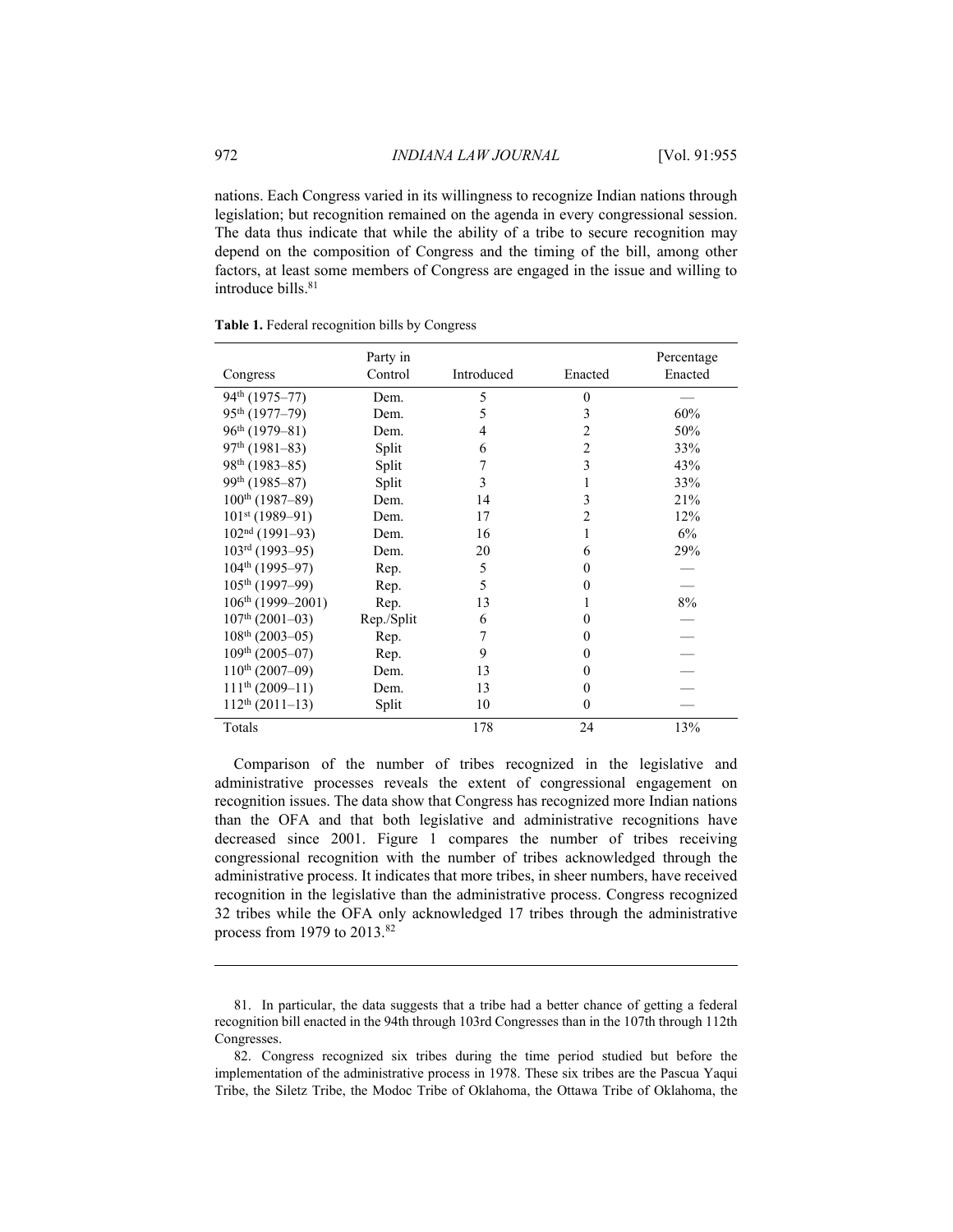The data also demonstrate that tribes seeking congressional recognition have a higher success rate than tribes in the administrative process. From 1975 to 2013, the OFA has resolved 55 petitions and recognized 17 Indian nations through 25 C.F.R. § 83.83 Accordingly, tribes have a success rate of 31 percent (17 of 55) in the administrative process.84 In comparison, members of Congress have introduced 178 bills seeking to extend recognition to 72 Indian nations from 1975 to 2013.<sup>85</sup> Of those 72 tribes, Congress has recognized 32 Indian nations, making the success rate 44.5 percent.86 Thus, congressional recognition has been almost 1.5 times more effective during this period than recognition through the administrative process. Even if the six tribes receiving congressional recognition before the establishment of the OFA in 1978 are excluded from the analysis, a higher percentage (39.4 percent) of Indian nations received congressional recognition than the percentage of Indian nations receiving administrative recognition. $87$  Thus, the data indicate that scholars have overemphasized the role of the OFA in recognition while downplaying the role played by Congress.

Peoria Tribe of Oklahoma, and the Wyandotte Tribe of Oklahoma.

<u>.</u>

 83. BUREAU OF INDIAN AFFAIRS, STATUS SUMMARY OF ACKNOWLEDGMENT CASES (2013), *available at* http://www.bia.gov/cs/groups/xofa/documents/text/idc1-024435.pdf [https://perma.cc/ZGZ3-PQEB].

 84. The BIA reports that it has resolved 55 petitions in total and 51 petitions through the administrative process. *Id.* Tribes have a higher success rate in Congress even if the number of petitions granted through the administrative process is used rather than the total number of petitions resolved (33 percent or 17 of 51). The BIA's final decisions for recognition of the Pamunkey Tribe and against recognition of the Duwamish Tribe in 2015 also do not affect these numbers. The percentage of tribes recognized administratively remains 31 percent (18 of 57) and 33 percent respectively (18 of 53).

85. For a full list of the tribes, see *infra* Methodological Appendix.

 86. Congress has extended federal recognition to the Pasqua Yaqui twice, but I only counted it once. An Act To Provide for the Extension of Certain Federal Benefits, Services, and Assistance to the Pascua Yaqui Indians of Arizona, Pub. L. No. 95-375, 92 Stat. 712 (1978) (originally proposed as S.1633, 95th Cong.); An Act To Amend the Act Entitled "An Act To Provide for the Extension of Certain Federal Benefits, Services, and Assistance to the Pascua Yaqui Indians of Arizona", Pub. L. No. 103-357, 108 Stat. 3418 (1994) (originally proposed as H.R. 734, 103d Cong.). For a list of the 33 tribes, see *infra* Methodological Appendix.

 87. I generated 39.4 percent by taking the number of tribes receiving congressional recognition after 1978 (32 total minus 6 before 1978 equals 26) and dividing it by the number of tribes in federal recognition bills after 1978 (72 total minus 6 before 1978 equals 66). Actually, this number is somewhat suppressed because the Pascua Yaqui received recognition both before and after 1978. I have only included the first congressional recognition of the Pascua Yaqui in 1978. If I included the second, both percentages would be higher. (33 of 72 equals 45.8 percent and 27 of 66 equals 40.9 percent respectively).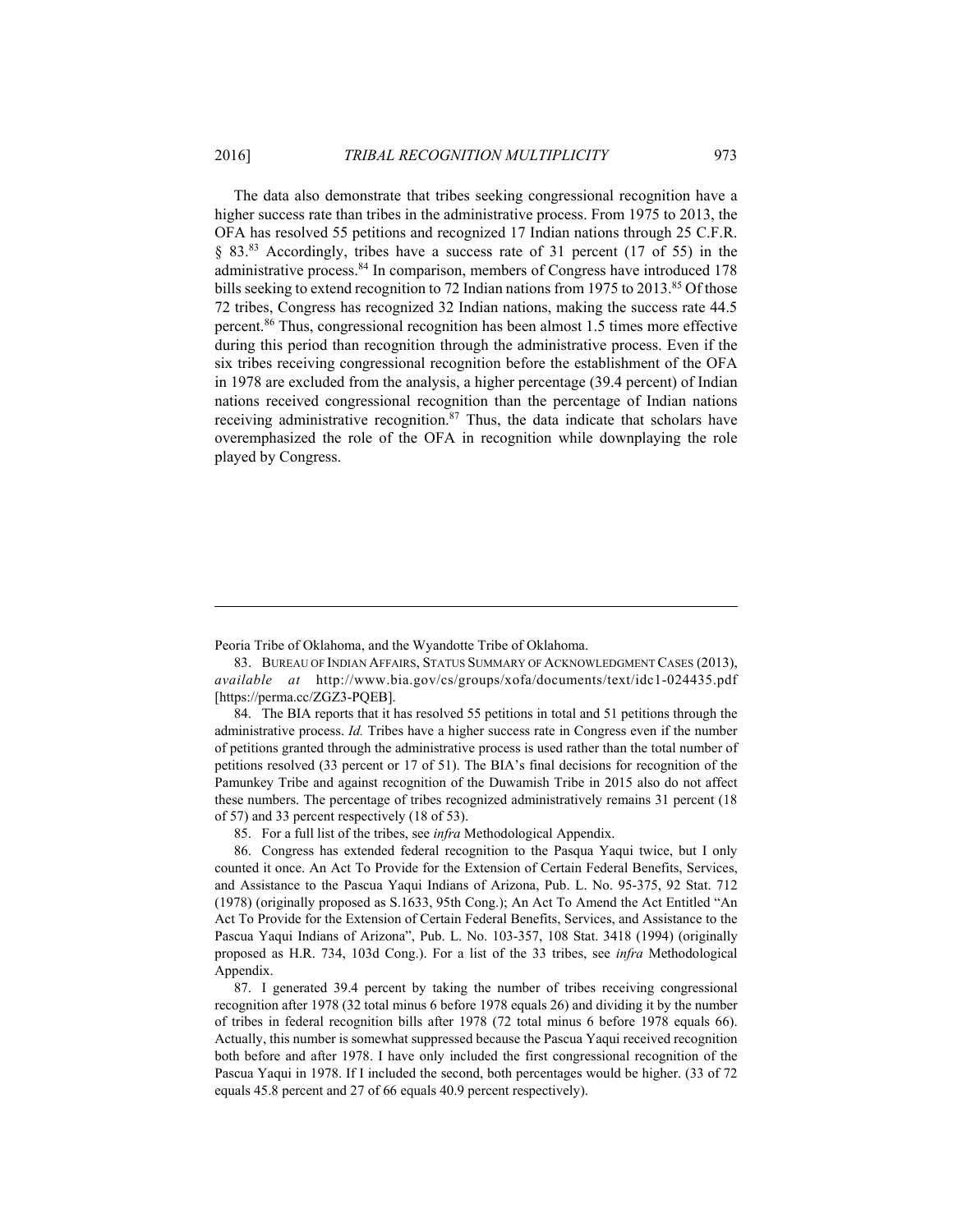

**Figure 1.** Number of tribes federally recognized from 1975 to 2013

While the data demonstrate congressional involvement in federal recognition, they also suggests that Congress has recently been more reluctant to recognize Indian nations than before. Congress has not extended recognition to an Indian nation since 2000 (the 106th Congress). The data do not explain this trend away from extending congressional recognition to Indian nations. It could be a reflection of a change in Congress's stance on congressional recognition, of larger legislative trends in Congress,<sup>88</sup> or of a general decline in recognitions.<sup>89</sup> Significantly, as figure 1 shows, federal recognitions in general have decreased since the 106th Congress. The OFA only recognized three tribes through the section 83 process between 2000 and 2013.90

 88. The decrease in the number of federal recognition bills enacted is consistent with a general trend of fewer bills passing in Congress after the 106th Congress. *See* Carlson, *Congress and Indians*, *supra* note 8, at 114 tbl.2, 117 tbl.3 (comparing legislative enactment rates generally from 1975 to 2013).

 89. There are several possible explanations for the overall decline in recognitions. First, there may be a finite number of tribes eligible for recognition, and, as a result, recognitions will decrease over time as all the tribes that should be recognized are recognized. For reasons I explain in footnote 0, I do not think we have reached this point. Further, this explanation assumes that at some point nonfederally recognized tribes unsuccessful in the administrative and/or legislative process will stop seeking recognition. As shown in Part III.D, some tribes have refused to give up. Upon denial by the OFA, they seek recognition legislatively. A second possible explanation is that Congress and the OFA have recognized all the "easy" cases and this has led to the decrease. This explanation presupposes a way to identify the "easy" cases. I have not tried to establish such criteria. If restorations are used as a proxy for "easy" cases (and I do not mean to suggest it is a good one), then the data indicate limited support for the proposition that congressional recognitions have declined because Congress has recognized all the "easy" cases by restoring several, but not all, of the terminated tribes.

90. The three tribes recognized administratively between 2000 and 2013 are the Cowlitz

<u>.</u>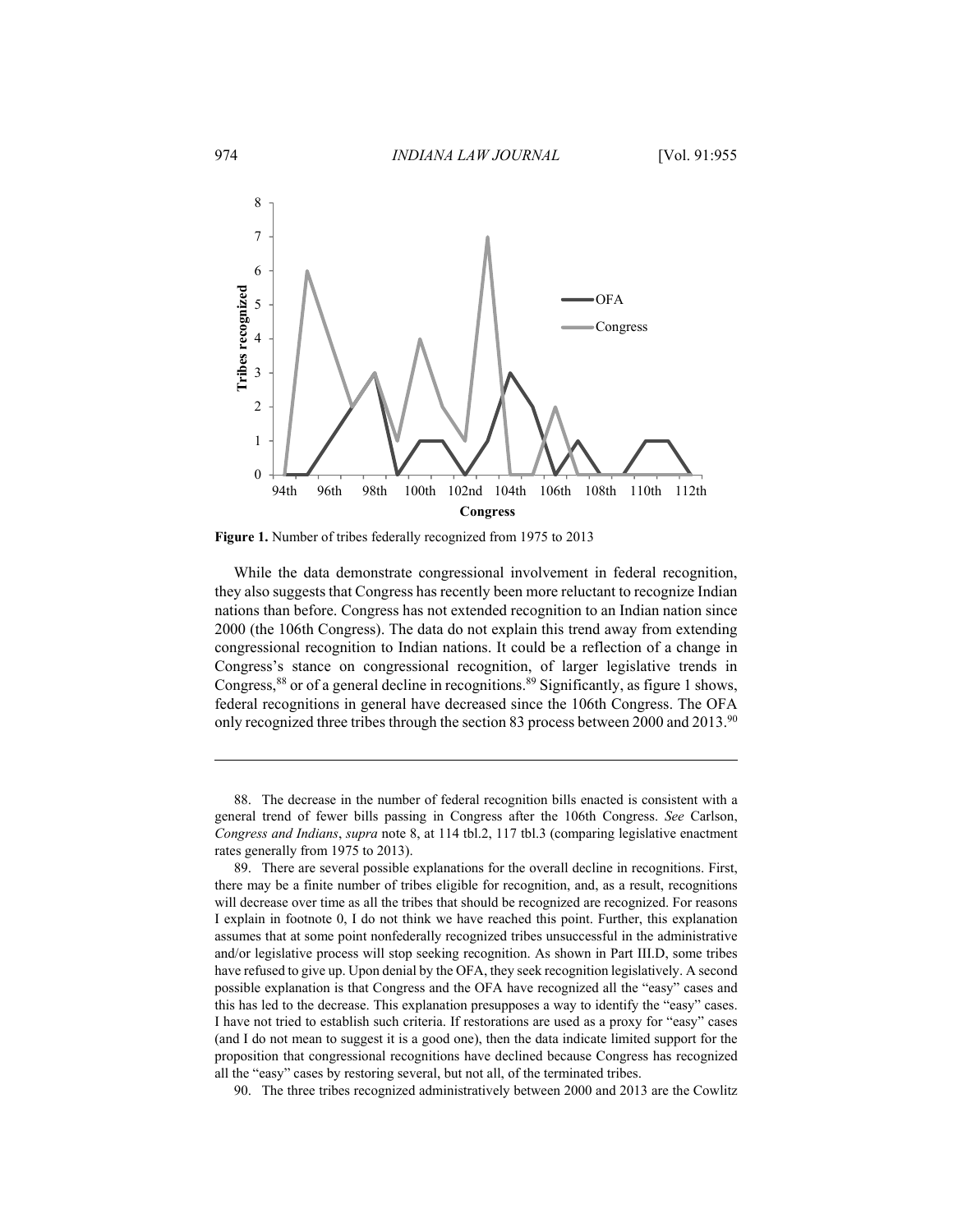The decline in congressional recognitions has not translated into a decrease in the number of bills introduced.<sup>91</sup> Figure 2 shows fluctuations in the number of recognition bills introduced over time. A consistent decline in the number of bills introduced did not occur after the 106th Congress. In fact, the number of bills increased from the 107th to the 110th Congresses.



**Figure 2.** All federal recognition bills introduced by Congress

<u>.</u>

Even if recent Congresses appear less willing to enact recognition bills, Congress continues to play a role in recognition.<sup>92</sup> First, as figure 2 shows, members of

Tribe of Indians, the Mashpee Wampanoag, and the Shinnecock Indian Nation. *Decided Cases: Petitions Resolved by DOI*, U.S. DEPARTMENT INTERIOR: INDIAN AFFAIRS, http://www.bia.gov/WhoWeAre/AS-IA/OFA/DecidedCases/index.htm [https://perma.cc/2KSH -9PDX] (last updated Feb. 18, 2016). Since 2013, the OFA has recognized one more tribe through the administrative process, the Pamunkey Indian Tribe. Final Determination for Federal Acknowledgment of the Pamunkey Indian Tribe Rule, 80 Fed. Reg. 39,144 (July 8, 2015).

 91. BIA officials have reported that the number of the OFA petitions has not decreased either. *Recommendations for Improving the Federal Acknowledgment Process: Hearing Before the S. Comm. on Indian Affairs*, 110th Cong. 70 (2008) (statement of Carl Artman, Assistant Secretary of Indian Affairs, Department of the Interior).

 92. I did not consider the motivations legislators could have for introducing tribal federal recognition bills. To get a bill introduced, a nonfederally recognized tribe has to surmount serious hurdles given their marginalized political status. Many do this by soliciting state and local support. *See, e.g.*, *Federal Acknowledgment of Various Indian Groups: Hearing Before the H. Comm. on Interior and Insular Affairs*, 102d Cong. 446 (1992) (testimony of Russell Baker, Jr., Alabama Indian Affairs Commission) (state support for MOWA Band of Choctaw); *id.* at 491 (testimony of Diane S. Williamson, Governor's Commission on Indian Affairs) (state support for Jena Band of Choctaw). For example, the state of Virginia passed a resolution supporting legislation, which would recognize six tribes in Virginia, and the governor testified for the bill. *See, e.g., The Thomasina E. Jordan Indian Tribes of Virginia*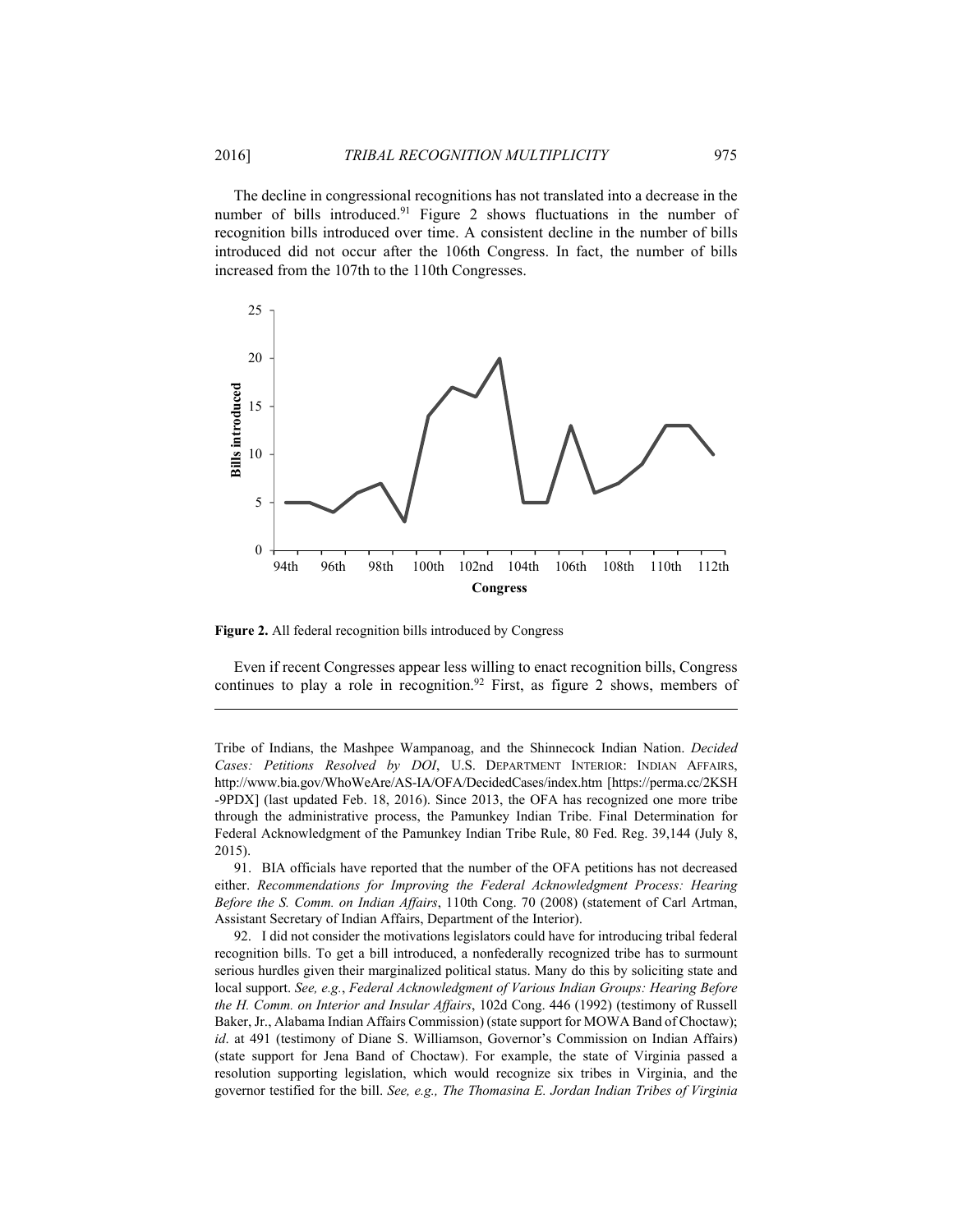Congress continue to introduce these bills. Members of Congress introduced 58 bills after the 106th Congress. Second, of these 58 bills, 23 or 40 percent did not simply die in committee like the majority of bills introduced in Congress.93 Figure 3 displays the legislative progress of recognition bills introduced after the 106th Congress. During this time period, congressional committees have held hearings on  $18$  bills<sup>94</sup> and have favorably reported out of committee 13 bills for consideration by the entire

*Federal Recognition Act and the Grand River Band of Ottawa Indians of Michigan Referral Act: Hearing Before the S. Comm. on Indian Affairs* 109th Cong. (2006). The exception is the Catawba Tribe of South Carolina, which had its settlement act enacted even without active support from the state. *Federal Acknowledgment of Various Indian Groups: Hearing Before the H. Comm. on Interior and Insular Affairs*, 102d Cong. 407 (1992) (testimony of E. Fred Sanders, assistant chief, Catawba Indian Nation).

Conversely, many of the tribes that face tremendous state or local opposition have not sought congressional recognition. For example, no tribe in Connecticut has sought congressional recognition since the Mashantucket Pequot Tribe. After receiving recognition, the Mashantucket Pequot Tribe faced extensive, racialized challenges both to their federal recognition and their gaming enterprises. CRAMER, *supra* note 3, at 137. State officials and members of Congress from Connecticut have vigorously opposed federal recognition of other Connecticut tribes, Schaghticoke Acknowledgment Repeal Act of 2005, H.R. 1104, 109th Cong. (2005); *Federal Recognition and Acknowledgement Process by the Bureau of Indian Affairs: Oversight Hearing Before the House Comm. on Resources*, 108th Cong. (2004), which may have deterred Connecticut tribes from seeking congressional recognition. In fact, Ramapough Chief Ronald Red Bone Van Dunk has suggested that his New Jersey-based tribe, which was denied administrative recognition, has not pursued legislative recognition because of the opposition it would face from Atlantic City. MILLER, *supra* note 3, at 253.

 93. THEODORE J. LOWI, BENJAMIN GINSBERG & KENNETH A. SHEPSLE, AMERICAN GOVERNMENT: POWER AND PURPOSE 194 (10th core ed. 2008).

 94. The number of hearings does not match the number of bills with a hearing only in figure 3 because figure 3 reports the furthest progress that the bills made in the legislative process, not whether a committee held a hearing on the bill. Some bills progress further in the legislative process than a hearing. Congressional committees held hearings on the following bills: Little Shell Tribe of Chippewa Indians Restoration Act of 2011, S. 546, 112th Cong. (2011); Indian Tribes of Virginia Federal Recognition Act of 2011, S. 379, 112th Cong. (2011); Indian Tribes of Virginia Federal Recognition Act of 2009, S. 1178, 111th Cong. (2009);Little Shell Tribe of Chippewa Indians Restoration Act of 2009, H.R. 3120, 111th Cong. (2009); Chinook Nation Restoration Act, H.R. 3084, 111th Cong. (2009); Thomasina E. Jordan Indian Tribes of Virginia Federal Recognition Act of 2009, H.R. 1385, 111th Cong. (2009); Burt Lake Band of Ottawa and Chippewa Indians Reaffirmation Act, H.R. 1358, 111th Cong. (2009); Burt Lake Band of Ottawa and Chippewa Indians Reaffirmation Act, H.R. 1575, 110th Cong. (2008); Muscogee Nation of Florida Federal Recognition Act, S. 514, 110th Cong. (2007); Thomasina E. Jordan Indian Tribes of Virginia Federal Recognition Act of 2007, H.R. 1294, 110th Cong. (2007); Little Shell Tribe of Chippewa Indians Restoration Act of 2007, S. 724, 110th Cong. (2007); Lumbee Recognition Act, S. 660, 109th Cong. (2006); Thomasina E. Jordan Indian Tribes of Virginia Federal Recognition Act of 2005, S. 480, 109th Cong. (2005); Thomasina E. Jordan Indian Tribes of Virginia Federal Recognition Act of 2003, S. 1423, 108th Cong. (2003); Lumbee Acknowledgment Act of 2003, S. 420, 108th Cong. (2003); Lumbee Recognition Act, H.R. 898, 108th Cong. (2003); Thomasina E. Jordan Indian Tribes of Virginia Federal Recognition Act of 2002, S. 2694, 107th Cong. (2002); Thomasina E. Jordan Indian Tribes of Virginia Federal Recognition Act of 2001, H.R. 2345, 107th Cong (2001).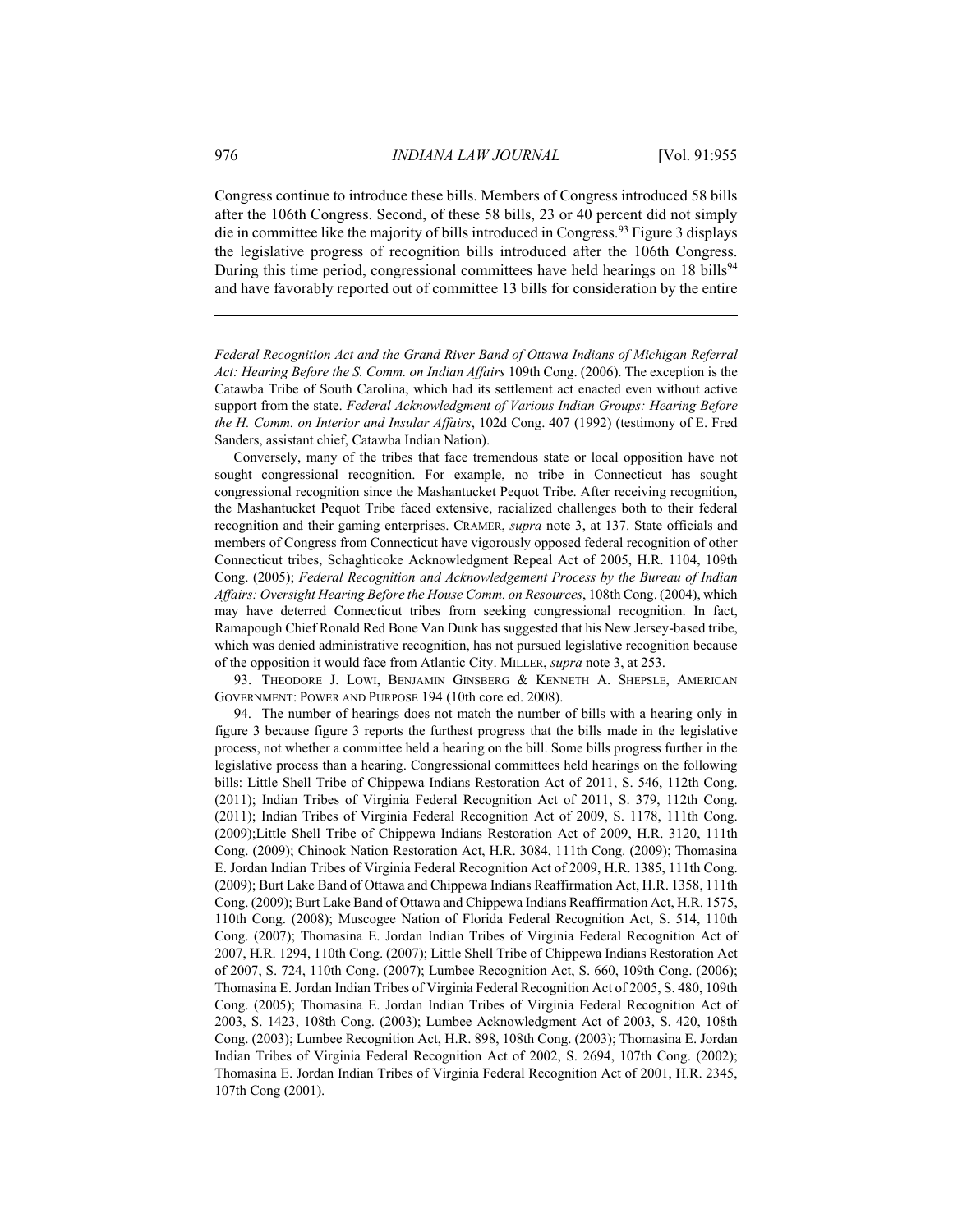1

chamber.95 Significantly, 4 bills passed one house of Congress during this time period.96



**Figure 3.** Legislative progress of recognition bills by Congress

Figure 3 further demonstrates that activity on recognition bills is not consistently decreasing over time as would be expected if Congress had ceded recognition to the OFA. While activity decreased slightly in the 107th Congress, it has since increased. Figure 3 suggests that at least some members of Congress remain interested in

 95. The number does not match the number of bills reported out of committee only in figure 3 because figure 3 reports the furthest progress that the bills made in the legislative process, not whether a committee reported out the bill. Some bills progress further in the legislative process than a committee report. Congressional committees reported favorably on the following bills: Lumbee Recognition Act, S. 1218, 112th Cong. (2011); Little Shell Tribe of Chippewa Indians Restoration Act of 2011, S. 546, 112th Cong. (2011); Indian Tribes of Virginia Federal Recognition Act of 2011, S. 379, 112th Cong. (2011); Lumbee Recognition Act, S. 1735, 111th Cong. (2010); Indian Tribes of Virginia Federal Recognition Act of 2009, S. 1178, 111th Cong. (2009); Thomasina E. Jordan Indian Tribes of Virginia Federal Recognition Act of 2009, H.R. 1385, 111th Cong. (2009); Lumbee Recognition Act, H.R. 31, 111th Cong. (2009); Lumbee Recognition Act, H.R. 65, 110th Cong. (2008); Burt Lake Band of Ottawa and Chippewa Indians Reaffirmation Act, H.R. 1575, 110th Cong. (2007); Thomasina E. Jordan Indian Tribes of Virginia Federal Recognition Act of 2007, H.R. 1294, 110th Cong. (2007); Lumbee Recognition Act, S. 660, 109th Cong. (2006); Thomasina E. Jordan Indian Tribes of Virginia Federal Recognition Act of 2003, S. 1423, 108th Cong. (2003); Lumbee Acknowledgment Act of 2003, S. 420, 108th Cong. (2003).

 <sup>96.</sup> Thomasina E. Jordan Indian Tribes of Virginia Federal Recognition Act of 2009, H.R. 1385, 111th Cong. (2009); Lumbee Recognition Act, H.R. 31, 111th Cong. (2009); Lumbee Recognition Act, H.R. 65, 110th Cong. (2008); Thomasina E. Jordan Indian Tribes of Virginia Federal Recognition Act of 2007, H.R. 1294, 110th Cong. (2007).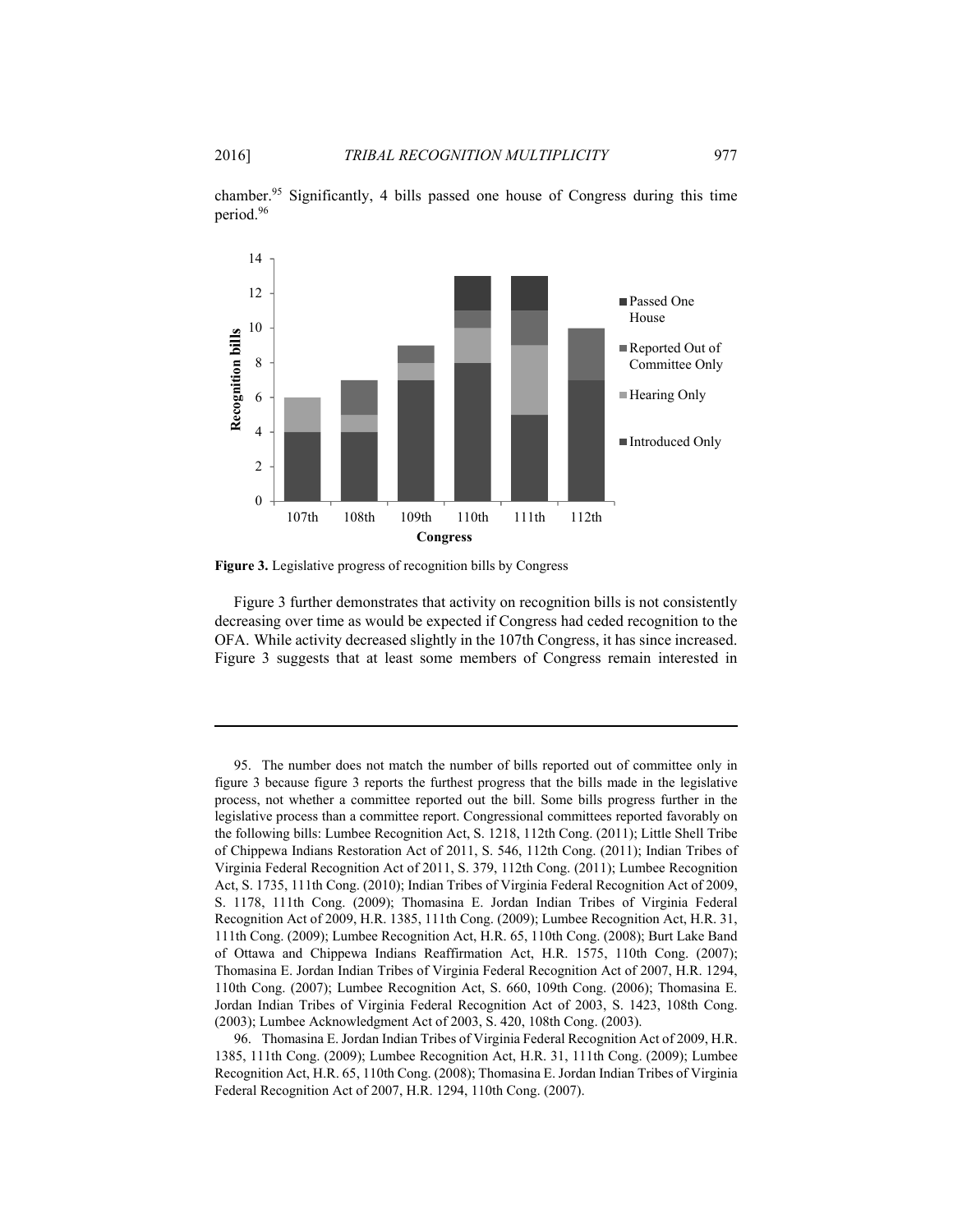extending recognition through legislation and that Congress remains involved in congressional recognition of Indian nations.97

The data demonstrate that Congress continues to play a considerable role in federal recognition and has not been eclipsed by the OFA. But the data tell us very little about the role Congress actually plays in recognition. The next parts take a closer look at Congress's role in recognition and its relationship with the administrative process.

#### *B. Recipients of Congressional Recognition*

Since 1975, members of Congress have introduced legislation to extend congressional recognition to a wide variety of Indian nations. This Part analyzes recognition bills introduced and enacted by Congress. It describes the Indian nations involved in the congressional recognition process during the time period studied. It provides information on the kind of recognition Congress considered extending and the locations of the tribes seeking recognition. This information paints a more complete picture of the congressional role.

#### 1. Kind of Recognition

This Part considers whether Congress is more likely to recognize tribes under certain conditions. It uses the three categories of recognition suggested by the literature: recognition, restoration, and reaffirmation.<sup>98</sup> These categories matter because only Congress can restore a tribe that it has terminated, which suggests that Congress might be more likely to restore tribes than recognize or reaffirm them.<sup>99</sup> The data, however, indicate that Congress extends recognition to all three categories of tribes. This finding suggests that Congress serves as an alternative to the administrative process rather than as a mere corrective entity (as would be the case if it only recognized tribes excluded from the administrative process).

Members of Congress have styled recognition bills using the three categories of recognition, restoration, and reaffirmation. Members of Congress have introduced 26 bills to reaffirm 9 tribes, 33 bills to restore 28 tribes, and 120 bills to recognize 35 tribes.100 Figure 4 displays the number of bills by kind that members of Congress introduced. It also shows how the kinds of bills introduced have fluctuated over time. While the numbers of recognition, restoration, and reaffirmation bills introduced were fairly consistent early on (until the 99th Congress), they vary tremendously after that. Recognition bills increased greatly until the 102nd Congress, plummeted

 <sup>97.</sup> A review of recent congressional hearings on federal recognition confirms this conclusion. *See, e.g., Recommendations for Improving the Federal Acknowledgement Process: Hearing Before the S. Comm. on Indian Affairs*, 110th Cong. 72 (2008) (statement of Sen. Byron Dorgan); *Lumbee Recognition Act: Hearing on S. 660 Before the S. Comm. on Indian Affairs*, 109th Cong. 11 (2006) (statement of Sen. Elizabeth Dole).

 <sup>98.</sup> *See infra* Methodological Appendix.

 <sup>99.</sup> *Frequently Asked Questions*, U.S. DEPARTMENT INTERIOR: INDIAN AFFAIRS, http://www.bia.gov/FAQs/ [https://perma.cc/3G3X-CFFJ] (last updated Apr. 11, 2016).

 <sup>100.</sup> The numbers do not total 178 because one of the bills included both recognition and restoration, so I counted it as both.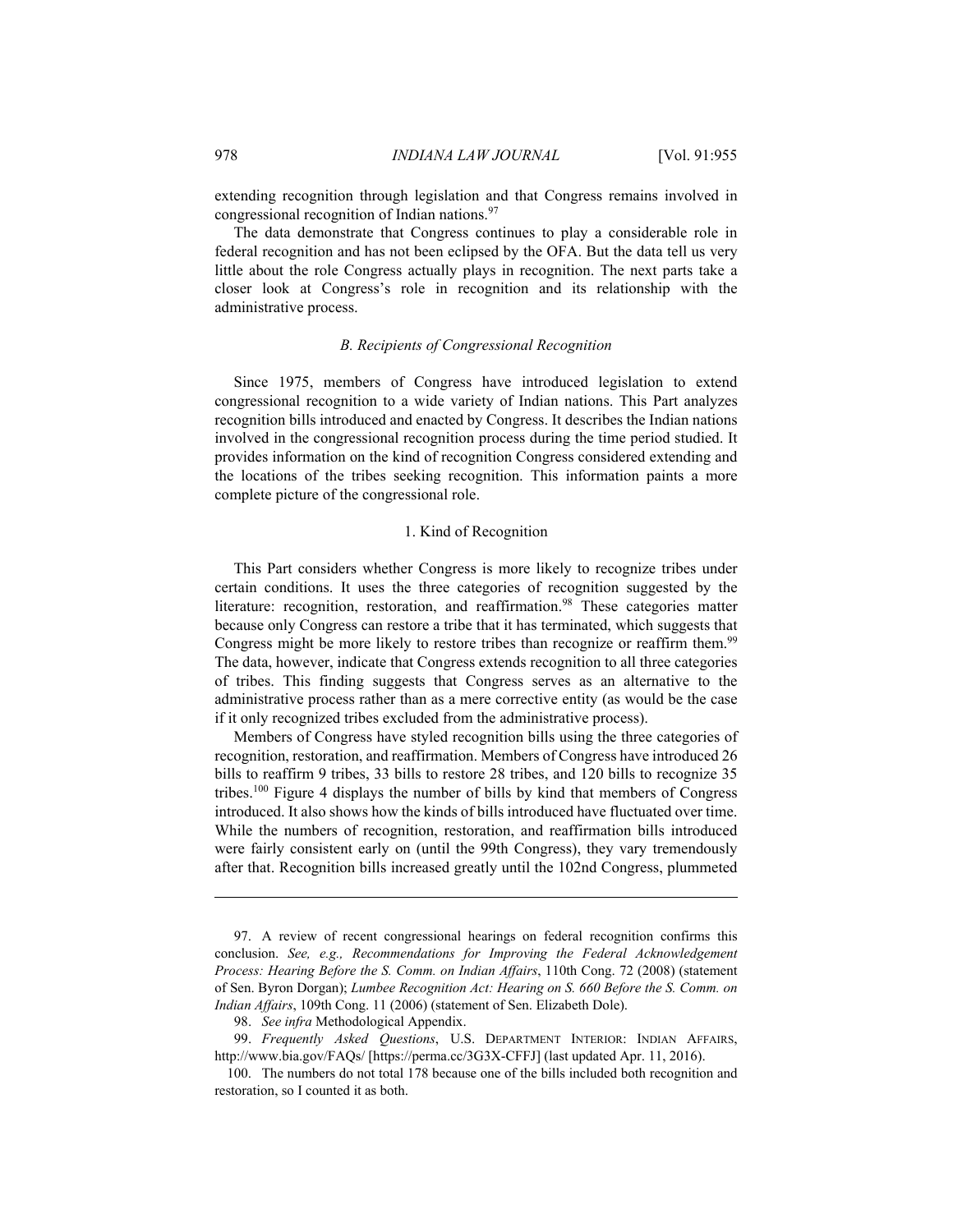over the next three Congresses, then rebounded in the 106th only to fall again in the 107th. Restoration bills have oscillated up and down since the 99th Congress, and reaffirmation bills peaked in the 103rd. Since the 107th Congress, the number of bills to recognize tribes has increased while the number of bills to restore or reaffirm tribes has declined.



**Figure 4.** Kinds of recognition bills introduced by Congress

1

Figure 4 shows that tribes have sought each kind of recognition in the legislative process. It does not, however, provide any information about the *kinds* of tribes that Congress recognizes. Still, the willingness of members of Congress to introduce all three kinds of bills shows that Congress plays an expansive role in recognition.

Figure 5 shows that, of all the legislatively recognized tribes, restored tribes constituted 53 percent, newly recognized tribes comprised 31 percent, and reaffirmed tribes made up 16 percent. This suggests that the higher percentage of legislatively recognized tribes during the time period studied does not simply reflect Congress's exclusive authority to restore terminated tribes.<sup>101</sup>

 <sup>101.</sup> Because terminated tribes cannot petition the OFA, one might expect a higher number of legislatively recognized tribes than administratively recognized tribes during the time period studied. Analyzing the data by the kind of tribe demonstrates that recognition of terminated tribes is not artificially inflating the number of legislatively recognized tribes. The ten tribes recognized by Congress are: Pascua Yaqui Tribe of Arizona (twice), Passamaquoddy Tribe, Penobscot Nation, Houlton Band of Maliseet Indians, Texas Band of Kickapoo, Mashantucket Pequot Indians, Aroostook Band of Micmacs, Catawba Indian Tribe of South Carolina, the Yurok Tribe, and the Shawnee Tribe. While Congress has recognized the Pascua Yaqui Tribe twice, I only counted it once. For a list of the bills recognizing each of these tribes, see Methodological Appendix, *infra*.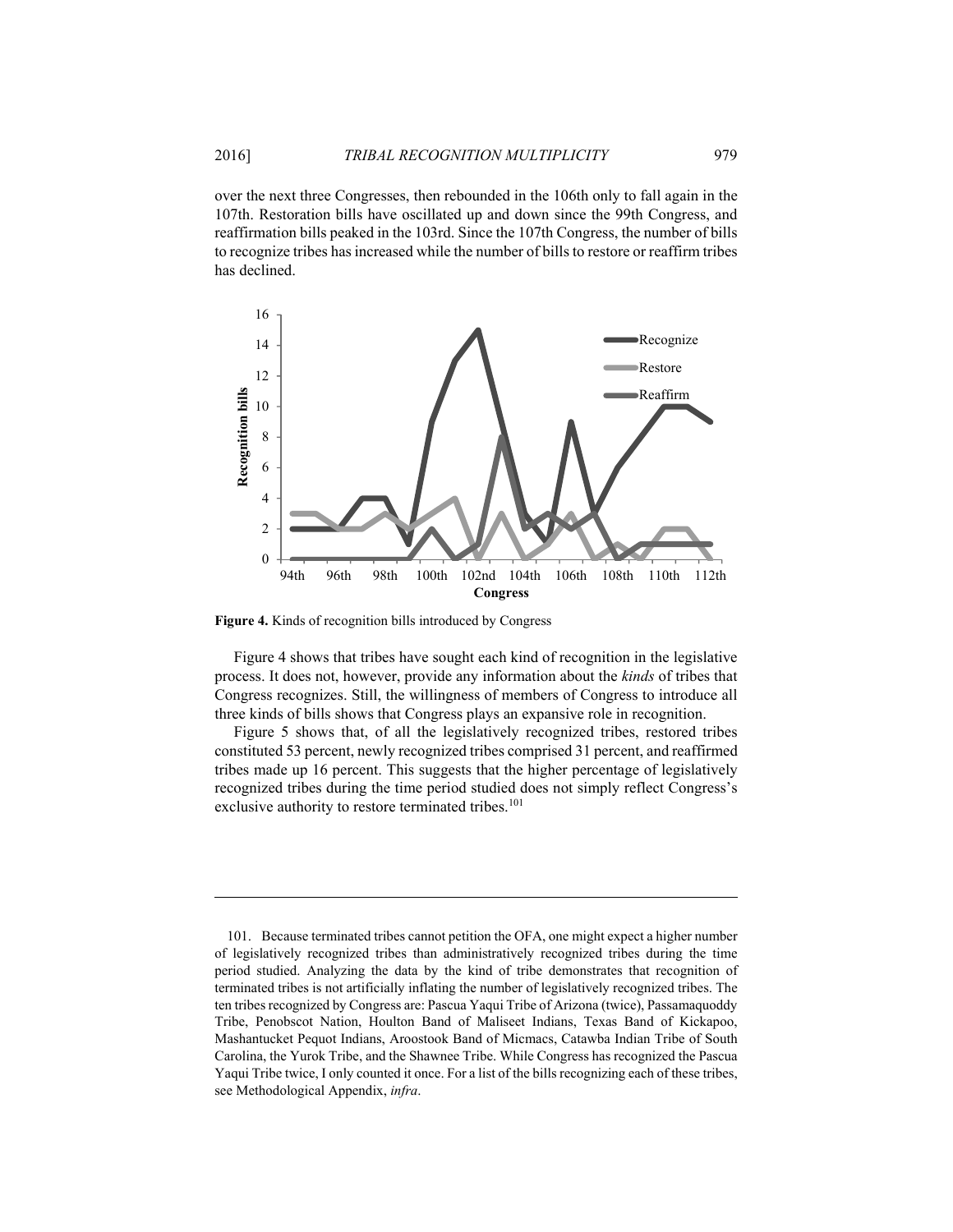

**Figure 5.** Enactment rates of recognition bills by kind, 94th through 112th Congresses

As expected, Congress restored a number of terminated tribes during the time period studied. In fact, Congress is more likely to restore a previously terminated tribe than to affirm or recognize a tribe. As Figure 5 shows, 17 of the 32 tribes (53 percent) receiving congressional recognition were terminated tribes that Congress restored.102 This finding reflects the fact that only Congress can restore a terminated tribe and the longstanding presumption that a previous relationship with the United States is prima facie evidence of tribal existence.<sup>103</sup>

The proportion of bills enacted by kind suggests that tribes seeking restoration and reaffirmation have been more successful in the legislative process than tribes seeking recognition. Seventeen out of 28, or 60.7 percent, of the tribes seeking

 103. The 1994 revisions to the federal regulations made it easier for tribes with evidence of a previous treaty or administrative relationship with the federal government to obtain federal recognition through that process. *See* MILLER, *supra* note 3, at 75. These revisions may have responded to congressional testimony by tribes with evidence of a previous treaty or administrative relationship with the federal government and their success in obtaining congressional recognition in the early 1990s. *See, e.g.*, An Act To Restore Federal Services to the Pokagon Band of Potawatomi Indians, Pub. L. No. 103-323, 108 Stat. 2152 (1994) (originally proposed as S. 1066, 103d Cong.); Little Traverse Bay Band of Odawa Indians and the Little River Band of Ottawa Indians Act, Pub. L. No. 103-324, 108 Stat. 2156 (1994) (originally proposed as S. 1357, 103d Cong.); *Michigan Indian Recognition: Hearing on H.R. 2376 and H.R. 878 Before the H. Subcomm. on Native Am. Affairs*, 103d Cong. (1993).

 <sup>102.</sup> Congress restored the following tribes during the time period studied: Confederated Tribes of Siletz Indians, Modoc Tribe of Oklahoma, Wyandotte Tribe of Oklahoma, Peoria Tribe of Indians of Oklahoma, Ottawa Tribe of Oklahoma, Paiute Indian Tribe of Utah, Cow Creek Band of Umpqua Tribe of Indians, Confederated Tribes of Grand Ronde, Klamath Tribe of Indians, Confederated Tribes of Coos, Lower Umpqua and Siuslaw, Ysleta del Sur Pueblo, Alabama and Coushatta Indian Tribes of Texas, Coquille Tribe of Indians, Ponca Tribe of Nebraska, United Auburn Indian Community of the Auburn Rancheria of California, Paskenta Band of Nomlaki Indians of California, and Graton Rancheria of California. For a list of the bills restoring each of these tribes, see Methodological Appendix, *infra*.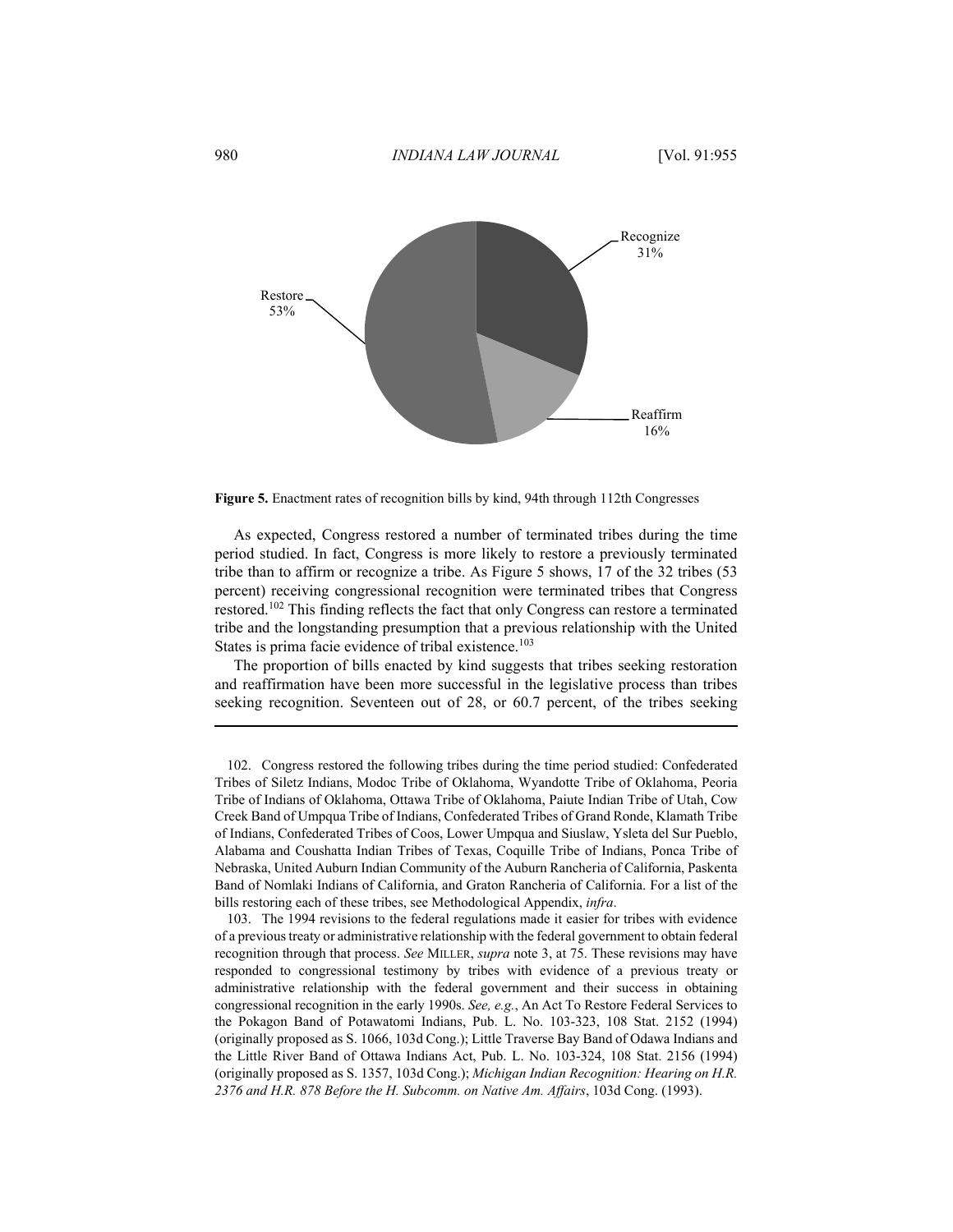restoration have received it from Congress. In comparison, 55.7 percent (5 of 9) of tribes in reaffirmation bills and 28.6 percent (10 of 35) of tribes named in recognition bills have received congressional recognition. This suggests that tribes seeking restoration or reaffirmation may have an easier time in the legislative process than tribes seeking recognition. Even these findings, however, depend on the congressional session. Figure 6 shows that the kind of recognition granted to tribes varies by congressional session.



**Figure 6.** Kinds of recognition granted to tribes by Congress

1

Figure 6 indicates that many of the earliest legislative recognitions restored terminated tribes, and the numbers of restorations have declined over time. Congress has increasingly granted fewer legislative recognitions over time; however, when Congress has granted recognition, it has transitioned from granting restorations to granting recognitions and reaffirmations. This confirms the earlier finding that the congressional role has not been limited to restoring terminated tribes. This finding is significant because, contrary to expectations, Congress has served as an alternative competing with the administrative process rather than just supplementing it by restoring terminated tribes.

#### 2. Geographic Location

Many critics of the administrative process have suggested that it does not accommodate regional differences and thus makes it harder for tribes in the South and East to obtain federal recognition.<sup>104</sup> Others note that the OFA has only

 104. *See Oversight of the Federal Acknowledgment Process: Hearing Before the S. Select Comm. on Indian Affairs*, 98th Cong. 48 (1983) (statement of Arlinda Locklear, Staff Att'y, Native American Rights Fund); *id*. at 49 (statement of Julian T. Pierce, Exec. Director, Lumbee River Legal Services, Inc.); Wilkins, *supra* note 4, at 127–30. For the OFA's list of the number of petitioners by state as of November 12, 2013, see BUREAU OF INDIAN AFFAIRS,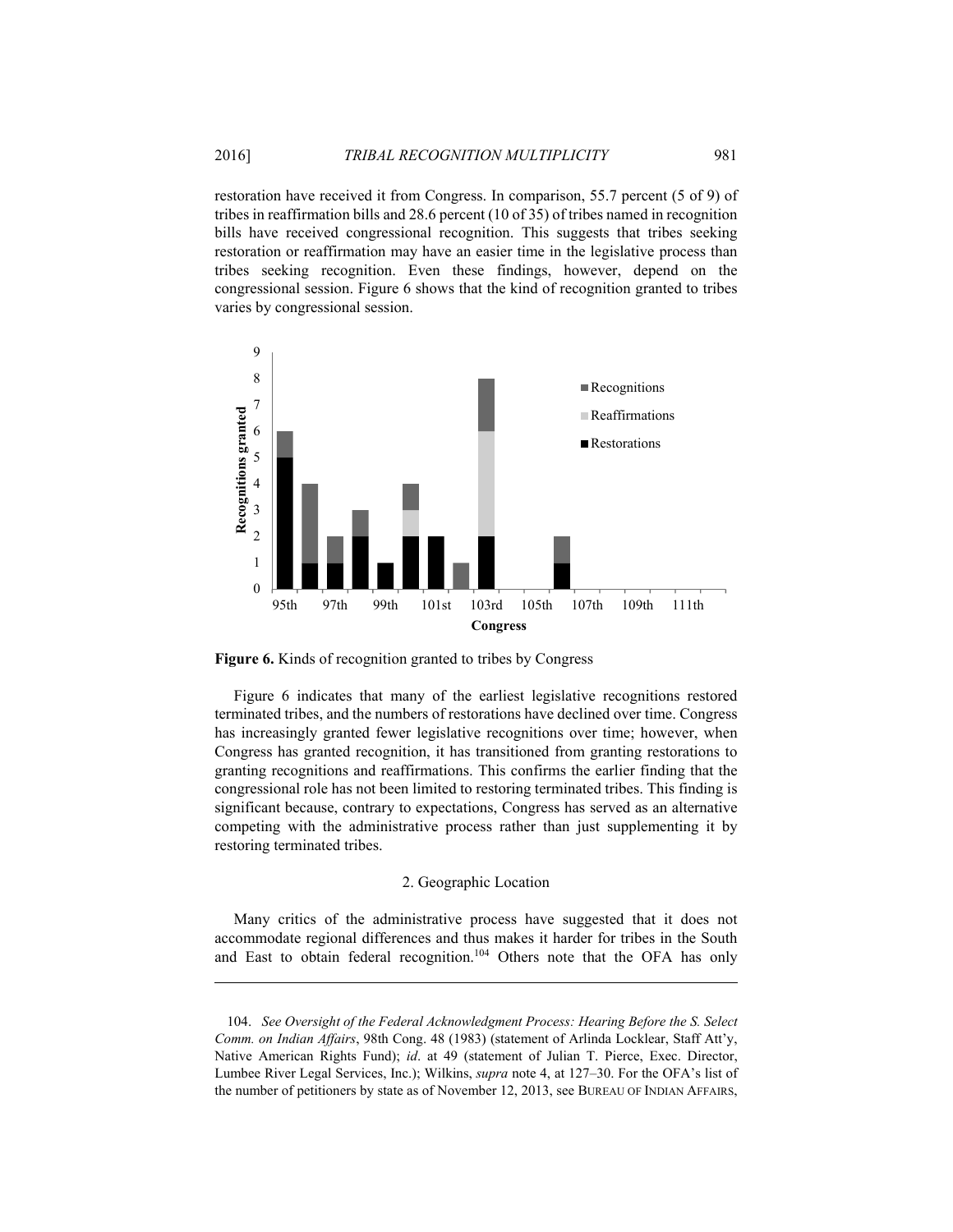recognized one California tribe and suggest that the particular history of California complicates the efforts of tribes there.105 This Part considers the geographic location of tribes receiving congressional recognition. It provides more detailed information on which tribes Congress recognizes and compares it with data on the administrative process. The data show that Congress has been more likely to recognize tribes from the Northeast than tribes in other regions and more willing to recognize California and Southern tribes than the OFA.106

Members of Congress have introduced 11 bills to recognize 5 tribes in the Northeast, 81 bills to recognize 25 tribes in the South, 55 bills to recognize 33 tribes in the West, and 33 bills to recognize 9 tribes in the Midwest.107 Figure 7 shows the breakdown of bills by region over time.



**Figure 7.** Introduced recognition bills by region by Congress

106. *See infra* Figure 8.

<u>.</u>

 107. The numbers do not total 178 because some of the bills included tribes in more than one region and I included them in both regions.

NUMBER OF PETITIONS BY STATE AS OF NOVEMBER 12, 2013 (2013), *available at* http://www.bia.gov/cs/groups/xofa/documents/text/idc1-024416.pdf [https://perma.cc/FD2C -3U63].

 <sup>105.</sup> The OFA has recognized one tribe, the Death Valley Timbisha Shoshone Band, BUREAU OF INDIAN AFFAIRS, STATUS SUMMARY OF ACKNOWLEDGMENT CASES (2013), *available at* http://www.bia.gov/cs/groups/xofa/documents/text/idc1-024435.pdf [https://perma.cc /KM7N-9LVR], with lands in both California and Nevada. *See* Timbisha Shoshone Homeland Act, Pub. L. No. 106-423, 114 Stat. 1876 (2000). The distinctive history of California has raised concerns about the need for a specialized process for recognizing tribes there. *See, e.g.*, *California Tribal Status Act of 1991: Hearing on H.R. 2144 Before the H. Comm. on Interior and Insular Affairs*, 102d Cong. 81 (1991) (statement of Ronal Eden, Director, Office of Tribal Services of the Bureau of Indian Affairs).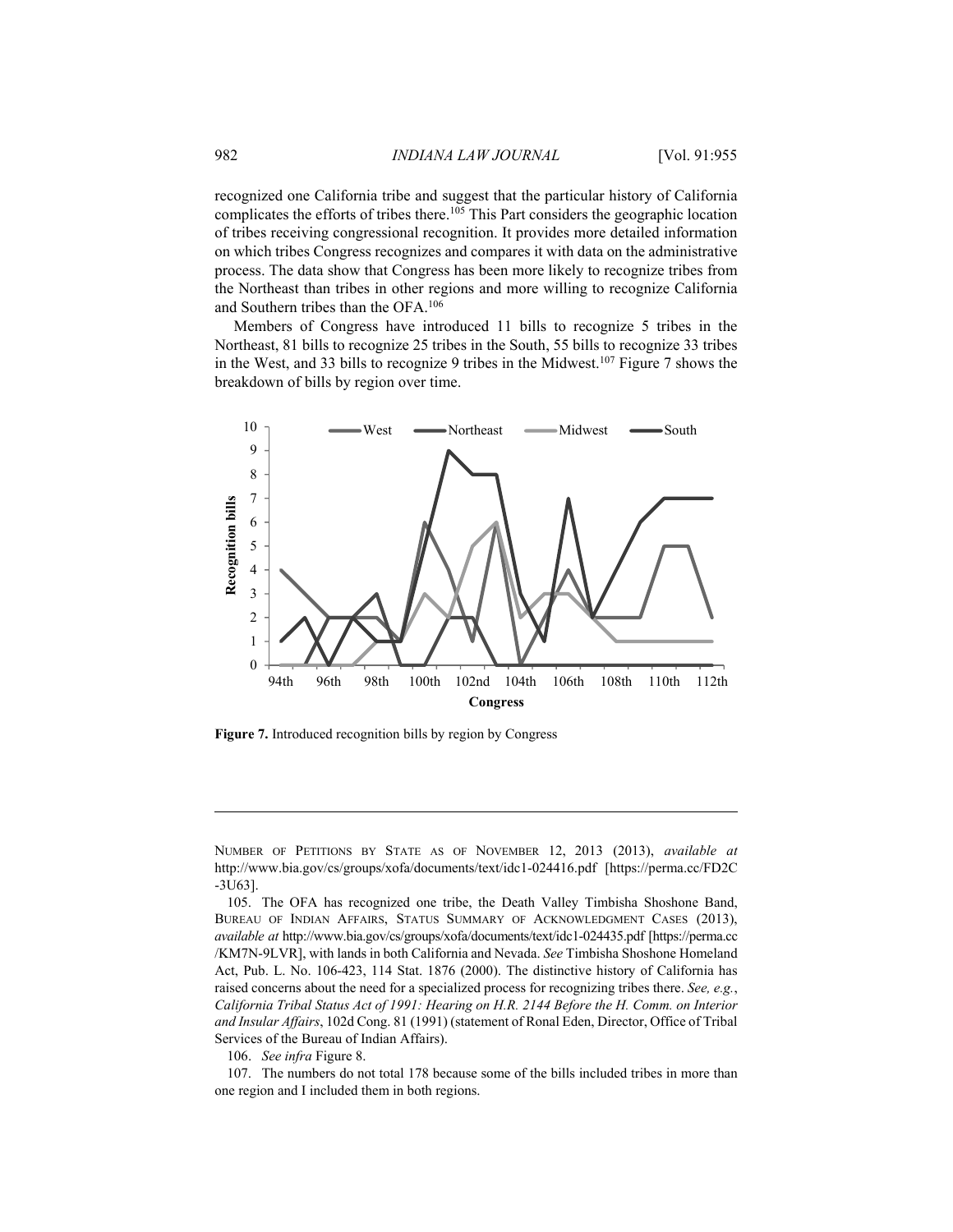Congressional recognitions vary by region. Congress has extended recognition to all 5 of the tribes in the Northeast seeking congressional recognition.<sup>108</sup> None of these congressional recognitions were restorations or reaffirmations; they were all recognitions included in a land claims settlement.<sup>109</sup> Congress enacted all of these bills between 1978 and 1991.

Congress has less frequently extended congressional recognition to tribes in other regions of the country. Five of the 9 tribes, or 55.6 percent, from the Midwest seeking recognition have received congressional recognition.110 Congress reaffirmed four of these tribes and restored the fifth.<sup>111</sup> Western tribes fare slightly less well than Midwestern tribes. Thirteen of 33 tribes (39.4 percent) in the West received congressional recognition, and 10 of these were restorations.112 Recognitions of tribes from the South lag furthest behind, with Congress extending recognition to only 9 of 25 tribes  $(36 \text{ percent})$ .<sup>113</sup> This may change, however, as the bills that have made the most progress recently involve Southern tribes.<sup>114</sup>

 108. The five tribes are the Passamaquoddy Tribe (Me.), Penobscot Nation (Me.), Houlton Band of Maliseet Indians (Me.), Mashantucket Pequot Tribe (Conn.), and Aroostook Band of Micmacs (Me.). For a list of the bills recognizing these tribes, see *infra* Methodological Appendix.

109. *See* sources cited *supra* note 108.

 110. The five tribes are: Little Traverse Bay Bands of Odawa Indians, Little River Band of Ottawa Indians, Pokagon Band of Potawatomi Indians, Lac Vieux Desert Band of Lake Superior Chippewa Indians, and the Ponca Tribe of Nebraska. For a list of the bills recognizing these tribes, see *infra* Methodological Appendix.

 111. The four reaffirmed tribes are Little Traverse Bay Bands of Odawa Indians, Little River Band of Ottawa Indians, Pokagon Band of Potawatomi Indians, and Lac Vieux Desert Band of Lake Superior Chippewa Indians. Congress restored the Ponca Tribe of Nebraska. For a list of the bills recognizing these tribes, see *infra* Methodological Appendix.

 112. The ten restored tribes are as follows: United Auburn Indian Community of the Auburn Rancheria of California, Coquille Tribe of Indians, Cow Creek Band of Umpqua Tribe of Indians, Klamath Tribe of Indians, Graton Rancheria of California, Paskenta Band of Nomlaki Indians of California, Confederated Tribes of Grand Ronde, Confederated Tribes of Coos, Lower Umpqua and Siuslaw, Paiute Indian Tribe of Utah, and the Confederated Tribes of Siletz Indians. Congress reaffirmed the Central Council of the Tlingit and Haida Indian Tribes of Alaska and recognized the Yurok Tribe and the Pascua Yaqui Tribe of Arizona. For a list of the bills recognizing these tribes, see *infra* Methodological Appendix.

 113. The Southern tribes are Peoria Tribe of Indians of Oklahoma, Ottawa Tribe of Oklahoma, Modoc Tribe of Oklahoma, Wyandotte Tribe of Oklahoma, Ysleta del Sur Pueblo, Alabama and Coushatta Indian Tribes of Texas, Shawnee Tribe, Catawba Indian Tribe of South Carolina, and Texas Band of Kickapoo. For a list of the bills recognizing these tribes, see *infra* Methodological Appendix. The data do not suggest why fewer tribes from the South have gained legislative recognition. Some scholars have suggested that tribes in the South have a harder time in the administrative process when they are racially mixed. KLOPOTEK, *supra* note 3, at  $8-9$ .

 114. Thomasina E. Jordan Indian Tribes of Virginia Federal Recognition Act of 2009, H.R. 1385, 111th Cong. (2009); Lumbee Recognition Act, H.R. 31, 111th Cong. (2009); Thomasina E. Jordan Indian Tribes of Virginia Federal Recognition Act of 2007, H.R. 1294, 110th Cong. (2007); Lumbee Recognition Act, H.R. 65, 110th Cong. (2008).

<u>.</u>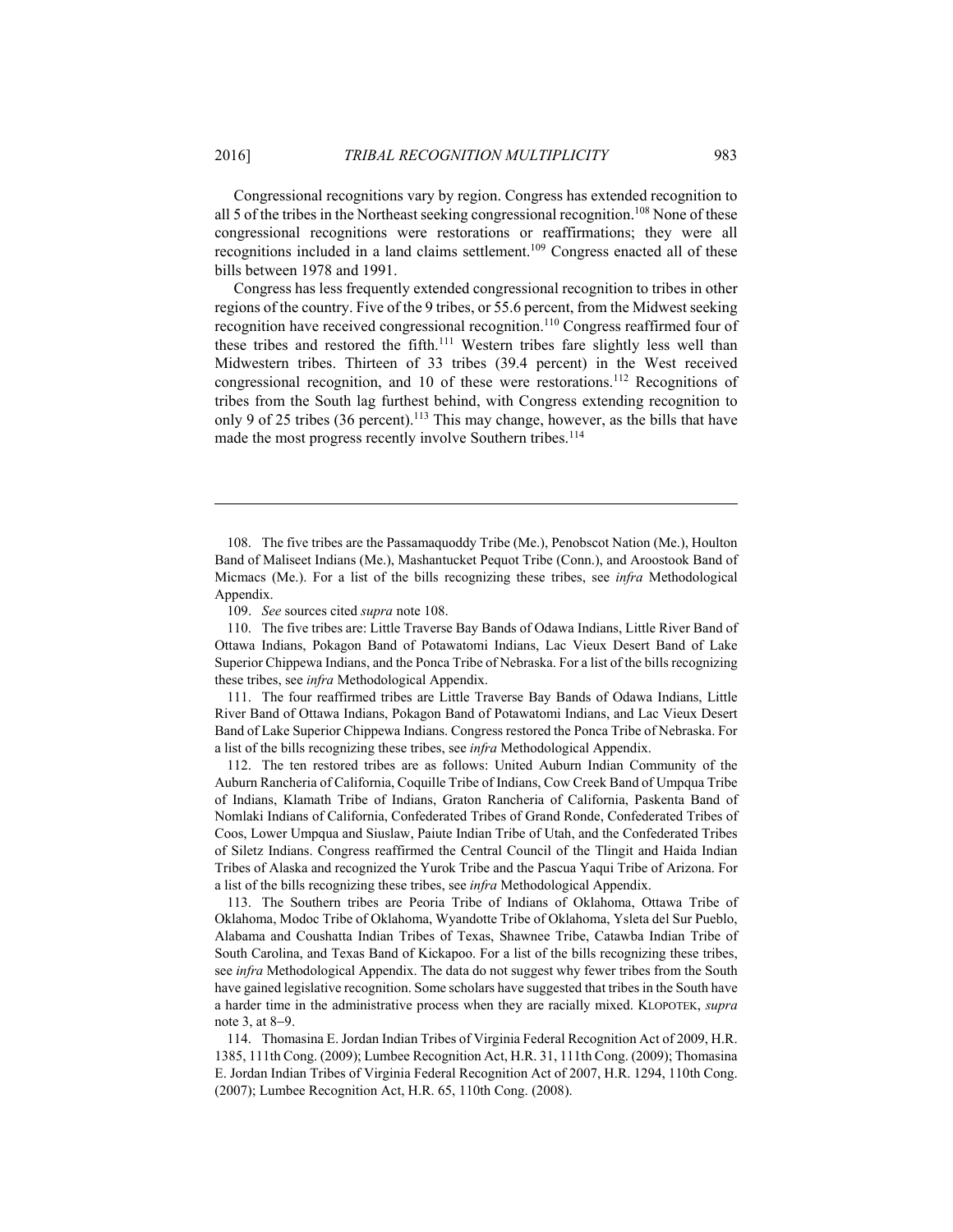

**Figure 8.** Number of tribes recognized by region, 1975 to 2013

Figure 8 compares the number of tribes recognized by region by the two processes. It shows that Congress has recognized more tribes in the Midwest, West, and South than the OFA. Most of the tribes gaining recognition through the administrative process—6 of 17 (35 percent)—reside in the Northeast.<sup>115</sup> Tribes from the West have fared almost as well as Northeastern tribes in the administrative process, with the OFA recognizing five tribes located there.<sup>116</sup> Of the Western tribes, only one includes lands in California.117 Congress, however, has recognized far more Western tribes (13), including four California tribes.<sup>118</sup> Southern and Midwestern tribes tend to fare less well in the administrative process, with the OFA extending

 116. The five Western tribes are the Death Valley Timbisha Shoshone Band, San Juan Southern Paiute Tribe, Samish Indian Tribe, Snoqualmie Indian Tribe, and Cowlitz Indian Tribe. *Id.* In terms of proportions, Western tribes comprise 29 percent of all tribes recognized administratively (5 of 17) and 40 percent of all tribes recognized legislatively (13 of 32).

 <sup>115.</sup> I obtained the data on the number of tribes recognized by the OFA through the administrative process from the BIA website. BUREAU OF INDIAN AFFAIRS, STATUS SUMMARY OF ACKNOWLEDGMENT CASES (2013), *available at* http://www.bia.gov/cs/groups/xofa /documents/text/idc1-024435.pdf [https://perma.cc/ZGZ3-PQEB]. This data was used to generate the comparisons between administrative and legislative recognitions. The six Northeastern tribes gaining recognition through the OFA are the Jamestown S'Klallam Tribe, Narragansett Indian Tribe, Wampanoag Tribe of Gay Head, Mohegan Tribe, Mashpee Wampanoag Tribe, and Shinnecock Indian Nation. While Congress has recognized the same number of Northeastern tribes, proportionally these tribes comprise a smaller percentage of all tribes congressionally recognized (15.6 percent or 5 of 32 tribes).

 <sup>117.</sup> The Death Valley Timbisha Shoshone Band has lands in California and Nevada. *Id.*

 <sup>118.</sup> The four California tribes are as follows: Graton Rancheria of California, Paskenta Band of Nomlaki Indians of California, United Auburn Indian Community of the Auburn Rancheria of California, and Yurok Tribe. None of these tribes had restrictions placed on their authority as part of their recognition. For a list of the bills recognizing these tribes, see *infra* Methodological Appendix.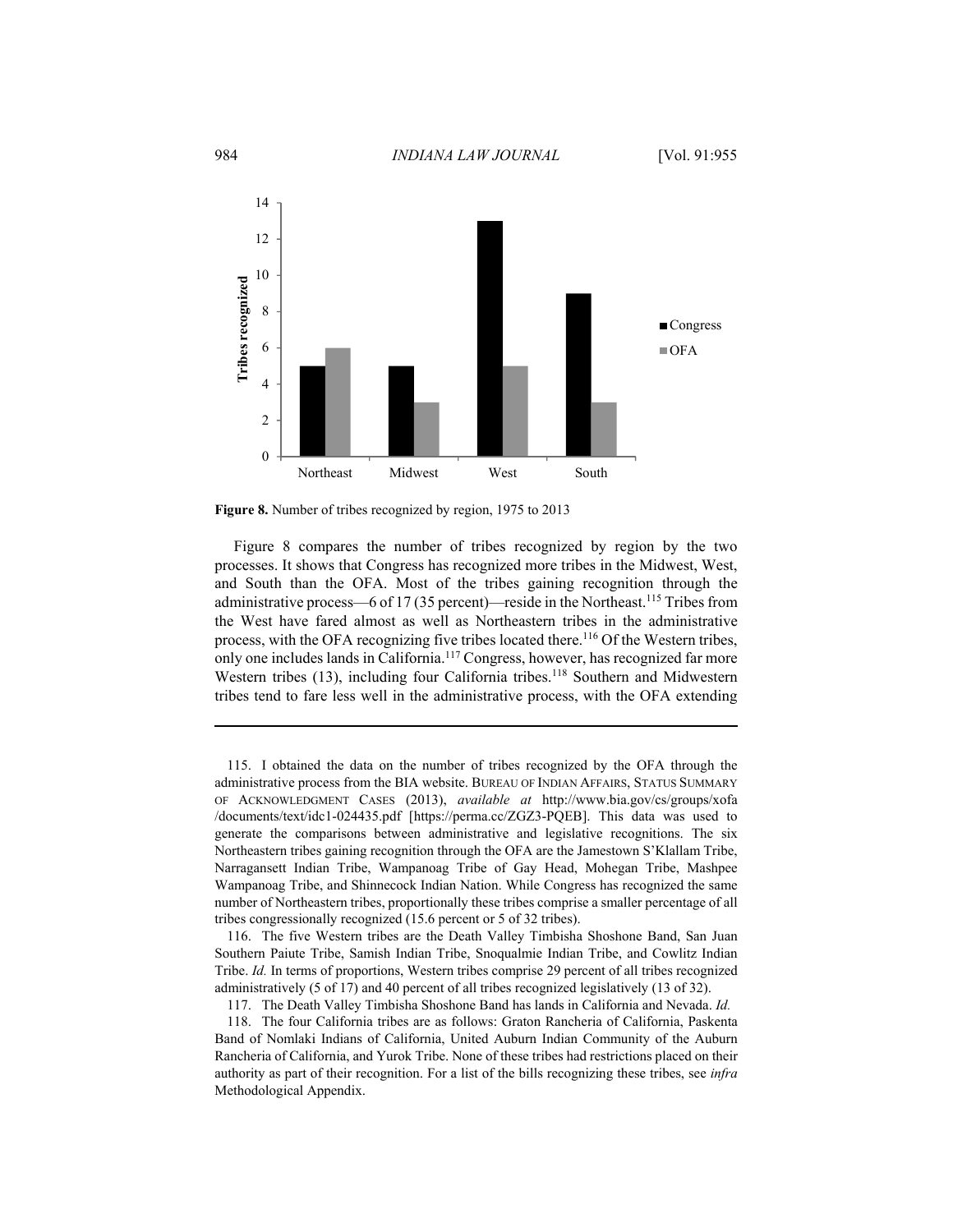1

recognition to only three Midwestern and three Southern tribes.<sup>119</sup> In contrast, Congress has recognized two more Midwestern tribes and six more Southern tribes than the OFA 120

#### *C. Restrictions on Congressional Recognitions*

A major difference in legislative and administrative recognition is that only Congress has the ability to restrict tribal authority as a condition of recognition. Some scholars have recently identified restrictions placed on tribal authority as a major risk that tribes face in pursuing congressional recognition.<sup>121</sup> Others assume that restrictions on tribal authority as a condition of federal recognition have increased with the rise of gaming. Accordingly, to understand the differences between the congressional and administrative processes, we need to consider the nature and extent of these restrictions.

This Part analyzes the frequency and kinds of restrictions that Congress places on tribal authority in granting congressional recognition. It reports that the majority of tribal federal recognition bills do not include any restrictions on tribal authority as a condition of recognition. Further, many of the bills that include restrictions also affirm tribal authority. Of the 178 bills introduced during the time period studied, almost half (81 or 45.5 percent) included a restriction on tribal authority.<sup>122</sup> These bills sought to restrict the authority of 31, or 43 percent, of the 72 tribes seeking congressional recognition.

Half of the 32 congressionally recognized tribes had restrictions placed on their recognition but restrictions on recognition decreased over time.<sup>123</sup> Moreover, one tribe, the Pascua Yaqui, later had these restrictions removed.124 Another tribe, the

120. *See supra* Figure 8.

 123. The sixteen tribes are: Confederated Tribes of Siletz Indians, Mashantucket Pequot Indians, Klamath Tribe of Indians, Alabama and Coushatta Indian Tribes of Texas, Coquille Tribe of Indians, Confederated Tribes of Grand Ronde, Aroostook Band of Micmacs, Pascua Yaqui Tribe of Arizona, Paiute Indian Tribe of Utah, Passamaquoddy Tribe, Houlton Band of Malisleet Indians, Penobscot Nation, Catawba Indian Tribe of South Carolina, Texas Band of Kickapoo, Confederated Tribes of Coos, Lower Umpqua and Siuslaw, and Ysleta del Sur Pueblo. For a list of the bills recognizing these tribes, see *infra* Methodological Appendix.

 124. An Act To Amend the Act Entitled "An Act To Provide for the Extension of Certain Federal Benefits, Services, and Assistance to the Pascua Yaqui Indians of Arizona", Pub. L.

 <sup>119.</sup> The three Southern tribes recognized by the OFA through the administrative process are the Poarch Band of Creek Indians, Tunica-Biloxi Tribe of Louisiana, and Jena Band of Choctaws of Louisiana. BUREAU OF INDIAN AFFAIRS, STATUS SUMMARY OF ACKNOWLEDGMENT CASES (2013), *available at* http://www.bia.gov/cs/groups/xofa /documents/text/idc1-024435.pdf [https://perma.cc/ZGZ3-PQEB]. The three Midwestern tribes recognized by the OFA through the administrative process are the Grand Traverse Band of Ottawa and Chippewa Indians, Nottawaseppi Huron Band of the Potawatomi, and Match-E-Be-Nash-She-Wish Band of Pottawatomi Indians of Michigan. *Id.* All three of the Midwestern tribes reside in Michigan. Proportionally, Southern and Midwestern tribes constitute 17.6 percent (3 of 17) of all tribes recognized administratively and 28.1 percent (9 of 32) and 15.6 percent (5 of 32) of all tribes recognized legislatively.

 <sup>121.</sup> *See* KLOPOTEK, *supra* note 3, at 258–59.

 <sup>122.</sup> For a full list of the bills with restrictions, see *infra* Methodological Appendix.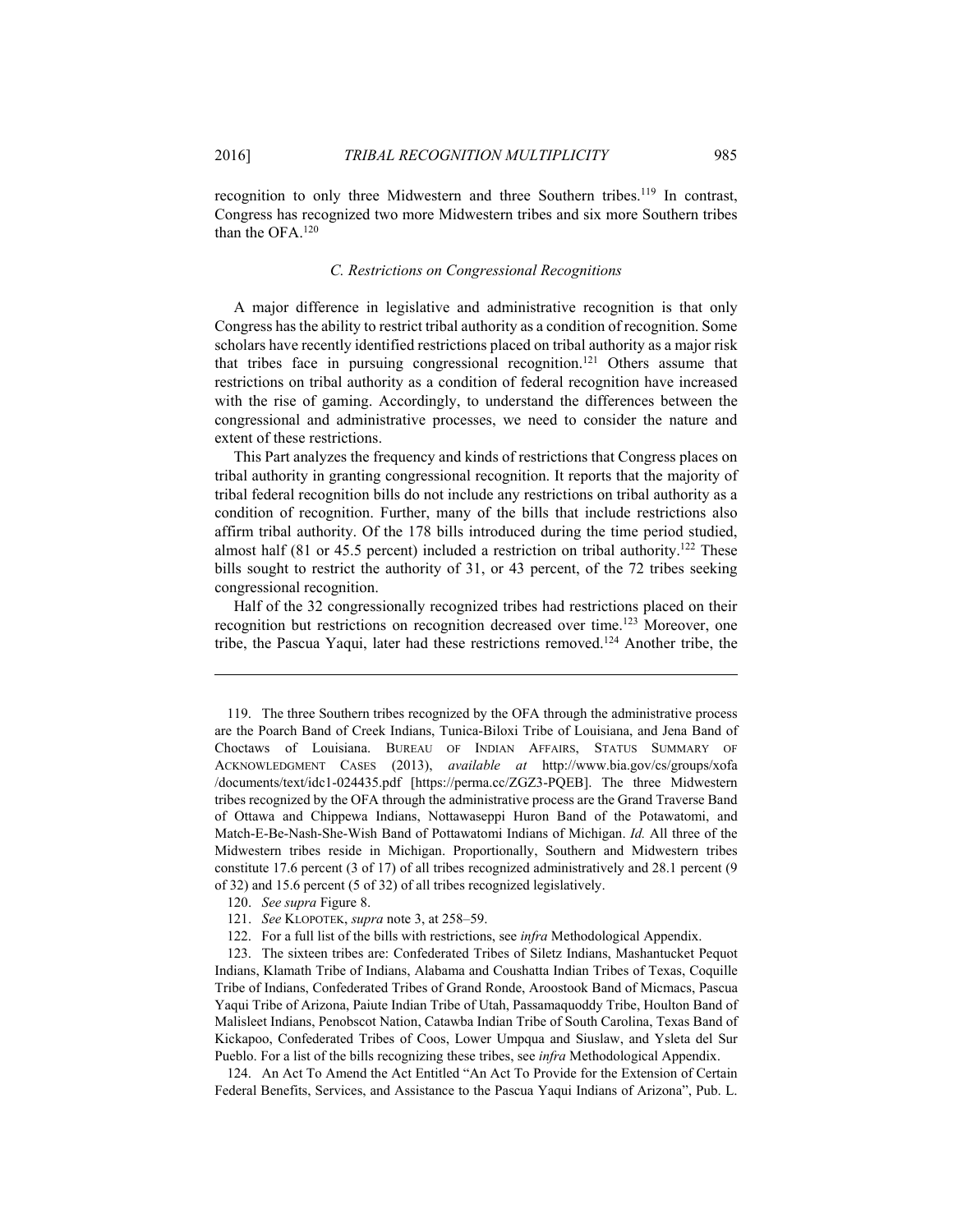Alabama and Coushatta Indian Tribes of Texas, is currently advocating for the removal of restrictions placed on its recognition.<sup>125</sup>

Restrictions vary by the kind of bill and frequently appear in bills recognizing and restoring tribes but only in one bill reaffirming a tribe.<sup>126</sup> Of the 81 bills including restrictions, 73 percent (59 of 81) are recognition bills and 26 percent (21 of 81) are restorations. Restrictions occur in all the settlement bills recognizing tribes from the Northeast<sup>127</sup>

Restrictions transcend the geographic location of the tribe, but they are the most common in bills recognizing tribes from the Northeast. The frequency of restrictions by location are as follows: 100 percent (11 of 11) are in bills involving Northeastern tribes;128 15.1 percent (5 of 33) in bills involving Midwestern tribes; 51.8 percent (42 of 81) in bills involving Southern tribes; and 41.8 percent (23 of 55) in bills involving Western tribes. This suggests that Southern and Northeastern tribes are more likely to face restrictions as a condition of their recognition.

Further analysis of the bills recognizing Indian nations reveals a long history of Congress's restricting or limiting recognition. Figure 9 shows the number of bills including restrictions by Congress during the time period studied. This finding contradicts the common assumption that restrictions have increased over time and that the number of restrictions has increased with the advent of Indian gaming.

No. 103-357, 108 Stat. 3418 (1994) (originally proposed as H.R. 734, 103d Cong.).

 <sup>125.</sup> *See* Alabama-Coushatta Tribe of Texas Equal and Fair Opportunity Settlement Act, H.R. 1144, 113th Cong. (2013) (removing gaming restrictions in Ysleta del Sur Pueblo and Alabama and Coushatta Indian Tribes of Texas Restoration Act, Pub. L. No. 100-89, 101 Stat. 666 (1987)).

 <sup>126.</sup> The only reaffirmation bill with a restriction is Winnemem Wintu Tribe Clarification and Restoration Act, S. 2879, 108th Cong. (2004).

 <sup>127.</sup> Aroostook Band of Micmacs Settlement Act, Pub. L. No. 102-171, 105 Stat. 1143 (1991) (originally proposed as S. 374, 102d Cong.); Mashantucket Pequot Indian Claims Settlement Act, Pub. L. No. 98-134, 97 Stat. 851 (1983) (originally proposed as S. 1499, 98th Cong.); Maine Land Claims Settlement Act of 1980, Pub. L. No. 95-420, 94 Stat. 1785 (1980) (originally proposed as H.R. 7919, 96th Cong.); Aroostook Band of Micmacs Settlement Act, H.R. 932, 102d Cong. (1991); Aroostook Band of Micmacs Settlement Act, S. 1413, 101st Cong. (1989); Mashantucket Pequot Indian Claims Settlement Act, S. 366, 98th Cong. (1983); Mashantucket Pequot Indian Claims Settlement Act, H.R. 982, 98th Cong. (1983); Mashantucket Pequot Indian Claims Settlement Act, S. 2719, 97th Cong. (1982); Mashantucket Pequot Indian Claims Settlement Act, H.R. 6612, 97th Cong. (1982); Maine Land Claims Settlement Act of 1980, S. 2829, 96th Cong. (1980).

 <sup>128.</sup> *See* sources cited *supra* note 127.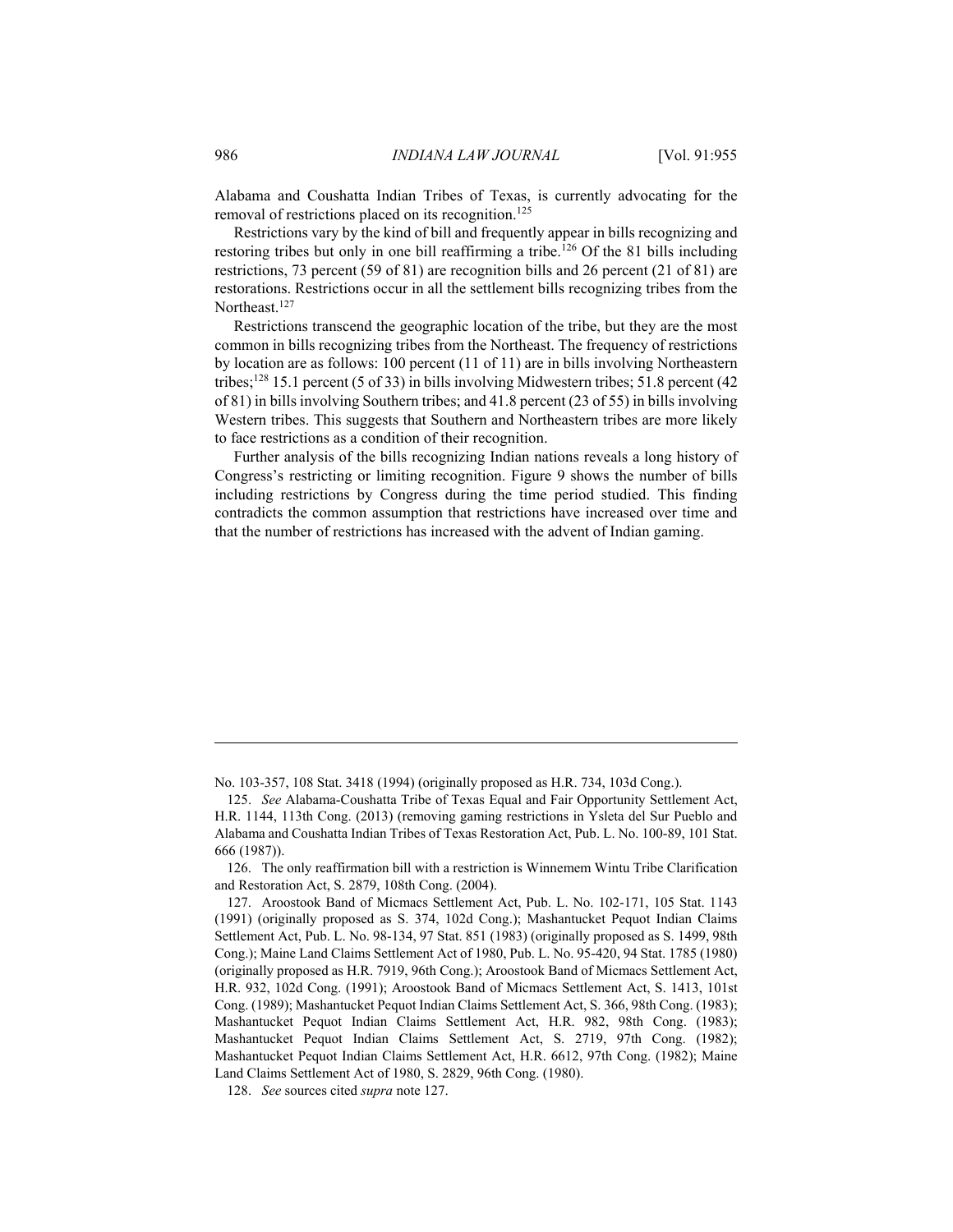

**Figure 9.** Recognition bills with restrictions by Congress

The proportion of recognition bills with restrictions varies by Congress. The rise of gaming, however, does not appear to have affected this variation. As Figure 9 shows, the number of bills with restrictions does not increase consistently after the enactment of the Indian Gaming Regulatory Act (IGRA) in the 100th Congress.<sup>129</sup> The data indicate that Congress has placed restrictions on recognitions since the mid-1970s. One of the first bills in the dataset, which extended certain federal benefits to the Pascua Yaqui Tribe, limited its federal recognition.<sup>130</sup> Although there is some evidence that it supported these restrictions in 1978, the Pascua Yaqui Tribe later pursued additional legislation to remove those limitations.<sup>131</sup>

Restrictions in recognition bills have decreased since the enactment of the IGRA in the 100th Congress.132 Members of Congress introduced 44 pre-IGRA bills and 26, or 59 percent, included restrictions.133 Post-IGRA, members of Congress

<u>.</u>

 <sup>129. 25</sup> U.S.C. §§ 2701–2721 (2012).

 <sup>130.</sup> A Bill To Provide for the Extension of Certain Federal Benefits, Services, and Assistance to Pascua Yaqui Indians of Arizona, H.R. 8411, 94th Cong. (1975).

 <sup>131.</sup> *See* An Act To Amend the Act Entitled "An Act To Provide for the Extension of Certain Federal Benefits, Services, and Assistance to the Pascua Yaqui Indians of Arizona", Pub. L. No. 103-357, 108 Stat. 3418 (1994) (originally proposed as H.R. 734, 103d Cong.) (removing the original limitations on the federal recognition of the Pascua Yaqui and recognized them as a "historic" tribe); *see also* MILLER, *supra* note 3, at 79 (presenting a case study on Pascua Yaqui).

 <sup>132.</sup> To determine whether IGRA affects the restrictions placed on federal tribal recognition bills, I compared bills before and after its enactment, using the 100th Congress as a line of demarcation. Bills introduced or enacted prior to the 101st Congress will be referred to as pre-IGRA and bills during or after the 101st Congress will be referred to as post-IGRA.

 <sup>133.</sup> For a full list of the bills with restrictions before the 100th Congress, see *infra* Methodological Appendix.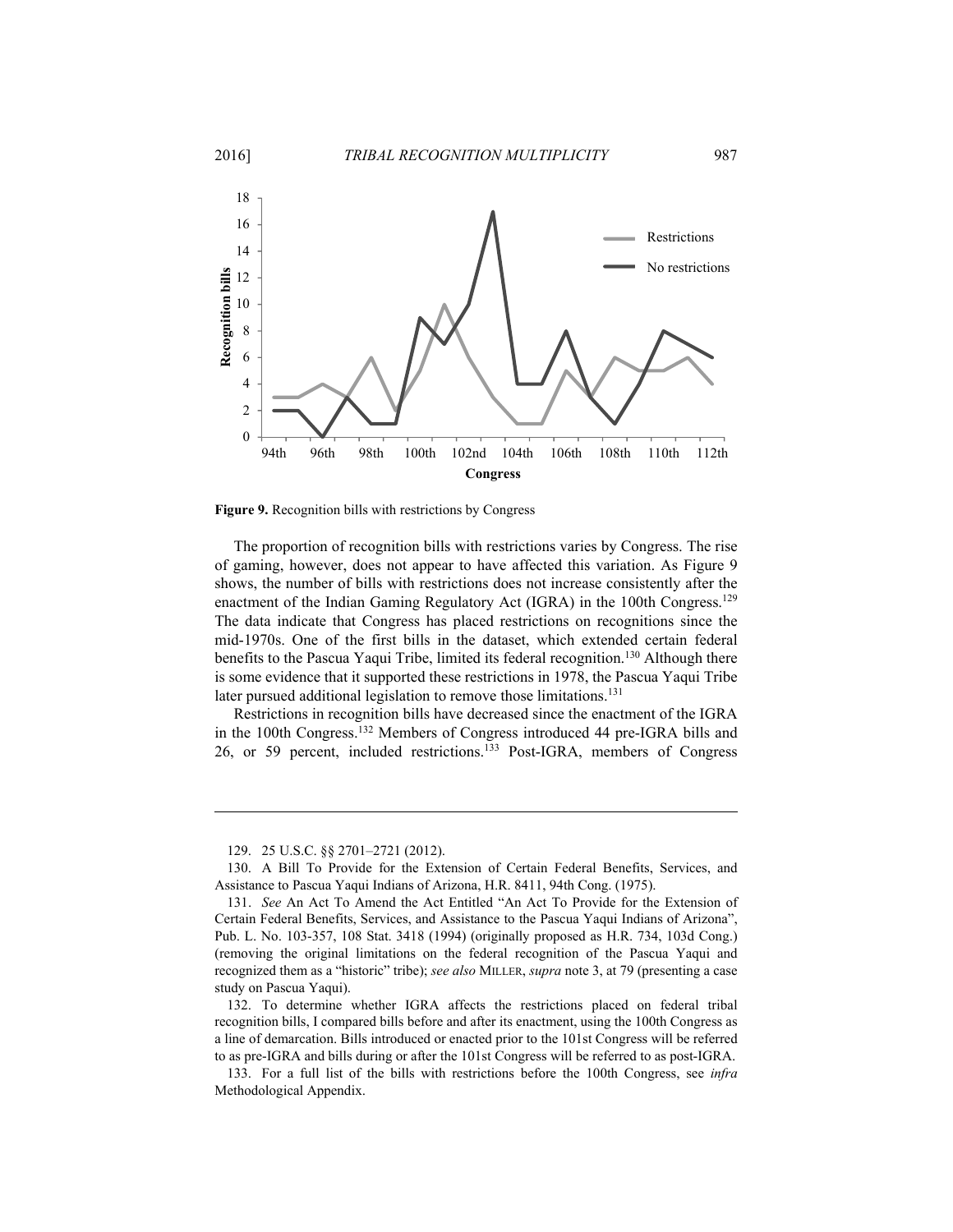introduced 134 bills but only 55 bills, or 41 percent, included restrictions.<sup>134</sup> The data shows that a much higher proportion of bills included restrictions pre-IGRA than post-IGRA.

Three primary kinds of restrictions materialize in bills during the time period studied: jurisdictional restrictions, gaming restrictions, and hunting and fishing restrictions. By far, the most popular restrictions limit the tribe's criminal or civil jurisdiction by granting jurisdiction over tribal lands to the state government.<sup>135</sup> Figure 10 shows a breakdown of each kind of restriction during the time period studied.



**Figure 10.** Kinds of restrictions in recognition bills, 1975 to 2013

The kinds of restrictions have changed post-IGRA. Hunting and fishing restrictions were more common pre-IGRA and gaming restrictions have been more prevalent post-IGRA.136 Unsurprisingly, the number of gaming restrictions increased dramatically. Only two pre-IGRA bills included gaming restrictions.<sup>137</sup> By

The existence of gaming restrictions in bills prior to the enactment of IGRA suggests that

<u>.</u>

 <sup>134.</sup> For a full list of the bills with restrictions after the 100th Congress, see *infra* Methodological Appendix.

 <sup>135.</sup> These jurisdictional grants sometimes allow for concurrent tribal-state or concurrent tribal-federal jurisdiction.

 <sup>136.</sup> Only one tribe, the Chinook Nation, has faced restrictions on their ability to commercially hunt and fish in their attempts for congressional recognition post-IGRA. Chinook Nation Restoration Act, H.R. 3084, 111th Cong. (2009); Chinook Nation Restoration Act, H.R. 2576, 111th Cong. (2009); Chinook Nation Restoration Act, H.R. 6689, 110th Cong. (2008). Although each of the bills would restrict commercial fishing, they recognize the ceremonial fishing rights of the Chinook Nation.

 <sup>137.</sup> Ysleta del Sur Pueblo and Alabama and Coushatta Indian Tribes of Texas Restoration Act, Pub. L. No. 100-89, 101 Stat. 666 (1987) (originally proposed as H.R. 318, 100th Cong.); Ysleta del Sur Pueblo and Alabama and Coushatta Indian Tribes of Texas Restoration Act, H.R. 1344, 99th Cong. (1985).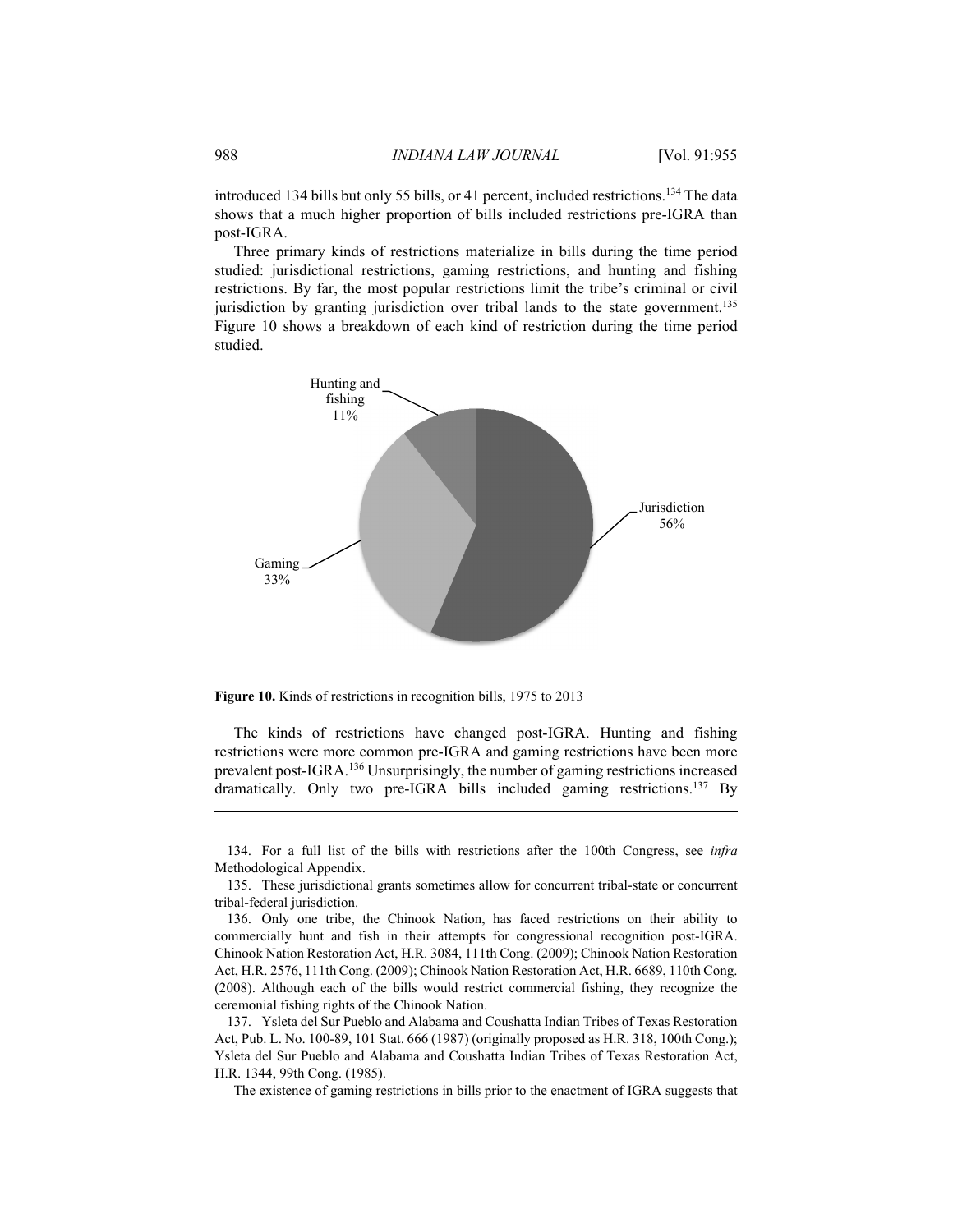1

comparison, 29 post-IGRA bills have gaming restrictions.138 This suggests that the advent of gaming has led to an increase in gaming restrictions in congressional recognition bills. A majority (53.7 percent, or 29 of 54) of bills with restrictions include gaming restrictions post-IGRA. These bills, however, make up less than half of all recognition bills—only 21.6 percent (29 of 134).139 Thus, while restrictions on gaming are more common, they do not appear to be a condition of congressional recognition post-IGRA.

Moreover, gaming restrictions do not consistently emerge in all of the bills or even consistently in bills to recognize the same tribe over time.<sup>140</sup> Gaming

 138. The 29 bills are as follows: Catawba Indian Tribe of South Carolina Land Claims Settlement Act of 1993, Pub. L. No. 103-116, 107 Stat. 1118 (1993) (originally proposed as H.R. 2399, 103d Cong.); Lumbee Recognition Act, S. 1218, 112th Cong. (2012); Indian Tribes of Virginia Federal Recognition Act of 2011, S. 379, 112th Cong. (2011); Thomasina E. Jordan Indian Tribes of Virginia Federal Recognition Act of 2011, H.R. 783, 112th Cong. (2011); Lumbee Recognition Act, H.R. 27, 112th Cong. (2011); Lumbee Recognition Act, S. 1735, 111th Cong. (2010); Indian Tribes of Virginia Federal Recognition Act of 2009, S. 1178, 111th Cong. (2009); Thomasina E. Jordan Indian Tribes of Virginia Federal Recognition Act of 2009, H.R. 1385, 111th Cong. (2009); Lumbee Recognition Act, H.R. 31, 111th Cong. (2009); Lumbee Recognition Act, H.R. 65, 110th Cong. (2008); Thomasina E. Jordan Indian Tribes of Virginia Federal Recognition Act of 2007, H.R. 1294, 110th Cong. (2007); A Bill To Extend Federal Recognition to the Rappahannock Tribe, H.R. 106, 110th Cong. (2007); A Bill To Extend Federal Recognition to the Rappahannock Tribe, H.R. 5130, 109th Cong. (2006); Thomasina E. Jordan Indian Tribes of Virginia Federal Recognition Act of 2005, S. 480, 109th Cong. (2005); Thomasina E. Jordan Indian Tribes of Virginia Federal Recognition Act of 2005, H.R. 3349, 109th Cong. (2005); Winnemem Wintu Tribe Clarification and Restoration Act, S. 2879, 108th Cong. (2004); Thomasina E. Jordan Indian Tribes of Virginia Federal Recognition Act of 2003, S. 1423, 108th Cong. (2003); Thomasina E. Jordan Indian Tribes of Virginia Federal Recognition Act of 2003, H.R. 1938, 108th Cong. (2003); Miami Nation of Indiana Recognition Confirmation Act, H.R. 954, 108th Cong. (2003); Thomasina E. Jordan Indian Tribes of Virginia Federal Recognition Act of 2002, S. 2694, 107th Cong. (2002); Gabrieleno Band of Mission Indians Federal Recognition Act, H.R. 3824, 107th Cong. (2002); Thomasina E. Jordan Indian Tribes of Virginia Federal Recognition Act of 2001, H.R. 2345, 107th Cong (2001); Lower Muscogee-Creek Indian Tribe of Georgia Recognition Act, S. 2771, 106th Cong. (2000); Lower Muscogee-Creek Indian Tribe of Georgia Recognition Act, H.R. 4730, 106th Cong. (2000); Graton Rancheria Restoration Act, H.R. 946, 106th Cong. (2000); Graton Rancheria Restoration Act, S. 2633, 106th Cong. (2000); Miami Nation of Indiana Act, H.R. 5403, 106th Cong. (2000); Graton Rancheria Restoration Act, H.R. 4434, 105th Cong. (1998); Catawba Indian Tribe of South Carolina Land Claims Settlement Act of 1993, S. 1156, 103d Cong. (1993).

 139. For a full list of the bills with and without restrictions after the 100th Congress, see *infra* Methodological Appendix.

 140. *Compare* Lumbee Recognition Act, H.R. 65, 110th Cong. (2008), *with* Lumbee Recognition Act, S. 333, 110th Cong. (2007). *Compare* Thomasina E. Jordan Indian Tribes of Virginia Federal Recognition Act of 2005, S. 480, 109th Cong. (2005), *with* Thomasina E. Jordan Indian Tribes of Virginia Federal Recognition Act of 2000, H.R. 5073, 106th Cong. (2000).

the Supreme Court's decision in *California v. Cabazon Band of Mission Indians*, 480 U.S. 202 (1987) (upholding Indian gaming), not IGRA, may have been the initial impetus for gaming restrictions in recognition bills.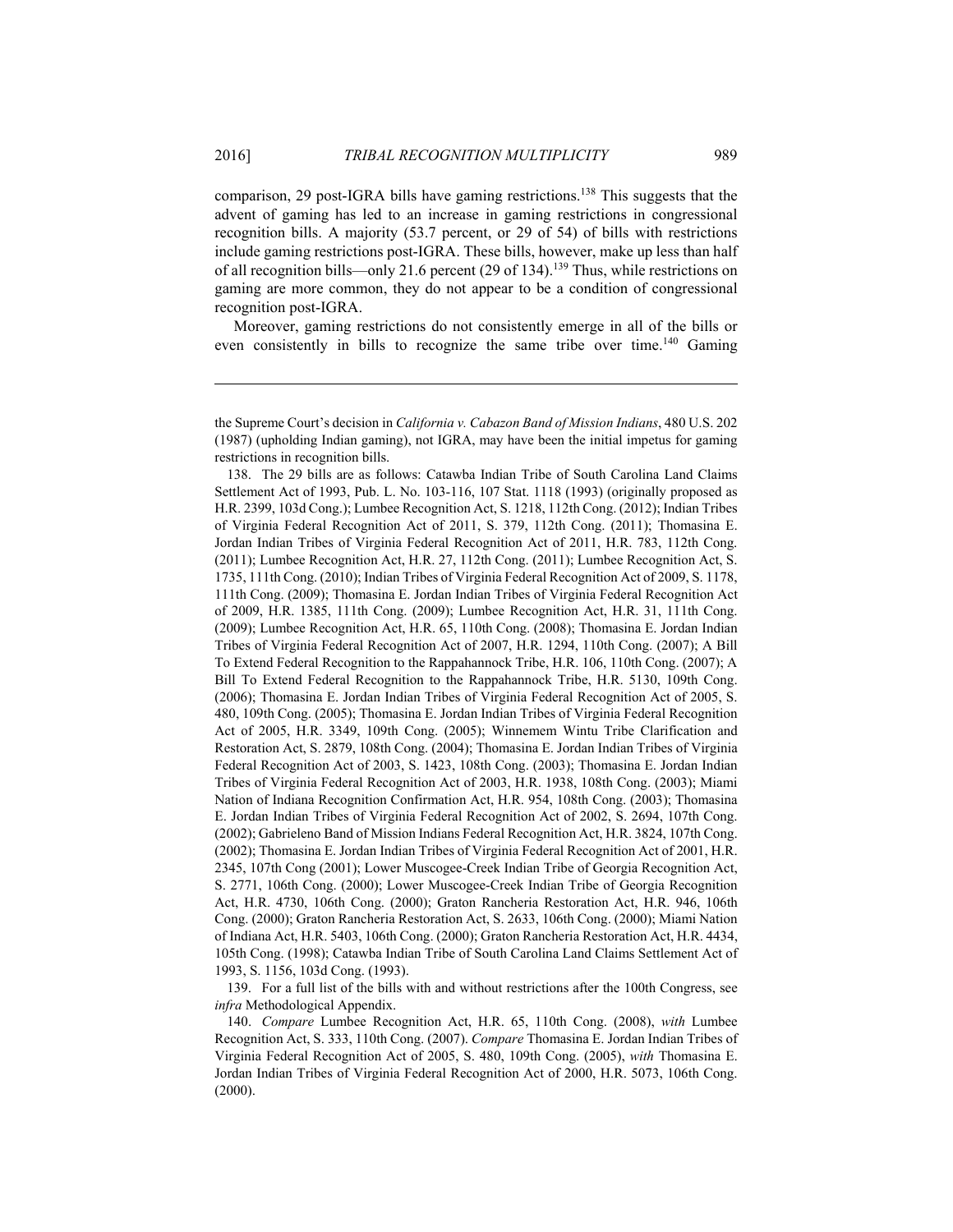restrictions can appear and disappear from one congressional session or one bill to the next. For example, a gaming restriction appears for the first time in a bill extending recognition to the Lumbee Tribe in the 111th Congress, but another bill introduced in the same session does not include gaming restrictions.141 Finally, undermining the importance of these gaming restrictions, at least one post-IGRA bill expressly allowed gaming under IGRA.142

Jurisdictional limitations were more common post-IGRA than gaming restrictions—in 34 compared with 29 of 55 bills.<sup>143</sup> Proportionally, the percentage of bills with jurisdictional restrictions has decreased from 73 percent (19 of 26) pre-IGRA, to 62 percent (34 of 55) post-IGRA. The data do not explain this decline in restrictions on jurisdiction.

Of the bills containing restrictions, Congress has declined to enact most of them—either pre- or post-IGRA. Of the 81 bills including restrictions, Congress has enacted only 13, or 16 percent.<sup>144</sup> The enactment rate for bills with restrictions has decreased dramatically post-IGRA. Seventy-one percent of enacted bills pre-IGRA (10 of 14) included restrictions while only 30 percent do post-IGRA (3 of 10).<sup>145</sup> Further, the majority of these restrictions have related to jurisdiction, not gaming. Ten of the thirteen congressional recognitions with restrictions included jurisdictional restrictions.146 Only three tribes receiving congressional recognition are limited in their ability to conduct gaming on their lands.<sup>147</sup>

 141. *Compare* Lumbee Recognition Act, H.R. 65, 110th Cong. (2008), *with* Lumbee Recognition Act, S. 333, 110th Cong. (2007).

 142. Florida Tribe of Eastern Creek Indians Recognition Act, H.R. 3353, 101st Cong. (1989). Other bills allow gaming under state law. *See, e.g.*, Miami Nation of Indiana Recognition Confirmation Act, H.R. 954, 108th Cong. (2003). Similarly, a few post-IGRA bills expressly provide for ceremonial hunting and fishing. Chinook Nation Restoration Act, H.R. 3084, 111th Cong. (2009); Chinook Nation Restoration Act, H.R. 2576, 111th Cong. (2009).

 143. Some bills included more than one restriction, and it was fairly common for a bill to include both a gaming and a jurisdictional restriction, which is why the numbers here do not add up to either 39 bills or 100 percent.

 144. For a list of enacted bills with restrictions, see *infra* Methodological Appendix. 145. *Id.*

 146. Catawba Indian Tribe of South Carolina Land Claims Settlement Act of 1993, Pub. L. No. 103-116, 107 Stat. 1118 (1993) (originally proposed as H.R. 2399, 103d Cong.); Aroostook Band of Micmacs Settlement Act, Pub. L. No. 102-171, 105 Stat. 1143 (1991) (originally proposed as S. 374, 102d Cong.); Ysleta del Sur Pueblo and Alabama and Coushatta Tribes of Texas Restoration Act, Pub. L. No. 100-89, 101 Stat. 666 (1987) (originally proposed as H.R. 318, 100th Cong.); Klamath Indian Tribe Restoration Act, Pub. L. No. 99-398, 100 Stat. 849 (1986) (originally proposed as H.R. 3554, 99th Cong.); Texas Band of Kickapoo Act, Pub. L. No. 97-429, 96 Stat. 2269 (1983) (originally proposed as H.R. 4496, 97th Cong.); Cow Creek Band of Umpqua Tribe of Indians Recognition Act, Pub. L. No. 97-391, 96 Stat. 1960 (1982) (originally proposed as H.R. 6588, 97th Cong.); Maine Indian Claims Settlement Act of 1980, Pub. L. No. 96-420, 94 Stat. 1785 (originally proposed as H.R. 7919, 96th Cong.); Paiute Indian Tribe of Utah Restoration Act, Pub. L. No. 96-227, 94 Stat. 317 (1980) (originally proposed as H.R. 4996, 96th Cong.).

 147. Catawba Indian Tribe of South Carolina Land Claims Settlement Act of 1993, Pub. L. No. 103-116, 107 Stat. 1118 (originally proposed as H.R. 2399, 103d Cong.); Ysleta del Sur Pueblo and Alabama and Coushatta Tribes of Texas Restoration Act, Pub. L. No. 100-89,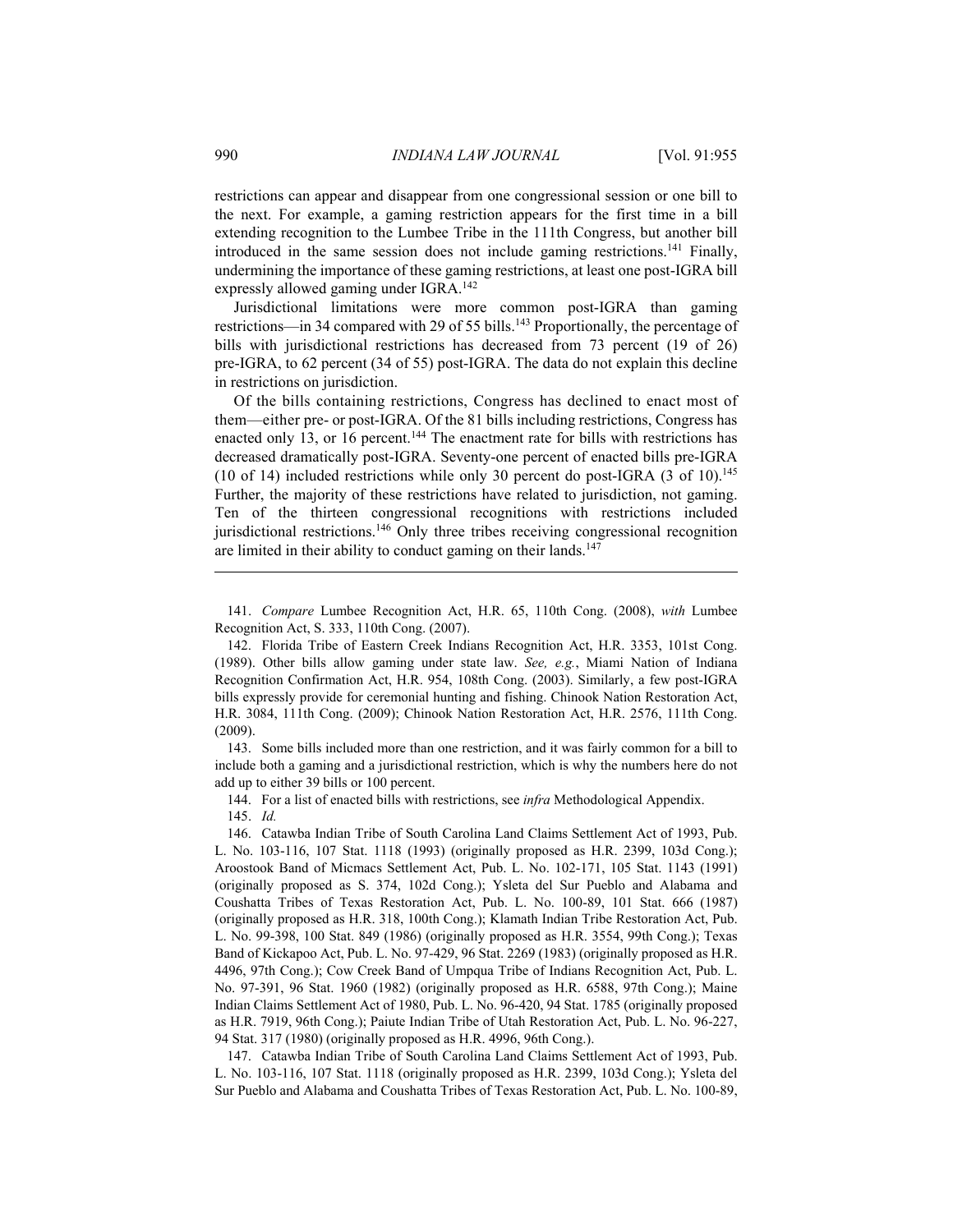While some restrictions on tribal authority as a condition of recognition do exist, the data show that it is not uncommon for members of Congress to introduce bills that do not restrict tribal authority and that restrictions have decreased over time. This indicates that tribes may face the risk of restrictions on their authority less frequently than some scholars have suggested. The stakes, however, may be high when conditions on tribal authority are proposed in a recognition bill. Almost half of congressional recognitions include restrictions on tribal authority, but these restrictions have decreased dramatically over time. Moreover, these restrictions most frequently arise in land claims settlements that also recognize tribes.<sup>148</sup> Finally, restrictions on tribal authority tend to be jurisdictional, suggesting that the political trade-off for recognition may be tribal acceptance of some form of state jurisdiction.<sup>149</sup>

#### *D. Tribal Engagement in the Legislative and Administrative Processes*

So far, the data suggest that Congress serves as an alternative to the administrative process in federal recognition. Part III.B.1 showed that Congress does not just restore terminated tribes but recognizes all kinds of tribes. This section analyzes how tribes engage in the two processes and focuses on tribes that choose to use both.<sup>150</sup> The data reveal that tribes have crafted multiple strategies to use the two processes to improve their chances of gaining recognition. This finding further undermines the expectation that the administrative process dominates recognition because the data indicate that some tribes use Congress to influence the administrative process or to circumvent it entirely. The evidence suggests that, by providing an alternative, Congress wields some indirect influence over the administrative process.

Tribes view Congress as playing an influential role in the recognition process. First, tribes have not relied solely on the administrative process but have resorted to

<sup>101</sup> Stat. 666 (1987) (originally proposed as H.R. 318, 100th Cong.). The Alabama-Coushatta have actually proposed legislation to remove these gaming restrictions. *See* Alabama-Coushetta Tribe of Texas Equal and Fair Opportunity Settlement Act, H.R. 1144, 113th Cong. (2013).

 <sup>148.</sup> *See supra* note 127.

 <sup>149.</sup> Additional research should investigate when, why, and how these restrictions occur; it should also investigate how they relate to changing federal-state-tribal relations. For more on federal-state-tribal relations, see, for example, JEFF CORNTASSEL & RICHARD C. WITMER II, FORCED FEDERALISM: CONTEMPORARY CHALLENGES TO INDIGENOUS NATIONHOOD (2008); LAURA E. EVANS, POWER FROM POWERLESSNESS: TRIBAL GOVERNMENTS, INSTITUTIONAL NICHES, AND AMERICAN FEDERALISM (2011). Interestingly, many of these restrictions appear in land claims settlement bills that also extend recognition to a tribe, so it may be worth investigating the relationship, if any, between the land claims settlement process and jurisdictional restrictions.

 <sup>150.</sup> For a fuller discussion of tribal strategies in seeking federal recognition, see Kirsten Matoy Carlson, *Gambling on Congress: Indian Nations' Federal Recognition Strategies* (2016) (unpublished manuscript) (on file with author). Some tribes have also resorted to litigation strategies. *See, e.g.*, Alva C. Mather, *Old Promises: The Judiciary and the Future of Native American Federal Acknowledgment Litigation*, 151 U. PA. L. REV. 1827 (2003) (discussing litigation filed by tribes challenging the administrative process).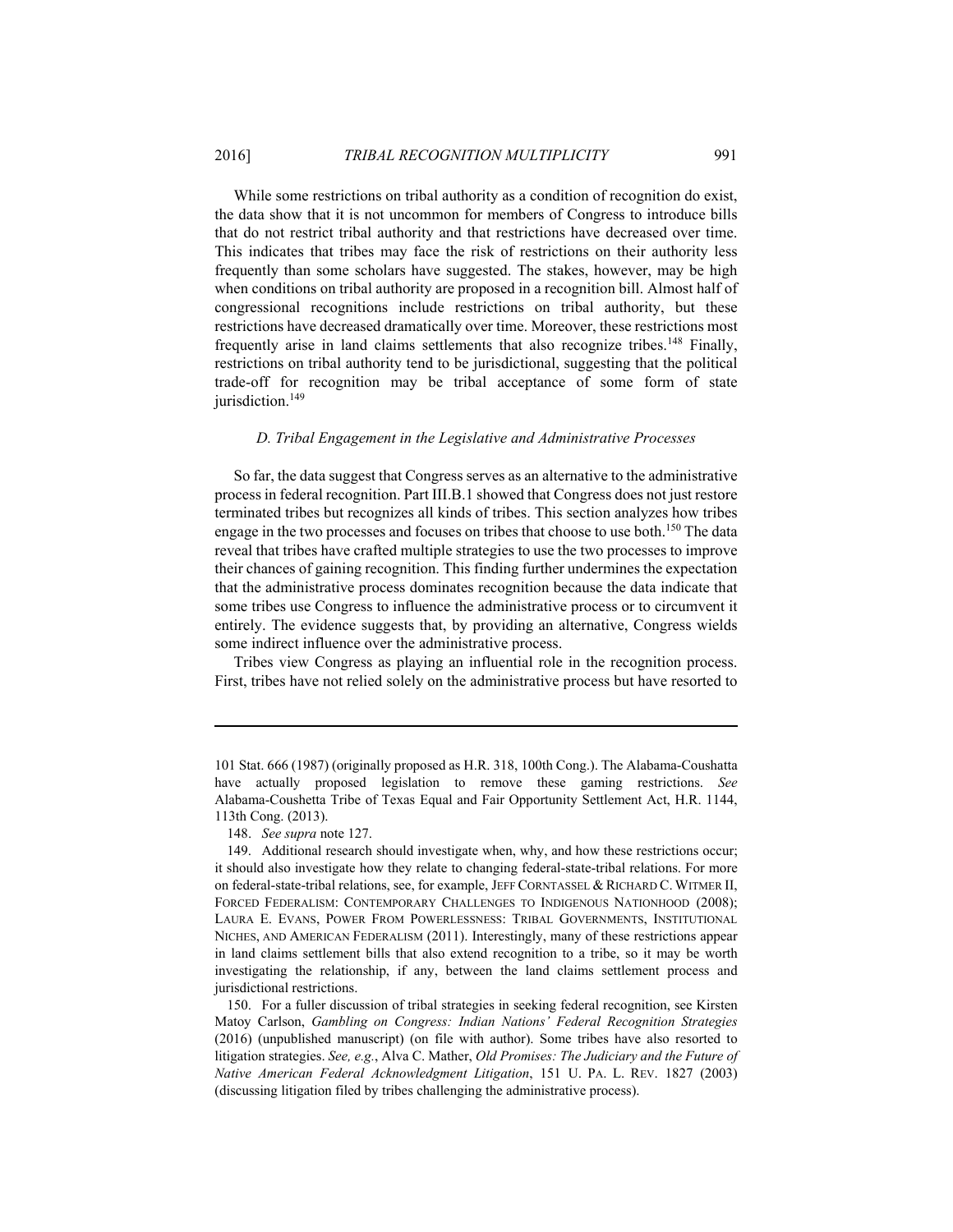both the administrative and legislative processes in pursuing recognition.<sup>151</sup> Of the 124 tribes identified as actively seeking recognition during the time period studied,<sup>152</sup> 38 tribes have filed a letter of intent with the OFA and have also sought recognition legislatively.153 Thus, almost a third of the 124 tribes actively seeking recognition during the time period studied (30.6 percent) have sought recognition both administratively and legislatively.154 Moreover, of the 72 tribes seeking legislative recognition, 38, or 52.8 percent, have also filed a letter of intent with the OFA.155 An additional two tribes have petitions currently on active status with the OFA and have been subject to proposed legislation in Congress—the Muscogee Nation of Florida and the Grand River Band of Ottawa Indians.156 The sheer number of tribes turning to Congress instead of relying exclusively on the administrative process indicates its importance.157 Further, some of these tribes have successfully gained recognition by

 152. For an explanation of how I identified the 124 tribes actively engaged in the recognition process, see *supra* Part II.A and the Methodological Appendix *infra*.

 153. The tribes are: Lumbee Tribe, Muscogee Nation of Florida, Dunlap Band of Mono Indians, Tuscarora Nation of Indians of the Carolinas, United Houma Nation, Swan Creek Black River Confederated Ojibwa Tribe, Gabrieleno Band of Mission Indians, Jena Band of Choctaw, Texas Band of Kickapoo, Little Traverse Bay Bands of Odawa Indians, Little River Band of Ottawa Indians, Pokagon Pottawatomi Indians of Indiana and Michigan, Lac Viex Desert Band of Lake Superior Chippewa Indians, Confederated Tribes of Coos, Lower Umpqua and Siuslaw Indians, Federated Coast Miwok (Graton Rancheria), Cow Creek Band of Umpqua Indians, Mashantucket Pequot Tribe, Aroostook Band of Micmacs, Loyal Shawnee Tribe, Lower Muskogee Creek Tribe – East of the Mississippi, Miami Nation of Indians of Indiana, Mowa Band of Choctaw, Duwamish Indian Tribe, Chinook Indian Tribe, Burt Lake Band of Ottawa and Chippewa Indians, Inc., Little Shell Tribe of Chippewa Indians of Montana, Piro/Manso/Tiwa Indian Tribe, Gabrieleno/Tongva Band, Rappahannock Tribe, Monacan Indian Nation, Chickahominy Tribe, Chickahominy Indian Nation – Eastern Division, Upper Mattaponi Tribe, Nansemond Indian Tribe, Ione Band of Miwoks, Mattaponi Tribe, Pamunkey Tribe, and Qutekcak Tribe. Two other tribes—the Grand River Band of Ottawa Indians and the Mashpee Wampanoag Tribe—have sought to have Congress mandate that the OFA expedite their petitions for administrative recognition. Grand River Band of Ottawas of Michigan Referral Act, S. 436, 109th Cong. (2005). *See infra* Methodological Appendix.

 154. I generated 30.6 percent by dividing the number of tribes using both administrative and legislative strategies and dividing it by the total number of tribes (38/124).

 155. As mentioned *supra* note 71, 52 of these tribes (42 percent) only sought recognition administratively.

 156. The bill involving the Grand River Band of Ottawa Indians is not included in the dataset. It does not seek direct congressional recognition of the tribe, but mandates the expediting of their OFA petition. Grand River Band of Ottawa Indians of Michigan Referral Act, S. 437, 109th Cong. (2005).

 157. In informal discussions, practitioners have suggested that the actual number of tribes seeking legislative recognition is much higher because these numbers only reflect tribes that can get a bill introduced in Congress. Some tribes may be unable to get on the congressional agenda.

 <sup>151.</sup> Carlson, *supra* note 150.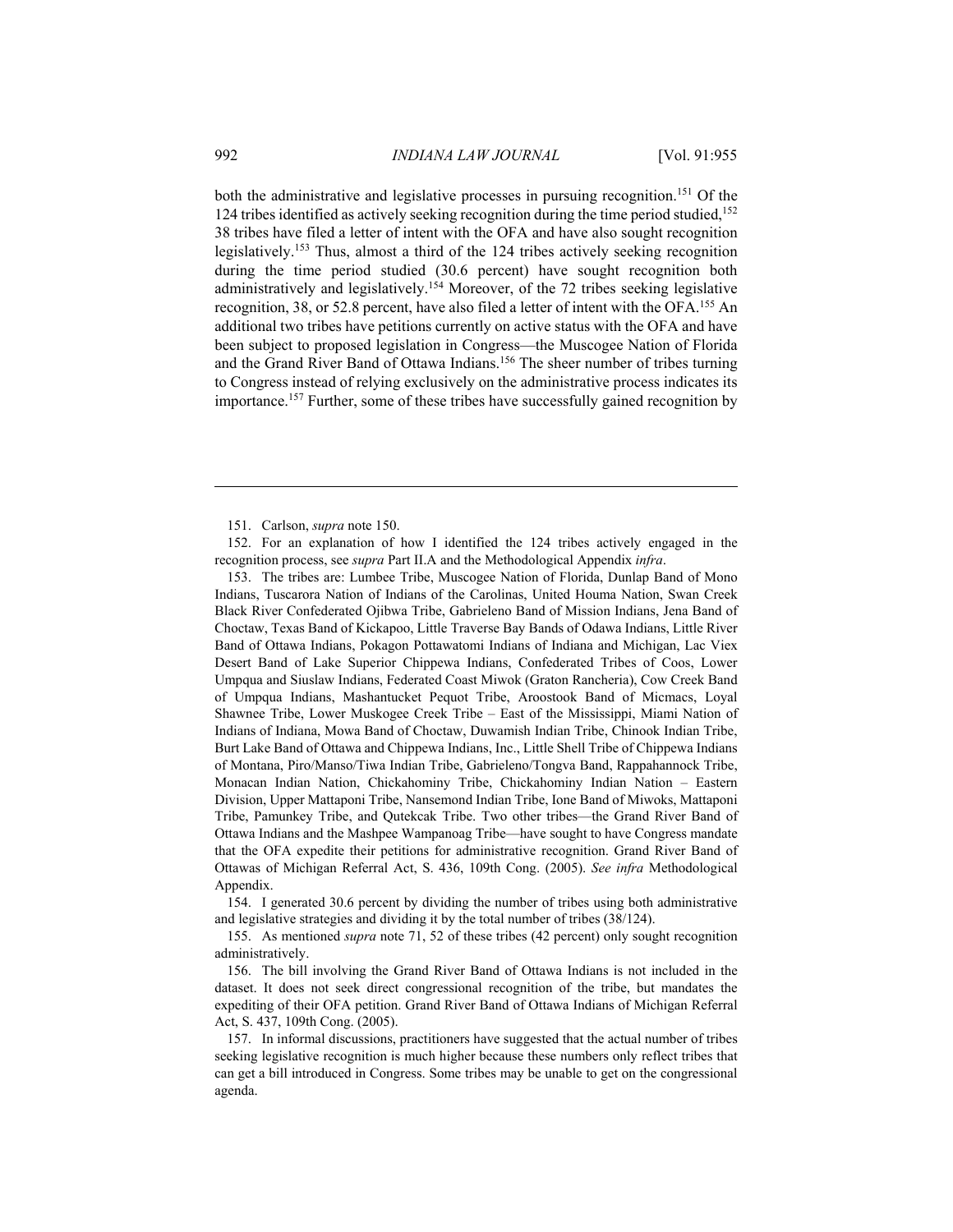1

going to Congress. Congress has extended recognition to 11, or 28.9 percent, of the 38 tribes seeking recognition both congressionally and administratively.158

Second, tribes have various strategies for using the two processes. By far, the majority of tribes resorting to both processes seek congressional recognition and, thus, identify Congress as an alternative to the administrative process. They file a letter of intent and document their OFA petition while seeking congressional recognition.159 A few tribes have sought recognition from Congress only after the OFA denied their petitions.<sup>160</sup> As of yet, none of these tribes has received recognition. This fact may suggest that it is harder for Indian nations to obtain congressional recognition if the OFA has already denied them.

Tribes, however, have also used the legislative process to pressure the OFA. In a few cases, members of Congress have introduced legislation seeking to mandate the OFA's review of a petition on behalf of a specific tribe. These bills have taken two distinct forms. First, some bills seek to allow a tribe to petition through the OFA for recognition.161 Only the Lumbee Tribe has used this strategy as a way to gain access to the administrative process. Interestingly, the Tribe simultaneously sought congressional recognition.162 Second, members of Congress have introduced bills that would require the OFA to expedite its review of a specific tribe's petition.<sup>163</sup>

 159. MILLER, supra note 3, at 162 (explaining that the Jena Band of Choctaw turned to Congress after filing a petition with the OFA and learning that the OFA would not review their petition for several years).

 160. For example, the Miami Indians of Indiana petitioned for congressional recognition only after the OFA denied their application. *Federal Acknowledgment of Various Indian Groups: Hearing Before the H. Comm. on Interior and Insular Affairs*, 102d Cong. 120 (1992) (statement of Hon. Raymond O. White, Chairman, Miami Nation of Indiana, Inc.).

 161. A Bill To Provide for the Consideration of a Petition for Federal Recognition of the Lumbee Indians of Robeson and Adjoining Counties and Other Indian Groups in North Carolina, and for Other Purposes, H.R. 839, 111th Cong. (2009); A Bill To Provide for the Consideration of a Petition for Federal Recognition of the Lumbee Indians of Robeson and Adjoining Counties, and for Other Purposes, H.R. 2022, 110th Cong. (2007); A Bill To Provide for the Consideration of a Petition for Federal Recognition of the Lumbee Indians of Robeson and Adjoining Counties, and for Other Purposes, H.R. 1408, 108th Cong. (2003); A Bill To Provide for the Consideration of a Petition for Federal Recognition of the Lumbee Indians of Robeson and Adjoining Counties, and for Other Purposes, H.R. 3469, 103d Cong. (1993).

 162. *Compare* Lumbee Recognition Act, H.R. 65, 110th Cong. (2008), *with* A Bill To Provide for the Consideration of a Petition for Federal Recognition of the Lumbee Indians of Robeson and Adjoining Counties and Other Indian Groups in North Carolina, and for Other Purposes, H.R. 839, 111th Cong. (2009).

 163. A Bill To Require the Prompt Review by the Secretary of the Interior of Petition No. 120 for Federal Recognition of the Amah Mutsun of Mission San Juan Bautista as an Indian Tribe, and for Other Purposes, H.R. 3475, 109th Cong. (2005); A Bill To Require the Prompt Review by the Secretary of the Interior of the Longstanding Petitions for Federal Recognition

 <sup>158.</sup> The eleven tribes with dual strategies granted congressional recognition are Texas Band of Kickapoo, Little Traverse Bay Bands of Odawa Indians, Little River Band of Ottawa Indians, Pokagon Potawatomi Indians of Indiana and Michigan, Lac Vieux Desert Band of Lake Superior Chippewa Indians, Confederated Tribes of Coos, Lower Umpqua and Siuslaw Indians, Graton Rancheria, Cow Creek Band of Umpqua Tribe of Indians, Mashantucket Pequot Tribe, Aroostook Band of Micmacs, and Shawnee Tribe.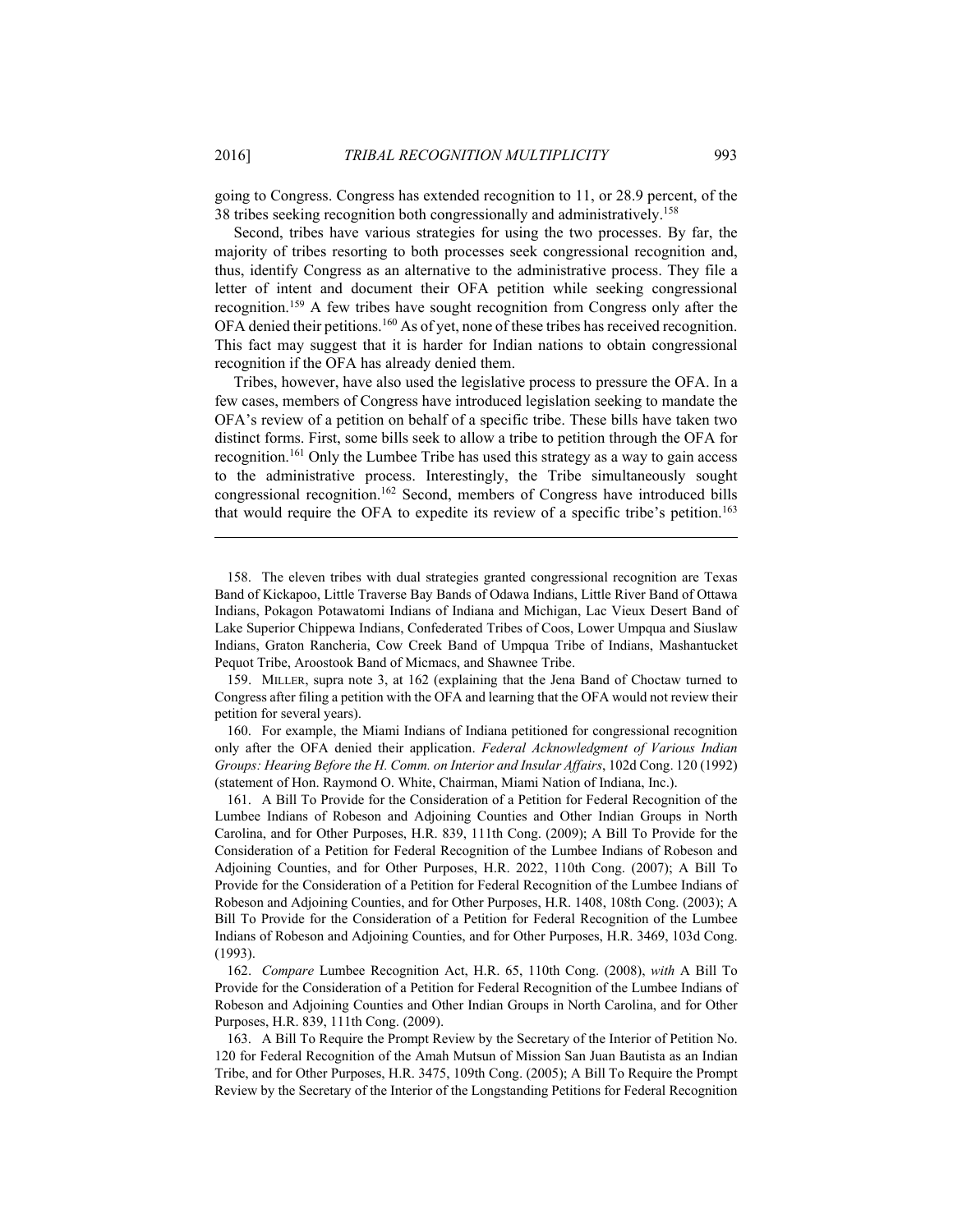These tribes are appealing to Congress to push the OFA to act in a timely manner. For example, the Grand River Band of Ottawa has pursued this strategy because the Band is confident that it meets the OFA regulations and will be granted recognition through that process, but it is tired of waiting for the OFA to review its petition and issue a decision.164 To date, Congress has yet to pass one of these bills, but their existence suggests that the congressional role includes wielding influence over the administrative process as well as providing an alternative to it.

Tribes have also used tribal federal recognition bills to highlight the problems of pursuing recognition through the administrative process. Some simply maintain that the process is broken.165 Others contend that they cannot afford the delay of going through the administrative process.166 Southern tribes and California tribes, in particular, insinuate that the process does not work for them and that it is not tailored to meet regional differences.<sup>167</sup> For example, several Southern tribes have argued that the administrative process is rigged against them because they do not have the documentation required to support their petitions due to past racial discrimination.<sup>168</sup> Publicizing the deficiencies of the administrative process encourages Congress to interfere in the recognition process.

 164. *Federal Acknowledgment of Various Indian Groups: Hearing on S. 724, S. 514, S. 1058 and H.R. 1294 Before the S. Comm. on Indian Affairs*, 110th Cong. 24 (2008) (statement of Hon. Ron Yob, Chairman, Grand River Band of Ottawa Indians).

 165. *Michigan Indian Recognition: Hearing on H.R. 2376 and H.R. 878 Before the H. Subcomm. on Native American Affairs*, 103d Cong. 162 (1993) (statement of Rachel Daugherty, Treasurer, Potawatomi Indian Nation) (asserting that the administrative process does not work).

 166. *Houma Recognition Act: Hearing on S. 2423 Before the S. Select Comm. on Indian Affairs*, 101st Cong. 83–84 (1990) (statement of Jack Campisi, Associate Professor of Anthropology at Wellesly College).

 167. *See, e.g.*, *Hearing Before the S. Comm. on Indian Affairs on S. 724, Little Shell Tribe of Chippewa Indians Restoration Act of 2007, S. 514, Muskogee Nation of Florida Federal Recognition Act, S. 1058, Grand River Bands of Ottawa Indians of Michigan Referral Act, H.R. 1294, Thomasina E. Jordan Indian Tribes of Virginia Federal Recognition Act of 2007*, 110th Cong. 28 (2008) (statement of Helen C. Rountree, Ph.D., Professor Emeritus, Old Dominion University); *Id.* at 22 (statement of Hon. Ann Denson Tucker, Chairwoman, Muskogee Tribe of Florida); *Federal Recognition and Acknowledgement Process by the Bureau of Indian Affairs: Oversight Hearing Before the H. Comm. on Resources*, 108th Cong. 25–30 (2004) (statement of Rosemary Cambra, Chairman, Muwekma Ohlone Tribe).

 168. *See, e.g.*, *Hearing Before the S. Comm. on Indian Affairs on S. 724, Little Shell Tribe of Chippewa Indians Restoration Act of 2007, S. 514, Muskogee Nation of Florida Federal Recognition Act, S. 1058, Grand River Bands of Ottawa Indians of Michigan Referral Act, H.R. 1294, Thomasina E. Jordan Indian Tribes of Virginia Federal Recognition Act of 2007*, 110th Cong. 28 (2008) (statement of Helen C. Rountree, Ph.D., Professor Emeritus, Old Dominion University); *Id.* at 22 (statement of Hon. Ann Denson Tucker, Chairwoman, Muskogee Tribe of Florida).

<u>.</u>

of Certain Indian Tribes, and for Other Purposes, H.R. 512, 109th Cong. (2005); Mashpee Wampanoag Tribal Petition Act, H.R. 4933, 108th Cong. (2004); A Bill To Require the Prompt Review by the Secretary of the Interior of the Long-Standing Petitions for Federal Recognition of Certain Indian Tribes, and for Other Purposes, H.R. 5134, 108th Cong. (2004).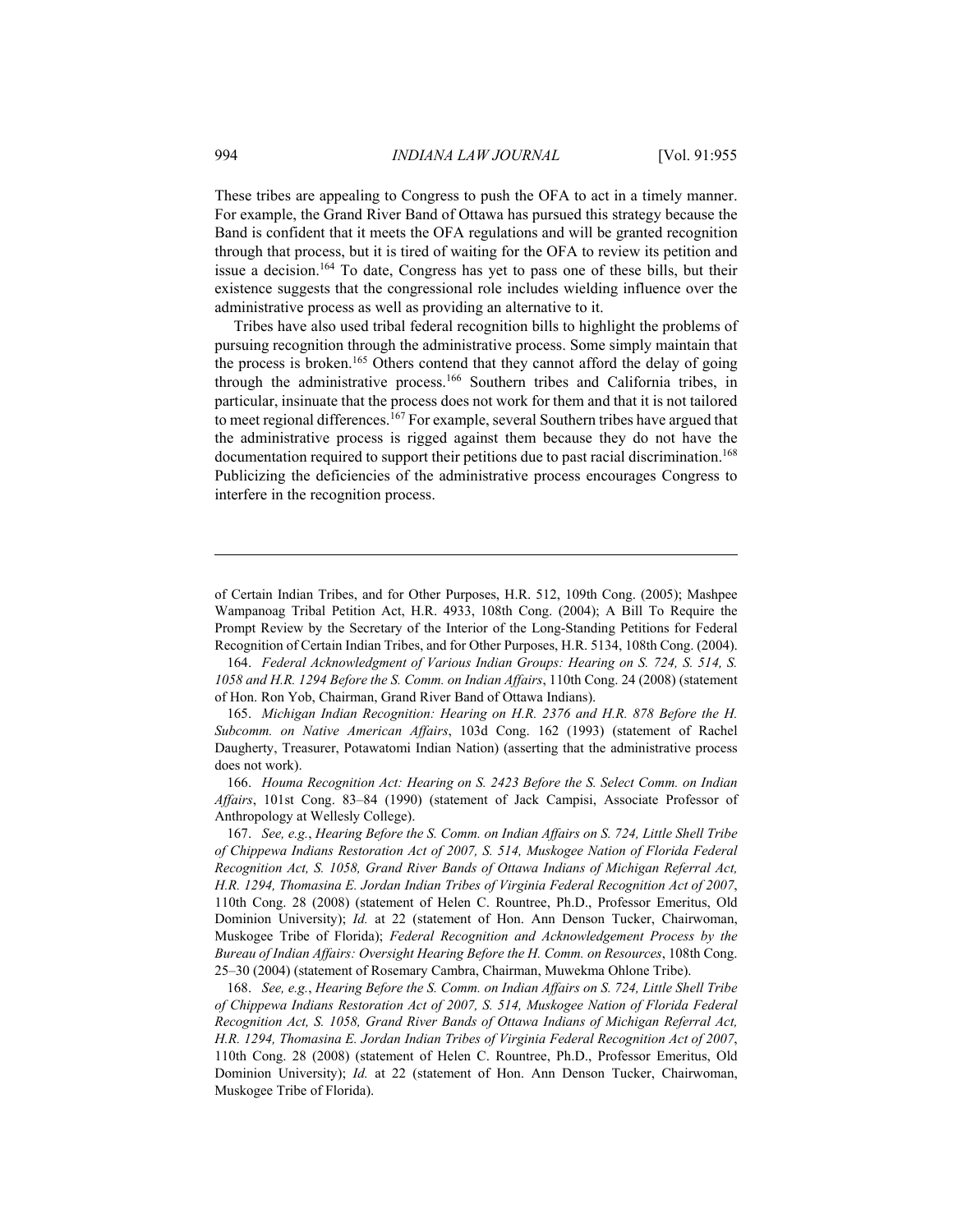The evidence shows that Congress remained involved in and has extended federal recognition to more Indian nations than the OFA from 1975 to 2013.<sup>169</sup> Even though recognitions have declined in the last decade, members of Congress continue to introduce recognition bills. Many of the bills have received hearings and some have even passed one house.170 Congress thus has not relinquished recognition to the administrative process. Instead, Congress provides an alternative way for tribes to gain recognition, and, thus, to some extent it competes with the administrative process by allowing tribes to avoid that process by going through the legislative process. Providing an alternative also allows Congress to wield indirect influence over the administrative process, which acts in the congressional shadow.

#### *E. Reframing Recognition as Legislative-Administrative Multiplicity*

What this study shows is that Congress plays a quite significant role in the recognition process. Contrary to conventional accounts, Congress has not abdicated recognition to the OFA. Legislative-administrative multiplicity, rather than a single administrative process, dominates federal recognition.

A more accurate description of federal recognition illuminates the congressional role. Congress has extended recognition to and continues to consider the recognition of select Indian nations. In granting recognition to tribes, Congress is not merely supplementing or correcting errors in the administrative process. If it were, it would only restore terminated tribes or recognize tribes that the administrative process refused to recognize. Contrary to expectations, Congress is not just restoring tribes. Rather, Congress has recognized tribes by ratifying Indian land claims settlements along the East Coast, extending recognition to tribes in the South and the West, fixing administrative errors for previously recognized tribes in the Midwest, and restoring terminated tribes throughout the county.171 Congress can place restrictions on a tribe's authority as a condition of recognition; however, it often recognizes tribal authority simultaneously.<sup>172</sup> As the data demonstrates, Congress provides an alternative to the administrative process, one that at least a third of tribes seeking recognition perceive to be viable and worth pursuing.173 In addition, members of Congress introduce legislation to pressure the OFA into granting access to the administrative process or expediting the process for specific tribes. The administrative process exists in the shadow of Congress.

Perhaps more importantly, this study shows that Congress treats the administrative process in this area quite differently than it treats other administrative processes. Usually, Congress either relinquishes authority to an administrative agency through delegation or performs the function entirely itself.174 Take, for example, the federal Food and Drug Administration (FDA). Congress has delegated

169. *See supra* Part III.A.

<u>.</u>

- 170. *See supra* Figure 3.
- 171. *See supra* Part III.B.
- 172. *See supra* Part III.C.
- 173. *Supra* Part III.D.
- 174. *See, e.g.*, ESKRIDGE ET AL., *supra* note 12, at 1117–54.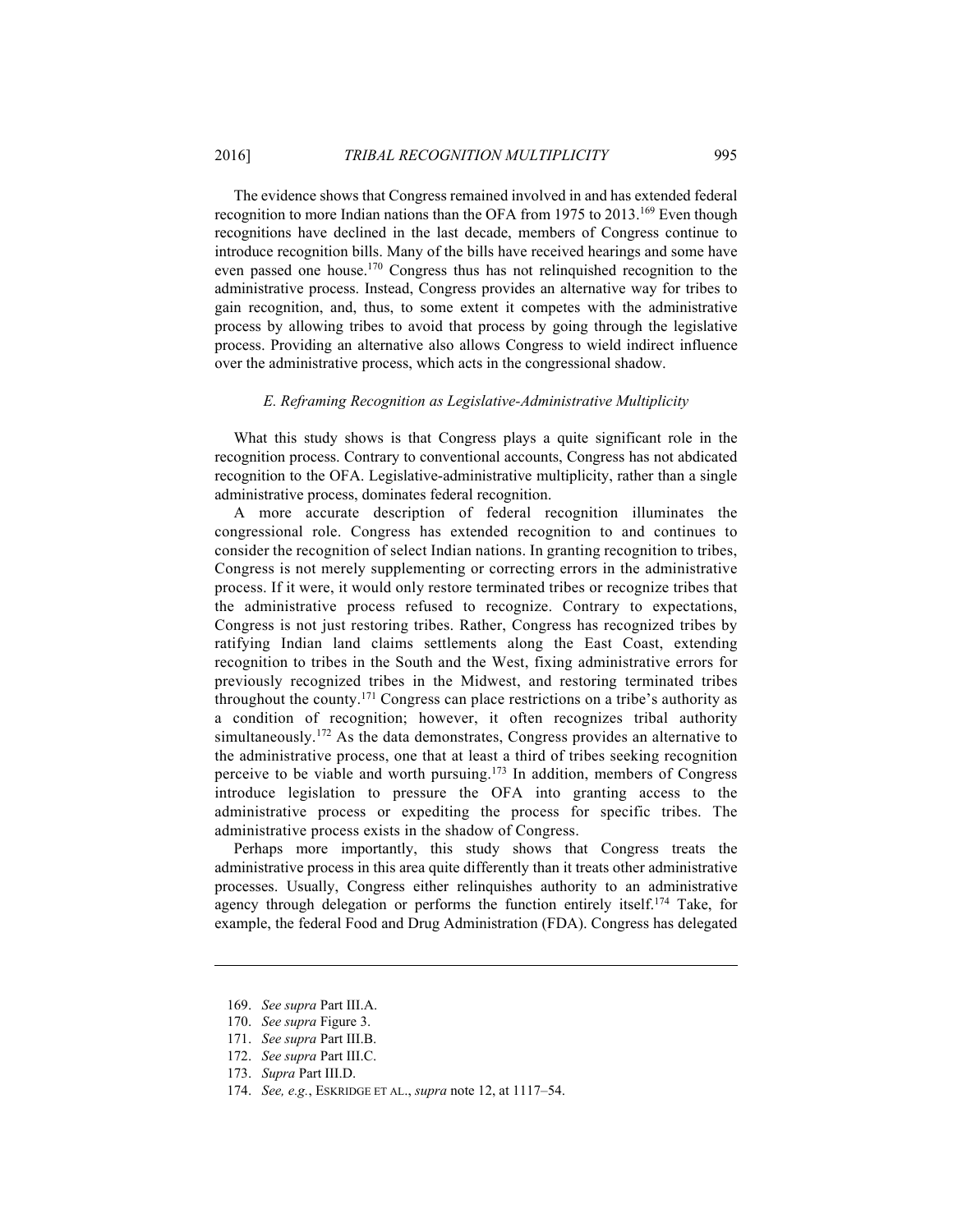the approval of new drugs to the FDA.175 As a result, pharmaceutical companies do not contest this delegation by circumventing the FDA and proposing legislation in Congress to approve specific drugs. Rather, pharmaceutical companies utilize and rely solely on the administrative process for drug approval. In contrast, when it comes to federal recognition of Indian nations, Congress has both acquiesced in agency authority by allowing the OFA to run its administrative process and exercised the authority itself by directly recognizing some tribes.176

One unusual—and anomalous—aspect of federal recognition is Congress's failure to delegate explicitly the task of recognition to the BIA in legislation.<sup>177</sup> Members of Congress introduced legislation to devise a uniform process for federal recognition as early as 1978.178 Since then, members of Congress have introduced over thirty bills seeking to establish a uniform process for the recognition of Indian nations.179 These bills have varied in their proposals, but Congress has not enacted any of them.180 In fact, Congress has yet to enact a bill creating a recognition process or clearly delegating the authority to the BIA to

175. 21 U.S.C. § 355 (2012).

 176. I use the word "acquiesced" here because the actual delegation of this authority to the BIA is ambiguous. Riley, *supra* note 3, at 632. Congress confirmed (even if it never delegated) this authority in the Federally Recognized Indian Tribe List Act of 1994, Pub. L. 103-454, § 103(3), 108 Stat. 4791, 103d Cong. (1994) (finding that "Indian tribes presently may be recognized by . . . the administrative procedures set forth in part 83 of the Code of Federal Regulations denominated 'Procedures for Establishing that an American Indian Group Exists as an Indian Tribe'").

 177. For a description of how Congress delegates authority to an administrative agency through legislation*,* see ESKRIDGE ET AL., *supra* note 12, at 1117–50.

 178. *See, e.g.*, A Bill To Establish an Administrative Procedure and Guidelines To Be Followed by the Department of the Interior in Its Decision To Acknowledge the Existence of Certain Indian Tribes, S. 2375, 95th Cong. (1977).

 179. *See, e.g.*, A Bill To Establish an Administrative Procedure and Guidelines To Be Followed by the Department of the Interior in its Decision To Acknowledge the Existence of Certain Indian Tribes, H.R. 2701, 96th Cong. (1979); A Bill To Establish an Administrative Procedure and Guidelines To Be Followed by the Department of the Interior in its Decision To Acknowledge the Existence of Certain Indian Tribes, H.R. 13773, 95th Cong. (1978); A Bill To Establish an Administrative Procedure and Guidelines To Be Followed by the Department of the Interior in its Decision To Acknowledge the Existence of Certain Indian Tribes, H.R. 12996, 95th Cong. (1978); A Bill To Establish an Administrative Procedure and Guidelines To Be Followed by the Department of the Interior in its Decision To Acknowledge the Existence of Certain Indian Tribes, H.R. 12830, 95th Cong. (1978); A Bill To Establish an Administrative Procedure and Guidelines To Be Followed by the Department of the Interior in its Decision To Acknowledge the Existence of Certain Indian Tribes, H.R. 12691, 95th Cong. (1978); A Bill To Establish an Administrative Procedure and Guidelines To Be Followed by the Department of the Interior in its Decision To Acknowledge the Existence of Certain Indian Tribes, H.R. 11630, 95th Cong. (1978); A Bill To Establish an Administrative Procedure and Guidelines To Be Followed by the Department of the Interior in its Decision To Acknowledge the Existence of Certain Indian Tribes, S. 2375, 95th Cong. (1977).

 180. For a review of the various proposals, see *Recommendations for Improving the Federal Acknowledgement Process: Hearing Before the S. Comm. on Indian Affairs*, 110th Cong. 12 (2008) (statement of Professor Patty Ferguson-Bohnee, Director of the Indian Legal Clinic, Sandra Day O'Connor College of Law, Arizona State University).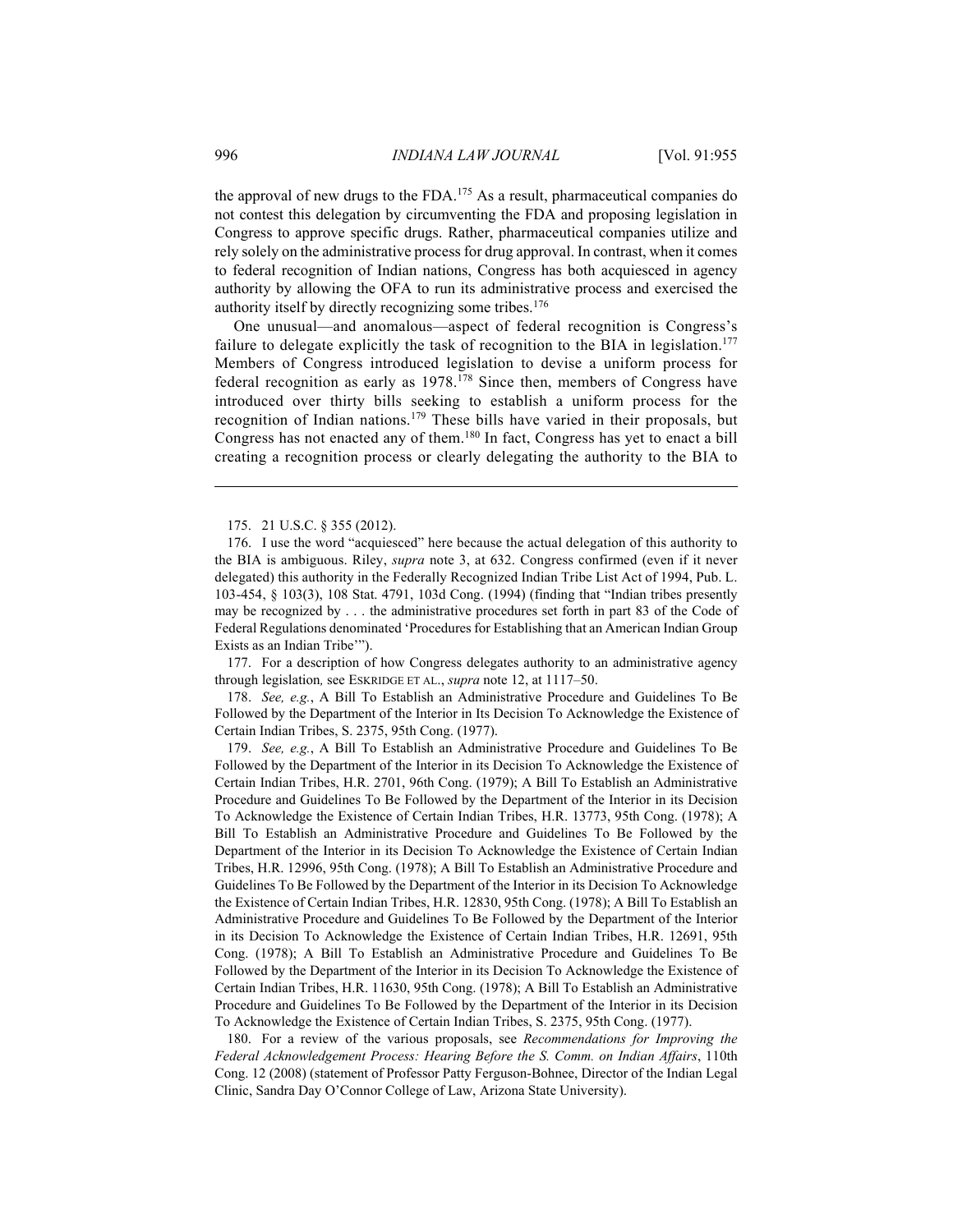1

devise one. Instead, in 1994, Congress acquiesced to the existing regulatory process devised by the BIA and has spent the last two decades continually pushing the DOI to improve it.<sup>181</sup>

No law or practice prohibits this behavior. Congress can refuse to delegate to an administrative agency.182 Congress regularly micromanages agencies, but not in this active way.183 What is unusual here is that Congress continues to exercise the authority itself. Congressional recognition is not oversight in the traditional sense; Congress is not monitoring the administrative process or a policy for federal recognition that it established.184 If Congress were acting to correct administrative errors by recognizing tribes denied by the OFA or supplementing the administrative process by restoring tribes, it would look more like oversight. But Congress has yet to correct an OFA denial, and it recognizes tribes as well as restores them. Rather than exercising oversight, Congress is bypassing the agency entirely and exercising its own independent authority.

Congress also exercises oversight by closely supervising the administrative process through oversight hearings. Five different congressional committees held over two dozen hearings on federal recognition from 1977 to 2011.<sup>185</sup> These hearings

 181. Federally Recognized Indian Tribe List Act of 1994, Pub. L. No. 103-454, § 103(3), 108 Stat. 4791, 103d Cong. (1994).

 182. Historically, the debate has centered around the ability of Congress to delegate its authority to agencies. Under the nondelegation doctrine, "the legislature cannot delegate its inherent lawmaking powers to agencies without providing specific standards the bureaucracy shall apply in administering the delegation." ESKRIDGE ET AL., *supra* note 12, at 1136. The Supreme Court, however, has not invalidated a statute on nondelegation doctrine grounds since the 1930s. *Id.*

 183. For examples of Congress micromanaging agencies, see generally ESKRIDGE ET AL., *supra* note 12, at 1143–46.

184. For a general discussion of congressional oversight, see Beermann, *supra* note 12.

 185. The committees holding hearings are: the House Committee on Resources, the Senate Committee on Indian Affairs (including its predecessor, the Senate Select Committee on Indian Affairs), the House Subcommittee on Natural Resources, the House Committee on Interior and Insular Affairs, and the House Committee on Government Reform. *See, e.g.*, *Hearing on Fixing the Federal Acknowledgment Process: Before the S. Comm. on Indian Affairs*, 111th Cong. (2009); *Recommendations for Improving the Federal Acknowledgement Process: Hearing Before the S. Comm. on Indian Affairs*, 110th Cong. (2008); *Hearing Before the H. Comm. on Natural Resources on H.R. 2837, Indian Tribal Federal Recognition Administrative Procedures Act*, 110th Cong. (2007); *Hearing Before the S. Comm. on Indian Affairs on the Process of Federal Recognition for Indian Tribes*, 110th Cong. (2007); *Hearing Before the S. Comm. on Indian Affairs on the Federal Recognition for Indian Tribes*, 109th Cong. (2005); *Hearing Before the H. Comm. on Governmental Reform: Betting on Transparency: Toward Fairness and Integrity in the Interior Department's Tribal Recognition Process*, 108th Cong. (2004); *Oversight Hearing on the Federal Recognition and Acknowledgment Process by the Bureau of Indian Affairs: Before the H. Comm. on Resources*, 108th Cong. (2004); *Hearing Before the S. Comm. on Indian Affairs on S. 297*, 108th Cong. (2004); *Hearing Before the S. Comm. on Indian Affairs on S. 420*, 108th Cong. (2003); *Work of the Department of Interior's Branch of Acknowledgment and Research within the Bureau of Indian Affairs: Hearing Before the S. Comm. on Indian Affairs*, 107th Cong. (2002); *Hearing Before the S. Comm. on Indian Affairs on Tribal Recognition*, 106th Cong. (2000); *Federal Recognition Administrative Procedures Act: Hearing Before the S. Comm. on Indian*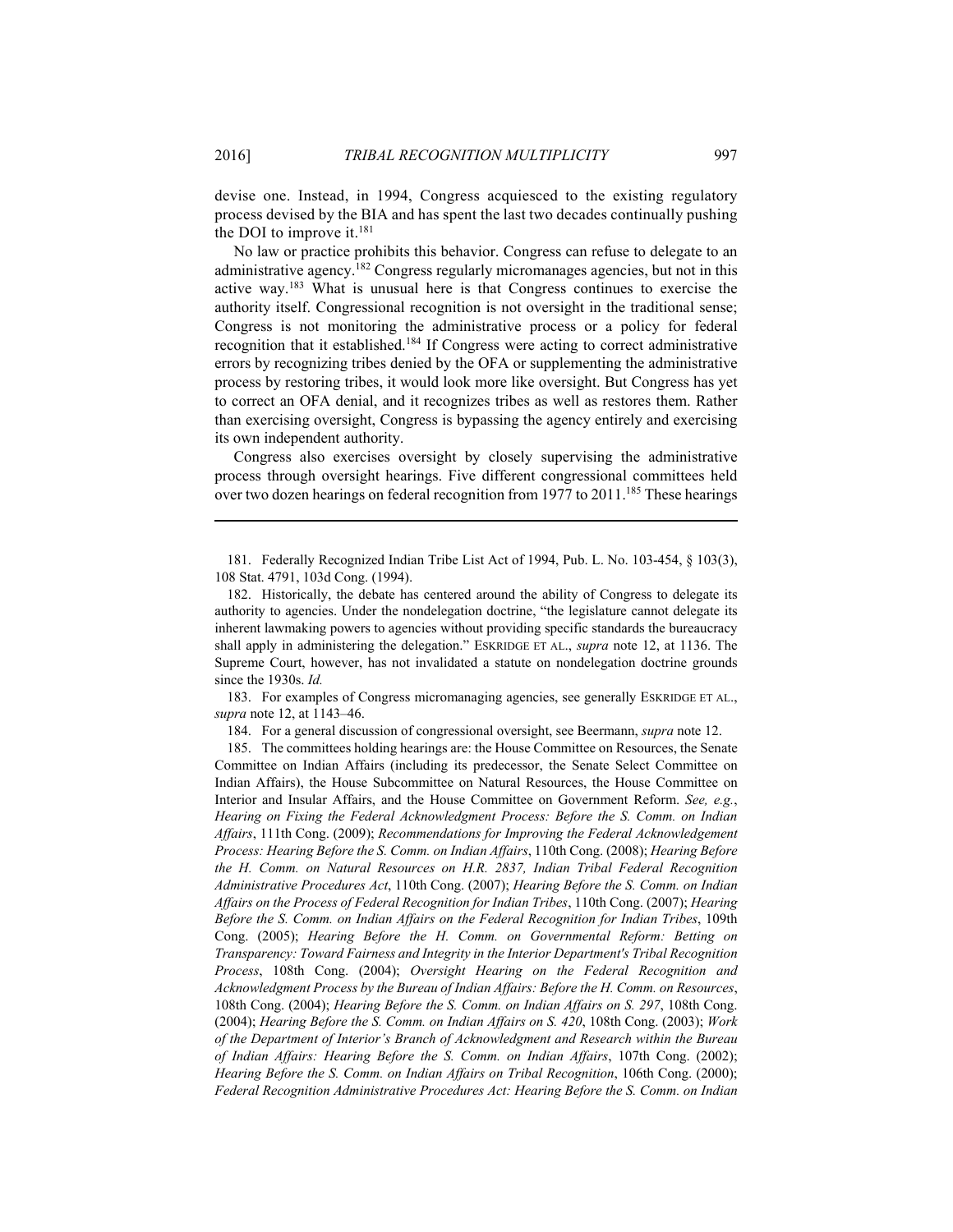are often acrimonious affairs, with members of Congress criticizing the OFA and the BIA defending itself.186

All of this suggests that legislative-administrative multiplicity permeates and more accurately describes federal recognition than do traditional accounts emphasizing the administrative process. Parallel legislative and administrative processes exist for recognition, and Congress acts both as an alternative to and as the overseer of the administrative process.

*Affairs*, 104th Cong. (1995); *Federal Recognition of Indian Tribes: Hearing Before the H. Subcomm. on Natural Resources*, 103d Cong. (1994); *Hearing Before the H. Comm. on Interior and Insular Affairs on Indian Federal Acknowledgment Process*, 102d Cong. (1992); *Hearing Before the H. Comm. on Interior and Insular Affairs on Federal Acknowledgment of Various Indian Groups*, 102d Cong. (1992); *Hearing Before the H. Comm. on Resources on Indian Federal Recognition Administrative Procedures Act of 1991*, 102d Cong. (1991); *Hearing Before the S. Select Comm. on Indian Affairs on Federal Acknowledgment Administrative Procedures Act of 1989, Part 2*, 101st Cong. 1989); *Hearing Before the S. Select Comm. on Indian Affairs on Federal Acknowledgment Administrative Procedures Act of 1989, Part 1*, 101st Cong. (1989); *Oversight Hearing on the Federal Acknowledgment Process: Before the S. Select Comm. on Indian Affairs*, 100th Cong. (1988); *Oversight of the Federal Acknowledgment Process: Hearing Before the S. Select Comm. on Indian Affairs*, 98th Cong. (1983); *Oversight of the Federal Acknowledgment Process and the Federal Acknowledgment Project of the Bureau of Indian Affairs: Hearing Before the S. Select Comm. on Indian Affairs*, 96th Cong. (1980); *Hearing Before S. Select Comm. on Indian Affairs on Recognition of Certain Indian Tribes*, 95th Cong. (1978); *Hearing Before H. Comm. on Interior and Insular Affairs on Federal Recognition of Indian Tribes*, 95th Cong. (1978); *Hearing Before the S. Select Comm. on Indian Affairs: Federal Recognition of Certain Indian Tribes*, 95th Cong. (1977).

 186. Members of Congress regularly deride the OFA and its administrative process. *See, e.g.*, *Hearing on Fixing the Federal Acknowledgment Process: Before the S. Comm. on Indian Affairs*, 111th Cong. 1 (2009) (statement of Chairman Byron Dorgan); *Recommendations for Improving the Federal Acknowledgement Process: Hearing Before the S. Comm. on Indian Affairs*, 110th Cong. 2 (2008) (statement of Sen. Murkowski, Member, S. Comm. on Indian Affairs); *Oversight Hearing on the Federal Recognition and Acknowledgment Process by the Bureau of Indian Affairs: Before the H. Comm. on Resources*, 108th Cong. 1 (2004) (statement of Chairman Richard Pombo) (criticizing the OFA process as broken); *Federal Recognition of Indian Tribes: Hearing Before the H. Subcomm. on Natural Resources*, 103d Cong. 78 (1994) (statement of Hon. Craig Thomas) ("the perception is that the process is overly cumbersome, political, and ineffective."); *Houma Recognition Act: Hearing Before the S. Select Comm. on Indian Affairs*, 101st Cong. 11 (1990) (statement of Sen. J. Bennett Johnston) ("[T]he current acknowledgment process is administered by the Bureau of Indian Affairs (BIA) is an inadequate method for processing the applications of Indian tribes seeking Federal recognition. The procedure is lengthy, cumbersome, and extremely expensive."). More recently, BIA officials have pushed back on this criticism. *See, e.g.*, *Oversight Hearing on the Obama Administration's Part 83 Revisions and How They May Allow the Interior Department To Create Tribes, Not Recognize Them: Hearing Before the H. Subcomm. on Indian, Insular, and Alaska Native Affairs*, 114th Cong. (2015) (recording an exchange between members of Congress and Kevin Washburn, Assistant Secretary of Indian Affairs), *available at* http://naturalresources.house.gov/calendar/eventsingle.aspx?EventID=398320 [https://perma.cc /QBD8-3WL3]. *Hearing Before the S. Comm. on Indian Affairs on S. 297*, 108th Cong. 12–14 (2004) (recording an exchange between members of Congress and Aurene Martin, Principle Deputy Assistant Secretary of Indian Affairs).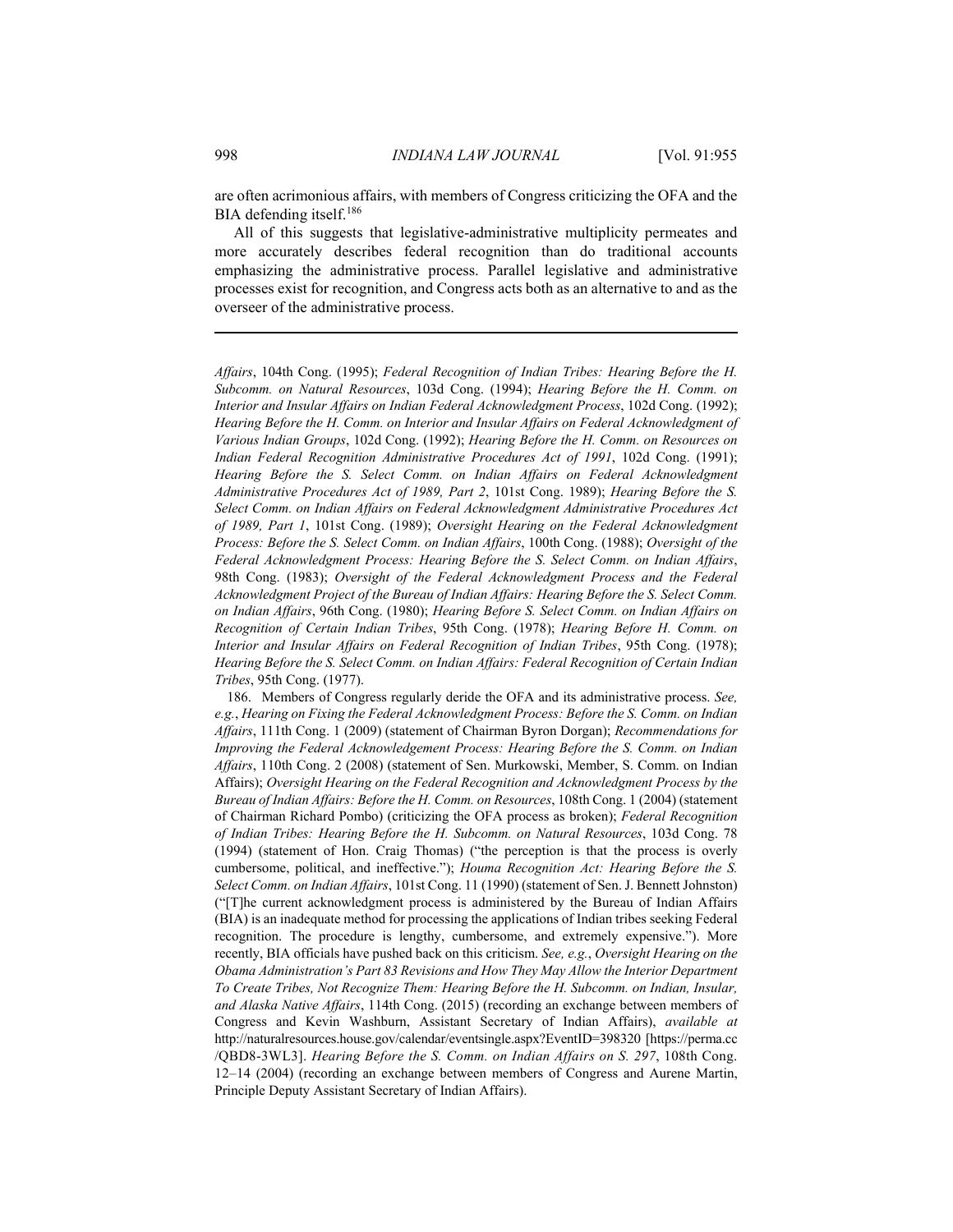#### IV. IMPLICATIONS OF LEGISLATIVE-ADMINISTRATIVE MULTIPLICITY FOR FEDERAL INDIAN LAW AND ADMINISTRATIVE LAW

This Part explores some of the implications of the legislative-administrative multiplicity revealed in the study. Part IV.A highlights the new and important questions the study raises for federal Indian law, especially in terms of federal recognition and the role of Indians in the political process. Part IV.B looks beyond federal Indian law to consider how legislative-administrative multiplicity affects current understandings of the relationship between Congress and agencies.

#### *A. Federal Indian Law*

The most obvious implications of the study relate to federal Indian law. First, the study indicates that scholars need to more accurately evaluate federal recognition by taking the congressional role into account. By disproving the dominant misconception that Congress has relinquished recognition to the BIA, the data suggest that current critiques and evaluations of federal recognition are incomplete and that more accurate assessments are needed. These new evaluations should treat federal recognition as a legislative-administrative multiplicity and examine it as such.

Because this reassessment will occur in the shadow of a long history of criticisms of the administrative process,187 scholars should query the criteria they have used and the conclusions they have drawn in the past. The criticisms lodged against the administrative process may not apply or may apply, but not in the same way, to the legislative-administrative multiplicity. In fact, the calculus may change dramatically for parties once recognition is considered as a two-track system. For instance, the administrative process may disadvantage tribes in the Southeast or in California by not recognizing their particular historical experiences, but having Congress as an option may benefit them, especially since the data suggest that California tribes and Southern tribes have fared better in the legislative process.<sup>188</sup>

Re-evaluation will require fuller analyses of the implications of jurisdictional multiplicity in federal recognition.<sup>189</sup> The study demonstrates that legislative-administrative multiplicity has advantages and disadvantages that merit further exploration. In terms of advantages, the study indicates that petitioning tribes may benefit from the two-track process because they can seek legislative as well as administrative recognition and use the legislative process to influence the

 <sup>187.</sup> *See supra* Part I.

 <sup>188.</sup> *See supra* Part III.B.2. Similarly, some members of Congress may prefer the jurisdictional overlap because it allows them to correct administrative mistakes. *See, e.g.*, *Pokagon Band of Potawatomi Indians Act and the Little Traverse Bay Bands of Ottawa Indians and the Little River Band of Ottawa Indians Act: Hearing Before the S. Comm. on Indian Affairs*, 103d Cong. 22–23 (1994) (statement of Hon. Dale Kildee, U.S. Rep. from Michigan).

 <sup>189.</sup> *See* Robert M. Cover, *The Uses of Jurisdictional Redundancy: Interest, Ideology, and Innovation*, 22 WM. & MARY L. REV. 639, 640–42 (1981) (outlining the functions of complex concurrency).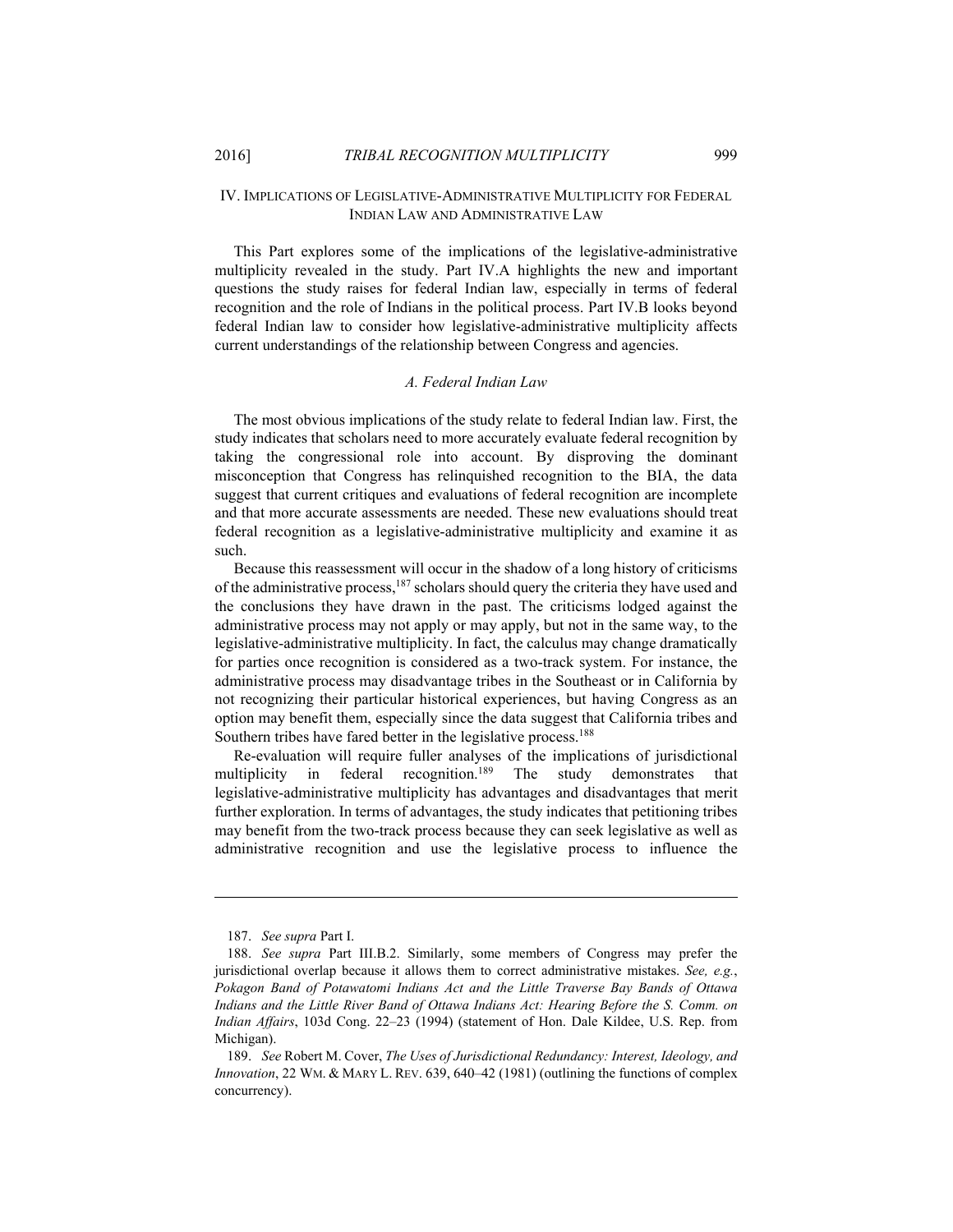administrative one.190 But not all parties benefit from legislative-administrative multiplicity. For instance, my account suggests that the anomalous congressional role has negatively affected the agency by undermining its legitimacy. Congress's failure to delegate clearly—and recently—to the OFA seems to have enabled critics, including members of Congress, to question the OFA's legitimacy.191 Congress has further weakened the OFA's institutional legitimacy by extending recognition to some tribes and positioning itself as a viable alternative to the administrative process. Congress's actions have thus undermined the agency. These examples suggest the importance of fuller investigations into the advantages and disadvantages of the legislative-administrative multiplicity.

Another area worth researching in re-evaluating federal recognition is the intersection between the two processes. The study shows that the two tracks of federal recognition do not operate in isolation, but it does not provide a qualitative analysis of their interactions. The data indicate that there is some political and functional overlap between the two. Politically, overlap occurs as tribes use one institution to gain leverage in the other. For example, some tribes have used the legislative process to pressure the OFA.<sup>192</sup> Functionally, the evidence suggests that the dual processes may serve separate functions in that Congress restores terminated tribes while the OFA recognizes tribes. Congress, however, also recognizes and reaffirms tribes, so the extent to which the two processes are complementary or duplicative merits further study. Future research should investigate the interactions between the two branches and their spillover effects on federal recognition.

Once a more accurate evaluation of recognition exists, scholars may want to rethink reforming federal recognition. Scholars, members of Congress, and former BIA officials have suggested a complete overhaul of the federal recognition process.193 Some argue that Congress should take recognition away from the BIA by creating an independent commission or advisory body to handle the process.194 Others have called for extensive revision of the regulations and administrative process.195 The problem with all these proposals is simple: they treat recognition as a single administrative process, overlooking the legislative-administrative multiplicity.196 Successful reform seems unlikely without a more informed

1

- 193. *See, e.g.*, Riley, *supra* note 3, at 662–68.
- 194. CRAMER, *supra* note 3, at 48–51.
- 195. *See, e.g.*, Riley, *supra* note 3, at 662–68.

 196. *See Recommendations for Improving the Federal Acknowledgement Process: Hearing Before the S. Comm. on Indian Affairs*, 110th Cong. 30–60 (2008) (written statement of Professor Patty Ferguson-Bohnee, Director of the Indian Legal Clinic, Sandra Day O'Connor College of Law, Arizona State University) (discussing legislative proposals for an independent commission or advisory body and evaluating various ways to improve the federal recognition process). Congress could also eliminate the administrative process and maintain that direct congressional recognition is the only option for nonfederally recognized tribes, but no one has seriously proposed this as a way to reform federal recognition.

 <sup>190.</sup> *See supra* Part III.

 <sup>191.</sup> *See, e.g.*, *Oversight of the Federal Acknowledgment Process: Hearing Before the S. Select Comm. on Indian Affairs*, 98th Cong. 47–48 (1983) (statement of Arlinda Locklear); *id*. at 49 (statement of Julian T. Pierce, Exec. Director, Lumbee River Legal Services, Inc.).

 <sup>192.</sup> *See supra* Part III.D; Carlson, *supra* note 150.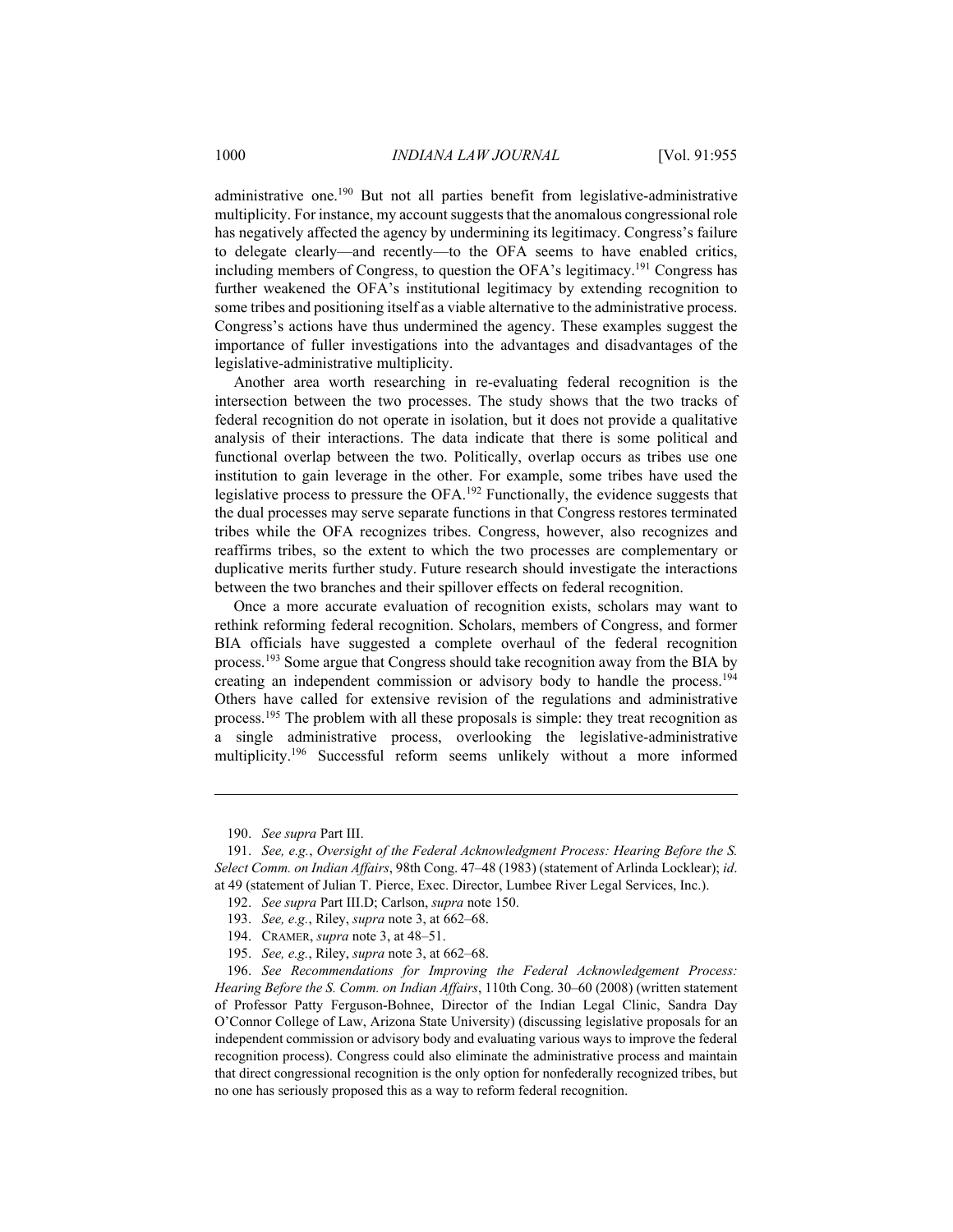understanding of the legislative-administrative multiplicity and a more careful thinking about the role that Congress should play.197 Further studies may want to use comparative institutional analysis to help determine the appropriate institutional roles for the BIA and Congress. Moreover, taking the multiplicity into account may encourage innovative reforms by illuminating how reforms to the administrative process may not resolve all of the problems plaguing federal recognition. For example, both petitioning tribes and the administrative process have suffered from inadequate funding.198 Because only Congress has the power to appropriate money, rewriting the administrative regulations will not resolve funding problems.199 This suggests that the success of proposed reforms, including revisions of the administrative process, may depend on congressional action or cooperation.<sup>200</sup>

In addition to indicating that scholars need to take congressional role into account when evaluating federal recognition, the study reveals an intriguing new puzzle about federal recognition that merits further investigation: Why the legislative-administrative multiplicity? How did it start? Why does it continue? My account suggests that Congress's lack of a decision to relinquish its role in recognition may help account for the multiplicity. Members of Congress may continue to engage in recognition because a majority of them have never legislated the task to the BIA.201 But other factors, such as the unique history of federal Indian law and the political nature of recognition, which seeks to allocate power rather than services or benefits, may also contribute to the multiplicity, and those factors deserve more in-depth consideration. Future research is needed to investigate what caused this multiplicity and why it persists.

Finally, the study contributes to a growing literature on Indian nations in politics and raises fascinating new questions about the role of marginalized groups in the political process.202 Contrary to popular narratives about marginalized groups not

198. *See supra* Part I.

1

 199. *See Recommendations for Improving the Federal Acknowledgement Process: Hearing Before the S. Comm. on Indian Affairs*, 110th Cong. 12 (2008) (statement of Professor Patty Ferguson-Bohnee, Director of the Indian Legal Clinic, Sandra Day O'Connor College of Law, Arizona State University). Increases in funding and staff in the past have alleviated some of the timeliness issues. *Id.* at 40 (written statement of Professor Patty Ferguson-Bohnee, Director of the Indian Legal Clinic, Sandra Day O'Connor College of Law, Arizona State University).

 200. *Id.* at 11–13 (statement of Professor Patty Ferguson-Bohnee, Director of the Indian Legal Clinic, Sandra Day O'Connor College of Law, Arizona State University).

 201. *See supra* Part I (recounting how the BIA relies on two statutes from the 1830s as its authority to recognize a tribe); *infra* Part IV.B.

 202. *See, e.g.*, CORNTASSEL & WITMER, *supra* note 149; EVANS, *supra* note 149; DAVID E. WILKINS & HEIDI KIIWETINEPINESIIK STARK, AMERICAN INDIAN POLITICS AND THE AMERICAN POLITICAL SYSTEM (3d ed. 2011); Carlson, *Congress and Indians*, *supra* note 8; Jeff J.

 <sup>197.</sup> A few members of Congress have expressed a need for Congress to get involved when a nonfederally recognized tribe, such as the Lumbee, does not have access to the administrative process. *Recommendations for Improving the Federal Acknowledgement Process: Hearing Before the S. Comm. on Indian Affairs*, 110th Cong. 3 (2008) (statement of Sen. Byron L. Dorgan, Chairman, S. Comm. on Indian Affairs) (noting that "the Lumbee Tribe couldn't go to Interior" but that "[i]t is the only tribe with a bill pending before the Senate that is prevented from going to Interior").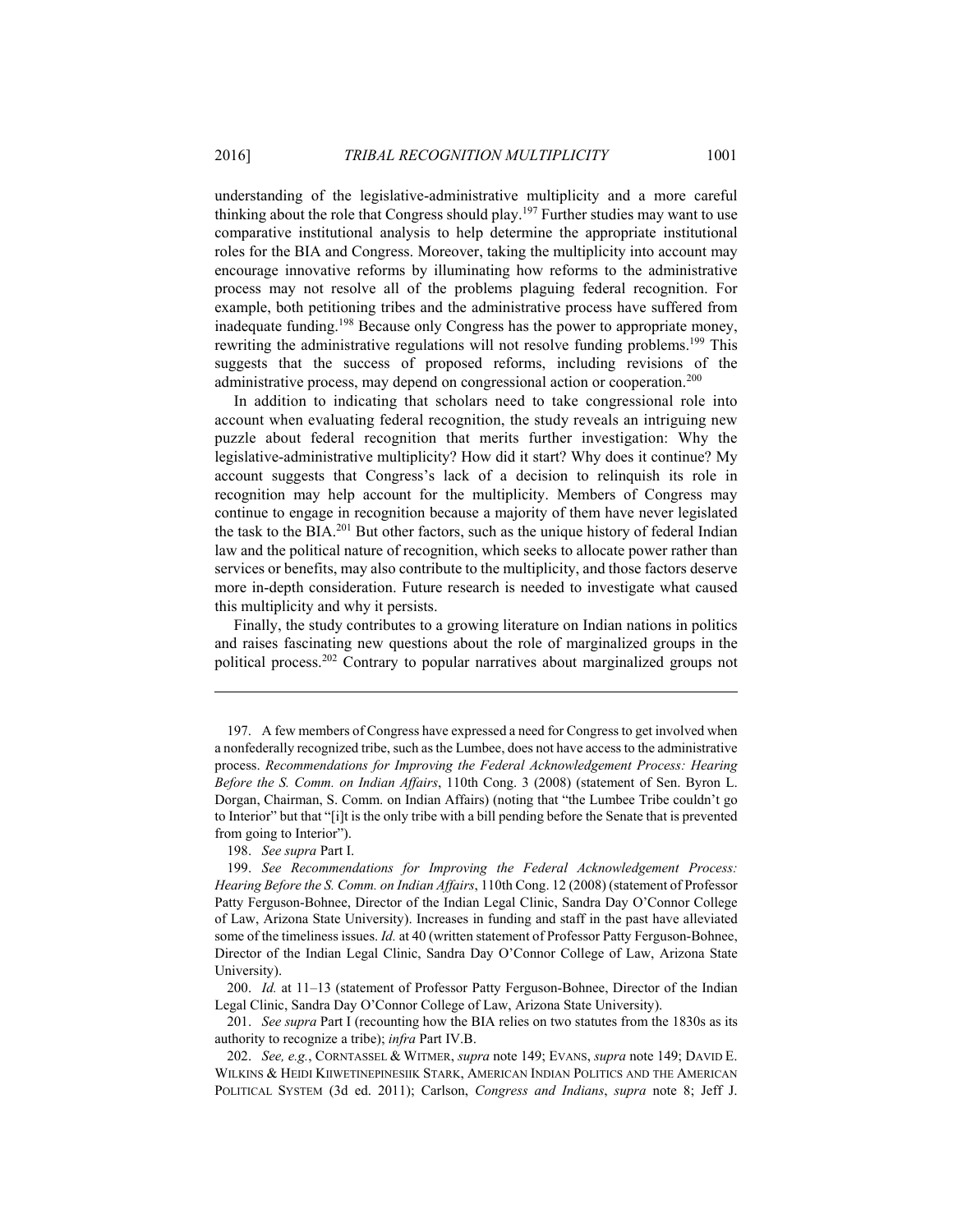faring well in the political process, the data suggests that nonfederally recognized tribes—arguably the most marginalized Indians in the United States<sup>203</sup>—have used the political process successfully.204 This finding raises important questions about how, when, and why Indian nations use legislative strategies. It also indicates that more complicated stories can be told about Indian advocacy.<sup>205</sup> These stories of Indian advocacy may affect our thinking about marginalized groups and politics more generally.

The data also indicate that the relationship between Congress and Indians may be more complicated than scholars previously thought. Some scholars have maintained that Congress cannot pass legislation opposed by Indian tribes, implying Congress could not enact anti-Indian legislation, such as the Termination Act of 1953, today.206 The data, however, suggest the problematic nature of trying to categorize Indian-related legislation as pro- or anti-Indian. The inquiry into restrictions on tribal authority shows that a bill may simultaneously include both pro- and anti-Indian provisions.207 The existence of pro- and anti-Indian provisions may reflect the trade-offs and deal making that are necessary in the political process. Future research should seek to better understand the nuances of the deal making as well as the trade-offs involved.

#### *B. Administrative Law*

The legislative-administrative multiplicity exposed in the study has implications for how administrative law scholars and political scientists understand relationships between Congress and agencies. First, the study uncovers a new kind of jurisdictional multiplicity in administrative law that merits further investigation. To date, the literature has focused on administrative redundancy, which occurs when multiple agencies have overlapping jurisdiction,<sup>208</sup> and legislative redundancy, which stems

<u>.</u>

Corntassel & Richard C. Witmer, II, *American Indian Tribal Government Support of Office-Seekers: Findings from the 1994 Election*, 34 SOC. SCI. J. 511 (1997); Richard Witmer & Frederick J. Boehmke, *American Indian Political Incorporation in the Post-Indian Gaming Regulatory Act Era*, 44 SOC. SCI. J. 127 (2007).

 <sup>203.</sup> *See generally* CRAMER, *supra* note 3, at 52.

 <sup>204.</sup> *See supra* Part III.

 <sup>205.</sup> For an attempt to answer these questions, see Carlson, *supra* note 150.

 <sup>206.</sup> *See, e.g.*, Bethany R. Berger, United States v. Lara *as a Story of Native Agency*, 40 TULSA L.REV. 5, 17 (2004); Kevin K. Washburn, *Tribal Self-Determination at the Crossroads*, 38 CONN. L. REV. 777, 781 (2006).

 <sup>207.</sup> My preliminary assessment of the data indicates that most of the bills that include restrictions on and acknowledgments of tribal authority are bills that seek to settle a land claim as well as recognize the tribe. Typically, settlements involved more players and issues than tribal recognitions because they resolved longstanding, historical land and jurisdictional claims among tribes, local communities, states, and the federal government. Thus, the data may suggest that the more complicated the political deal, the more likely that restrictions will be placed on tribal authority.

 <sup>208.</sup> *See, e.g.*, Michael Doran, *Legislative Organization and Administrative Redundancy*, 91 B.U. L.REV. 1815, 1816 (2011) ("When pursuing a policy objective, Congress seldom uses a single program administered by a single agency."); Lance Gable & Benjamin Mason Meier, *Complementarity in Public Health Systems: Using Redundancy as a Tool of Public Health*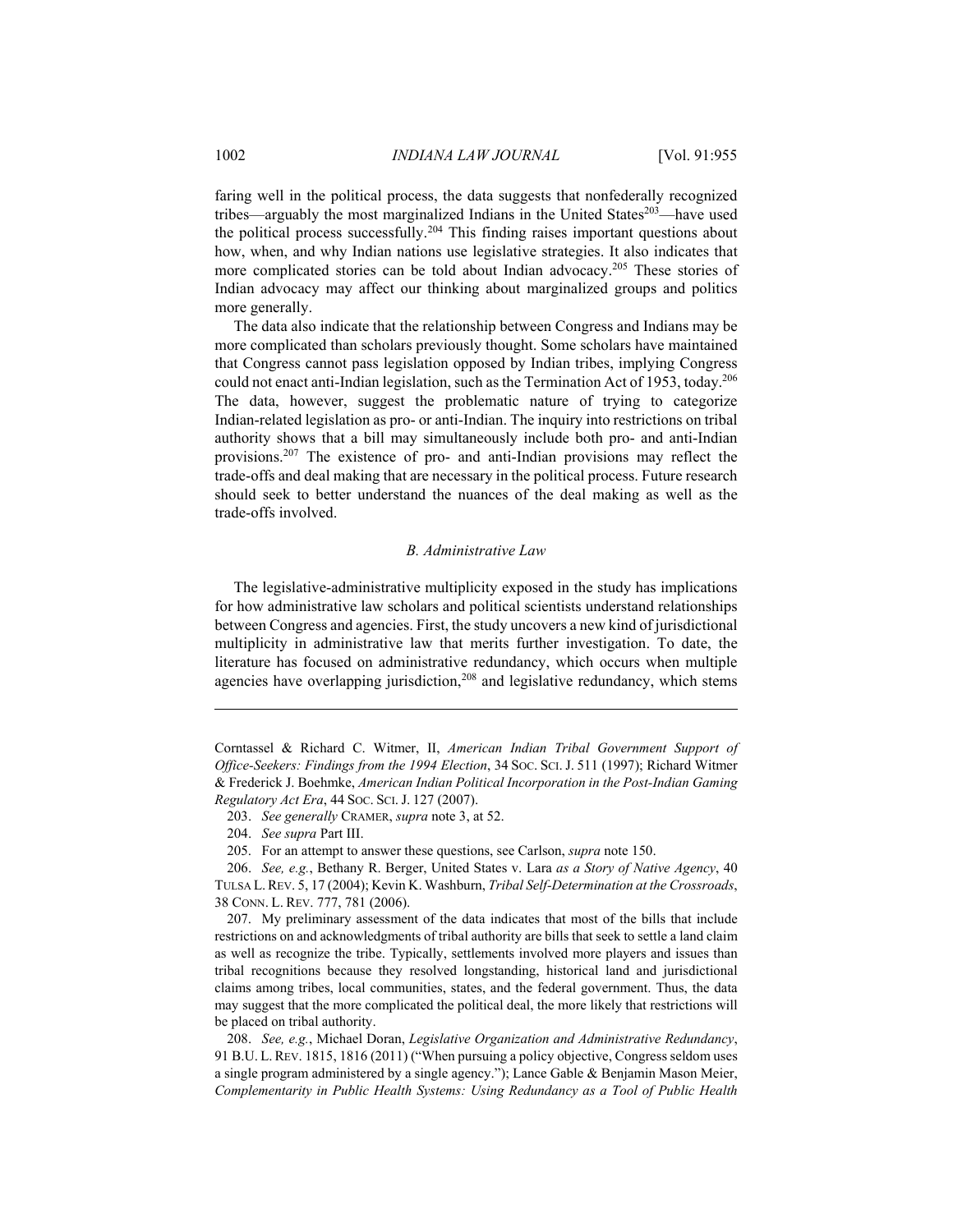from multiple committees with the same authority.209 The study illuminates another kind of jurisdictional overlap. Legislative-administrative multiplicity occurs when Congress acquiesces in agency authority but continues to legislate on the same issue. In theory, this jurisdictional redundancy always exists, as Congress retains the authority to enact legislation and perform the functions delegated to an agency.<sup>210</sup> This raises perplexing questions about when, why, and how legislative-administrative multiplicities occur. While Congress does not always choose to create such multiplicities, it may have so chosen in at least two other contexts: private bills<sup>211</sup> and earmarks.<sup>212</sup> The existence of these other cases of legislative-administrative multiplicity indicates a need for further exploration into when, why, and how Congress engages in this behavior.

Even if legislative-administrative multiplicity is not a widespread phenomenon, it differs from other kinds of congressional involvement in administrative affairs and raises questions about how we view administrative-legislative relationships.<sup>213</sup> Legislative-administrative multiplicity does not seem to fit descriptions of political control of agencies, which focus on how members of Congress typically attempt to prevent agencies from drifting from their statutory mandates through ex ante limits and ex post controls.214 Here, Congress appears to be neither guiding the agency to

1

*Governance*, 22 ANNALS HEALTH L. 224 (2013) (discussing the beneficial functions of redundancy in public health law); Jacob E. Gersen, *Overlapping and Underlapping Jurisdiction in Administrative Law*, 2006 SUP. CT. REV. 201; Aziz Z. Huq, *Forum Choice for Terrorism Suspects*, 61 DUKE L.J. 1415 (2012); Allan W. Lerner, *There Is More Than One Way To Be Redundant: A Comparison of Alternatives for the Design and Use of Redundancy in Organizations*, 18 ADMIN. & SOC'Y 334 (1987); Jason Marisam, *Duplicative Delegations*, 63 ADMIN. L. REV. 181 (2011); Nancy Staudt, *Redundant Tax and Spending Programs*, 100 NW. U. L. REV. 1197, 1222–30 (2006); Michael M. Ting, *A Strategic Theory of Bureaucratic Redundancy,* 47 AM. J. POL. SCI. 274, 287–88 (2003); David A. Weisbach, *Tax Expenditures, Principal-Agent Problems, and Redundancy*, 84 WASH. U. L. REV. 1823, 1839–43 (2006).

 209. *See* Doran, *supra* note 208, at 1823–27 (discussing the considerable jurisdictional overlap among standing House and Senate Committees).

 210. Beermann, *supra* note 12, at 71–84 (discussing legislation as one way to control agency); David S. Rubenstein, "*Relative Checks": Towards Optimal Control of Administrative Power*, 51 WM. & MARY L. REV. 2169, 2205–08 (2010).

 211. Private bills award benefits to individuals even though a broader regulatory scheme exists. Beermann, *supra* note 12, at 91. For example, Congress has granted certain immigrants permanent residency or citizenship who would not have been entitled to it or received it as quickly through the administrative process. Kati L. Griffith, *Perfecting Public Immigration Legislation: Private Immigration Bills and Deportable Lawful Permanent Residents*, 18 GEO. IMMIGR. L.J. 273 (2004).

 212. Earmarks "involve a targeted spending measure requested by a legislator to fund a specific project of particular interest to a geographically concentrated community, particularly where such a measure circumvents a more general process of evaluation for allocating funding that would otherwise take place in the executive branch." Mariano-Florentino Cuéllar, *Earmarking Earmarking*, 49 HARV. J. ON LEGIS. 249, 264 (2012). For example, members of Congress used earmarks to complete the Tellico Dam even after the Secretary of the Interior determined that its completion would violate the Endangered Species Act. *Id.* at 250–51.

 213. For a discussion of when congressional involvement in agency affairs is appropriate, see Beermann, *supra* note 12, at 69–144.

214. *See, e.g.*, Daniels, *supra* note 12, at 353 (explaining that ex ante limits seek to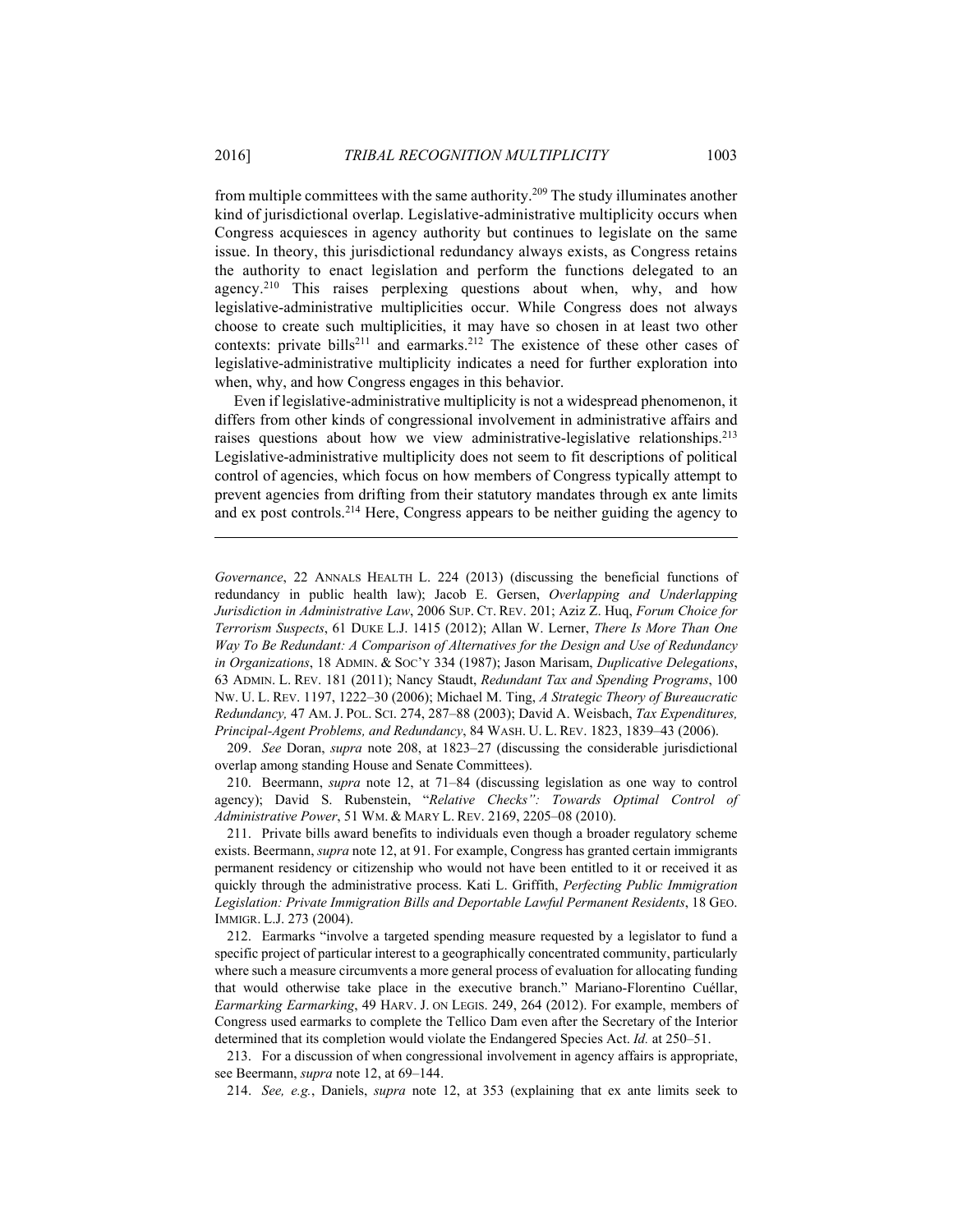prevent drift nor creating a national approach to a policy problem, like in rule making. If this is not oversight or national policy making, what is it? Descriptively, Congress appears to have adopted a do-it-yourself response to the administrative process, in which it is resolving recognition issues on a case-by-case basis. Further exploration of legislative-administrative multiplicity will illuminate how to characterize it in relation to the literature on political control of the bureaucracy.

A related puzzle is what the goals of a legislative-administrative multiplicity are and how it affects policy making. Some legislative-administrative multiplicities could serve corrective functions and be intentional redundancies. Others may reflect undue influence by powerful legislators seeking to obtain as many benefits for their constituents as necessary.215 More research is needed to determine how to characterize the various possible multiplicities and evaluate their goals, advantages, and disadvantages.

Second, the study may have implications for how scholars think about the impact of delegation on agencies. Scholars frequently talk about delegation as constraining agency action, $216$  but the study indicates that delegation could also legitimize agency action. The BIA relies on two statutes, which give it general authority in the area of Indian affairs, to recognize tribes. This broad statutory authority most likely meets the legal requirements for a valid delegation.217 But Congress's failure to cede control over recognition challenges the BIA's authority and suggests that the administrative process lacks political (not legal) legitimacy. Here, the lack of a specific, statutory mandate to the agency appears to have led to political illegitimacy. This suggests that delegation may confer not just legal legitimacy but also political legitimacy. Additional research should investigate whether agencies, such as the Federal Communications Commission and the Occupational Safety and Health Administration, with similarly broad delegations suffer from similar problems of political legitimacy.218

Third, the study may add a new wrinkle to principal-agent theory as applied to legislative-administrative relationships.219 While administrative law scholars

219. The principal-agent analogy pervades both the political science literature on political

constrain agency action through statutory mandates, structure, and design).

 <sup>215.</sup> If the latter is true, we may be particularly concerned about the contexts in which legislative-administrative multiplicity arises and how it could skew benefits towards particular constituents while overlooking others.

 <sup>216.</sup> Beermann, *supra* note 12, at 77–78; Daniels, *supra* note 12, at 353; McCubbins, Noll & Weingast, *supra* note 12, at 440–45.

 <sup>217.</sup> The leniency of the nondelegation doctrine means that agencies can point to almost any statutory language and have it upheld as a valid delegation. ESKRIDGE ET AL., *supra* note 12, at 1136–37.

 <sup>218.</sup> Agencies facing new technological developments may also encounter problems of political legitimacy when they attempt to regulate these new problems under an old statute. For example, litigation erupted over the ability of the Environmental Protection Agency to regulate climate change under the Clean Air Act, *Massachusetts v. EPA*, 549 U.S. 496 (2007), and the issue remains controversial. For a thorough discussion of agencies adapting old statutes to address new problems, see Jody Freeman & David B. Spence, *Old Statutes, New Problems*, 163 U. PA. L. REV. 1, 5 (2014) (discussing how when Congress fails to update statutes to address new problems it invites agencies to adapt old statutes and noting that such adaptation could exceed the agency's legal authority).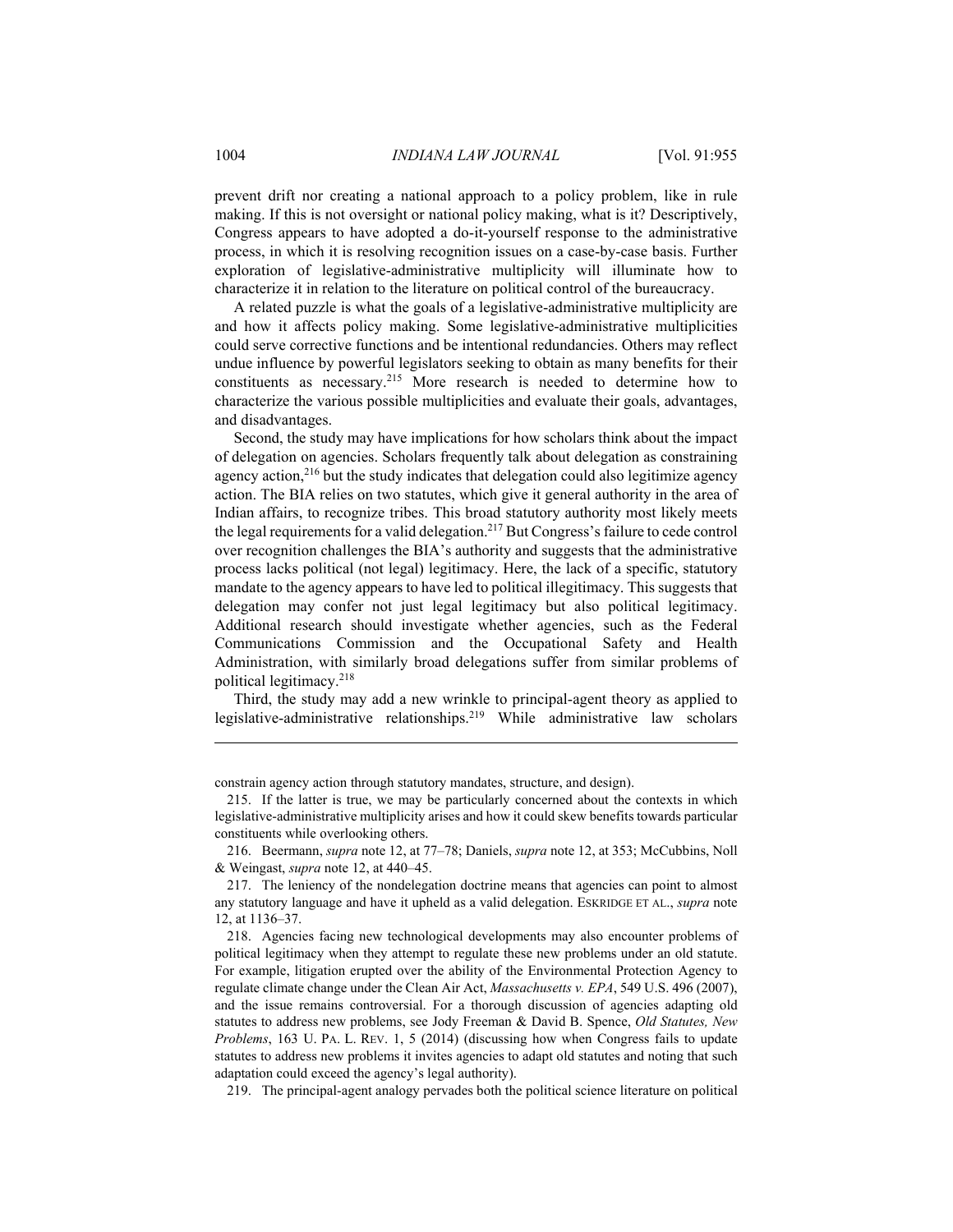acknowledge the limits of the principal-agent analogy, my study further problematizes it by questioning whether a principal always exists.220 Scholars almost always assume the existence of a congressional majority, acting as a principal, at some point in time (usually at least at the time of the delegation).<sup>221</sup> This assumption is questionable in the context of federal recognition, where the BIA has relied on statutes enacted almost 150 years prior to the promulgation of the regulations. It is unlikely, at best, that Congress meant to delegate the authority to recognize new tribes a few years after it enacted the Removal Act, which sought to end conflicts between states and Indian nations by removing the Indians to the West.222 Even if it did, the congressional majority that existed at the time of the 1978 regulations was not prepared to legislate such authority or take any action on federal recognition. In fact, the lack of legislation suggests that a congressional majority willing to act on the issue may never have existed.223 The only majority appears to be one willing not to act on the issue, which has led to acquiescence in the administrative process. This congressional acquiescence seems to complicate our ability to apply the principal-agency analogy in this context. It suggests potential problems with delegation by acquiescence, and possibly raises concerns about political accountability and control of agencies.224

#### **CONCLUSION**

Critiques of the administrative process have dominated the recognition literature. As a result, scholars have paid insufficient attention to the other institutions involved in federal recognition and assumed that Congress has largely ceded control over recognition to the BIA. Questioning this assumption reveals how it has eclipsed and oversimplified the true nature of the recognition of Indian nations in the United States.

<u>.</u>

 222. Indian Removal Act, ch. 148, 4 Stat. 411, 411–12 (1830). For a more detailed history of removal, see FRANCIS PAUL PRUCHA, AMERICAN INDIAN POLICY IN THE FORMATIVE YEARS: THE INDIAN TRADE AND INTERCOURSE ACTS, 1790–1834, at 224–49 (1962).

223. *See, e.g.*, Daniels, *supra* note 12, at 353; DeShazo & Freeman, *supra* note 12, at 1447–48.

control of administrative agencies and the related legal literature on delegation and oversight. *See, e.g.*, Evan J. Criddle, *Fiduciary Foundations of Administrative Law*, 54 UCLA L. REV. 117, 164–65 (2006); McCubbins, Noll, & Weingast, *supra* note 12, at 247–48. Some scholars define the principal as the elected branches and include the President as well as Congress. *See, e.g.*, Daniels, *supra* note 12, at 340.

 <sup>220.</sup> Scholars have added dimensionality to this view by discussing temporality (how the principal changes over time) and multiplicity (the existence of not one, but many congressional principals). DeShazo & Freeman, *supra* note 12, at 1449. Others have flipped the dominant view upside down by suggesting that agencies seek to reverse roles and act as principals influencing the elected branches at specific times. Daniels, *supra* note 12, at 341.

 <sup>221.</sup> *See* DeShazo & Freeman, *supra* note 12, at 1455 (assuming Congress delegates through a statute to an agency).

 <sup>224.</sup> For example, the statutes relied on by the BIA as delegating the recognition power place almost no ex ante limits on the agency. This dearth of ex ante limits may make ex parte controls more important if we normatively believe that the elected branches should control agencies. *See, e.g.*, Rubenstein, *supra* note 210, at 2173 (explaining the need for checking agency power in general).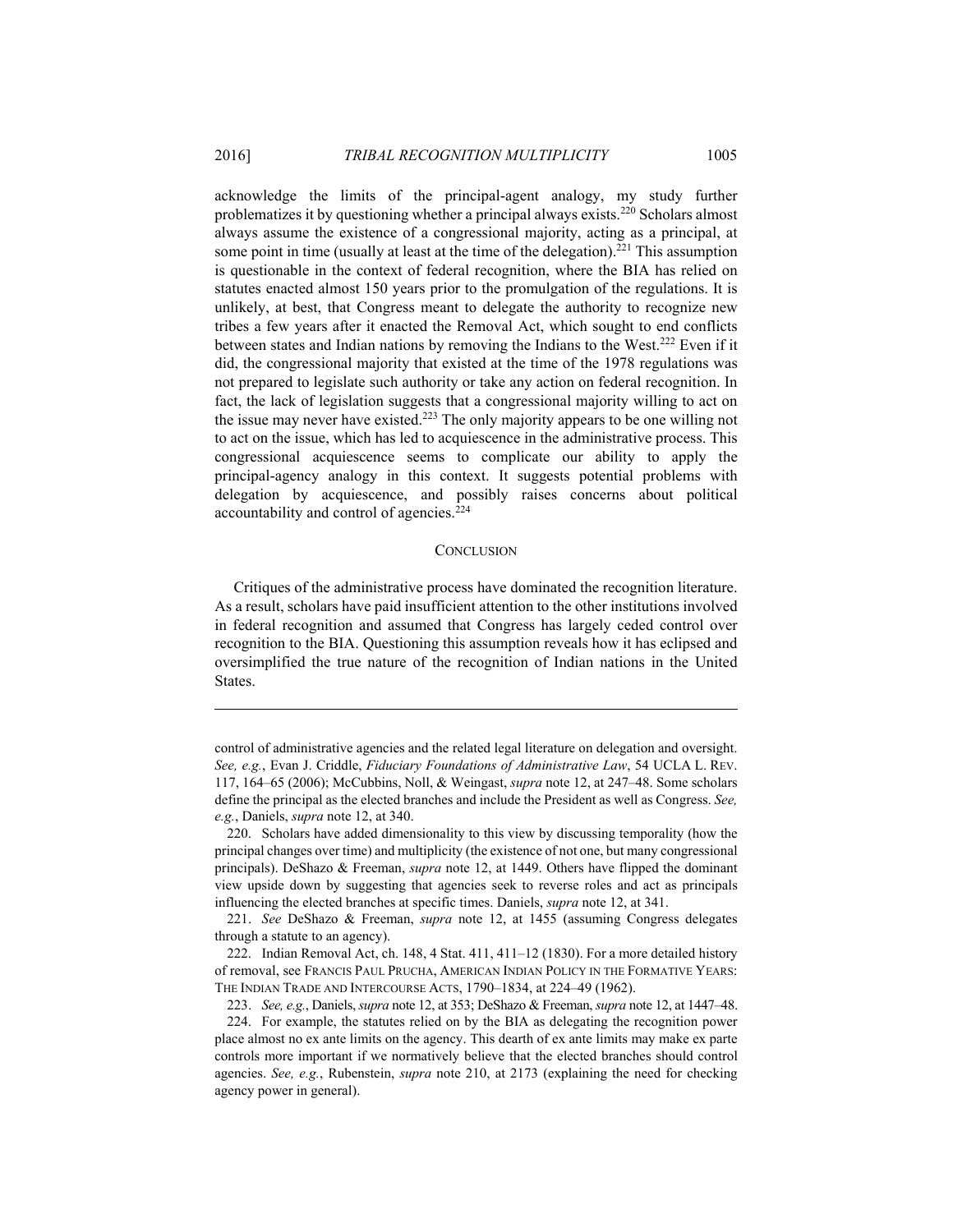The study exposes recognition as a legislative-administrative multiplicity rather than a single administrative process. This study thus forces us to admit the far-reaching implications of the misconceptions we have about federal recognition. Almost forty years of critiques and reforms—possibly misguided ones—have flowed from this myopia. It is time to rethink and re-evaluate now that we can see federal recognition for what it is—a legislative-administrative multiplicity.

The study, however, offers more than an opportunity to revisit an important but troubled area of the law. It identifies a new kind of jurisdictional overlap—legislative-administrative multiplicity—previously overlooked in the administrative law literature. This discovery illuminates the complicated interactions among agencies and Congress and raises new questions about these relationships.

Finally, the study illustrates how scholars can use empirical investigation to check prevailing assumptions and describe the world more accurately. More accurate descriptions can inform normative arguments and may produce policy outcomes better tailored to existing complexities.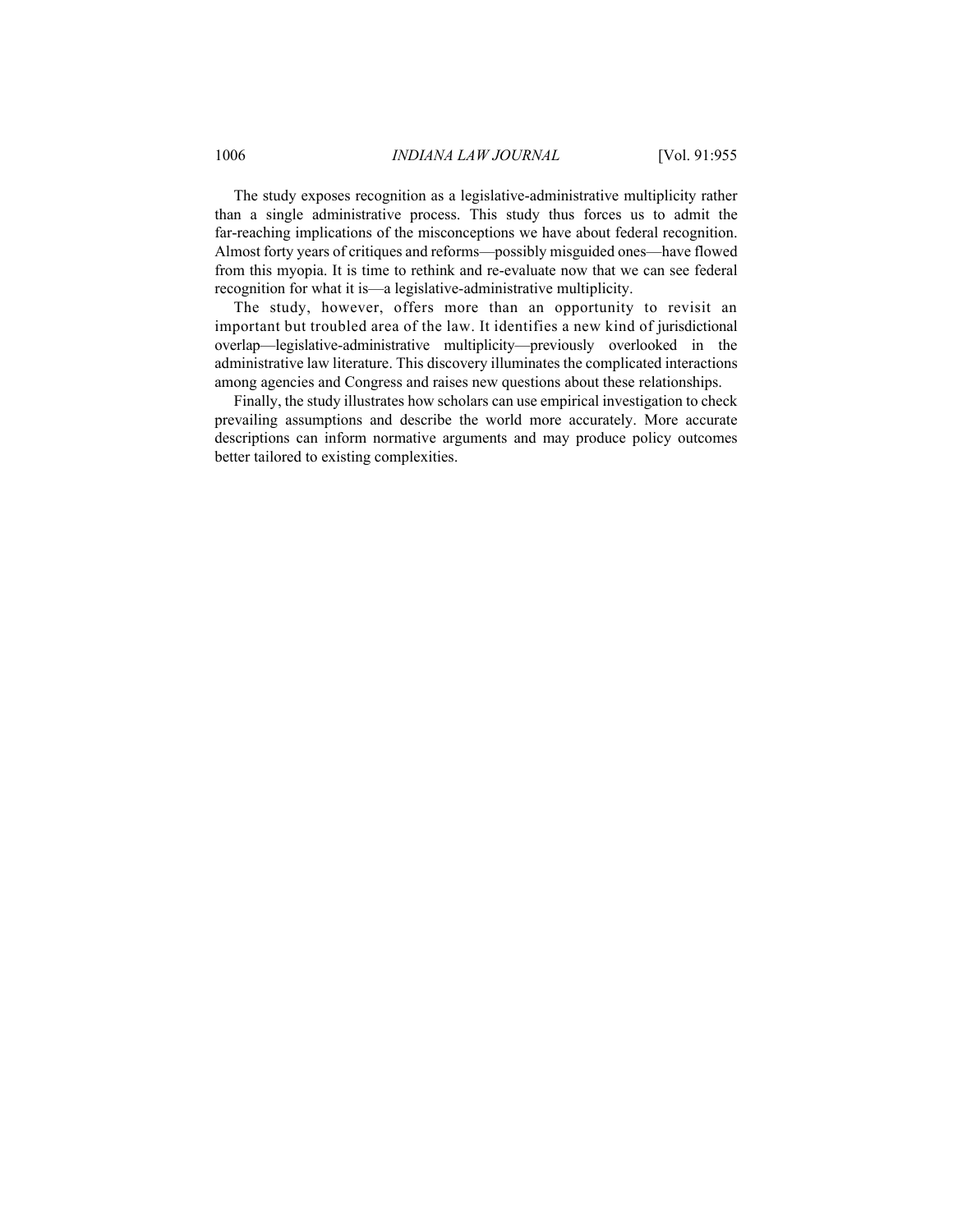<u>.</u>

#### METHODOLOGICAL APPENDIX

This Appendix elaborates on the discussion of the methodology provided in the Article.

#### *I. Data*

I collected data on nonfederally recognized tribes pursuing federal recognition from 1975 to 2013 from several sources, including a database of all Indian-related bills, congressional hearings on federal recognition, GAO reports on federal recognition, and DOI reports on the OFA process (detailing the numbers and names of petitioners and the petitioners' status in the process).

I started with a dataset that I had created, which includes all identifiable legislation relating to Indians introduced in Congress from 1975 to 2013.225 I used this dataset to locate tribal federal recognition bills. Tribal federal recognition bills are bills seeking the federal recognition, acknowledgement, or restoration of a government-to-government relationship between the United States and a specific group of Indians or Indian nation. I initially identified tribal recognition bills in the dataset by searching for key words in the summaries of the bills in the dataset. Searching by the key words "federal recognition" generated 227 bills in the dataset.<sup>226</sup> I reviewed each of the bills on the list to see whether the bill was related to federal recognition of an Indian nation. As a result, I identified three bills that were not related to federal recognition and excluded them from further analysis.227 Of the 224 remaining bills, 30 of the bills addressed either establishing or changing the OFA process, another 21 bills dealt with extending federal recognition to Native Hawaiians,<sup>228</sup> and 4 bills sought to limit the ability of newly recognized tribes to take land into trust.<sup>229</sup> None of these bills fit into the definition of a tribal federal

225. Carlson, *Congress and Indians*, *supra* note 8, at 157–64.

 226. I also searched by bill title using several different key words, including "recognition," "restoration," and "settlement." These searches generated overinclusive lists of bills. For example, the settlement search produced a multitude of bills on water rights settlements and land claims settlements that were not related to federal recognition. I ran this search, however, because some land claims settlement bills do address federal recognition, such as the Mashantucket Pequot Indian Claims Settlement Act. I used the lists generated in these searches to triangulate the data and ensure that I had a complete list of all federal recognition bills.

 227. The three bills were Optimizing Visa Entry Rules and Demanding Uniform Enforcement Immigration Reform Act of 2007, H.R. 4192, 110th Cong. (2007); National Defense Authorization Act for Fiscal Year 1995, S. 2182, 103d Cong. (1994); and National Defense Authorization Act for Fiscal Year 1994, H.R. 2401, 103d Cong. (1993). Each of these bills did include the term "federal recognition," but the term was not used in the context of the federal recognition, acknowledgment, or restoration of Indian nations.

 228. The bills relating to the clarification of the relationship between Native Hawaiians and the U.S. government were excluded from the analysis because they focused on creating a process of federal recognition for Native Hawaiians rather than extending recognition to a specific Indian nation. Native Hawaiians are currently excluded from the OFA process under 25 C.F.R. § 83.

 229. These bills dealt with land into trust issues and limiting the ability of newly recognized tribes to take land into trust. *See, e.g.*, To Encourage Competition and Tax Fairness and To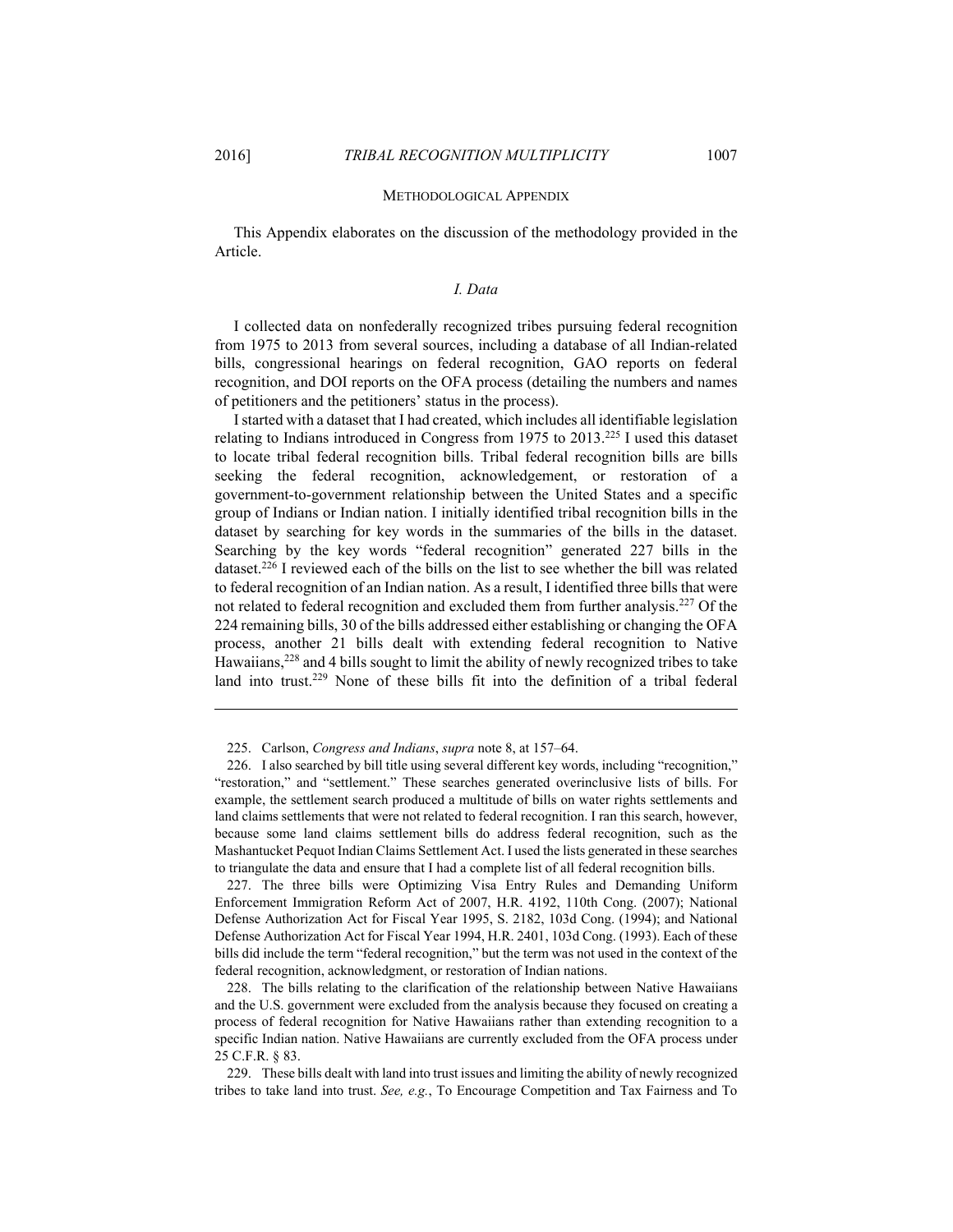recognition bill because they did not seek to recognize a specific Indian nation. As a result, these bills were excluded from the analysis. Only 164 of the 224 bills sought to extend or restore federal recognition to Indian nations.

To ensure a complete list of tribal federal recognition bills, I then searched for related key words in the summaries of the bills in the dataset, including "federally recognized," "restoration," "recognition," and "settlement." I cross-referenced the list generated by the "federal recognition" search with the lists generated by these searches and with the lists of federally recognized and restored tribes in the *Cohen's Handbook of Federal Indian Law*. Bills were added to the list based on their title and/or summary. If neither the title nor the summary indicated that the bill would restore, affirm, or extend federal recognition to an Indian nation, then it was excluded from the list. Once I had a list of bills, I searched the database for identical bills to ensure that I had every relevant bill. The final list included 178 bills.

From the dataset, I created several lists of tribes and bills engaged in seeking congressional recognition.

> Tribes Seeking Congressional Recognition from 1975 to 2013 ( $*$  indicates tribes receiving congressional recognition)<sup>230</sup>

- 1. Lumbee Tribe
- 2. Rappahannock Tribe
- 3. Monacan Indian Nation
- 4. Chickahominy Tribe
- 5. Chickahominy Indian Tribe—Eastern Division
- 6. Upper Mattaponi Tribe
- 7. Nansemond Indian Tribe
- 8. Peoria Tribe of Indians of Oklahoma\*
- 9. Ottawa Tribe of Oklahoma\*
- 10. Modoc Tribe of Oklahoma\*
- 11. Wyandotte Tribe of Oklahoma\*
- 12. Winnemem Wintu Tribe
- 13. Mowa Band of Choctaw Indians of Alabama
- 14. Jena Band of Choctaws of Louisiana
- 15. Burt Lake Band of Ottawa and Chippewa Indians
- 16. Little Shell Tribe of Chippewa Indians of Montana
- 17. Central Council of the Tlingit and Haida Indian Tribes of Alaska\*
- 18. Muscogee Nation of Florida (Florida Tribe of Eastern Creek Indians)
- 19. Dunlap Band of Mono Indians
- 20. Tuscarora Nation of Indians of the Carolinas
- 21. Chinook Nation
- 22. Duwamish Tribe

<u>.</u>

- 23. Miami Nation of Indiana
- 24. Confederated Tribes of Siletz Indians\*
- 25. Pascua Yaqui Tribe of Arizona\*
- 26. Paiute Indian Tribe of Utah\*
- 27. Passamaquoddy Tribe\*

Protect the Tax Base of State and Local Governments, H.R. 1168, 105th Cong. (1997).

 230. The tribes have been listed in accordance with the name used in their recognition bills (as compared to, for example, the name provided in the most recent BIA list).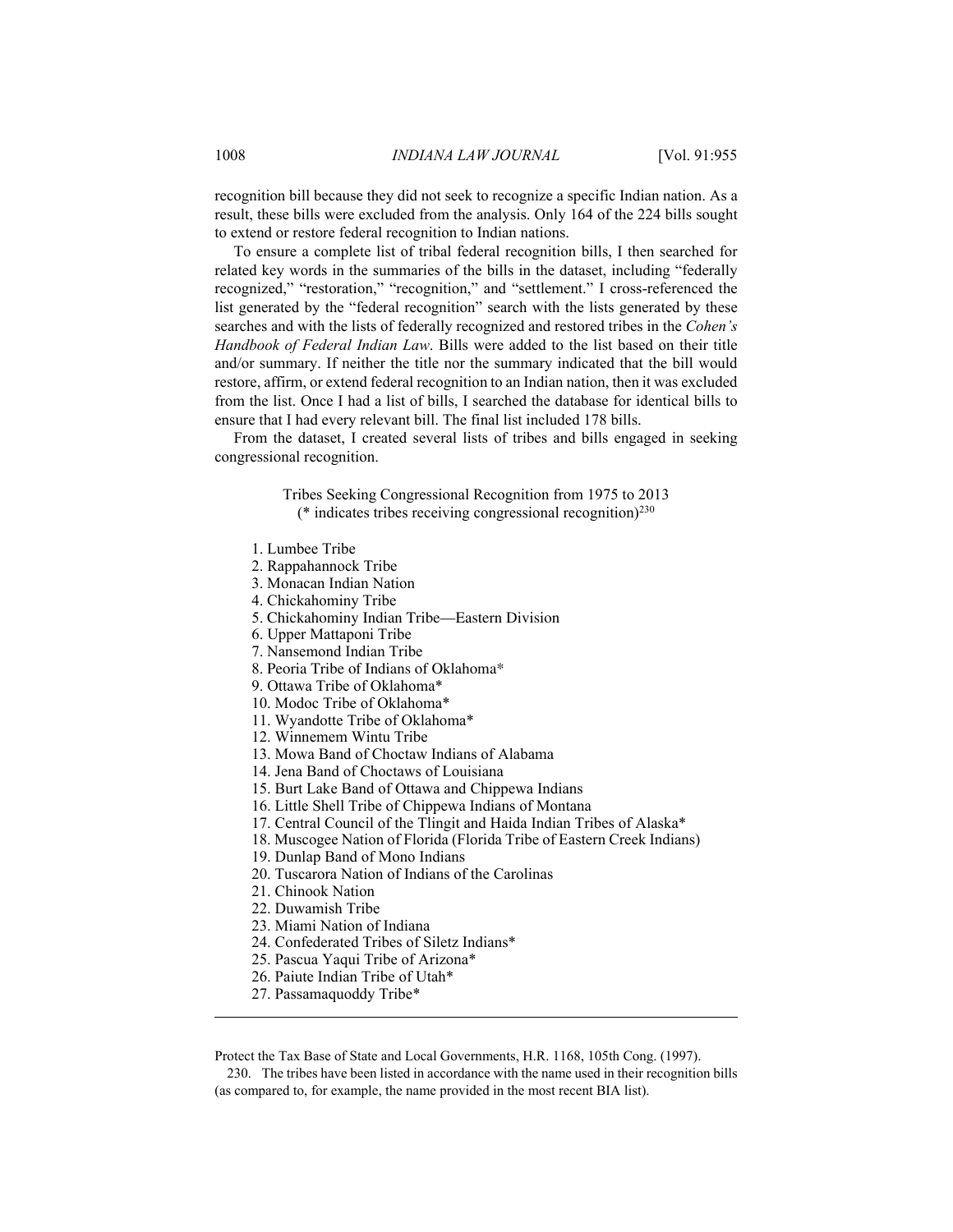- - 28. Houlton Band of Malisleet Indians\*
	- 29. Penobscot Nation\*
	- 30. Cow Creek Band of Umpqua Tribe of Indians*\**
	- 31. Mashantucket Pequot Indians\*
	- 32. Confederated Tribes of Grand Ronde\*
	- 33. Confederated Tribes of Coos, Lower Umpqua and Siuslaw\*
	- 34. Klamath Tribe of Indians\*
	- 35. Ysleta del Sur Pueblo\*
	- 36. Alabama and Coushatta Indian Tribes of Texas\*
	- 37. Coquille Tribe of Indians\*
	- 38. Lac Vieux Desert Band of Lake Superior Chippewa Indians\*
	- 39. Aroostook Band of Micmacs\*
	- 40. Ponca Tribe of Nebraska\*
	- 41. United Houma Nation
	- 42. Ione Band of Miwok Indians
	- 43. Northern Pomos Tribe
	- 44. Nomlaki Tribe
	- 45. Pomo Tribe
	- 46. Maidu Tribe
	- 47. Northern Pomo Tribe
	- 48. Wailaku and Maidu Tribes
	- 49. Wappo Tribe
	- 50. Nsenan-Southern Maidus Tribe
	- 51. Little Traverse Bay Bands of Odawa Indians\*
	- 52. Little River Band of Ottawa Indians\*
	- 53. Pokagon Band of Potawatomi Indians\*
	- 54. United Auburn Indian Community of the Auburn Rancheria of California\*
	- 55. Paskenta Band of Nomlaki Indians of California\*
	- 56. Swan Creek Black River Confederated Ojibwa Tribes of Michigan
	- 57. Lower Muscogee-Creek Indian Tribe of Georgia
	- 58. King Salmon Traditional Village
	- 59. Shawnee Tribe\*
	- 60. Graton Rancheria of California\*
	- 61. Shoonaq Tribe of Kodiak
	- 62. Gabrieleno Band of Mission Indians
	- 63. Gabrieleno/Tongva Nation
	- 64. Tiwa Indian Pueblo
	- 65. Yurok Tribe\*
	- 66. Osage Tribe of Indians
	- 67. Mille Lacs Band of Ojibwe
	- 68. Catawba Indian Tribe of South Carolina\*
	- 69. Texas Band of Kickapoo\*
	- 70. Qutekcak Native Tribe of Alaska
	- 71. Mattaponi Tribe
	- 72. Pamunkey Tribe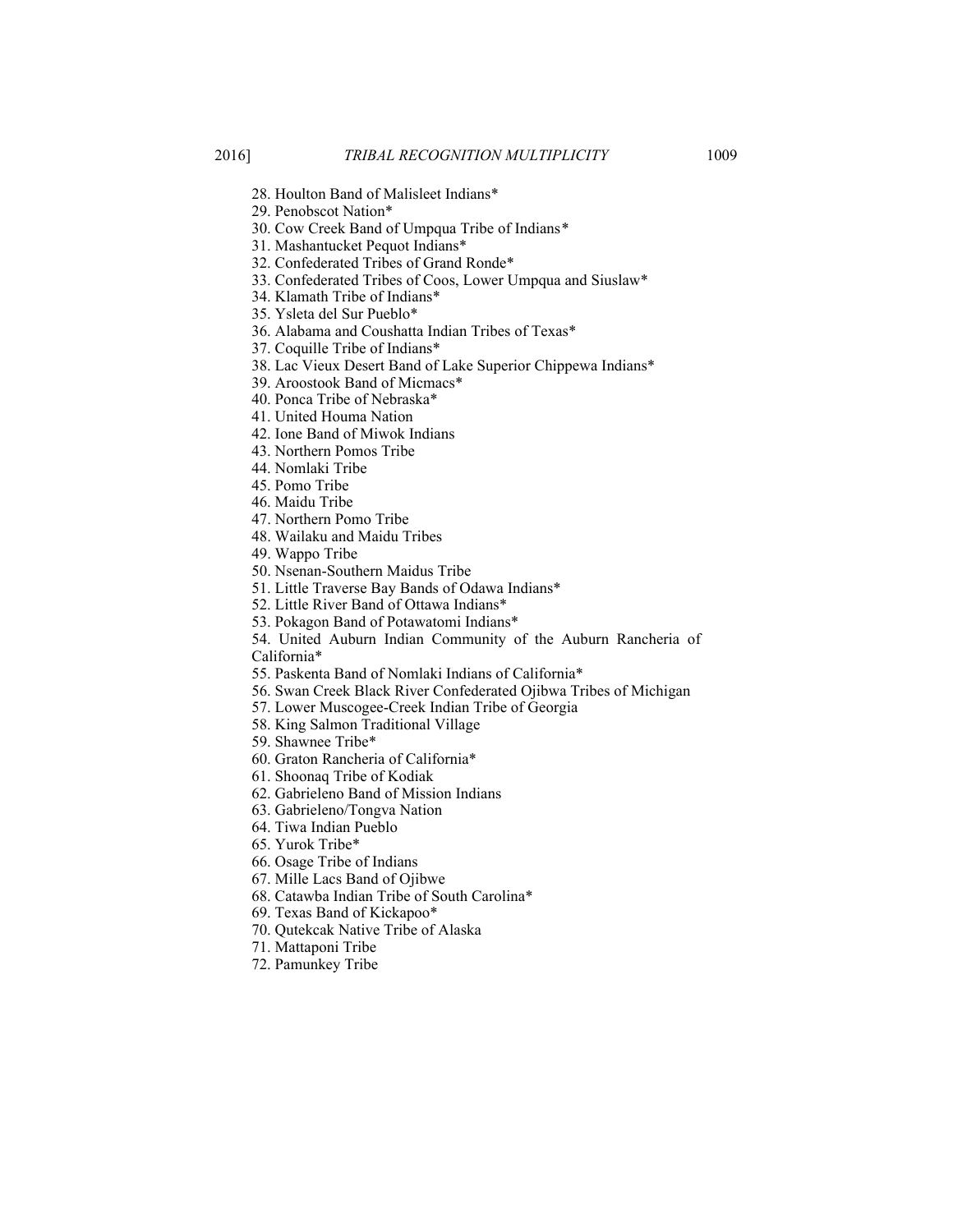#### Recognition Bills Introduced in Congress from 1975 to 2013 (\* indicates an enacted bill)

1. A Bill To Provide for the Extension of Certain Federal Benefits, Services, and Assistance to Pascua Yaqui Indians of Arizona, H.R. 8411, 94th Cong. (1975).

2. Siletz Restoration Act, H.R. 11221, 94th Cong. (1975).

3. Siletz Restoration Act, S. 2801, 94th Cong. (1975).

4. A Bill Relating to the Tiwa Indian Pueblo of San Juan de Guadalupe, Tortugas, New Mexico, H.R. 3352, 94th Cong. (1976).

5. Indian Tribal Restoration Act of 1976, S. 2968, 94th Cong. (1976).

6. Siletz Indian Restoration Act, Pub. L. No. 95-195, 91 Stat. 1415 (1977) (originally proposed as S. 1560, 95th Cong.).\*

7. A Bill To Provide for the Extension of Certain Federal Benefits, Services, and Assistance to the Pascua Yaqui Indians of Arizona, H.R. 6612, 95th Cong. (1978).

8. An Act To Provide for the Extension of Certain Federal Benefits, Services, and Assistance to the Pascua Yaqui Indians of Arizona, Pub. L. No. 95-375, 92 Stat. 712 (1978) (originally proposed as S.1633, 95th  $Cong.$ ). $*$ 

9. Modoc, Wyandotte, Peoria and Ottawa Restoration Act of 1975, HR. 2497, 95th Cong. (1978).

10. An Act To Reinstate the Modoc, Wyandotte, Peoria, and Ottawa Indian Tribes of Oklahoma, Pub. L. No. 95-281, 92 Stat. 246 (1978) (originally proposed as Indian Tribal Restoration Act, S. 661, 95th  $Cong.$ ). $*$ 

11. Paiute Indian Tribe of Utah Restoration Act, Pub. L. No. 96-227, 94 Stat. 317 (1980) (originally proposed as H.R. 4996,  $96<sup>th</sup> Cong.$ ).\*

12. Paiute Indian Tribe of Utah Restoration Act, S. 1273, 96<sup>th</sup> Cong. (1979).

13. Maine Land Claims Settlement Act of 1980, Pub. L. No. 95-420, 94 Stat. 1785 (1980) (originally proposed as H.R. 7919, 96th Cong.).\*

14. Maine Land Claims Settlement Act of 1980, S. 2829, 96th Cong. (1980).

15. Mashantucket Pequot Indian Claims Settlement Act, H.R. 6612, 97th Cong. (1982).

16. Mashantucket Pequot Indian Claims Settlement Act, S. 2719, 97th Cong. (1982).

17. Cow Creek Band of Umpqua Tribe of Indians Restoration Act, Pub. L. No. 97-391, 96 Stat. 1960 (1982) (originally proposed as H.R. 6588, 97th Cong.).\*

18. Cow Creek Band of Umpqua Tribe of Indians Recognition Act, S. 2819, 97th Cong. (1982).

19. Osage Nation Reorganization Act, H.R. 5425, 97th Cong. (1982).

20. Texas Band of Kickapoo Act, Pub. L. No. 97-429, 96 Stat. 2269 (1983) (originally proposed as H.R. 4496, 97th Cong.).\*

21. Ysleta del Sur Pueblo and Alabama and Coushatta Tribes of Texas Restoration Act, H.R. 6391, 98th Cong. (1984).

22. Mashantucket Pequot Indian Claims Settlement Act, H.R. 982, 98th Cong. (1983).

23. Mashantucket Pequot Indian Claims Settlement Act, S. 366, 98th Cong. (1983).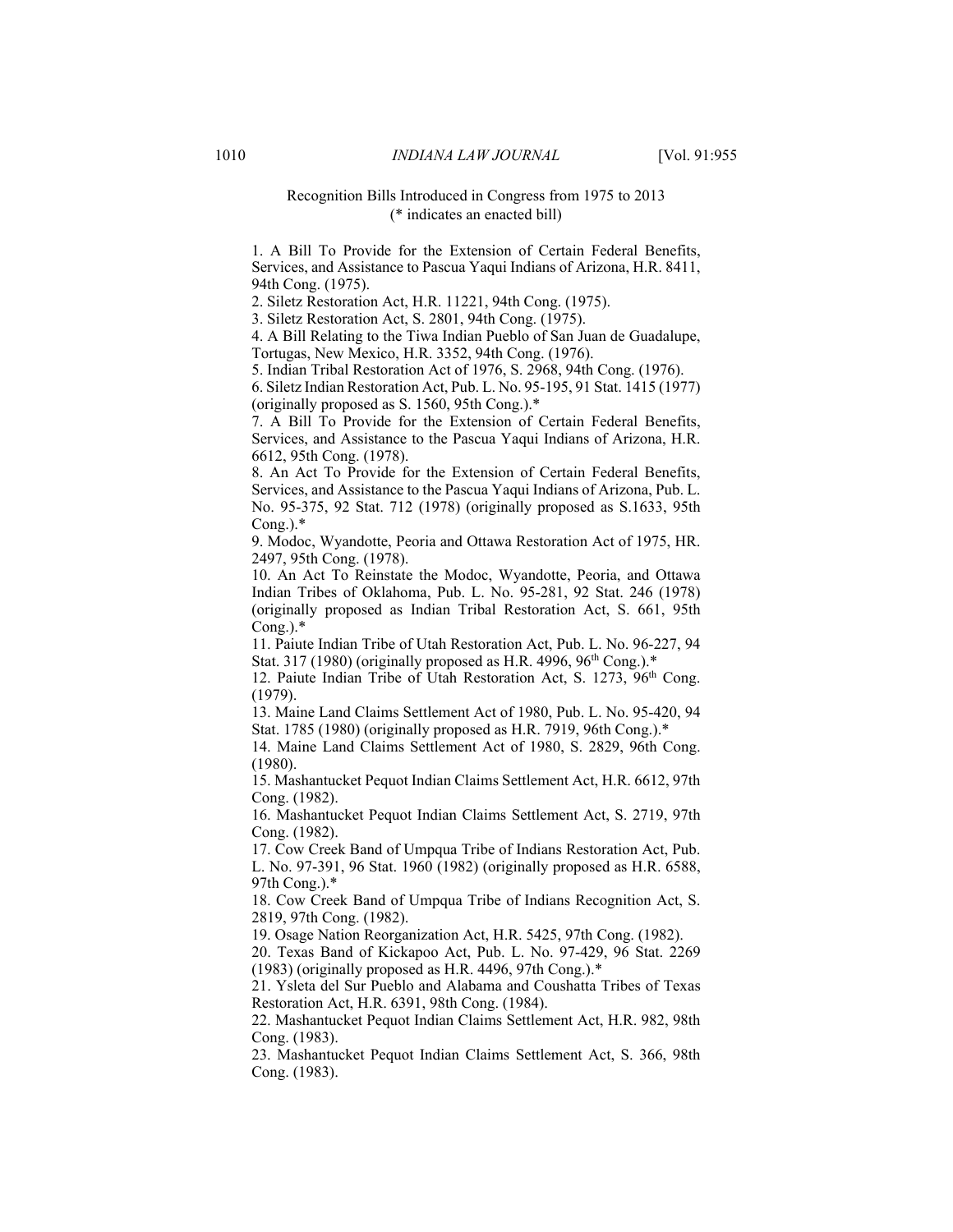24. Mashantucket Pequot Indian Claims Settlement Act, Pub. L. No. 98-134, 97 Stat. 851 (1983) (originally proposed as S. 1499, 98th Cong.).\*

25. Grand Ronde Restoration Act, Pub. L. No. 98-165, 97 Stat. 1064 (1983) (originally proposed as H.R. 3885, 98th Cong.).\*

26. Mille Lacs Band of Chippewa Indians Separation Act, S. 3078, 98th Cong. (1984).

27. Coos, Lower Umpqua and Siuslaw Restoration Act, Pub. L. No. 98-481, 98 Stat. 2250 (1984) (originally proposed as H.R. 5540, 98th  $Cong.$ ). $*$ 

28. Mille Lacs Band of Chippewa Indians Separation Act, S. 354, 99th Cong. (1985).

29. Ysleta del Sur Pueblo and Alabama and Coushatta Tribes of Texas Restoration Act, H.R. 1344, 99th Cong. (1985).

30. Klamath Indian Tribe Restoration Act, Pub. L. No. 99-398, 100 Stat. 849 (1986) (originally proposed as H.R. 3554, 99th Cong.).\*

31. Lac Vieux Desert Band of Lake Superior Chippewa Indians Act, H.R. 3194, 100th Cong. (1987).

32. Mowa Band of Choctaw Indians Recognition Act, H.R. 3107, 100th Cong. (1987).

33. Mowa Band of Choctaw Indians Recognition Act, S. 1142, 100th Cong. (1987).

34. Ysleta del Sur Pueblo and Alabama and Coushatta Indian Tribes of Texas Restoration Act, Pub. L. No. 100-89, 101 Stat. 666 (1987) (originally proposed as H.R. 318, 100th Cong.).\*

35. Lac Vieux Desert Band of Lake Superior Chippewa Indians Act, S. 1735, 100th Cong. (1987).

36. Lac Vieux Desert Band of Lake Superior Chippewa Indians Act, Pub. L. No. 100-420, 102 Stat. 1577 (1988) (originally proposed as H.R. 3679, 100th Cong.).\*

37. Hoopa-Yurok Settlement Act, H.R. 5340, 100th Cong. (1988).

38. Hoopa-Yurok Settlement Act, H.R. 5248, 100th Cong. (1988).

39. Hoopa-Yurok Settlement Act, H.R. 4469, 100th Cong. (1988).

40. Hoopa-Yurok Settlement Act, Pub. L. No. 100-580, 102 Stat. 2924

(1988) (originally proposed as S. 2723, 100th Cong.).\*

41. Coquille Restoration Act, S. 2696, 100th Cong. (1988).

42. Coquille Restoration Act, H.R. 4787, 100th Cong. (1988).

43. Lumbee Recognition Act, S. 2672, 100th Cong. (1988).

44. Lumbee Recognition Act, HR. 5042, 100th Cong. (1988).

45. A Bill To Amend the Act of September 18, 1978 (92 Stat. 712), Providing for the Extension of Certain Federal Benefits, Services and Assistance to the Pascua Yaqui Indians of Arizona, H.R. 1455, 101st Cong. (1989).

46. Coquille Restoration Act, S. 521, 101st Cong. (1989).

47. Coquille Restoration Act, Pub. L. No. 101-42, 109 Stat. 91 (1989) (originally proposed as H.R. 881, 101st Cong.).\*

48. Mowa Band of Choctaw Indians Recognition Act, H.R. 1562, 101st Cong. (1989).

49. Florida Tribe of Eastern Creek Indians Recognition Act, H.R. 3353, 101st Cong. (1989).

50. Lumbee Recognition Act, S. 901, 101st Cong. (1989).

51. Miami Nation of Indiana Tribal Status Confirmation Act, S. 3157, 101st Cong. (1990).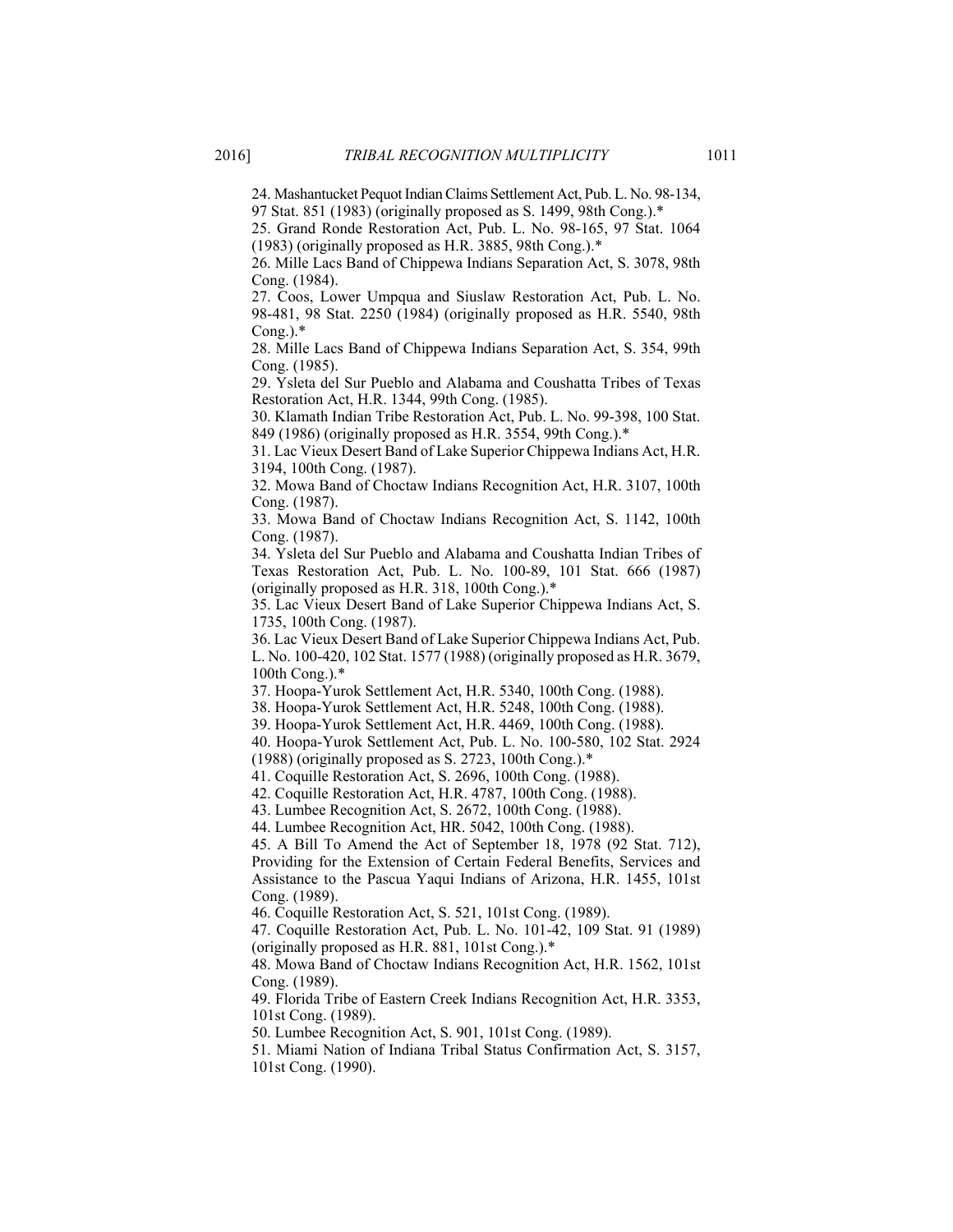52. Aroostook Band of Micmacs Settlement Act, H.R. 3049, 101st Cong. (1989).

53. Aroostook Band of Micmacs Settlement Act, S. 1413, 101st Cong. (1989).

54. Mowa Band of Choctaw Indians Recognition Act, S. 381, 101st Cong. (1990).

55. United Houma Nation Recognition Act, H.R. 4886, 101st Cong. (1990).

56. Jena Band of Choctaw Recognition Act, H.R. 5772, 101st Cong. (1990).

57. Lumbee Recognition Act, H.R. 2335, 101st Cong. (1990).

58. United Houma Nation Recognition Act, S. 2423, 101st Cong. (1990).

59. Jena Band of Choctaws Recognition Act, S. 1918, 101st Cong. (1989).

60. Ponca Restoration Act, Pub. L. No. 101-484, 104 Stat. 1167 (1990) (originally proposed as S. 1747, 101st Cong.).\*

61. California Tribal Status Act of 1990, H.R. 5436, 101st Cong. (1990). 62. Aroostook Band of Micmacs Settlement Act, H.R. 932, 102d Cong. (1991).

63. Miami Nation of Indiana Restoration Act, S. 538, 102d Cong. (1991). 64. A Bill To Amend the Act Entitled "An Act To Provide for the extension of Certain Federal Benefits, Services, and Assistance to the Pascua Yaqui Indians of Arizona", H.R. 3479, 102d Cong. (1991).

65. Aroostook Band of Micmacs Settlement Act, Pub. L. No. 102-171,

105 Stat. 1143 (1991) (originally proposed as S. 374, 102d Cong.).\*

66. Lumbee Recognition Act, S.1036, 102d Cong. (1991).

67. A Bill To Restore Federal Services to the Pokagon Band of Potawatomi Indians, H.R. 6205, 102d Cong. (1992).

68. Little Traverse Bay Bands of Odawa Indians and the Little River Band of Ottawa Indians Act, H.R. 3958, 102d Cong. (1992).

69. Little Traverse Bay Bands of Odawa Indians and the Little River Band of Ottawa Indians Act, S. 3121, 102d Cong. (1992).

70. Miami Nation of Indiana Restoration Act, H.R. 1475, 102d Cong. (1992).

71. Lumbee Recognition Act, H.R. 1426, 102d Cong. (1991).

72. Mowa Band of Choctaw Indians Recognition Act, S. 362, 102d Cong. (1992).

73. Jena Band of Choctaws of Louisiana Restoration Act, S. 3095, 102d (1992).

74. Jena Band of Choctaw Recognition Act, S. 45, 102d Cong. (1991).

75. Mowa Band of Choctaw Indians Recognition Act, H.R. 2349, 102d Cong. (1991).

76. Jena Band of Choctaws of Louisiana Restoration Act, H.R. 3607, 102d Cong. (1991).

77. A Bill To Restore and Extend Federal Recognition to the Catawba Nation, H.R. 5562, 102d Cong. (1992).

78. An Act To Restore Federal Services to the Pokagon Band of Potawatomi Indians, Pub. L. No. 103-323, 108 Stat. 2152 (1994) (originally proposed as S. 1066, 103d Cong.).\*

79. A Bill To Restore Federal Services to the Pokagon Band of Potawatomi Indians, H.R. 878, 103d Cong. (1993).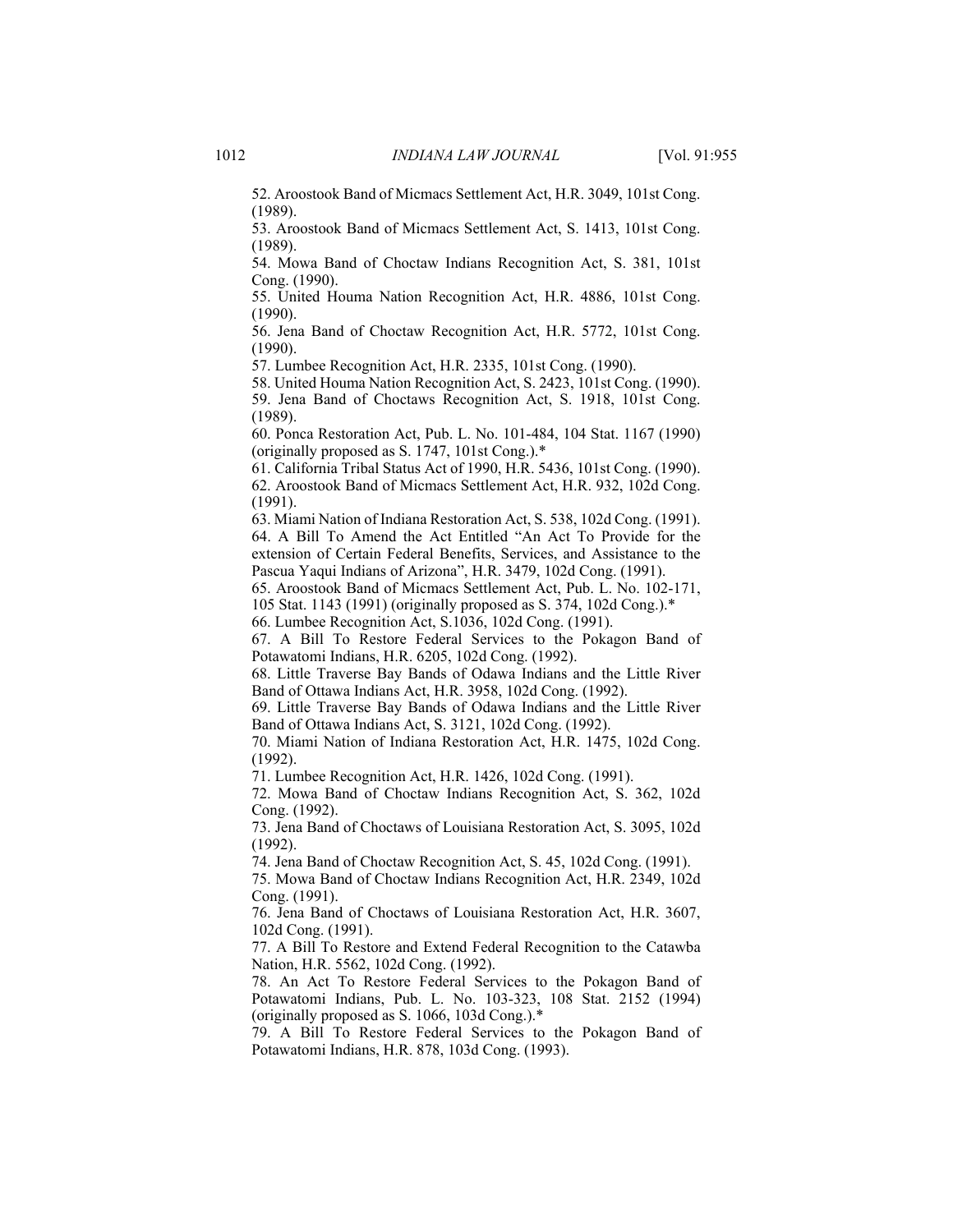80. Little Traverse Bay Bands of Odawa Indians and the Little River Band of Ottawa Indians Act, Pub. L. No. 103-324, 108 Stat. 2156 (1994) (originally proposed as S. 1357, 103d Cong.).\*

81. Little Traverse Bay Bands of Odawa Indians and the Little River Band of Ottawa Indians Act, H.R. 2376, 103d Cong. (1993).

82. Lumbee Recognition Act, H.R. 334, 103d Cong. (1993).

83. Mowa Band of Choctaw Indians Recognition Act, H.R. 923, 103d Cong. (1993).

84. Jena Band of Choctaw Indians of Louisiana Confirmation Act, S. 1078, 103d Cong. (1993).

85. Catawba Indian Tribe of South Carolina Land Claims Settlement Act of 1993, Pub. L. No. 103-116, 107 Stat. 1118 (1993) (originally proposed as H.R. 2399, 103d Cong.).\*

86. Catawba Indian Tribe of South Carolina Land Claims Settlement Act of 1993, S. 1156, 103d Cong. (1993).

87. Jena Band of Choctaw Indians of Louisiana Confirmation Act, H.R. 2366, 103d Cong. (1993).

88. Yavapai-Prescott Indian Tribe Water Rights Settlement Act of 1994, Pub. L. No. 103-434, 108 Stat. 4526 (1994) (originally proposed as S. 1146, 103d Cong.).\*

89. Burt Lake Band of Ottawa and Chippewa Indians Act, H.R. 4232, 103d Cong. (1994).

90. Burt Lake Band of Ottawa and Chippewa Indians Act of 1994, S. 2361, 103d Cong. (1994).

91. An Act To Amend the Act Entitled "An Act To Provide for the Extension of Certain Federal Benefits, Services, and Assistance to the Pascua Yaqui Indians of Arizona", Pub. L. No. 103-357, 108 Stat. 3418  $(1994)$  (originally proposed as H.R. 734, 103d Cong.).\*

92. Tlingit and Haida Status Confirmation Act, Pub. L. No. 103-454, 108 Stat. 4792 (1994) (originally proposed as H.R. 4180, 103d Cong.).\*

93. Tlingit and Haida Status Clarification Act, S. 1784, 103d Cong. (1994).

94. Paskenta Band Restoration Act, H.R. 5050, 103d Cong. (1994).

95. Auburn Indian Restoration Act, H.R. 4228, 103d Cong. (1994).

96. Mowa Band of Choctaw Indians Recognition Act, H.R. 3605, 103d Cong. (1994).

97. Mowa Band of Choctaw Indians Recognition Act, S. 282, 103d Cong. (1994).

98. Burt Lake Band of Ottawa and Chippewa Indians Act of 1995, S. 1182, 104th Cong. (1995).

99. Burt Lake Band of Ottawa and Chippewa Indians Act, H.R. 377, 104th Cong. (1995).

100. Mowa Band of Choctaw Indians Recognition Act, S. 292, 104th Cong. (1995).

101. Lumbee Recognition Act, H.R. 3810, 104th Cong. (1996).

102. United Houma Nation Recognition and Land Claims Settlement Act of 1996, H.R. 3671, 104th Cong. (1996).

103. Burt Lake Band of Ottawa and Chippewa Indians Act, S. 746, 105th Cong. (1997).

104. Burt Lake Band of Ottawa and Chippewa Indians Act, H.R. 948, 105th Cong. (1997).

105. Swan Creek Black River Confederated Ojibwa Tribes of Michigan Act, H.R. 2822, 105th Cong. (1997).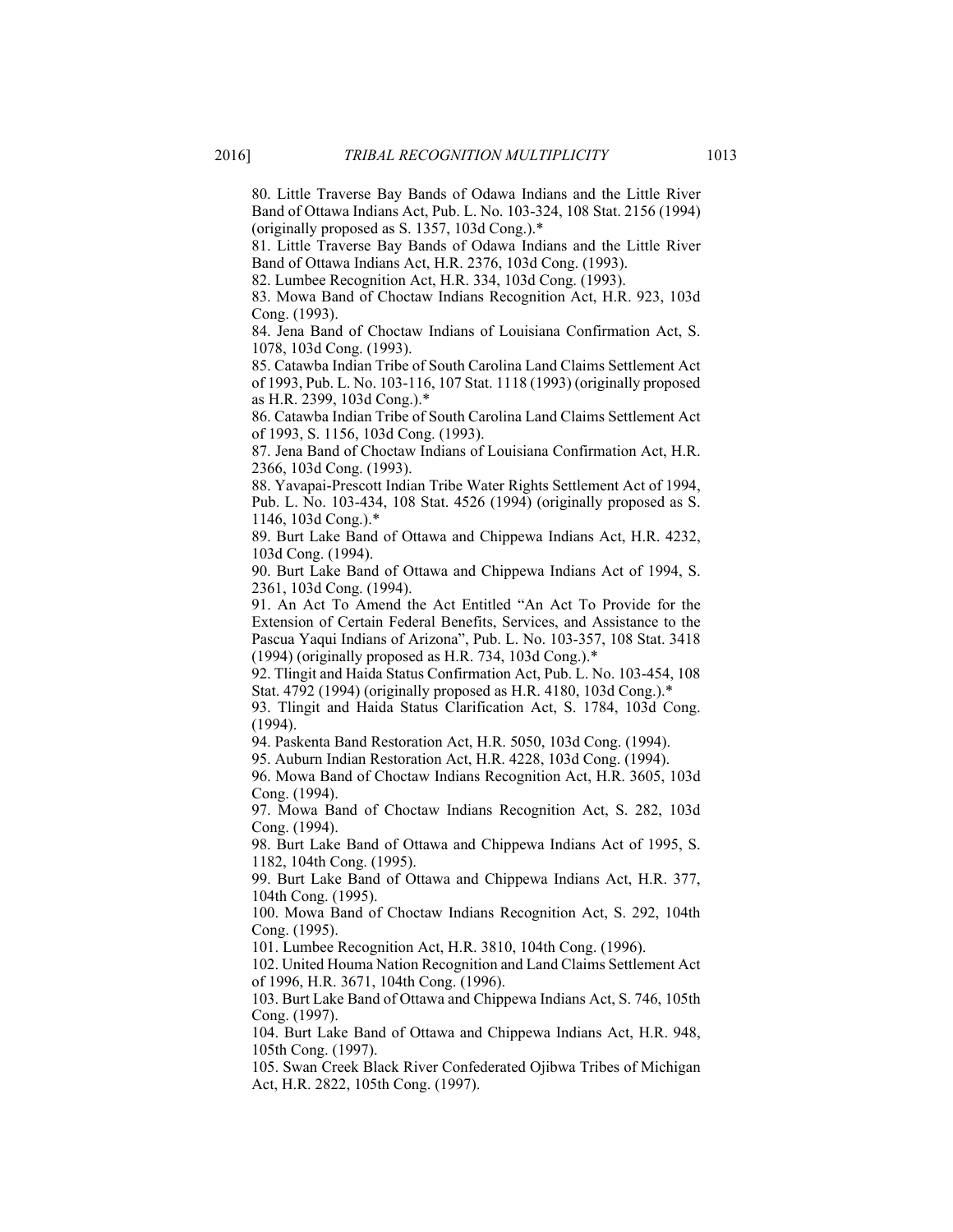106. Graton Rancheria Restoration Act, H.R. 4434, 105th Cong. (1998). 107. Tuscarora Nation of Kau-ta-Noh Recognition Act, H.R. 4693, 105th Cong. (1998).

108. Swan Creek Black River Confederated Ojibwa Tribes of Michigan Act, H.R. 1608, 106th Cong. (1999).

109. Lower Muscogee-Creek Indian Tribe of Georgia Recognition Act, H.R. 3262, 106th Cong. (1999).

110. Burt Lake Band of Ottawa and Chippewa Indians Act, H.R. 4703, 106th Cong. (2000).

111. Miami Nation of Indiana Act, H.R. 5403, 106th Cong. (2000).

112. King Salmon Traditional Village and the Shoonaq' Tribe of Kodiak Recognition Act, H.R. 4842, 106th Cong. (2000).

113. Graton Rancheria Restoration Act, S. 2633, 106th Cong. (2000).

114. Graton Rancheria Restoration Act, H.R. 946, 106th Cong. (2000).

115. Omnibus Indian Advancement Act, Pub. L. No. 106-568, 114 Stat. 2868 (2000) (originally proposed as H.R. 5528, 106th Cong.).\*

116. Lower Muscogee-Creek Indian Tribe of Georgia Recognition Act, H.R. 4730, 106th Cong. (2000).

117. Lower Muscogee-Creek Indian Tribe of Georgia Recognition Act, S. 2771, 106th Cong. (2000).

118. Thomasina E. Jordan Indian Tribes of Virginia Federal Recognition Act of 2000, H.R. 5073, 106th Cong. (2000).

119. Shawnee Tribe Status Act of 2000, H.R. 5207, 106th Cong. (2000).

120. Shawnee Tribe Status Act of 2000, S. 3019, 106th Cong. (2000).

121. Swan Creek Black River Confederated Ojibwa Tribes of Michigan Act, H.R. 939, 107th Cong. (2001).

122. Burt Lake Band of Ottawa and Chippewa Indians Act, H.R. 1633, 107th Cong. (2001).

123. Gabrieleno/Tongva Nation Act, H.R. 2619, 107th Cong. (2001).

124. Thomasina E. Jordan Indian Tribes of Virginia Federal Recognition Act of 2001, H.R. 2345, 107th Cong (2001).

125. Gabrieleno Band of Mission Indians Federal Recognition Act, H.R. 3824, 107th Cong. (2002).

126. Thomasina E. Jordan Indian Tribes of Virginia Federal Recognition Act of 2002, S. 2694, 107th Cong. (2002).

127. Miami Nation of Indiana Recognition Confirmation Act, H.R. 954, 108th Cong. (2003).

128. Duwamish Tribal Recognition Act, H.R. 477, 108th Cong. (2003).

129. Thomasina E. Jordan Indian Tribes of Virginia Federal Recognition Act of 2003, H.R. 1938, 108th Cong. (2003).

130. Thomasina E. Jordan Indian Tribes of Virginia Federal Recognition Act of 2003, S. 1423, 108th Cong. (2003).

131. Lumbee Acknowledgment Act of 2003, S. 420, 108th Cong. (2003). 132. Winnemem Wintu Tribe Clarification and Restoration Act, S. 2879, 108th Cong. (2004).

133. Lumbee Recognition Act, H.R. 898, 108th Cong. (2003).

134. Duwamish Tribal Recognition Act, H.R. 852, 109th Cong. (2005).

135. Lumbee Recognition Act, H.R. 21, 109th Cong. (2005).

136. Thomasina E. Jordan Indian Tribes of Virginia Federal Recognition Act of 2005, H.R. 3349, 109th Cong. (2005).

137. Mowa Band of Choctaw Indians Recognition Act, H.R. 3526, 109th Cong. (2005).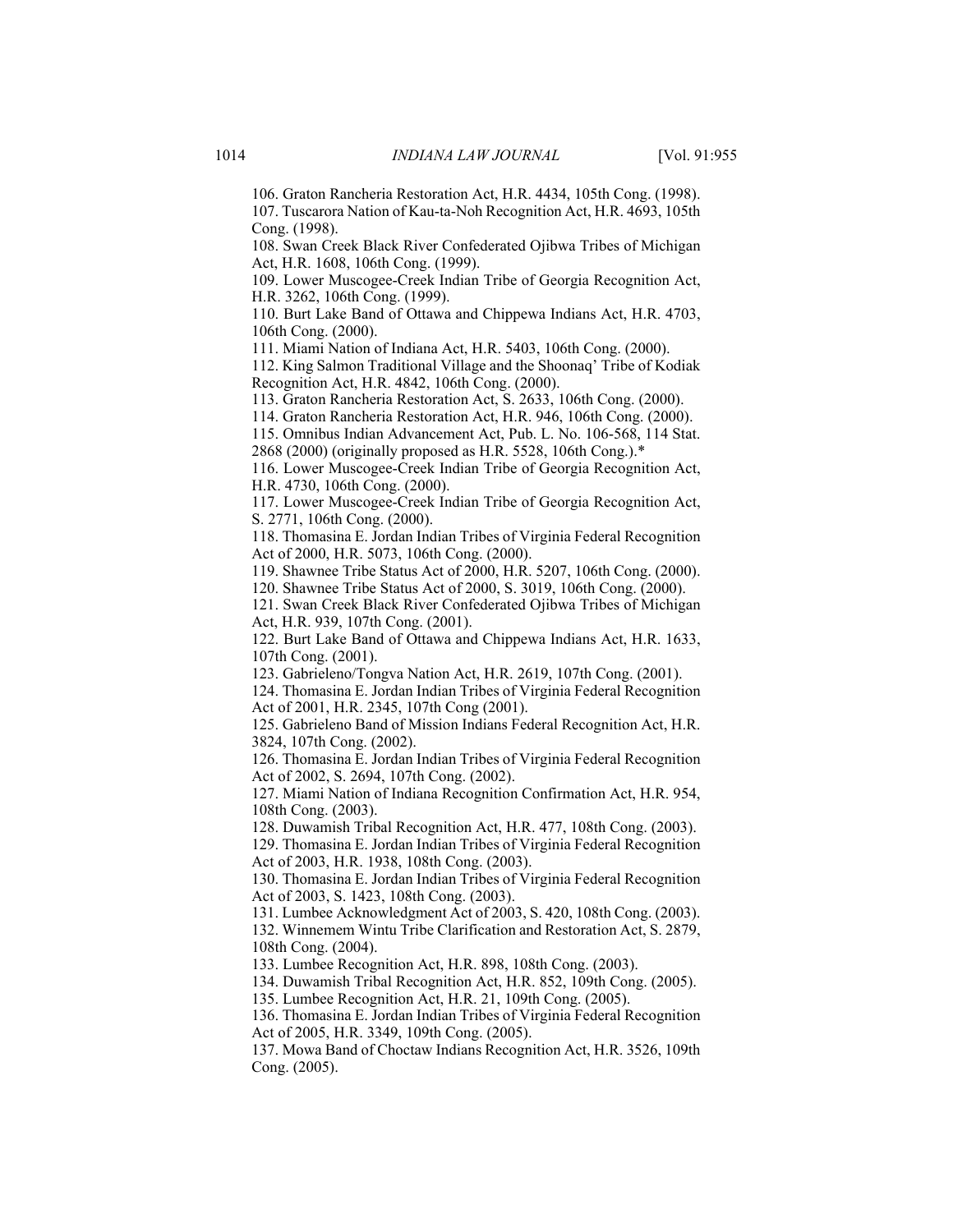138. Thomasina E. Jordan Indian Tribes of Virginia Federal Recognition Act of 2005, S. 480, 109th Cong. (2005).

139. Burt Lake Band of Ottawa and Chippewa Indians Reaffirmation Act, H.R. 4802, 109th Cong. (2006).

140. Little Shell Tribe of Chippewa Indians Restoration Act of 2006, H.R. 5804, 109th Cong. (2006).

141. Lumbee Recognition Act, S. 660, 109th Cong. (2006).

142. A Bill To Extend Federal Recognition to the Rappahannock Tribe, H.R. 5130, 109th Cong. (2006).

143. Little Shell Tribe of Chippewa Indians Restoration Act of 2007, H.R. 1301, 110th Cong. (2007).

144. Little Shell Tribe of Chippewa Indians Restoration Act of 2007, S. 724, 110th Cong. (2007).

145. Dunlap Band of Mono Indians Reaffirmation Act, H.R. 3069, 110th Cong. (2007).

146. Duwamish Tribal Recognition Act, H.R. 949, 110th Cong. (2007).

147. Lumbee Recognition Act, S. 333, 110th Cong. (2007).

148. A Bill To Extend Federal Recognition to the Rappahannock Tribe, H.R. 106, 110th Cong. (2007).

149. Mowa Band of Choctaw Indians Recognition Act, H.R. 1946, 110th Cong. (2007).

150. Muscogee Nation of Florida Federal Recognition Act, H.R. 2028, 110th Cong. (2007).

151. Thomasina E. Jordan Indian Tribes of Virginia Federal Recognition Act of 2007, H.R. 1294, 110th Cong. (2007).

152. Burt Lake Band of Ottawa and Chippewa Indians Reaffirmation Act, H.R. 1575, 110th Cong. (2008).

153. Chinook Nation Restoration Act, H.R. 6689, 110th Cong. (2008).

154. Lumbee Recognition Act, H.R. 65, 110th Cong. (2008).

155. Muscogee Nation of Florida Federal Recognition Act, S. 514, 110th Cong. (2007).

156. Burt Lake Band of Ottawa and Chippewa Indians Reaffirmation Act, H.R. 1358, 111th Cong. (2009).

157. Little Shell Tribe of Chippewa Indians Restoration Act of 2009, S. 1936, 111th Cong. (2009).

158. Little Shell Tribe of Chippewa Indians Restoration Act of 2009, H.R. 3120, 111th Cong. (2009).

159. Duwamish Tribal Recognition Act, H.R. 2678, 111th Cong. (2009).

160. Chinook Nation Restoration Act, H.R. 2576, 111th Cong. (2009).

161. Chinook Nation Restoration Act, H.R. 3084, 111th Cong. (2009).

162. Muscogee Nation of Florida Federal Recognition Act, H.R. 1899, 111th Cong. (2009).

163. Muscogee Nation of Florida Federal Recognition Act, S. 530, 111th Cong. (2009).

164. Lumbee Recognition Act, H.R. 31, 111th Cong. (2009).

165. Thomasina E. Jordan Indian Tribes of Virginia Federal Recognition Act of 2009, H.R. 1385, 111th Cong. (2009).

166. Indian Tribes of Virginia Federal Recognition Act of 2009, S. 1178, 111th Cong. (2009).

167. Mowa Band of Choctaw Indians Recognition Act, H.R. 5149, 111th Cong. (2010).

168. Lumbee Recognition Act, S. 1735, 111th Cong. (2010).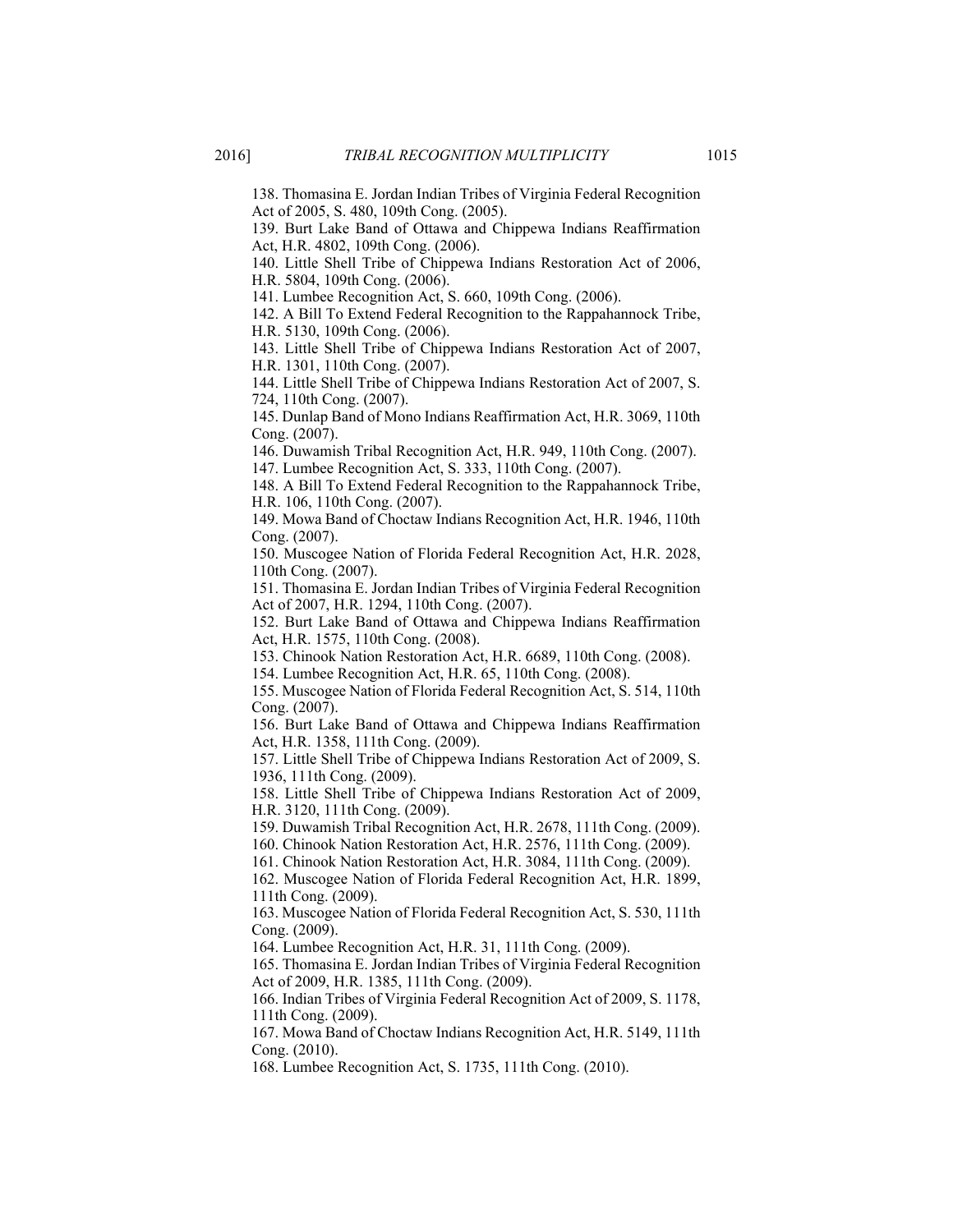169. Burt Lake Band of Ottawa and Chippewa Indians Reaffirmation Act, H.R. 2322, 112th Cong. (2011).

170. Little Shell Tribe of Chippewa Indians Restoration Act of 2011, S. 546, 112th Cong. (2011).

171. Duwamish Tribal Recognition Act, H.R. 2999, 112th Cong. (2011).

172. Muscogee Nation of Florida Federal Recognition Act, H.R. 2591, 112th Cong. (2011).

173. Muscogee Nation of Florida Federal Recognition Act, S. 880, 112th Cong. (2011).

174. Lumbee Recognition Act, H.R. 27, 112th Cong. (2011).

175. Mowa Band of Choctaw Indians Recognition Act, H.R. 766, 112th Cong. (2011).

176. Thomasina E. Jordan Indian Tribes of Virginia Federal Recognition Act of 2011, H.R. 783, 112th Cong. (2011).

177. Indian Tribes of Virginia Federal Recognition Act of 2011, S. 379, 112th Cong. (2011).

178. Lumbee Recognition Act, S. 1218, 112th Cong. (2012).

Recognition Bills with Restrictions Introduced in Congress from 1975 to 2013 (\* indicates the bill was enacted):

1. A Bill To Provide for the Extension of Certain Federal Benefits, Services, and Assistance to Pascua Yaqui Indians of Arizona, H.R. 8411, 94th Cong. (1975).

2. Siletz Restoration Act, H.R. 11221, 94th Cong. (1975).

3. Siletz Restoration Act, S. 2801, 94th Cong. (1975).

4. Siletz Indian Restoration Act, Pub. L. No. 95-195, 91 Stat. 1415 (1977) (originally proposed as S. 1560, 95th Cong.).\*

5. A Bill To Provide for the Extension of Certain Federal Benefits, Services, and Assistance to the Pascua Yaqui Indians of Arizona, H.R. 6612, 95th Cong. (1978).

6. An Act To Provide for the Extension of Certain Federal Benefits, Services, and Assistance to the Pascua Yaqui Indians of Arizona, Pub. L. No. 95-375, 92 Stat. 712 (1978) (originally proposed as S.1633, 95th  $Cong.$ ). $*$ 

7. Paiute Indian Tribe of Utah Restoration Act, Pub. L. No. 96-227, 94 Stat. 317 (1980) (originally proposed as H.R. 4996,  $96<sup>th</sup> Cong.$ ).\*

8. Paiute Indian Tribe of Utah Restoration Act, S. 1273, 96<sup>th</sup> Cong. (1979).

9. Maine Land Claims Settlement Act of 1980, Pub. L. No. 95-420, 94 Stat. 1785 (1980) (originally proposed as H.R. 7919, 96th Cong.).\*

10. Maine Land Claims Settlement Act of 1980, S. 2829, 96th Cong. (1980). 11. Mashantucket Pequot Indian Claims Settlement Act, H.R. 6612, 97th Cong. (1982).

12. Mashantucket Pequot Indian Claims Settlement Act, S. 2719, 97th Cong. (1982).

13. Texas Band of Kickapoo Act, Pub. L. No. 97-429, 96 Stat. 2269  $(1983)$  (originally proposed as H.R. 4496, 97th Cong.).\*

14. Ysleta del Sur Pueblo and Alabama and Coushatta Tribes of Texas Restoration Act, H.R. 6391, 98th Cong. (1984).

15. Mashantucket Pequot Indian Claims Settlement Act, H.R. 982, 98th Cong. (1983).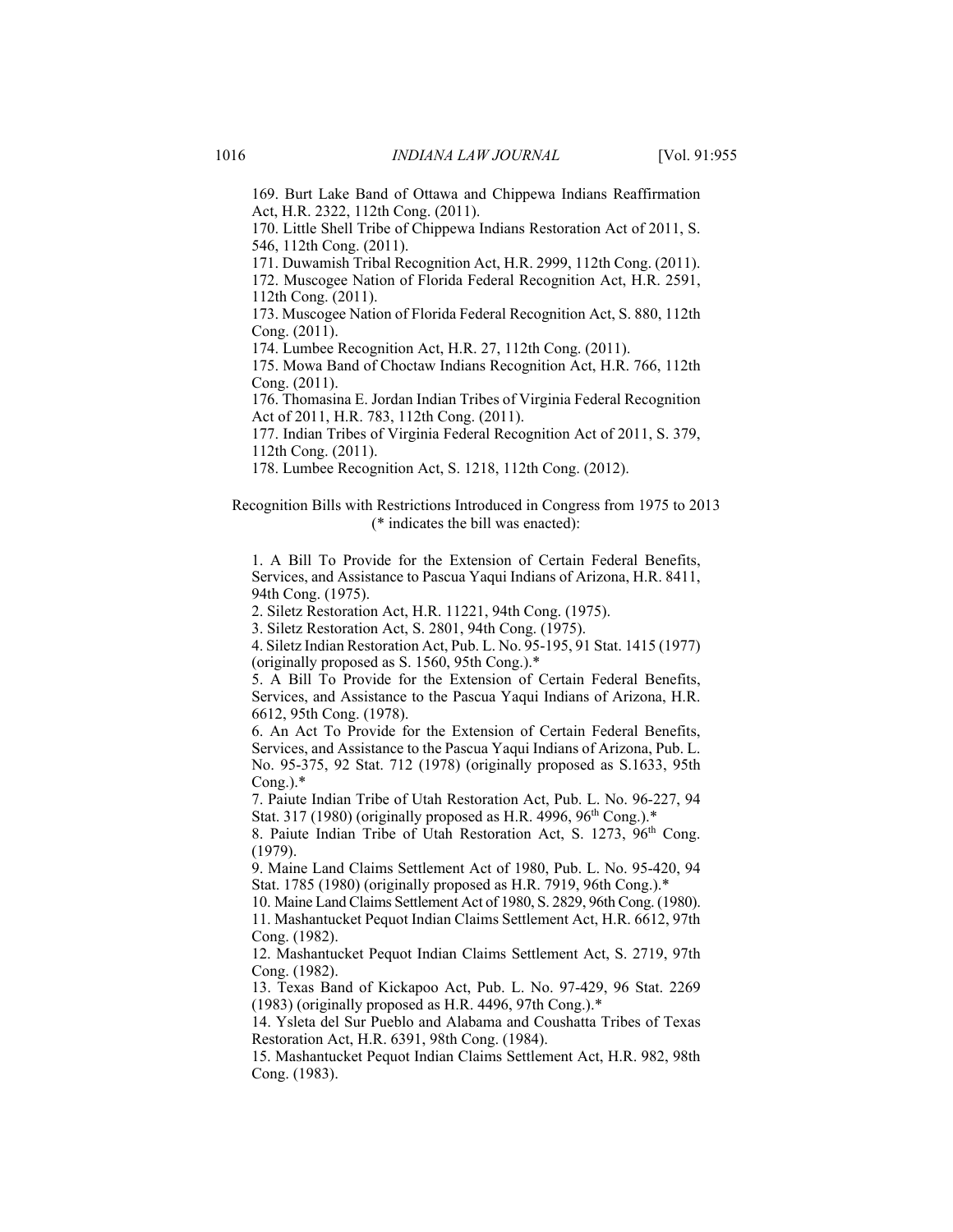16. Mashantucket Pequot Indian Claims Settlement Act, S. 366, 98th Cong. (1983).

17. Mashantucket Pequot Indian Claims Settlement Act, Pub. L. No. 98-134, 97 Stat. 851 (1983) (originally proposed as S. 1499, 98th Cong.).\*

18. Grand Ronde Restoration Act, Pub. L. No. 98-165, 97 Stat. 1064 (1983) (originally proposed as H.R. 3885, 98th Cong.).\*

19. Coos, Lower Umpqua and Siuslaw Restoration Act, Pub. L. No. 98-481, 98 Stat. 2250 (1984) (originally proposed as H.R. 5540, 98th  $Cong.$ ). $*$ 

20. Ysleta del Sur Pueblo and Alabama and Coushatta Tribes of Texas Restoration Act, H.R. 1344, 99th Cong. (1985).

21. Klamath Indian Tribe Restoration Act, Pub. L. No. 99-398, 100 Stat. 849 (1986) (originally proposed as H.R. 3554, 99th Cong.).\*

22. Ysleta del Sur Pueblo and Alabama and Coushatta Indian Tribes of Texas Restoration Act, Pub. L. No. 100-89, 101 Stat. 666 (1987) (originally proposed as H.R. 318, 100th Cong.).\*

23. Coquille Restoration Act, S. 2696, 100th Cong. (1988).

24. Coquille Restoration Act, H.R. 4787, 100th Cong. (1988).

25. Lumbee Recognition Act, S. 2672, 100th Cong. (1988).

26. Lumbee Recognition Act, HR. 5042, 100th Cong. (1988).

27. Coquille Restoration Act, S. 521, 101st Cong. (1989).

28. Coquille Restoration Act, Pub. L. No. 101-42, 109 Stat. 91 (1989) (originally proposed as H.R. 881, 101st Cong.).\*

29. Florida Tribe of Eastern Creek Indians Recognition Act, H.R. 3353, 101st Cong. (1989).

30. Lumbee Recognition Act, S. 901, 101st Cong. (1989).

31. Miami Nation of Indiana Tribal Status Confirmation Act, S. 3157, 101st Cong. (1990).

32. Aroostook Band of Micmacs Settlement Act, H.R. 3049, 101st Cong. (1989).

33. Aroostook Band of Micmacs Settlement Act, S. 1413, 101st Cong. (1989).

34. United Houma Nation Recognition Act, H.R. 4886, 101st Cong. (1990).

35. Lumbee Recognition Act, H.R. 2335, 101st Cong. (1990).

36. United Houma Nation Recognition Act, S. 2423, 101st Cong. (1990).

37. Aroostook Band of Micmacs Settlement Act, H.R. 932, 102d Cong. (1991).

38. Miami Nation of Indiana Restoration Act, S. 538, 102d Cong. (1991).

39. Aroostook Band of Micmacs Settlement Act, Pub. L. No. 102-171,

105 Stat. 1143 (1991) (originally proposed as S. 374, 102d Cong.).\*

40. Lumbee Recognition Act, S.1036, 102d Cong. (1991).

41. Miami Nation of Indiana Restoration Act, H.R. 1475, 102d Cong. (1992).

42. Lumbee Recognition Act, H.R. 1426, 102d Cong. (1991).

43. Lumbee Recognition Act, H.R. 334, 103d Cong. (1993).

44. Catawba Indian Tribe of South Carolina Land Claims Settlement Act of 1993, Pub. L. No. 103-116, 107 Stat. 1118 (1993) (originally proposed as H.R. 2399, 103d Cong.).\*

45. Catawba Indian Tribe of South Carolina Land Claims Settlement Act of 1993, S. 1156, 103d Cong. (1993).

46. Lumbee Recognition Act, H.R. 3810, 104th Cong. (1996).

47. Graton Rancheria Restoration Act, H.R. 4434, 105th Cong. (1998).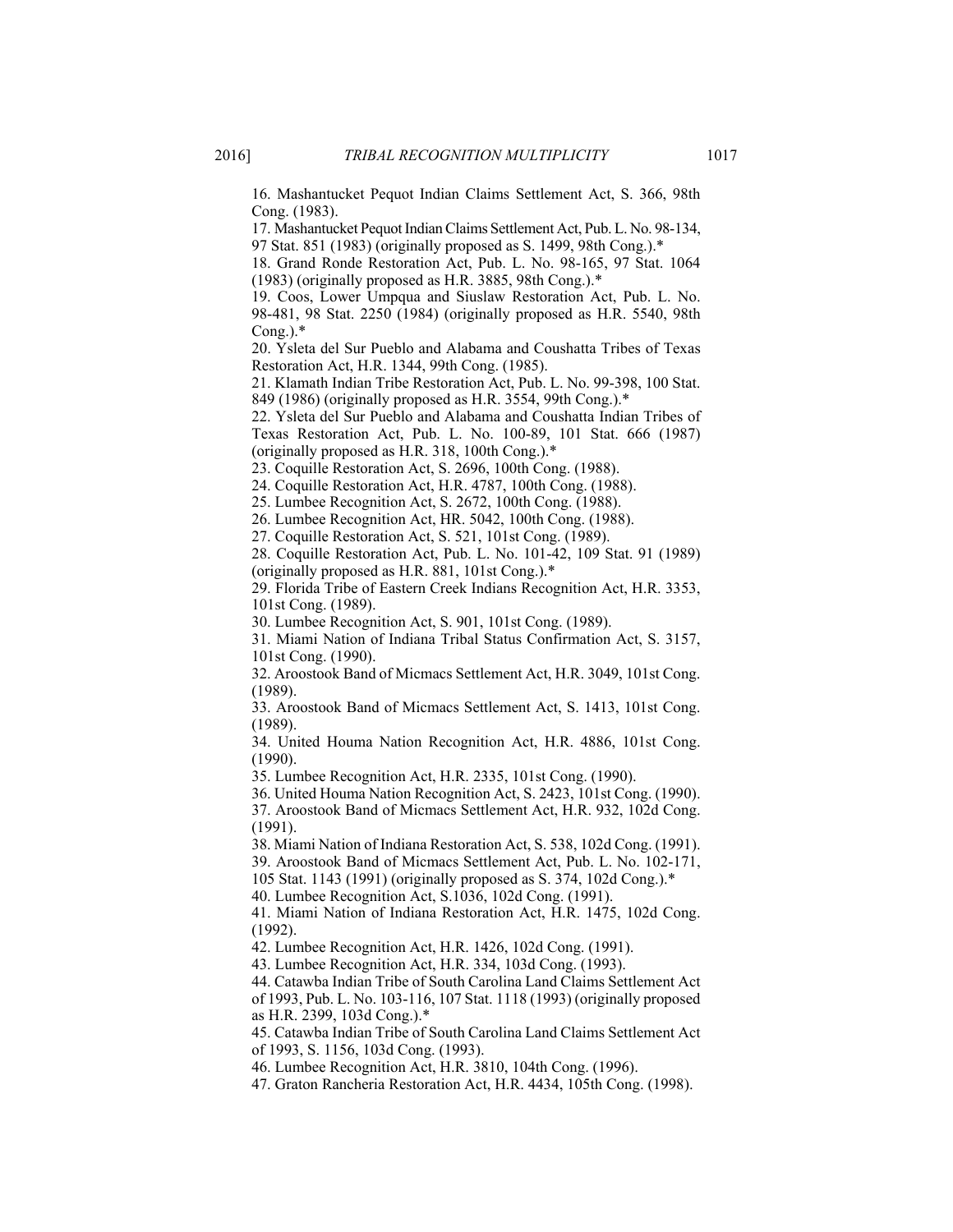48. Miami Nation of Indiana Act, H.R. 5403, 106th Cong. (2000).

49. Graton Rancheria Restoration Act, S. 2633, 106th Cong. (2000).

50. Graton Rancheria Restoration Act, H.R. 946, 106th Cong. (2000).

51. Lower Muscogee-Creek Indian Tribe of Georgia Recognition Act, H.R. 4730, 106th Cong. (2000).

52. Lower Muscogee-Creek Indian Tribe of Georgia Recognition Act, S. 2771, 106th Cong. (2000).

53. Thomasina E. Jordan Indian Tribes of Virginia Federal Recognition Act of 2001, H.R. 2345, 107th Cong (2001).

54. Gabrieleno Band of Mission Indians Federal Recognition Act, H.R. 3824, 107th Cong. (2002).

55. Thomasina E. Jordan Indian Tribes of Virginia Federal Recognition Act of 2002, S. 2694, 107th Cong. (2002).

56. Miami Nation of Indiana Recognition Confirmation Act, H.R. 954, 108th Cong. (2003).

57. Thomasina E. Jordan Indian Tribes of Virginia Federal Recognition Act of 2003, H.R. 1938, 108th Cong. (2003).

58. Thomasina E. Jordan Indian Tribes of Virginia Federal Recognition Act of 2003, S. 1423, 108th Cong. (2003).

59. Lumbee Acknowledgment Act of 2003, S. 420, 108th Cong. (2003).

60. Winnemem Wintu Tribe Clarification and Restoration Act, S. 2879, 108th Cong. (2004).

61. Lumbee Recognition Act, H.R. 898, 108th Cong. (2003).

62. Lumbee Recognition Act, H.R. 21, 109th Cong. (2005).

63. Thomasina E. Jordan Indian Tribes of Virginia Federal Recognition Act of 2005, H.R. 3349, 109th Cong. (2005).

64. Thomasina E. Jordan Indian Tribes of Virginia Federal Recognition Act of 2005, S. 480, 109th Cong. (2005).

65. Lumbee Recognition Act, S. 660, 109th Cong. (2006).

66. A Bill To Extend Federal Recognition to the Rappahannock Tribe, H.R. 5130, 109th Cong. (2006).

67. Lumbee Recognition Act, S. 333, 110th Cong. (2007).

68. A Bill To Extend Federal Recognition to the Rappahannock Tribe, H.R. 106, 110th Cong. (2007).

69. Thomasina E. Jordan Indian Tribes of Virginia Federal Recognition Act of 2007, H.R. 1294, 110th Cong. (2007).

70. Chinook Nation Restoration Act, H.R. 6689, 110th Cong. (2008).

71. Lumbee Recognition Act, H.R. 65, 110th Cong. (2008).

72. Chinook Nation Restoration Act, H.R. 2576, 111th Cong. (2009).

73. Chinook Nation Restoration Act, H.R. 3084, 111th Cong. (2009).

74. Lumbee Recognition Act, H.R. 31, 111th Cong. (2009).

75. Thomasina E. Jordan Indian Tribes of Virginia Federal Recognition Act of 2009, H.R. 1385, 111th Cong. (2009).

76. Indian Tribes of Virginia Federal Recognition Act of 2009, S. 1178, 111th Cong. (2009).

77. Lumbee Recognition Act, S. 1735, 111th Cong. (2010).

78. Lumbee Recognition Act, H.R. 27, 112th Cong. (2011).

79. Thomasina E. Jordan Indian Tribes of Virginia Federal Recognition Act of 2011, H.R. 783, 112th Cong. (2011).

80. Indian Tribes of Virginia Federal Recognition Act of 2011, S. 379, 112th Cong. (2011).

81. Lumbee Recognition Act, S. 1218, 112th Cong. (2012).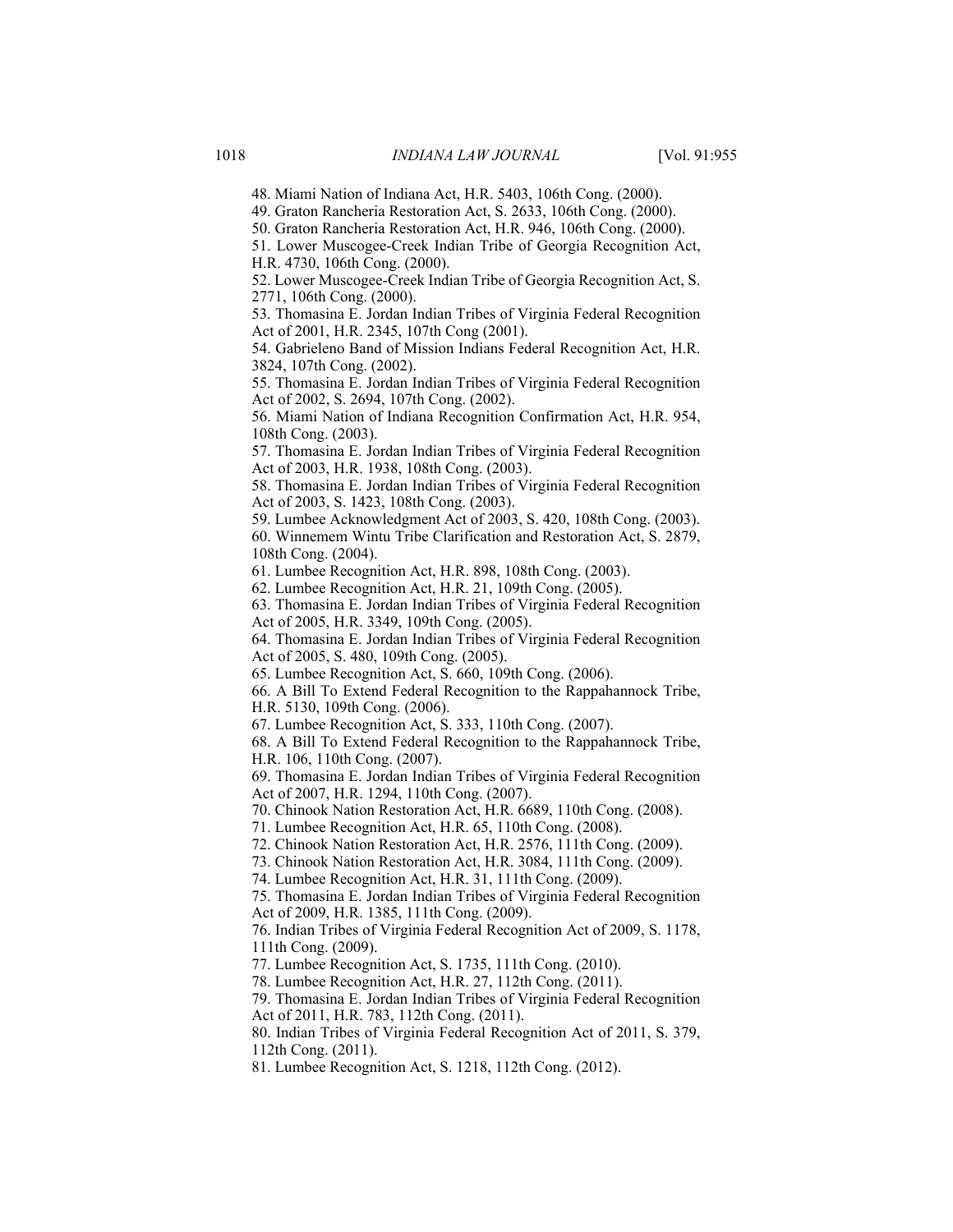<u>.</u>

#### *II. Coding*

I devised a coding scheme to apply to the bills so I would have data comparable to the existing data on tribes using the administrative process. My coding scheme analyzed each bill to determine: (1) which tribes it would federally recognize, (2) the geographic location of the tribes, (3) the kind of federal recognition it would extend, (4) its legislative progress, and (5) the existence of restrictions on the tribes' authority as a condition of federal recognition. I used the bill text to code which tribes the bill would recognize. I used the Census Regions to code the bills by geographic location. The U.S. Census Bureau divides the United States into four regions: Northeast,<sup>231</sup> West,<sup>232</sup> South,<sup>233</sup> and Midwest.<sup>234</sup>

Based on the language in the bills, I coded the bills into three categories: recognitions, restorations, and reaffirmations.235 Scholars, government officials, and tribes have historically subdivided nonfederally recognized tribes into three categories: (1) terminated tribes, (2) tribes that lost federal recognition by administrative mistake, and (3) tribes never recognized by the United States.<sup>236</sup> Bills fall into three similar categories: (1) bills "restoring" terminated tribes, (2) bills "reaffirming" tribes that lost recognition by administrative mistake, and (3) bills extending federal recognition to tribes that have never had a government-to-government relationship with the federal government (even though some of their members may have received federal services as individual Indians).<sup>237</sup>

 233. The South includes the following states: Alabama, Arkansas, Delaware, Florida, Georgia, Kentucky, Louisiana, Maryland, Mississippi, North Carolina, Oklahoma, South Carolina, Tennessee, Texas, Virginia, and West Virginia. *Id.*

 234. The Midwest includes the following states: Illinois, Indiana, Iowa, Kansas, Michigan, Minnesota, Missouri, Nebraska, North Dakota, Ohio, South Dakota, and Wisconsin. *Id.*

 235. I used the bill text rather than the title or the summary because some bills were called reaffirmations or restorations but actually sought congressional recognition of a tribe that the United States had never formally recognized or terminated. There appeared to be some strategy to the titling of the bills, and only by looking at the bill text could I determine the appropriate category.

 236. These terms can have tremendous significance to the Indian nations. Several of the Indian nations in Michigan insist that they were reaffirmed; they never lost federal recognition, they were just left off the list through administrative error or oversight. *See* Fletcher, *supra* note 26, at 511–15.

 237. There is some fluidity to these terms that is not reflected in my definitions. For example, some tribes are restored tribes under the Indian Gaming Regulatory Act even though they were never terminated and would be categorized as reaffirmed rather than restored under my definitions. *See* Grand Traverse Band of Ottawa & Chippewa Indians v. U.S. Att'y for the W. Dist. Of Mich., 369 F.3d 960, 971–72 (6th Cir. 2004).

 <sup>231.</sup> The Northeast includes the following states: Connecticut, Maine, Massachusetts, New Hampshire, New Jersey, New York, Pennsylvania, Rhode Island, and Vermont. *Census Regions and Divisions of the United States*, U.S. CENSUS BUREAU, http://www2.census.gov /geo/pdfs/maps-data/maps/reference/us\_regdiv.pdf [https://perma.cc/C7YJ-68J3] (last updated Feb. 9, 2015).

 <sup>232.</sup> The West includes the following states: Alaska, Arizona, California, Colorado, Hawaii, Idaho, Montana, Nevada, New Mexico, Oregon, Utah, Washington, and Wyoming. *Id.*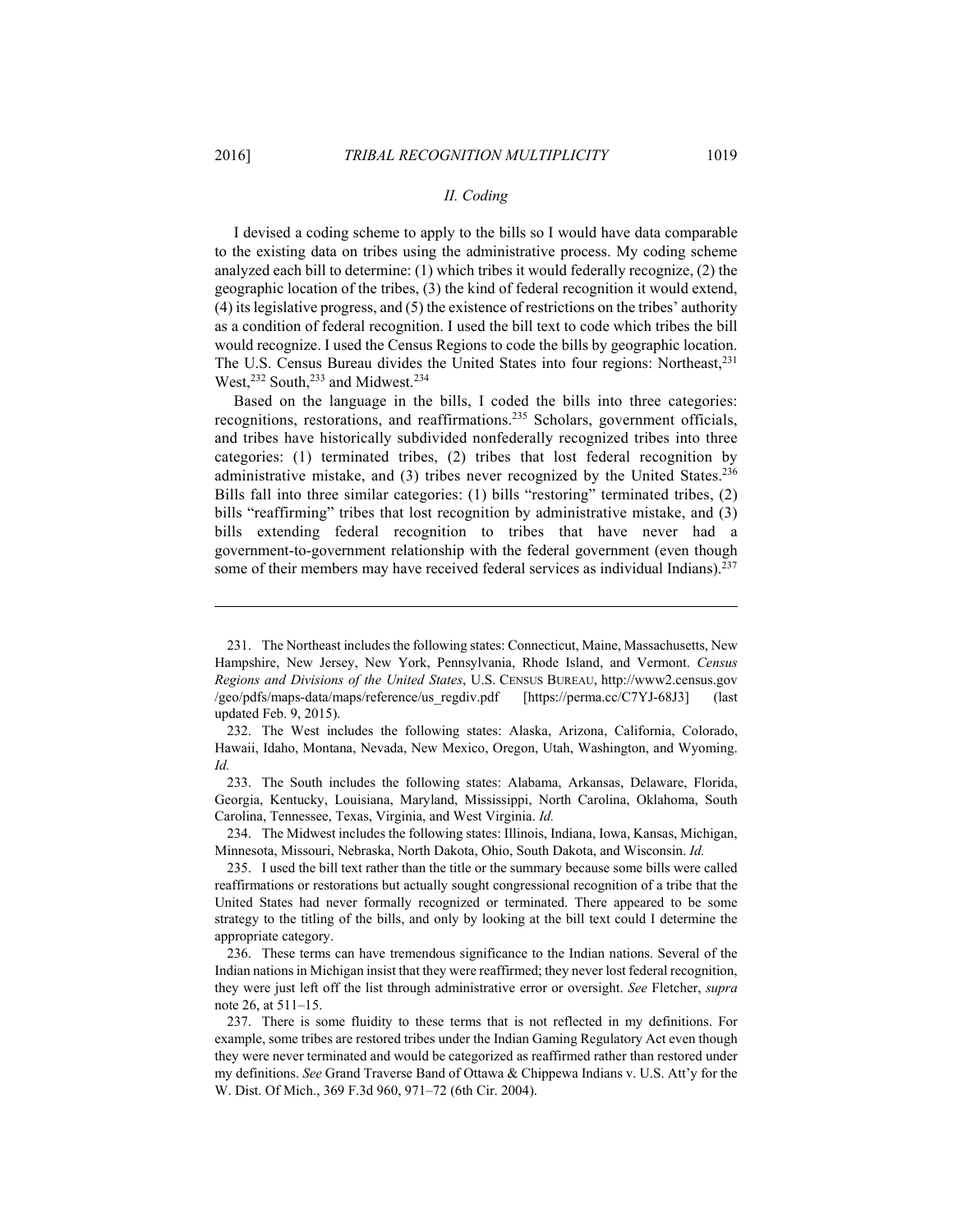I coded the legislative progress of the bills as how far the bill progressed in the legislative process as measured by the furthest advance of any relevant bill. I coded bills into the following categories: (1) introduced and referred to committee only, (2) subject to a committee hearing, (3) reported out, (4) debated on the floor but not passed by either house, (5) passed by one house, (6) passed by both houses, or (7) enacted into law.238

I coded the bills for restrictions placed on tribal authority.239 If a provision limited or prohibited the authority of the tribe or granted jurisdictional or regulatory powers to another government (e.g. the state government), it was coded as a restriction. I used grounded theory to identify the kinds of restrictions and then coded each bill with a restriction by kind.<sup>240</sup> I also noted bills that included claims releases or waivers, but I did not count claims releases as restrictions on tribal authority.

From the analysis of the bills, I generated a list of tribes named in each bill. Using the coding scheme described above, I coded each tribe by whether it received congressional recognition, the kind of congressional recognition it sought, and its location by region of the country. I further coded tribes receiving congressional recognition by any restrictions placed on their tribal authority as a condition of their federal recognition. Research assistants assisted in the refinement of the coding scheme and provided background research on the bills.

I then identified how many tribes were engaged in the legislative and administrative processes. I started with the 72 tribes named in the 178 tribal recognition bills. I then compared these 72 tribes with the 74 tribes on the OFA's most recent, publically available list of active and decided petitions for

 240. *See generally* H. RUSSELL BERNARD, RESEARCH METHODS IN ANTHROPOLOGY: QUALITATIVE AND QUANTITATIVE APPROACHES 463–69 (3d ed. 2002).

 <sup>238.</sup> Political scientists and sociologists regularly use these categories. *See, e.g*., Paul Burstein & Shawn Bauldry, *Bill Sponsorship and Congressional Support for Policy Proposals, from Introduction to Enactment or Disappearance*, 58 POL. RES. Q. 295, 298 (2005).

 <sup>239.</sup> To code for restrictions, I used Proquest Congressional and Congress.gov to find the bill text. I coded the version of the bill with the most recent date of action. I used the public law for enacted bills. Bills that settled land claims, see, e.g., Maine Land Claims Settlement Act of 1980, S. 2829, 96th Cong. (1980), or separated two tribes, see, e.g., Shawnee Tribe Status Act of 2000, H.R. 5207, 106th Cong. (2000), were the hardest to code because they frequently included provisions unrelated to the recognition of the tribe. I coded four categories of restrictions: hunting and fishing, jurisdictional, gaming, and other. I coded a provision as restricting hunting and fishing if it did not restore hunting or fishing rights, see, e.g., Siletz Restoration Act, H.R. 11221, 94th Cong. (1975), or prohibited any kind of hunting and fishing, see ,e.g., Chinook Nation Restoration Act, H.R. 6689, 110th Cong. (2008). I coded a provision as restricting tribal jurisdiction if it granted jurisdiction to the state. *See, e.g.*, Lumbee Recognition Act, H.R. 898, 108th Cong. (2003). I coded provisions that applied state laws to gaming, see, e.g., Catawba Indian Tribe of South Carolina Land Claims Settlement Act of 1993, P.L. No. 103-116, 107 Stat. 1118 (1993), prohibited gaming by the tribe, see, e.g., Thomasina E. Jordan Indian Tribes of Virginia Federal Recognition Act of 2001, H.R. 2345, 107th Cong (2001) or stated that the IGRA did not apply, see, e.g., Miami Nation of Indiana Recognition Confirmation Act, H.R. 954, 108th Cong. (2003), as restricting gaming. If the bill included a provision that restricted tribal authority but did not fit into the other three categories, I coded it as other.